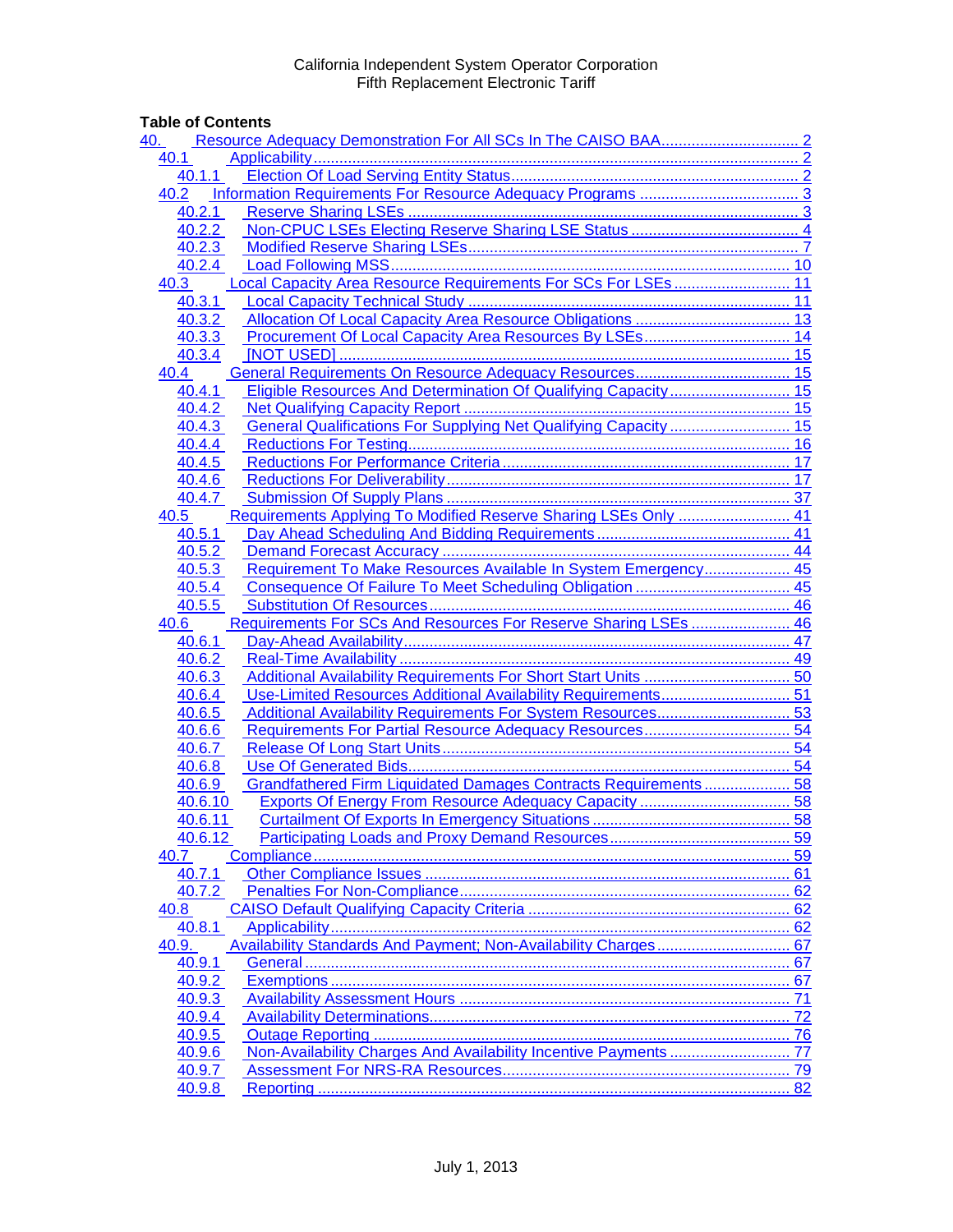## <span id="page-1-0"></span>**40. Resource Adequacy Demonstration For All SCs In The CAISO BAA**

## <span id="page-1-1"></span>**40.1 Applicability**

A Load Serving Entity, and its Scheduling Coordinator, shall be exempt from this Section 40 during the next Resource Adequacy Compliance Year, if the metered peak Demand of the Load Serving Entity did not exceed one (1) MW during the twelve months preceding the last date on which the Load Serving Entity can make the election in Section 40.1.1 for the next Resource Adequacy Compliance Year. This Section 40 shall apply to all other Load Serving Entities and their respective Scheduling Coordinators. For purposes of Section 40, a Load Serving Entity shall not include any entity satisfying the terms of California Public Utilities Code Section 380(j)(3).

## <span id="page-1-2"></span>**40.1.1 Election Of Load Serving Entity Status**

On an annual basis, in the manner and schedule set forth in the Business Practice Manual, the Scheduling Coordinator for a Load Serving Entity, not exempt under Section 40.1, shall inform the CAISO whether each such LSE elects to be either: (i) a Reserve Sharing LSE or (ii) a Modified Reserve Sharing LSE. A Scheduling Coordinator for a Load following MSS is not required to make an election under this Section. Scheduling Coordinators for Load following MSSs are subject solely to Sections 40.2.4, 40.3, and with respect to their Local Capacity Area Resources identified in accordance with Section 40.2.4, Section 40.9.

The CAISO may confirm with the CPUC, Local Regulatory Authority, or federal agency, as applicable, the accuracy of the election by the Scheduling Coordinator for any LSE under its respective jurisdiction, or, in the absence of any election by the Scheduling Coordinator, the desired election for any LSE under its jurisdiction. The determination of the CPUC, Local Regulatory Authority, or federal agency will be deemed binding by the CAISO on the Scheduling Coordinator and the LSE. If the Scheduling Coordinator and CPUC, Local Regulatory Authority, or federal agency, as appropriate, fail to make the election on behalf of an LSE in accordance with the Business Practice Manual, the LSE shall be deemed a Reserve Sharing LSE.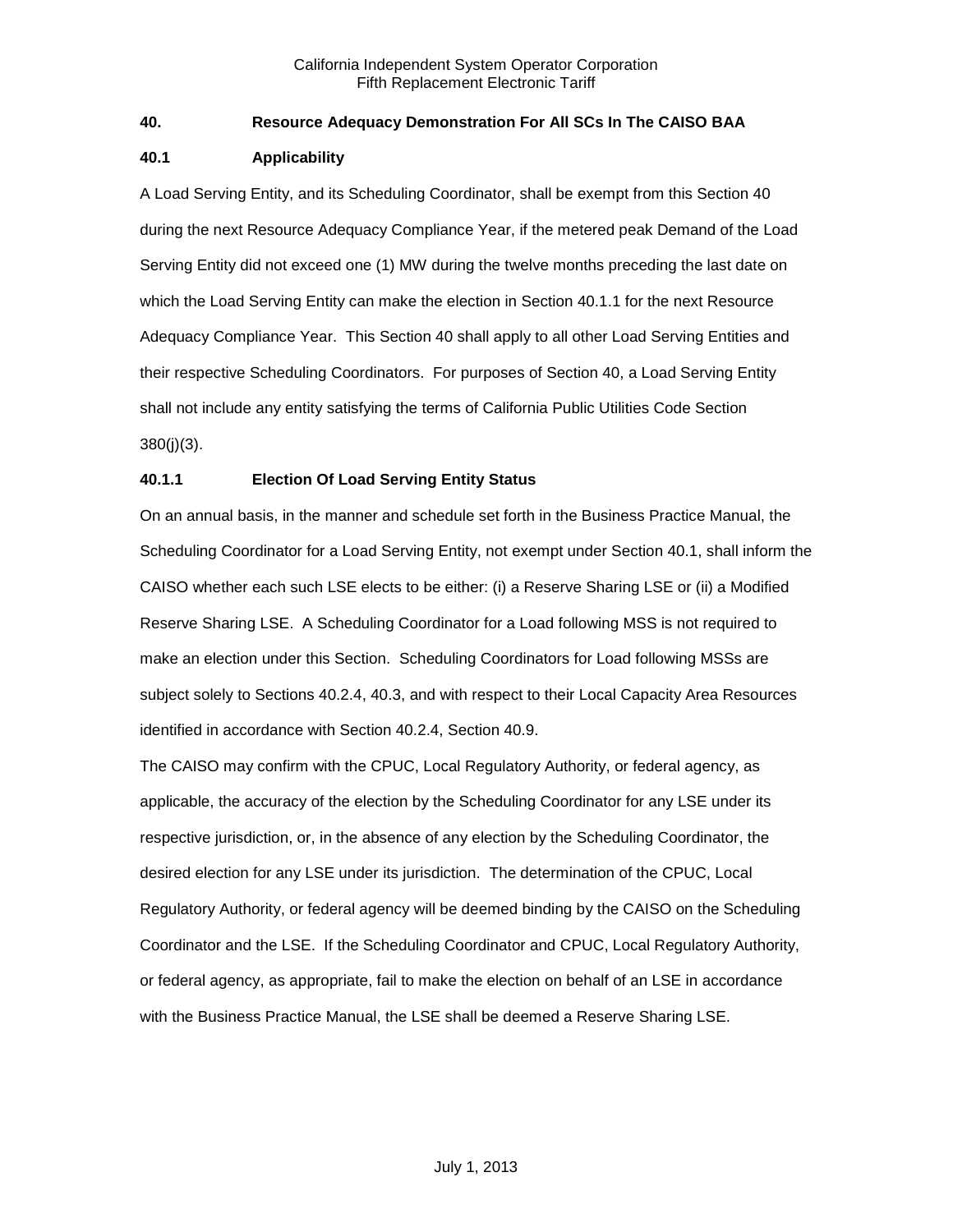- <span id="page-2-0"></span>**40.2 Information Requirements For Resource Adequacy Programs**
- <span id="page-2-1"></span>**40.2.1 Reserve Sharing LSEs**
- **40.2.1.1 Requirements for CPUC Load Serving Entities Electing Reserve Sharing LSE Status**
	- (a) The Scheduling Coordinator for a CPUC Load Serving Entity electing Reserve Sharing LSE status must provide the CAISO with all information or data to be provided to the CAISO as required by the CPUC and pursuant to the schedule adopted by the CPUC, except that the monthly Resource Adequacy Plans or the same information as required to be included in the monthly Resource Adequacy Plans, plus any other information the CAISO requires as identified in the Business Practice Manual, shall be submitted to the CAISO no less than 45 days in advance of the first day of the month covered by the plan, as provided in Section 40.2.1.1(e).
	- (b) Where the information or data provided to the CAISO under Section 40.2.1.1(a) does not include Reserve Margin(s), then the provisions of Section 40.2.2.1(b) shall apply.
	- (c) Where the information or data provided to the CAISO under Section 40.2.1.1(a) does not include criteria for determining qualifying resource types and their Qualifying Capacity, then the provisions of Section 40.8 shall apply.
	- (d) Where the information or data provided to the CAISO under Section 40.2.1.1(a) does not include annual and monthly Demand Forecast requirements, then the provisions of Section 40.2.2.3 shall apply.
	- (e) Where the information or data provided to the CAISO under Section 40.2.1.1(a) does not include annual and monthly Resource Adequacy Plan requirements, or where there is a requirement to submit monthly Resource Adequacy Plans but the submission date is less than 45 days in advance of the first day of the month covered by the plan, then Section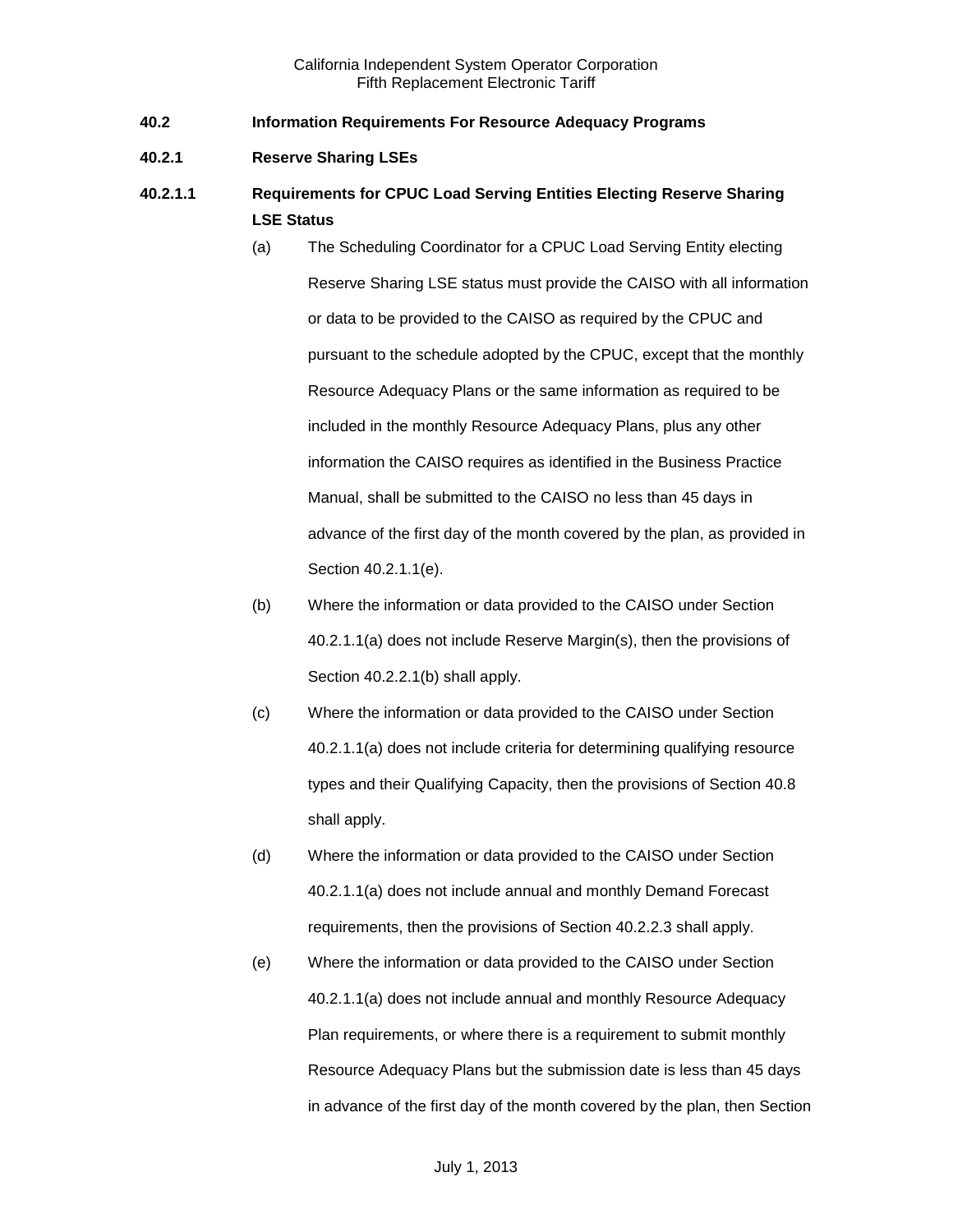40.2.2.4 shall apply.

(f) Notwithstanding Section 40.2.1.1(a) and (e), for the resource adequacy month of January 2013, the monthly Resource Adequacy Plans or the same information as required to be included in the monthly Resource Adequacy Plans, plus any other information the CAISO requires as identified in the Business Practice Manual, shall be submitted to the CAISO no later than November 20, 2012, which is 42 days in advance of the first day of the month.

## <span id="page-3-0"></span>**40.2.2 Non-CPUC LSEs Electing Reserve Sharing LSE Status**

## **40.2.2.1 Reserve Margin**

- (a) The Scheduling Coordinator for a Non-CPUC Load Serving Entity electing Reserve Sharing LSE status must provide the CAISO with the Reserve Margin(s) adopted by the appropriate Local Regulatory Authority or federal agency for use in the annual Resource Adequacy Plan and monthly Resource Adequacy Plans listed as a percentage of the Demand Forecasts developed in accordance with Section 40.2.2.3.
- (b) For the Scheduling Coordinator for a Non-CPUC Load Serving Entity for which the appropriate Local Regulatory Authority or federal agency has not established a Reserve Margin(s) or a CPUC Load Serving Entity subject to Section 40.2.1.1(b) that has elected Reserve Sharing LSE status, the Reserve Margin for each month shall be no less than fifteen percent (15%) of the LSE's peak hourly Demand for the applicable month, as determined by the Demand Forecasts developed in accordance with Section 40.2.2.3.

## **40.2.2.2 Qualifying Capacity Criteria**

The Scheduling Coordinator for a Non-CPUC Load Serving Entity electing Reserve Sharing LSE status must provide the CAISO with a description of the criteria adopted by the Local Regulatory Authority or federal agency for determining qualifying resource types and the Qualifying Capacity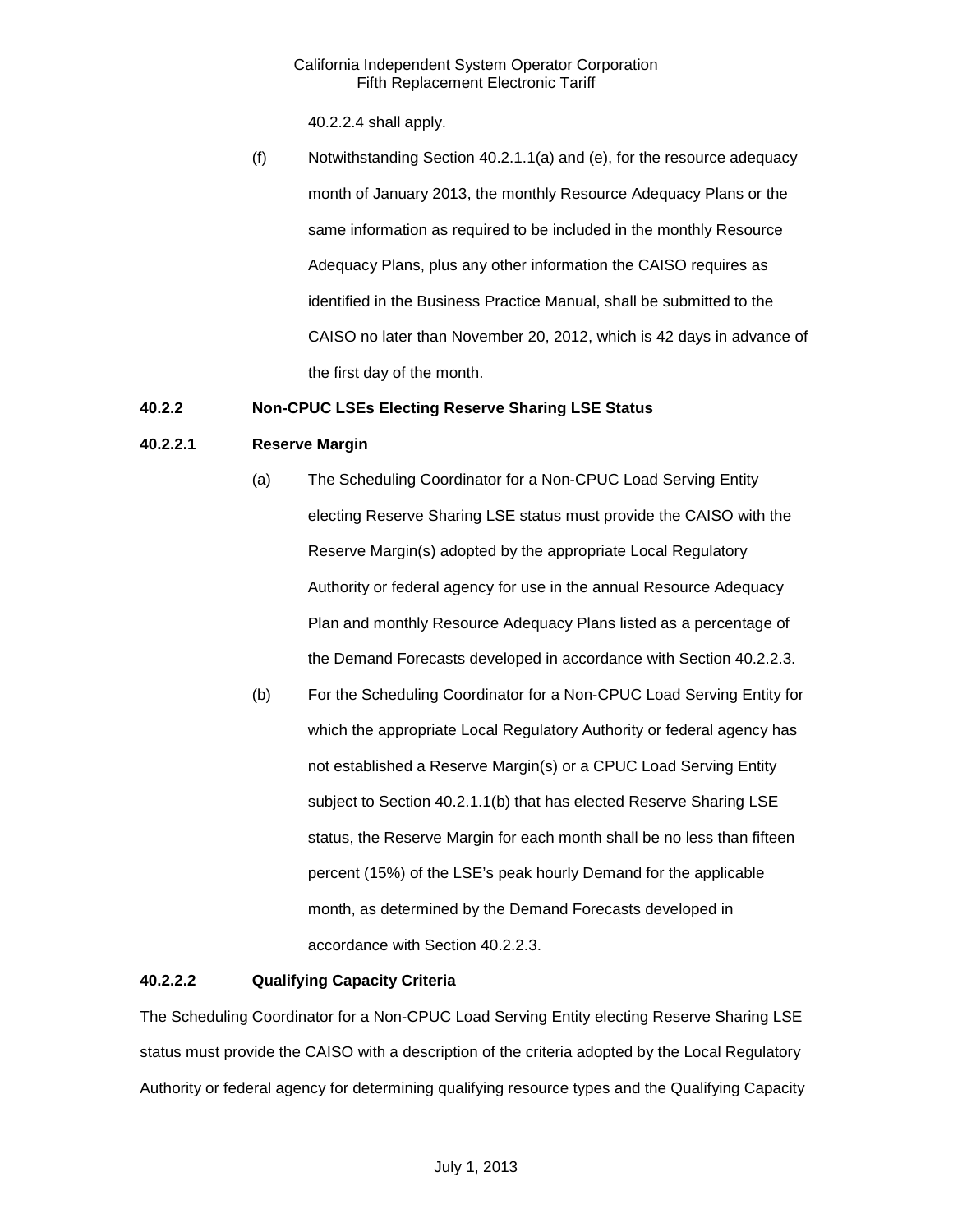from such resources and any modifications thereto as they are implemented from time to time. The Reserve Sharing LSE may elect to utilize the criteria set forth in Section 40.8.

## **40.2.2.3 Demand Forecasts**

The Scheduling Coordinator for a Non-CPUC Load Serving Entity or CPUC Load Serving Entity subject to Section 40.2.1.1(b) electing Reserve Sharing LSE status must provide annual and monthly Demand Forecasts on the schedule and in the reporting format(s) set forth in the Business Practice Manual. The annual and monthly Demand Forecasts shall utilize the annual and monthly coincident peak Demand determinations provided by the California Energy Commission for such Load Serving Entity, which will be calculated from the Demand Forecast information submitted to the California Energy Commission by each Reserve Sharing LSE; or (ii) if the California Energy Commission does not produce coincident peak Demand Forecasts for the Load Serving Entity, the annual and monthly coincident peak Demand Forecasts produced by the CAISO for such Load Serving Entity in accordance with its Business Practice Manual. Scheduling Coordinators must provide data and information, as may be requested by the CAISO, necessary to develop or support the Demand Forecasts required by this Section.

## **40.2.2.4 Annual and Monthly Resource Adequacy Plans**

The Scheduling Coordinator for a Non-CPUC Load Serving Entity or a CPUC Load Serving Entity subject to Section 40.2.1.1(b) electing Reserve Sharing LSE status must provide annual and monthly Resource Adequacy Plans for such Load Serving Entity, as follows:

- (a) Each annual Resource Adequacy Plan must be submitted to the CAISO on a schedule and in the reporting format(s) set forth in the Business Practice Manual. The annual Resource Adequacy Plan must, at a minimum, set forth the Local Capacity Area Resources, if any, procured by the Load Serving Entity as described in Section 40.3.
- (b) Each monthly Resource Adequacy Plan or the same information as required to be included in the monthly Resource Adequacy Plan, plus any other information the CAISO requires as identified in the Business Practice Manual, must be submitted to the CAISO at least 45 days in advance of the first day of the month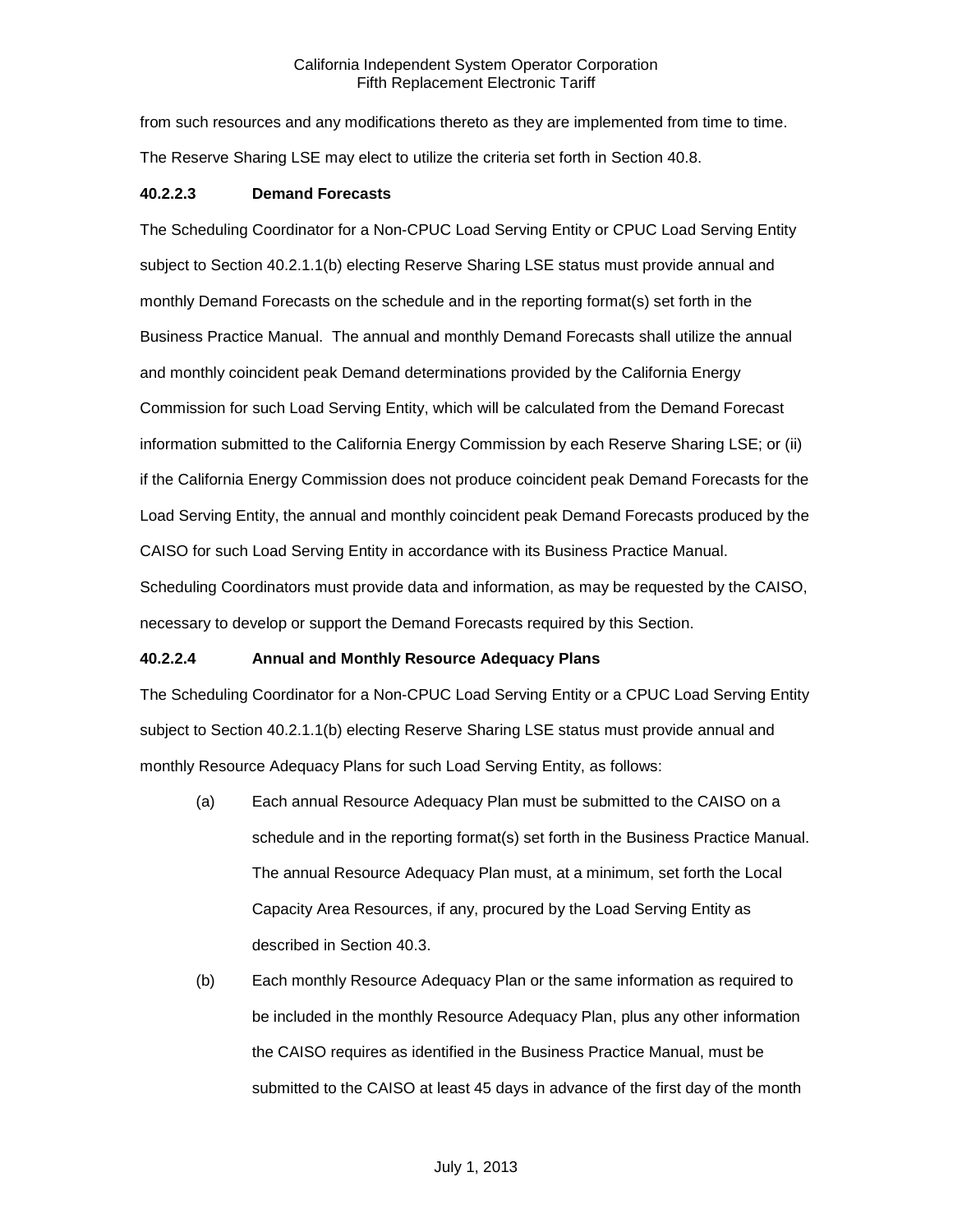covered by the plan, and in accordance with the schedule and in the reporting format(s) set forth in the Business Practice Manual. The monthly Resource Adequacy Plan must identify all resources, including Local Capacity Area Resources, the Load Serving Entity will rely upon to satisfy the applicable month's peak hour Demand of the Load Serving Entity as determined by the Demand Forecasts developed in accordance with Section 40.2.2.3 and applicable Reserve Margin. Resource Adequacy Plans must utilize the Net Qualifying Capacity requirements of Section 40.4.

- (c) The Scheduling Coordinator for the Load Serving Entity may submit at any time from 45 days through 11 days in advance of the relevant month, a revision to its monthly Resource Adequacy Plan to correct an error in the plan. The CAISO will not accept any revisions to a monthly Resource Adequacy Plan from 10 days in advance of the relevant month through the end of the month, unless the Scheduling Coordinator for the Load Serving Entity demonstrates good cause for the change and explains why it was not possible to submit the change earlier.
- (d) In order to ensure that the CAISO's outage replacement determination remains accurate, the Scheduling Coordinator for the Load Serving Entity that submits a revision to its monthly Resource Adequacy Plan to correct an error must include in the revision a MW amount of Resource Adequacy Capacity for each day of month that is no less than the MW amount of Resource Adequacy Capacity included in its original plan for each day of the month.
- (e) In order to ensure that the amount of Resource Adequacy Capacity required to be included in the Load Serving Entity's Resource Adequacy Plan is operationally available to the CAISO throughout the resource adequacy month, the Load Serving Entity that submits the monthly Resource Adequacy Plan is subject to the replacement requirement in Section 9.3.1.3.1.
- (f) Notwithstanding Section 40.2.2.4(b), for the resource adequacy month of January 2013, the monthly Resource Adequacy Plans or the same information as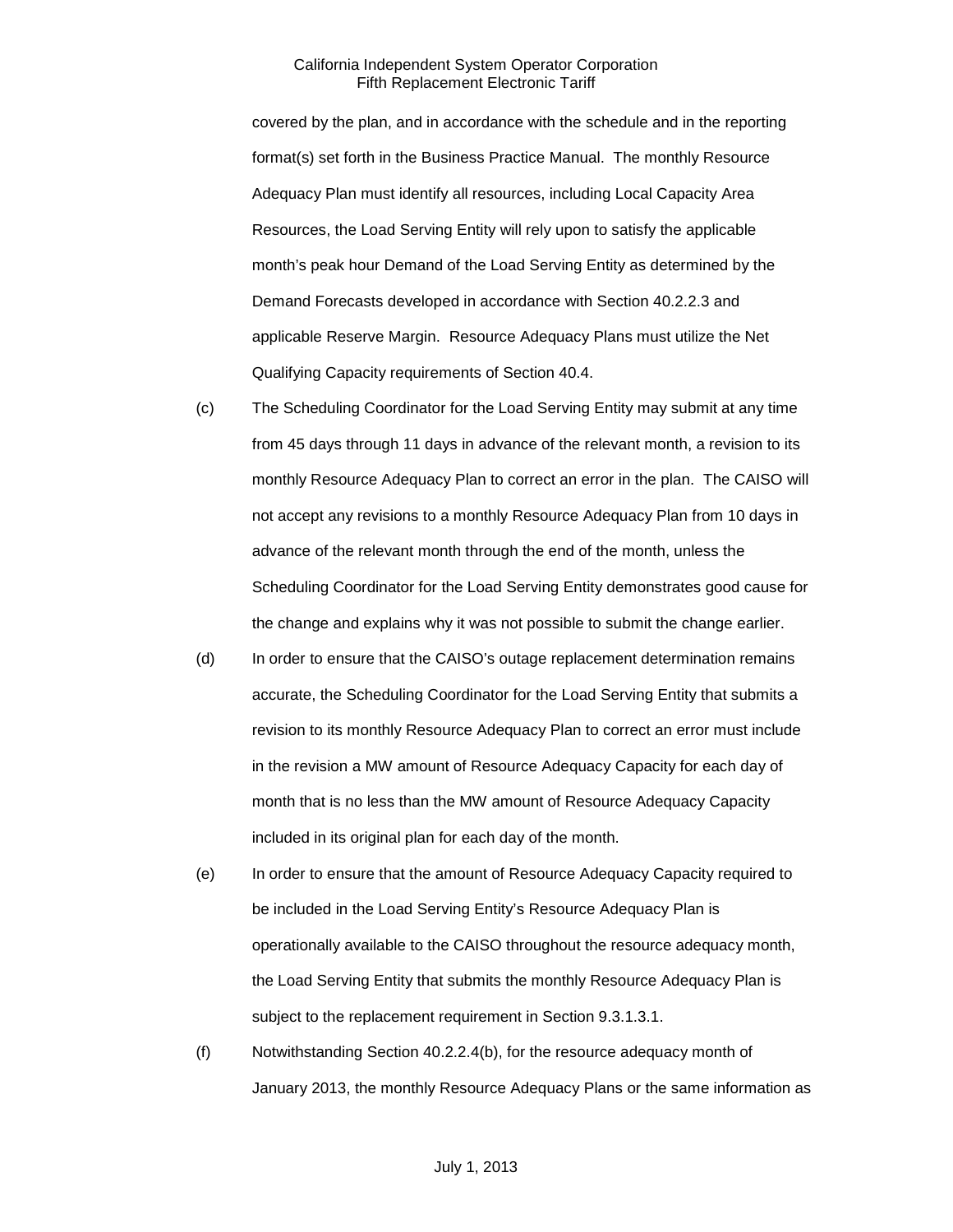required to be included in the monthly Resource Adequacy Plans, plus any other information the CAISO requires as identified in the Business Practice Manual, shall be submitted to the CAISO no later than November 20, 2012, which is 42 days in advance of the first day of the month. Notwithstanding Section 40.2.2.4(c), for the resource adequacy month of January 2013, the Scheduling Coordinator for the Load Serving Entity may submit at any time from 42 days through 11 days in advance of the relevant month, a revision to its monthly Resource Adequacy Plan to correct an error in the plan.

## <span id="page-6-0"></span>**40.2.3 Modified Reserve Sharing LSEs**

#### **40.2.3.1 Reserve Margin**

- (a) The Scheduling Coordinator for a Load Serving Entity electing Modified Reserve Sharing LSE status must provide the CAISO with the Reserve Margin(s) adopted by the CPUC, Local Regulatory Authority, or federal agency, as appropriate, for use in the annual Resource Adequacy Plan and monthly Resource Adequacy Plans listed as a percentage of the Demand Forecasts developed in accordance with Section 40.2.3.3.
- (b) For the Scheduling Coordinator for a Load Serving Entity electing Modified Reserve Sharing LSE status for which the CPUC, Local Regulatory Authority, or federal agency, as appropriate, has not established a Reserve Margin, the Reserve Margin shall be no less than fifteen percent (15%) of the applicable month's peak hour Demand of the Load Serving Entity, as determined by the Demand Forecasts developed in accordance with Section 40.2.3.3.

#### **40.2.3.2 Qualifying Capacity**

The Scheduling Coordinator for a Load Serving Entity electing Modified Reserve Sharing LSE status must provide the CAISO with a description of the criteria for determining qualifying resource types and the Qualifying Capacity from such resources and any modifications thereto as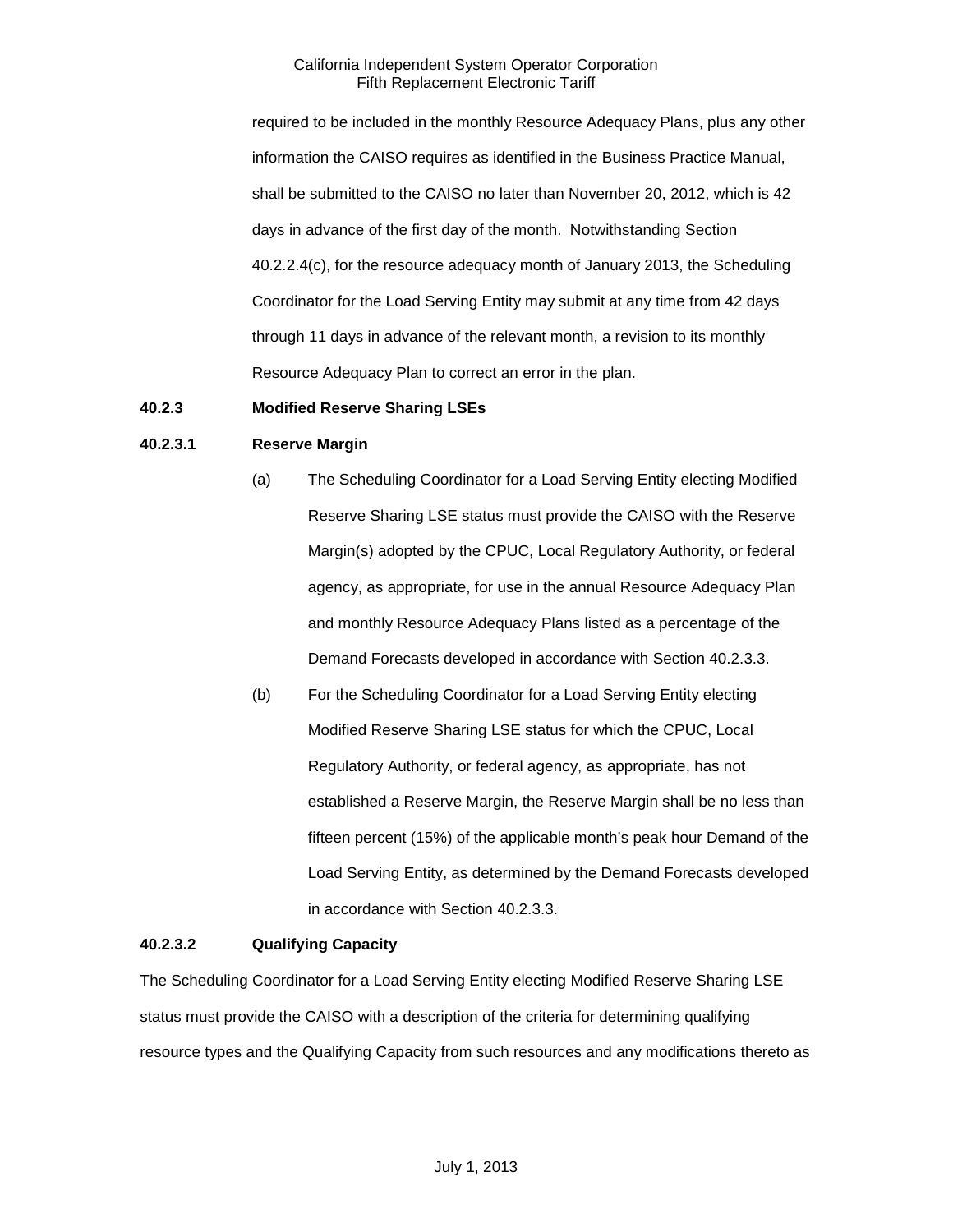they are implemented from time to time. The Modified Reserve Sharing LSE may elect to utilize the criteria set forth in Section 40.8.

#### **40.2.3.3 Demand Forecasts**

- (a) The Scheduling Coordinator for a Load Serving Entity electing Modified Reserve Sharing LSE status must provide annual and monthly Demand Forecasts on the schedule and in the reporting format(s) set forth in the Business Practice Manual. The annual and monthly Demand Forecasts shall utilize the annual and monthly coincident peak Demand determinations provided by the California Energy Commission for such Load Serving Entity, which will be calculated from Demand Forecast data submitted to the California Energy Commission by each Modified Reserve Sharing LSE; or (ii) if the California Energy Commission does not produce coincident peak Demand Forecasts for the Load Serving Entity, the annual and monthly coincident peak Demand Forecasts produced by the CAISO for such Load Serving Entity in accordance with its Business Practice Manual. Scheduling Coordinators must provide data and information, as may be requested by the CAISO, to develop or support the Demand Forecast required by this Section 40.2.3.3(b).
- (b) The Scheduling Coordinator for a Load Serving Entity electing Modified Reserve Sharing LSE status must submit, on the schedule and in the reporting format set forth in the Business Practice Manual, hourly Demand Forecasts for each Trading Hour of the next Trading Day for each Modified Reserve Sharing LSE represented. The Scheduling Coordinator for a Load Serving Entity electing Modified Reserve Sharing LSE status must provide data or supporting information, as requested by the CAISO, for the Demand Forecasts required by this Section 40.2.3.3(b) for each Modified Reserve Sharing LSE served by the Scheduling Coordinator and a description of the criteria upon which the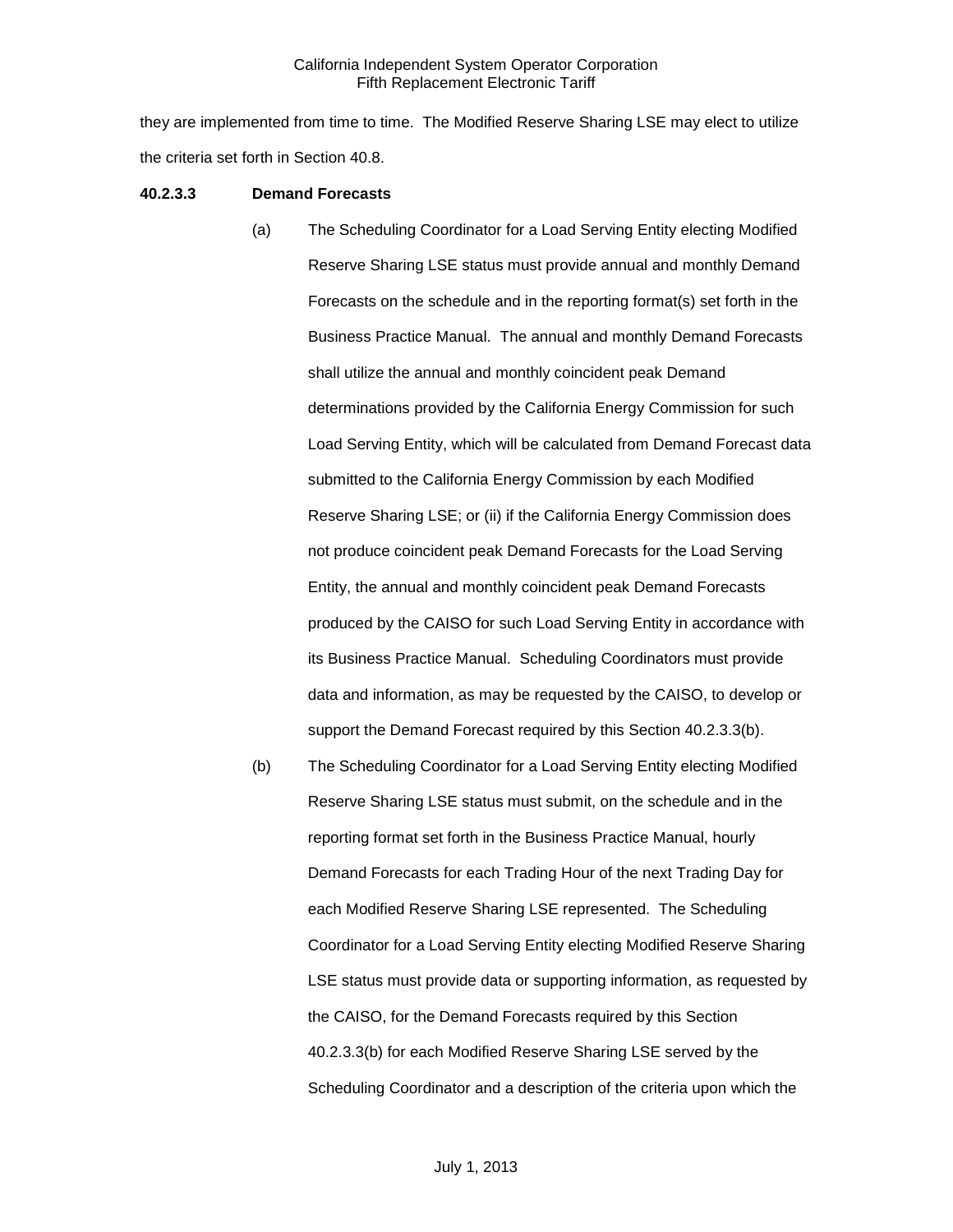Demand Forecast was developed, and any modifications thereto as they are implemented from time to time.

#### **40.2.3.4 Annual and Monthly Resource Adequacy Plans**

The Scheduling Coordinator for a Load Serving Entity electing Modified Reserve Sharing LSE status must provide annual and monthly Resource Adequacy Plans, for each Modified Reserve Sharing LSE served by the Scheduling Coordinator, as follows:

- (a) Each annual Resource Adequacy Plan must be submitted to the CAISO on a schedule and in the reporting format(s) set forth in the Business Practice Manual. The annual Resource Adequacy Plan must, at a minimum, set forth the Local Capacity Area Resources, if any, procured by the Modified Reserve Sharing LSE as described in Section 40.3.
- (b) Each monthly Resource Adequacy Plan or the same information as required to be included in the monthly Resource Adequacy Plan, plus any other information the CAISO requires as identified in the Business Practice Manual, must be submitted to the CAISO at least 45 days in advance of the first day of the month covered by the plan, and in accordance with the schedule and in the reporting format(s) set forth in the Business Practice Manual. The monthly Resource Adequacy Plan must identify the resources the Modified Reserve Sharing LSE will rely upon to satisfy its forecasted monthly Demand and Reserve Margin as set forth in Section 40.2.3.1, for the relevant reporting period and must utilize the Net Qualifying Capacity requirements of Section 40.4.
- (c) The Scheduling Coordinator for the Load Serving Entity may submit, at any time from 45 days through 11 days in advance of the relevant month, a revision to its monthly Resource Adequacy Plan to correct an error in the plan. The CAISO will not accept any revisions to a monthly Resource Adequacy Plan from 10 days in advance of the relevant month through the end of the month, unless the Scheduling Coordinator for the Load Serving Entity demonstrates good cause for the change and explains why it was not possible to submit the change earlier.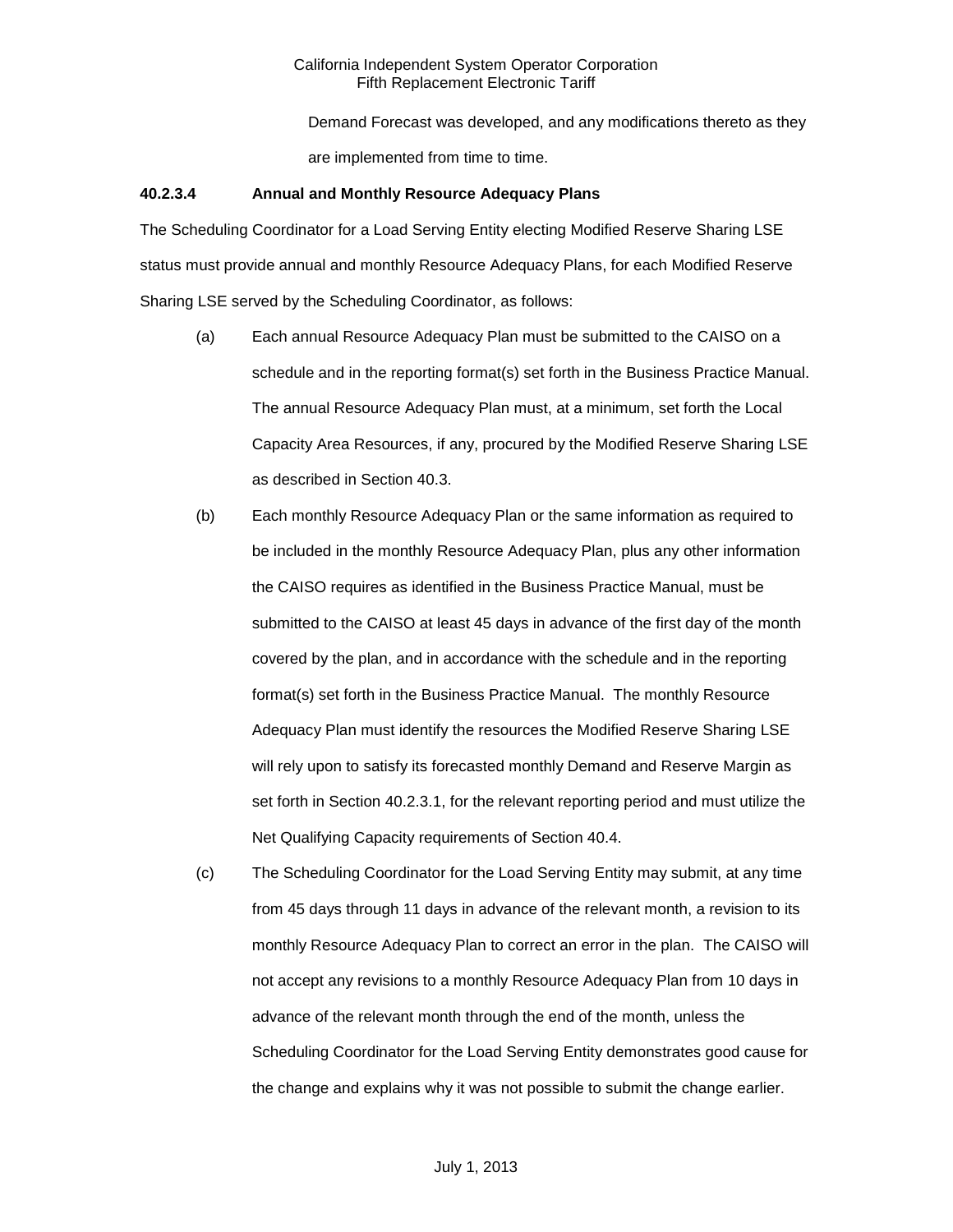- (d) In order to ensure that the CAISO's outage replacement determination remains accurate, the Scheduling Coordinator for the Load Serving Entity that submits a revision to its monthly Resource Adequacy Plan to correct an error must include in the revision a MW amount of Resource Adequacy Capacity for each day of month that is no less than the MW amount of Resource Adequacy Capacity included in its original plan for each day of the month.
- (e) In order to ensure that the Resource Adequacy Capacity required to be included in the Load Serving Entity's monthly Resource Adequacy Plan is operationally available to the CAISO throughout the resource adequacy month, the Load Serving Entity that submits the monthly Resource Adequacy Plan is subject to the replacement requirement in Section 9.3.1.3.1.
- (f) Notwithstanding Section 40.2.3.4(b), for the resource adequacy month of January 2013, the monthly Resource Adequacy Plans or the same information as required to be included in the monthly Resource Adequacy Plans, plus any other information the CAISO requires as identified in the Business Practice Manual, shall be submitted to the CAISO no later than November 20, 2012, which is 42 days in advance of the first day of the month. Notwithstanding Section 40.2.3.4(c), for the resource adequacy month of January 2013, the Scheduling Coordinator for the Load Serving Entity may submit at any time from 42 days through 11 days in advance of the relevant month, a revision to its monthly Resource Adequacy Plan to correct an error in the plan.

#### <span id="page-9-0"></span>**40.2.4 Load Following MSS**

A Scheduling Coordinator for a Load following MSS must provide an annual Resource Adequacy Plan that sets forth, at a minimum, the Local Capacity Area Resources, if any, procured by the Load following MSS as described in Section 40.3. The annual Resource Adequacy Plan shall utilize the annual coincident peak Demand determination provided by the California Energy Commission for such Load following MSS using Demand Forecast data submitted to the California Energy Commission by the Load following MSS, or, if the California Energy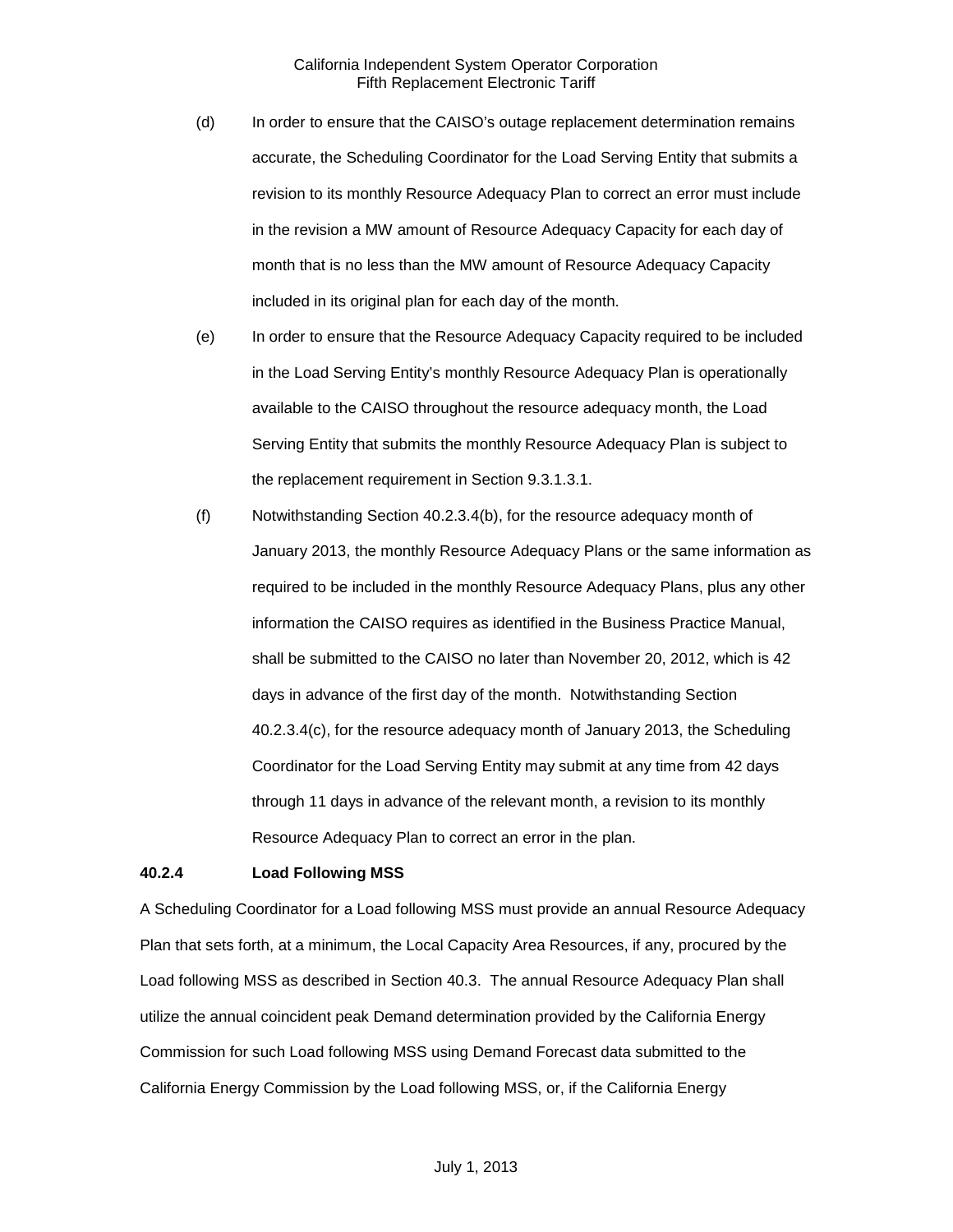Commission does not produce coincident peak Demand Forecasts for the Load following MSS, the annual coincident peak Demand Forecast produced by the CAISO for such Load following MSS in accordance with its Business Practice Manual using Demand Forecast data submitted to the CAISO by the Load following MSS. The Local Capacity Area Resources identified by the annual Resource Adequacy Plan submitted by the Load following MSS shall be subject to the Availability Standards, Non-Availability Charge, and Availability Incentive Payment specified in Section 40.9.

#### <span id="page-10-0"></span>**40.3 Local Capacity Area Resource Requirements For SCs For LSEs**

## <span id="page-10-1"></span>**40.3.1 Local Capacity Technical Study**

On an annual basis, pursuant to the schedule set forth in the Business Practice Manual, the CAISO will, perform, and publish on the CAISO Website the Local Capacity Technical Study. The Local Capacity Technical Study shall identify Local Capacity Areas, determine the minimum amount of Local Capacity Area Resources in MW that must be available to the CAISO within each identified Local Capacity Area, and identify the Generating Units within each identified Local Capacity Area. The CAISO shall collaborate with the CPUC, Local Regulatory Authorities within the CAISO Balancing Authority Area, federal agencies, and Market Participants to ensure that the Local Capacity Technical Study is performed in accordance with this Section 40.3 and to establish for inclusion in the Business Practice Manual other parameters and assumptions applicable to the Local Capacity Technical Study and a schedule that provides for: (i) reasonable time for review of a draft Local Capacity Technical Study, (ii) reasonable time for Participating TOs to propose operating solutions, and (iii) release of the final Local Capacity Technical Study no later than 120 days prior to the date annual Resource Adequacy Plans must be submitted under this Section 40.

## **40.3.1.1 Local Capacity Technical Study Criteria**

The Local Capacity Technical Study will determine the minimum amount of Local Capacity Area Resources needed to address the Contingencies identified in Section 40.3.1.2. In performing the Local Capacity Technical Study, the CAISO will apply those methods for resolving Contingencies considered appropriate for the performance level that corresponds to a particular studied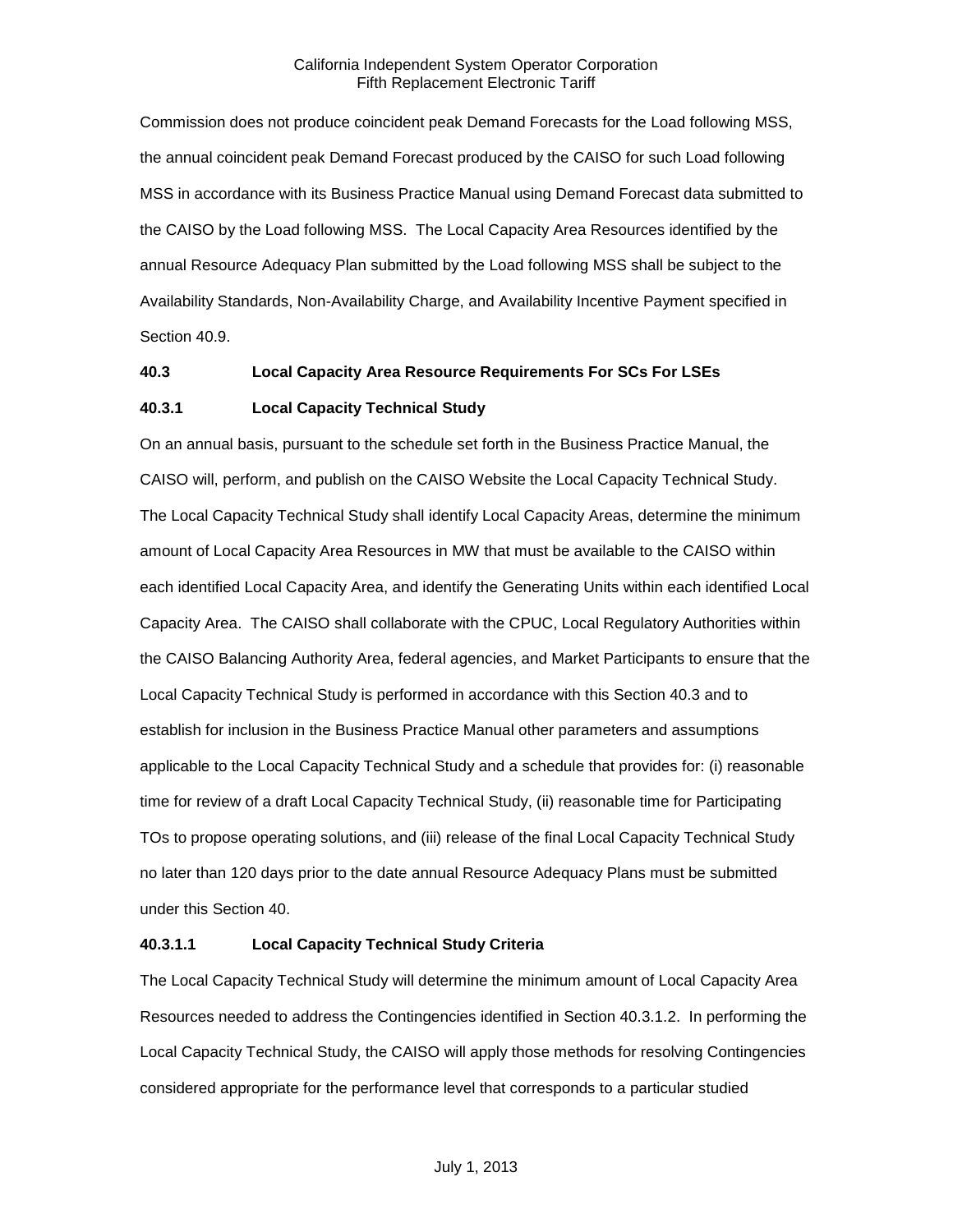Contingency, as provided in NERC Reliability Standards TPL-001-0, TPL-002-0, TPL-003-0, and TPL-004-0, as augmented by CAISO Reliability Criteria in accordance with the Transmission Control Agreement and Section 24.2.1. The CAISO Reliability Criteria shall include:

- (1) Time Allowed for Manual Readjustment: This is the amount of time required for the Operator to take all actions necessary to prepare the system for the next Contingency. This time should not be more than thirty (30) minutes.
- (2) No voltage collapse or dynamic instability shall be allowed for a Contingency in Category D – extreme event (any B1-4 system readjusted (Common Mode) L-2), as listed in Section 40.3.1.2.

## **40.3.1.2 Local Capacity Technical Study Contingencies.**

| The Local Capacity Technical Study shall assess the following |  |  |
|---------------------------------------------------------------|--|--|
| Contingencies:                                                |  |  |
| <b>Contingency Component(s)</b>                               |  |  |
| NERC/WECC Performance Level A - No Contingencies              |  |  |
| NERC/WECC Performance Level B - Loss of a single element      |  |  |
| 1. Generator (G-1)                                            |  |  |
| 2. Transmission Circuit (L-1)                                 |  |  |
| 3. Transformer (T-1)                                          |  |  |
| 4. Single Pole (dc) Line                                      |  |  |
| 5. G-1 system readjusted L-1                                  |  |  |
| NERC/WECC Performance Level C - Loss of two or more elements  |  |  |
| 3. L-1 system readjusted G-1                                  |  |  |
| 3. G-1 system readjusted T-1 or T-1 system readjusted G-1     |  |  |
| 3. L-1 system readjusted T-1 or T-1 system readjusted L-1     |  |  |
| 3. G-1 system readjusted G-1                                  |  |  |
| 3. L-1 system readjusted L-1                                  |  |  |
| 4. Bipolar (dc) Line                                          |  |  |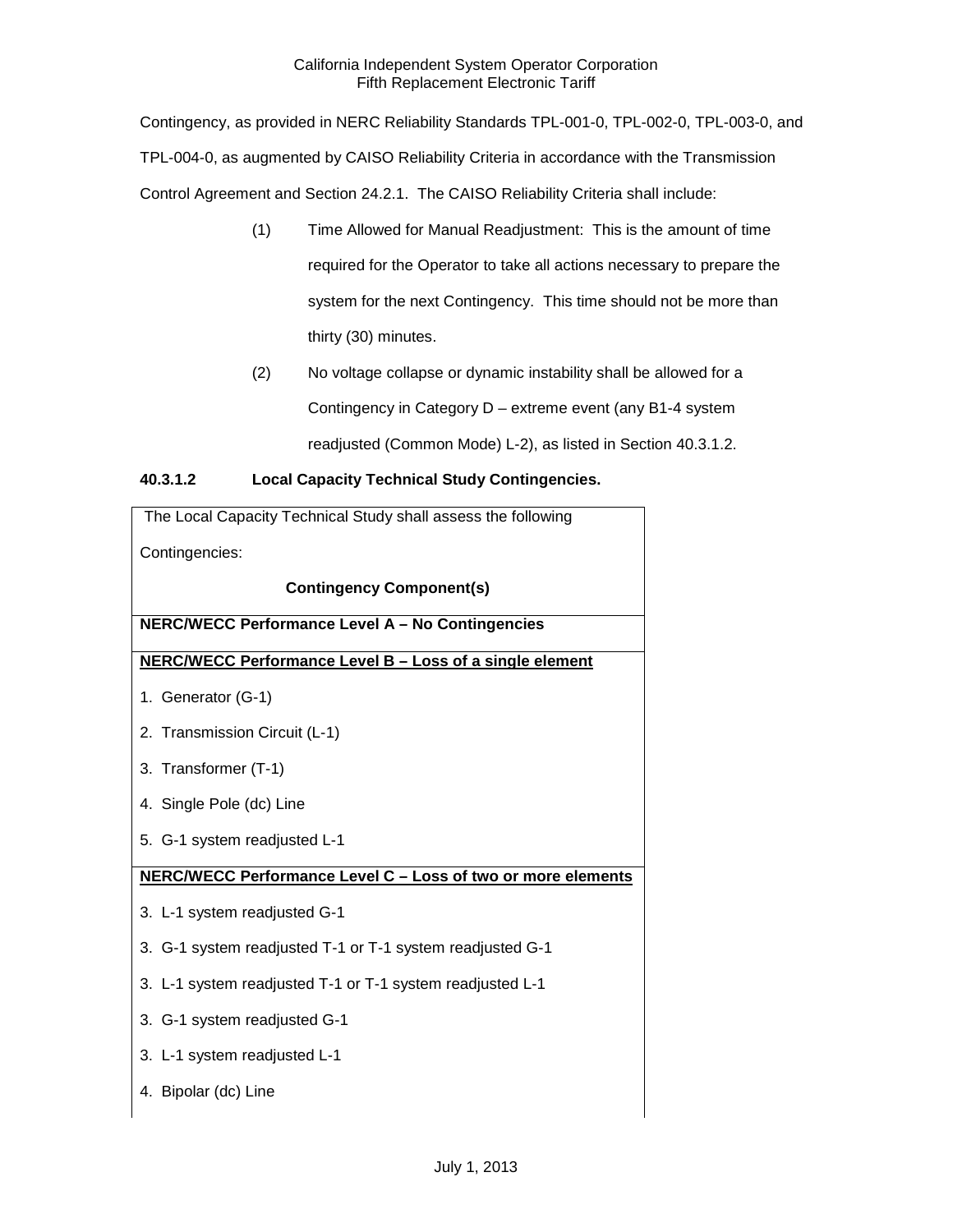5. Two circuits (Common Mode) L-2

WECC-S3. Two generators (Common Mode) G-2

## **D – Extreme event – loss of two or more elements**

Any B1-4 system readjusted (Common Mode) L-2

## <span id="page-12-0"></span>**40.3.2 Allocation Of Local Capacity Area Resource Obligations**

The CAISO will allocate responsibility for Local Capacity Area Resources to Scheduling Coordinators for Load Serving Entities in the following sequential manner:

> (a) The responsibility for the aggregate Local Capacity Area Resources required for all Local Capacity Areas within each TAC Area as determined by the Local Capacity Technical Study will be allocated to all Scheduling Coordinators for Load Serving Entities that serve Load in the TAC Area in accordance with the Load Serving Entity's proportionate share of the LSE's TAC Area Load at the time of the CAISO's annual coincident peak Demand set forth in the annual peak Demand Forecast for the next Resource Adequacy Compliance Year as determined by the California Energy Commission. Expressed as a formula, the allocation of Local Area Capacity Resource obligations will be as follows: (∑ Local Capacity Area MW in TAC Area from the Local Capacity Technical Study) \* (LSE Demand in TAC Area at CAISO annual coincident peak Demand)/(Total TAC Area Demand at the time of CAISO annual coincident peak Demand). This will result in a MW responsibility for each Load Serving Entity for each TAC Area in which the LSE serves Load. The LSE may meet its MW responsibility, as assigned under this Section, for each TAC Area in which the LSE serves Load by procurement of that MW quantity in any Local Capacity Area in the TAC Area.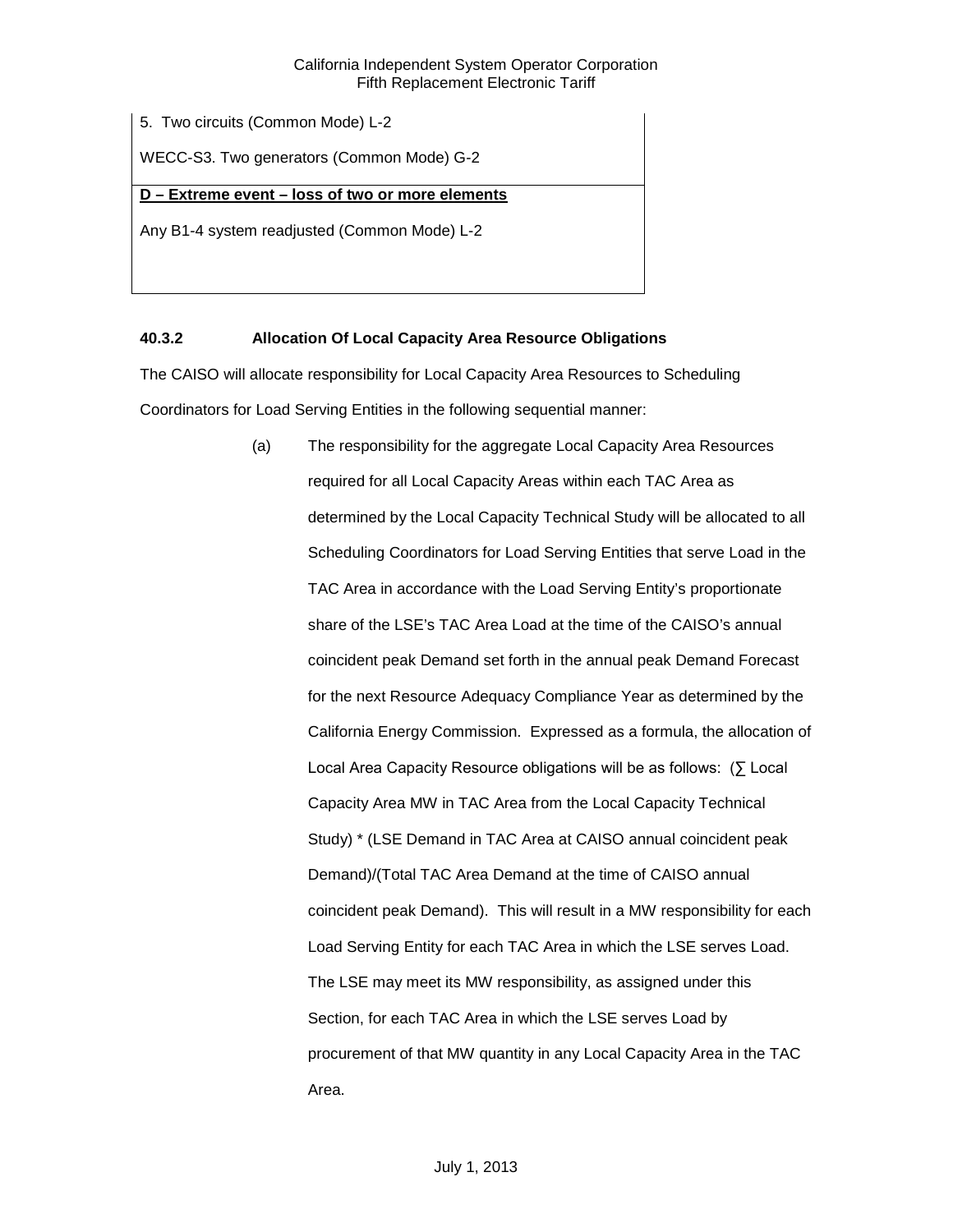- (b) For Scheduling Coordinators for Non-CPUC Load Serving Entities, the Local Capacity Area Resource obligation will be allocated based on Section 40.3.2(a) above.
- (c) For Scheduling Coordinators for CPUC Load Serving Entities, the CAISO will allocate the Local Capacity Area Resource obligation based on an allocation methodology, if any, adopted by the CPUC. However, if the allocation methodology adopted by the CPUC does not fully allocate the total sum of each CPUC Load Serving Entity's proportionate share calculated under Section 40.3.2(a), the CAISO will allocate the difference to all Scheduling Coordinators for CPUC Load Serving Entities in accordance with their proportionate share calculated under 40.3.2(a). If the CPUC does not adopt an allocation methodology, the CAISO will allocate Local Capacity Area Resources to Scheduling Coordinators for CPUC Load Serving Entities based on Section 40.3.2(a).

Once the CAISO has allocated the total responsibility for Local Capacity Area Resources, the CAISO will inform the Scheduling Coordinator for each LSE of the LSE's specific allocated responsibility for Local Capacity Area Resources in each TAC Area in which the LSE serves Load.

#### <span id="page-13-0"></span>**40.3.3 Procurement Of Local Capacity Area Resources By LSEs**

Nothing in this Section 40 obligates any Scheduling Coordinator to demonstrate on behalf of a Load Serving Entity that the Load Serving Entity has procured Local Capacity Area Resources to satisfy capacity requirements for each Local Capacity Area identified in the technical study. Scheduling Coordinators for Load Serving Entities may aggregate responsibilities for procurement of Local Capacity Area Resources. If a Load Serving Entity has procured Local Capacity Area Resources that satisfy generation capacity requirements for Local Capacity Areas, the Scheduling Coordinator for such Load Serving Entity shall include this information in its annual and monthly Resource Adequacy Plan(s).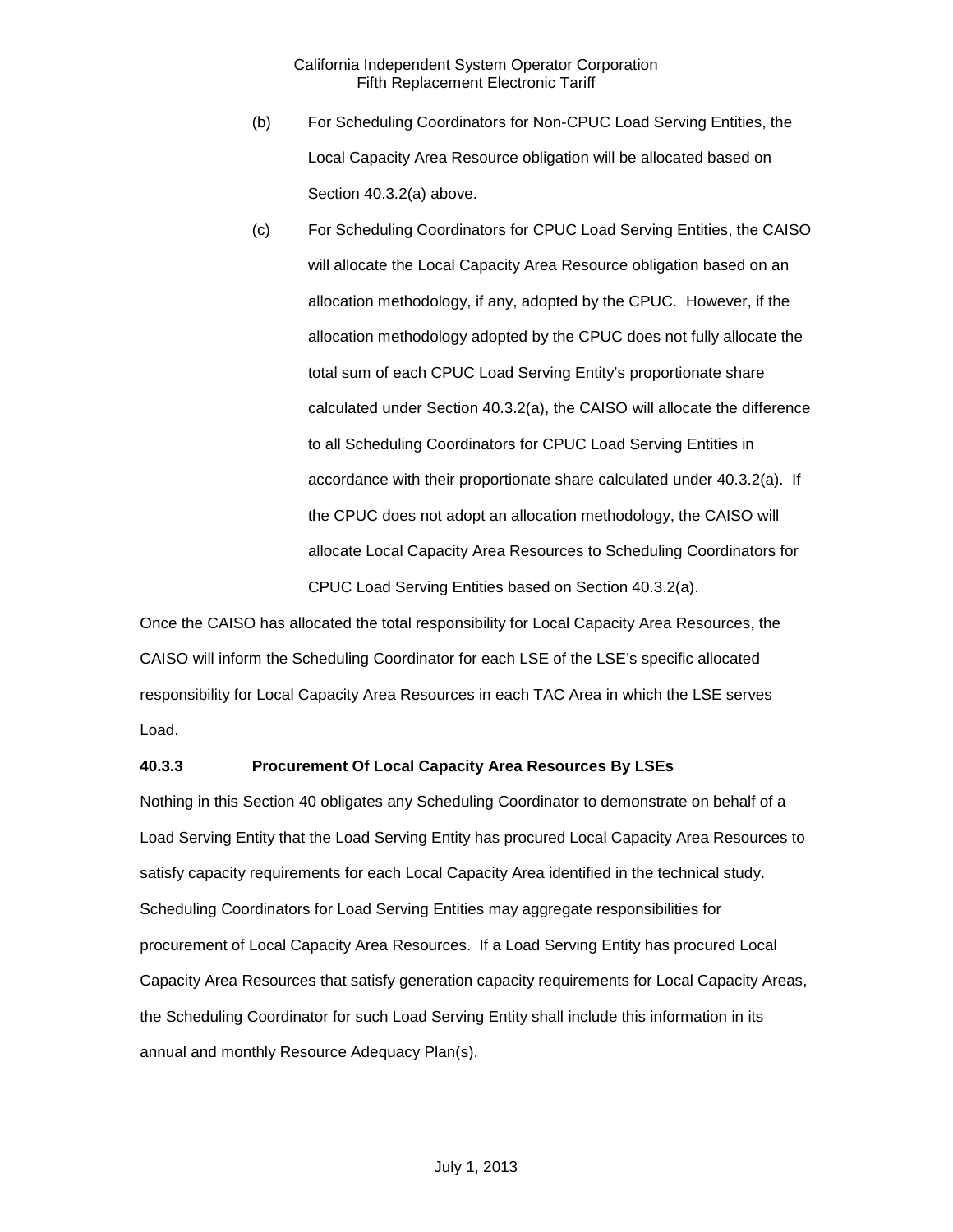## <span id="page-14-0"></span>**40.3.4 [NOT USED]**

## <span id="page-14-1"></span>**40.4 General Requirements On Resource Adequacy Resources**

## <span id="page-14-2"></span>**40.4.1 Eligible Resources And Determination Of Qualifying Capacity**

The CAISO shall use the criteria provided by the CPUC or Local Regulatory Authority to determine and verify, if necessary, the Qualifying Capacity of all Resource Adequacy Resources; however, to the extent a resource is listed by one or more Scheduling Coordinators in their Resource Adequacy Plans, which apply the criteria of more than one Local Regulatory Authority that leads to conflicting Qualifying Capacity values for that resource, the CAISO will accept the methodology that results in the highest Qualifying Capacity value. Only if the CPUC, Local Regulatory Authority, or federal agency has not established any Qualifying Capacity criteria, or chooses to rely on the criteria in this CAISO Tariff, will the provisions of Section 40.8 apply.

#### <span id="page-14-3"></span>**40.4.2 Net Qualifying Capacity Report**

The CAISO shall produce an annual report posted to the CAISO Website on the schedule set forth in the Business Practice Manual that sets forth the Net Qualifying Capacity of all Participating Generators. All other Resource Adequacy Resources may be included in the annual report under Section 40.4.2 upon their request. The Net Qualifying Capacity of any resource included in the annual report, once posted to the CAISO Website, shall not be reduced by the CAISO for the next Resource Adequacy Compliance Year. Any change proposed to be made to a Net Qualifying Capacity value for a resource included in a prior annual report shall be explained, and any test results or analyses underlying the change provided, to the Scheduling Coordinator within ten (10) days of the CAISO's determination that a change to the resource's Net Qualifying Capacity is appropriate, which also must be at least fifteen (15) days prior to the posting on the CAISO Website of the annual report. Any disputes as to the CAISO's determination regarding Net Qualifying Capacity shall be subject to the CAISO ADR Procedures.

## <span id="page-14-4"></span>**40.4.3 General Qualifications For Supplying Net Qualifying Capacity**

Resource Adequacy Resources included in a Resource Adequacy Plan submitted by a Scheduling Coordinator on behalf of a Load Serving Entity serving Load in the CAISO Balancing Authority Area must: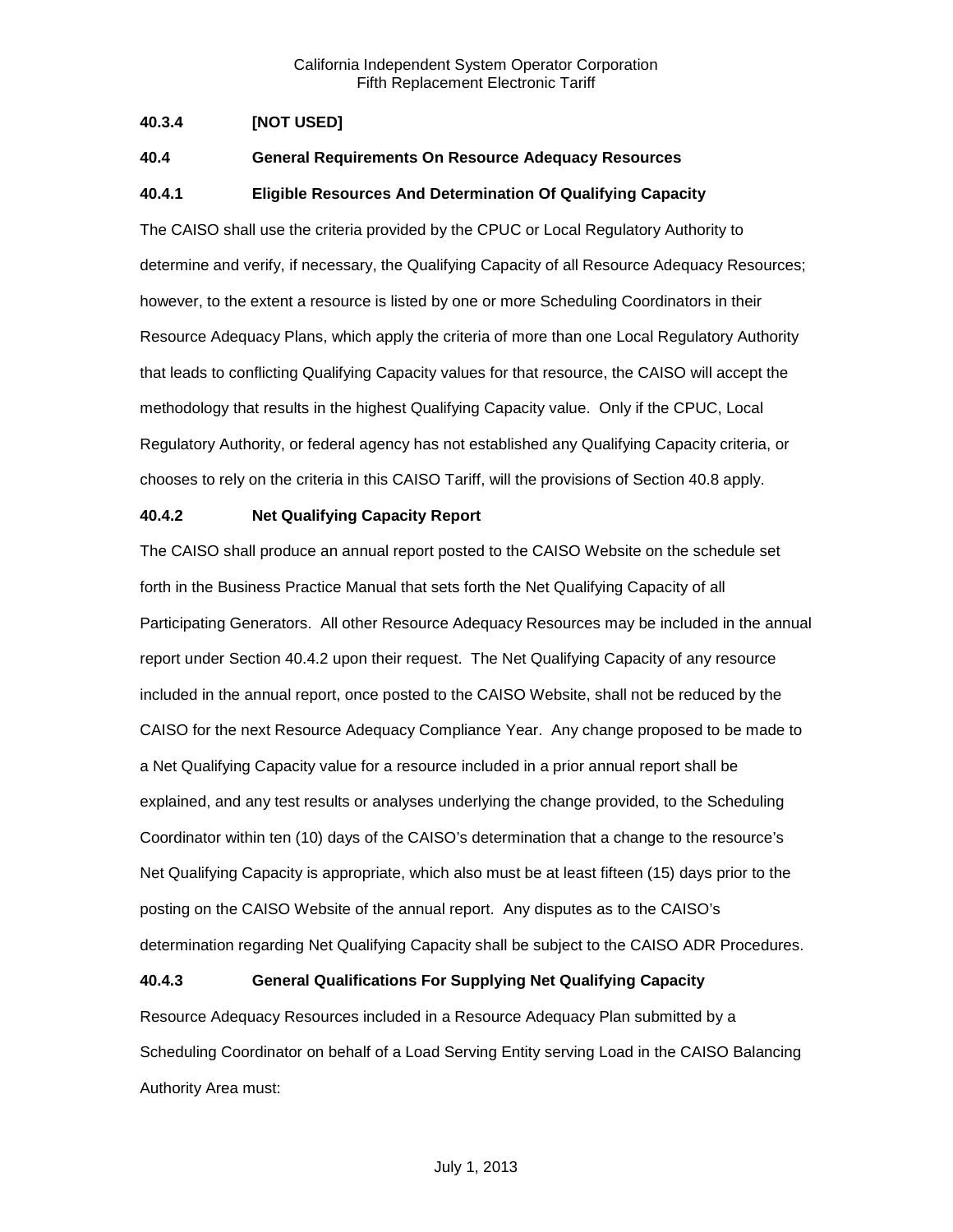- (1) Be available for testing by the CAISO to validate Qualifying Capacity, which can be no less than a resource's PMin even if the resource's contractual Resource Adequacy Capacity is less than its PMin, and determine Net Qualifying Capacity for the next Resource Adequacy Compliance Year;
- (2) Provide any information requested by the CAISO to apply the performance criteria to be adopted by the CAISO pursuant to Section 40.4.5;
- (3) Submit Bids into the CAISO Markets as required by this CAISO Tariff;
- (4) Be in compliance, as of the date that the CAISO performs any testing or otherwise determines Net Qualifying Capacity for the next Resource Adequacy Compliance Year, with the criteria for Qualifying Capacity established by the CPUC, relevant Local Regulatory Authority, or federal agency and provided to the CAISO; and
- (5) Be subject to Sanctions for non-performance as specified in the CAISO Tariff; and
- (6) For a resource with contractual Resource Adequacy Capacity less than PMin, make the PMin available to the CAISO for commitment or dispatch at PMin, subject to Section 11.8 provisions for Bid Cost Recovery, so that the resource's Resource Adequacy Capacity can be utilized as required by this CAISO Tariff.

## <span id="page-15-0"></span>**40.4.4 Reductions For Testing**

In accordance with the procedures specified in the Business Practice Manual, the Generating Unit of a Participating Generator or other Generating Units, System Units or Loads of Participating Loads or Proxy Demand Resources included in a Resource Adequacy Plan submitted by a Scheduling Coordinator on behalf of a Load Serving Entity can have its Qualifying Capacity reduced, for purposes of the Net Qualifying Capacity annual report under Section 40.4.2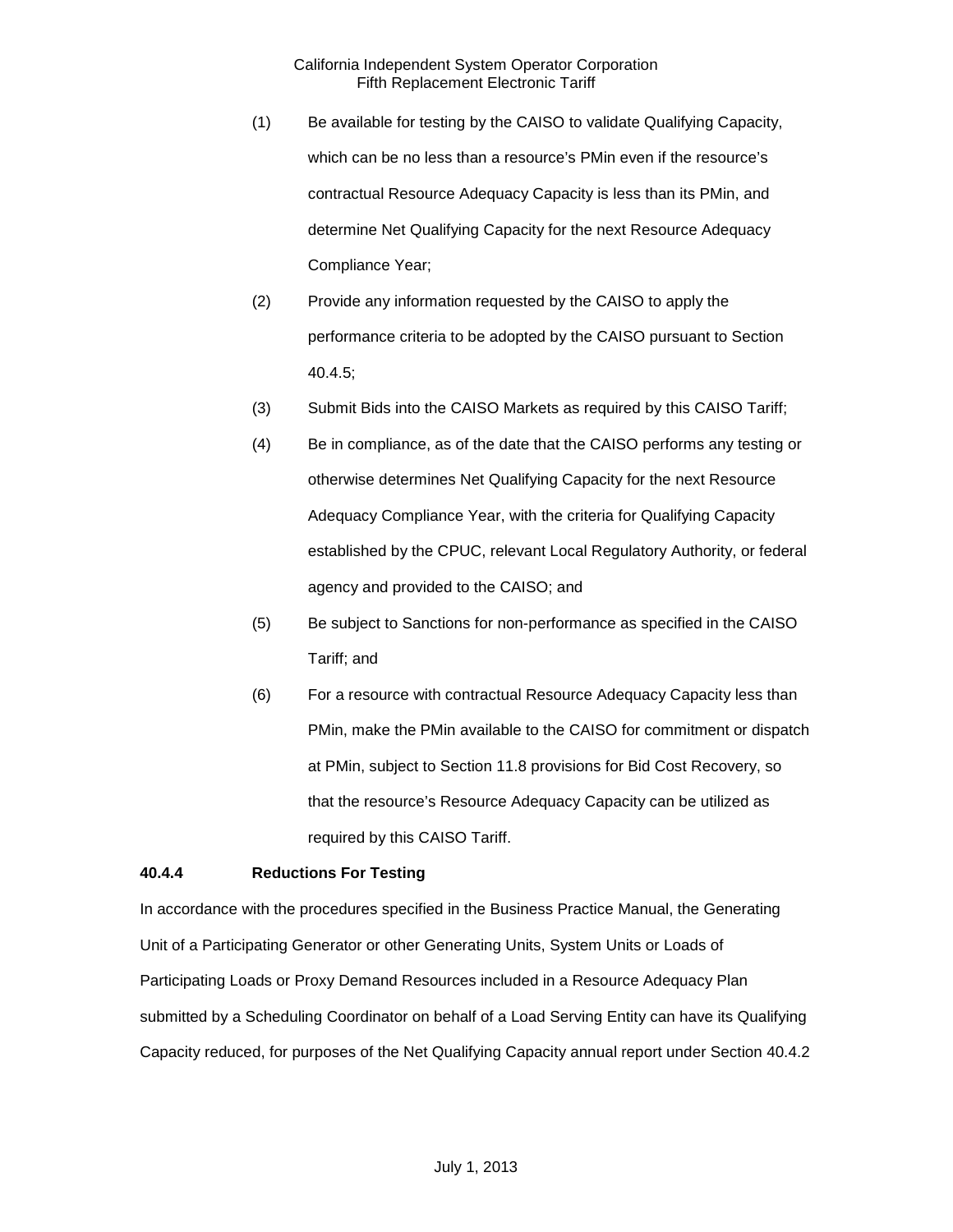for the next Resource Adequacy Compliance Year, if a CAISO testing program determines that it is not capable of supplying the full Qualifying Capacity amount.

#### <span id="page-16-0"></span>**40.4.5 Reductions For Performance Criteria**

No later than 12 months after the effective date of this Section 40, the CAISO will issue a report outlining a proposal with respect to performance criteria for Resource Adequacy Resources. The CAISO will collaborate with the CPUC and other Local Regulatory Authorities to develop the performance criteria to be submitted to FERC. The Scheduling Coordinator for a Resource Adequacy Resource shall provide or make available to the CAISO, subject to the confidentiality provisions of this CAISO Tariff, all documentation requested by the CAISO to determine, develop or implement the performance criteria, including, but not limited to, NERC Generating Availability Data System data.

## <span id="page-16-1"></span>**40.4.6 Reductions For Deliverability**

## **40.4.6.1 Deliverability Within the CAISO Balancing Authority Area**

In order to determine Net Qualifying Capacity from Resource Adequacy Resources subject to this Section 40.4, the CAISO will determine that a Resource Adequacy Resource is available to serve the aggregate of Load by means of a deliverability study. Documentation explaining the CAISO's deliverability analysis will be posted on the CAISO Website. The deliverability study will be performed annually and shall focus on peak Demand conditions. The results of the deliverability study shall be incorporated into the Net Qualifying Capacity annual report under Section 40.4.2 and will be effective for the next Resource Adequacy Compliance Year. To the extent the deliverability study shows that the Qualifying Capacity is not deliverable to the aggregate of Demand under the conditions studied, the Qualifying Capacity of the Resource Adequacy Resource will be reduced on a MW basis for the capacity that is undeliverable. Resources will be electrically grouped in a manner consistent with the CAISO Deliverability Assessment methodology posted on the CAISO Website. For Resource Adequacy Resources in the same electrical group which have identified deliverability constraints, the Qualifying Capacity of the Resource Adequacy Resources that obtained Full Capacity Deliverability Status or partial deliverability through Section 8.2 of Appendix Y to this CAISO Tariff will be reduced prior to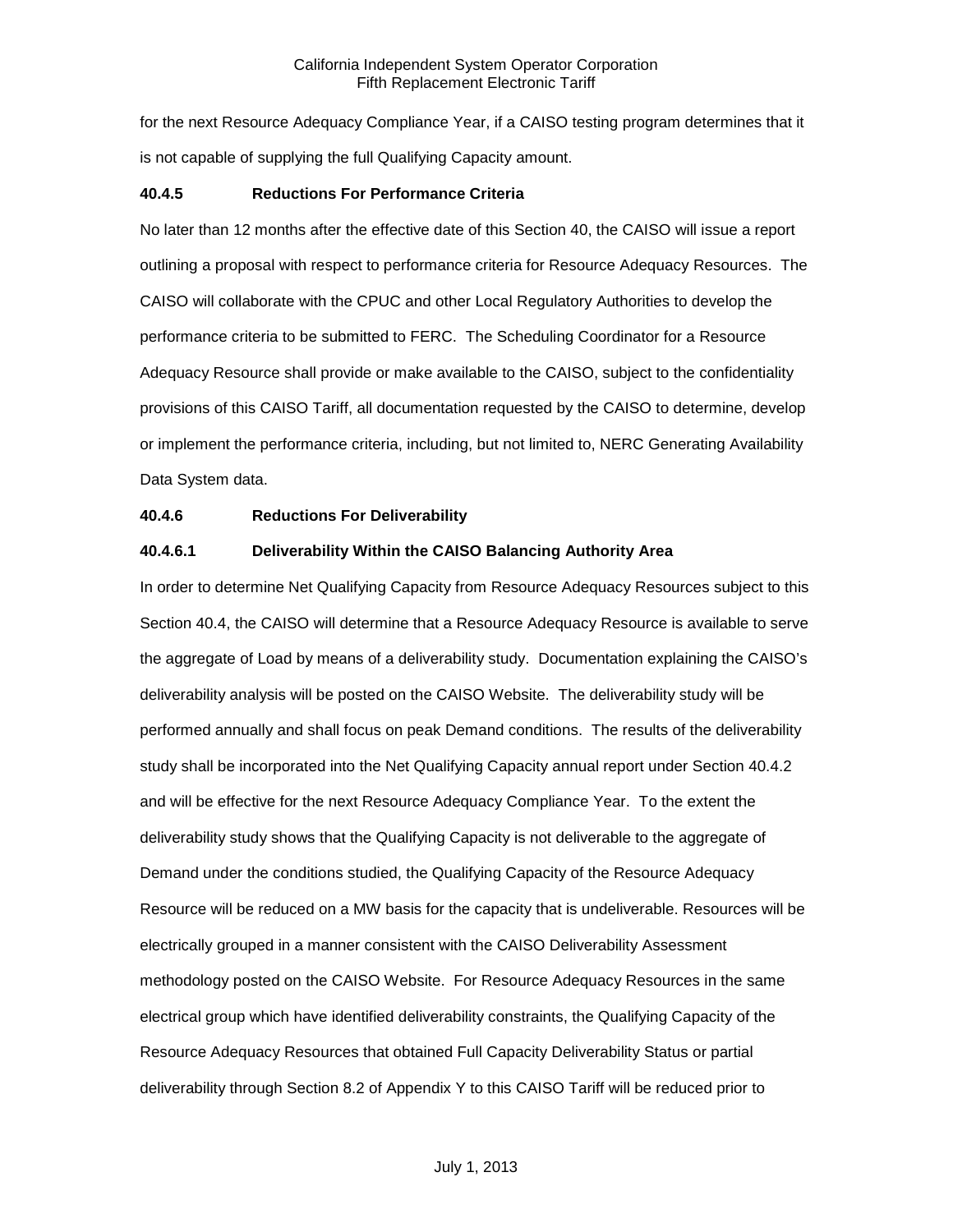reducing the Qualifying Capacity of those resources which were originally provided Full Capacity Deliverability Status pursuant to inclusion in an Interconnection Study Cycle under Appendix Y to this CAISO Tariff.

#### **40.4.6.2 Deliverability of Imports**

#### **40.4.6.2.1 Available Import Capability Assignment Process**

For Resource Adequacy Plans covering any period after December 31, 2007, total Available Import Capability will be assigned on an annual basis for a one-year term to Load Serving Entities serving Load in the CAISO Balancing Authority Area and other Market Participants through their respective Scheduling Coordinators, as described by the following sequence of steps. However, should the CPUC modify by decision its compliance period from January to December of the calendar year to May through April of the calendar year, the CAISO shall extend the effectiveness of the assignment for Resource Adequacy Compliance Year 2008 through April 2009.

Step 1: Determination of Maximum Import Capability on Interties into the CAISO Balancing Authority Area: The CAISO shall establish the Maximum Import Capability for each Intertie into the CAISO Balancing Authority Area, and will post those values on the CAISO Website in accordance with the schedule and process set forth in the Business Practice Manual. Step 2: Determination of Available Import Capability by Accounting for Existing Contracts and Transmission Ownership Rights Held by Out-of- Balancing Authority Area LSEs: For each Intertie, the Available Import Capability will be determined by subtracting from the Maximum Import Capability established in Step 1 for each Intertie the import capability on each Intertie associated with (i) Existing Contracts and (ii) Transmission Ownership Rights held by load serving entities that do not serve Load within the CAISO Balancing Authority Area. The remaining sum of all Intertie Available Import Capability is the Total Import Capability. Total Import Capability shall be used to determine the Load Share Quantity for each Load Serving Entity that serves Load within the CAISO Balancing Authority Area. Step 3: Determination of Existing Contract Import Capability by Accounting for Existing Contracts and Transmission Ownership Rights Held by CAISO Balancing Authority Area LSEs: From the Available Import Capability remaining on each Intertie after Step 2 above,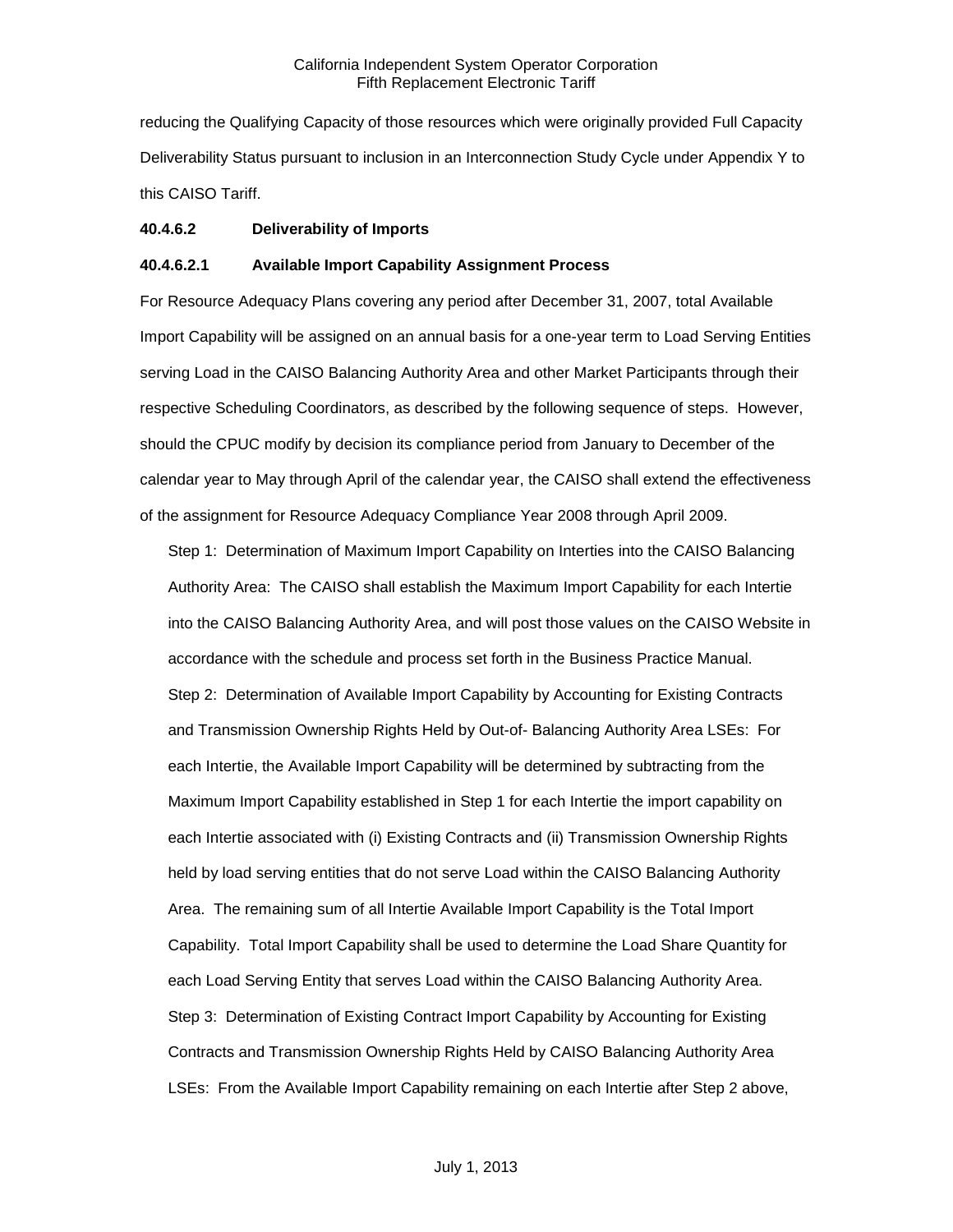Existing Contracts and Transmission Ownership Rights held by Load Serving Entities that serve Load within the CAISO Balancing Authority Area shall be reserved for the holders of such commitments and will not be subject to reduction under any subsequent steps in this Section. The import capability reserved pursuant to this Step 3 is the Existing Contract Import Capability.

Step 4: Assignment of Pre-RA Import Commitments: From the Available Import Capability remaining on each Intertie after reserving Existing Contract Import Capability under Step 3 above, the CAISO will assign to Load Serving Entities serving Load within the CAISO Balancing Authority Area Pre-RA Import Commitment Capability on a particular Intertie based on Pre-RA Import Commitments in effect (where a supplier has an obligation to deliver the Energy or make the capacity available) at any time during the Resource Adequacy Compliance Year for which the Available Import Capability assignment is being performed. The Pre-RA Import Commitment will be assigned to the Intertie selected by the Load Serving Entity during the Resource Adequacy Compliance Year 2007 import capability assignment process, which was required to be based on the Intertie upon which the Energy or capacity from the Pre-RA Import Commitment had been primarily scheduled or, for a Pre-RA Import Commitment without a scheduling history at the time of the Resource Adequacy Compliance Year 2007 import capability assignment process, the primary Intertie upon which the Energy or capacity was anticipated to be scheduled. To the extent a Pre-RA Import Commitment was not presented during the Resource Adequacy Compliance Year 2007 import capability assignment process, the Load Serving Entity shall select the Intertie upon which the Pre-RA Import Commitment is primarily anticipated to be scheduled during the term of the Pre-RA Import Commitment and that selection shall be utilized in future annual Available Import Capability assignment processes. If a Pre-RA Import Commitment submitted on behalf of a LSE with Existing Contract Import Capability is assigned under this Section to the same Intertie on which the LSE holds Existing Contract Import Capability, the Pre-RA Import Commitment will be assumed to deliver over the Existing Contract Import Capability until exhausted, unless the LSE can demonstrate otherwise.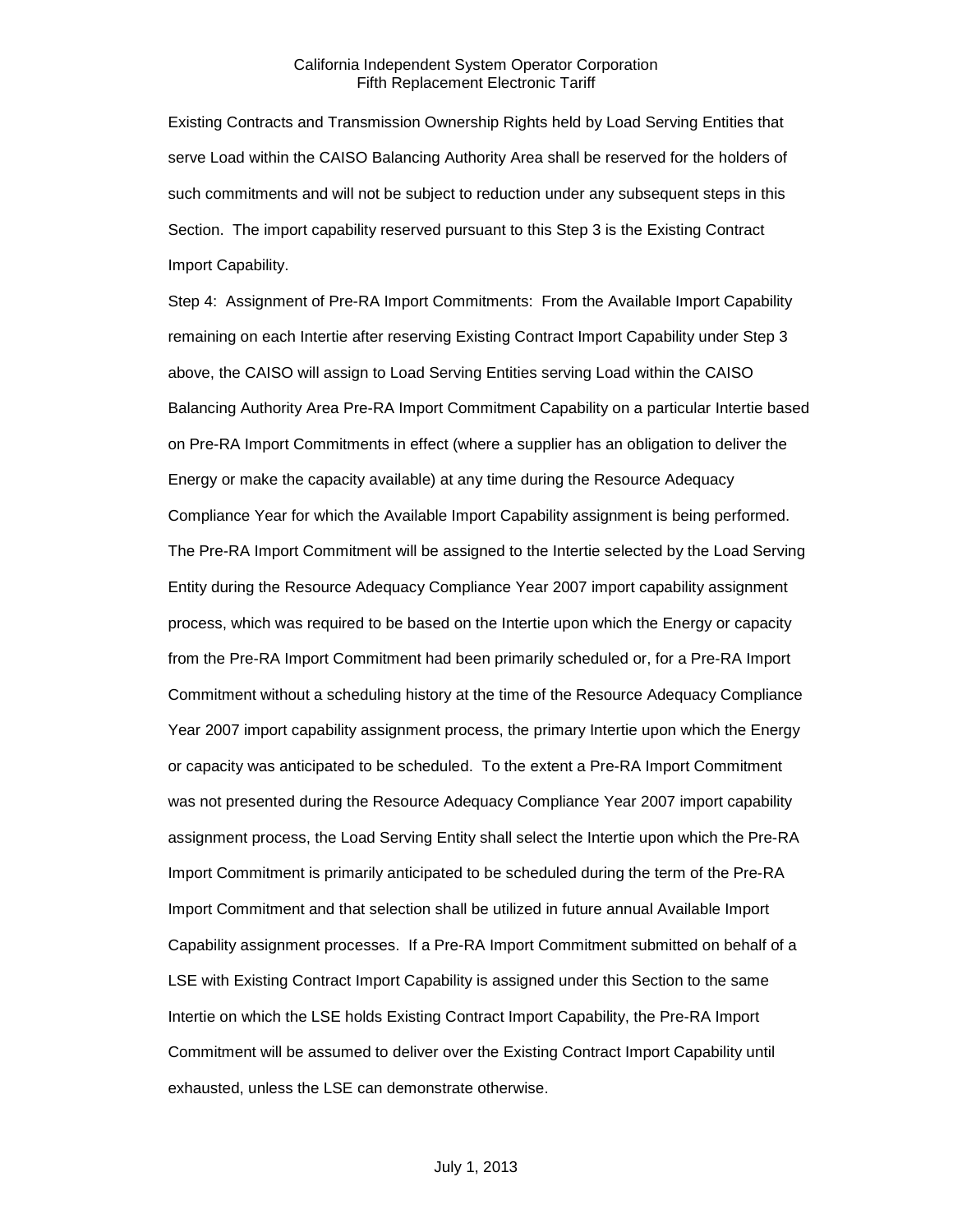To the extent a particular Intertie becomes over requested with Pre-RA Import Commitments due to either Pre-RA Import Commitments not included in the Resource Adequacy Compliance Year 2007 import capability assignment process or changes in system conditions that decrease the Maximum Import Capability of the Intertie, such that the MW represented in all Pre-RA Import Commitments utilizing the Intertie exceed the Intertie's Available Import Capability in excess of that reserved for Existing Contracts and Transmission Ownership Rights under Steps 2 and 3, the Pre-RA Import Commitments will be assigned Pre-RA Import Commitment Capability, based on the Import Capability Load Share Ratio of each Load Serving Entity submitting Pre-RA Import Commitments on the particular Intertie. To the extent this initial assignment of Pre-RA Import Commitment Capability has not fully assigned the Available Import Capability of the particular over requested Intertie, the remaining Available Import Capability on the over requested Intertie will be assigned until fully exhausted based on the Import Capability Load Share Ratio of each Load Serving Entity whose submitted Pre-RA Import Commitment has not been fully satisfied by the previous Import Capability Load Share Ratio assignment iteration. The Available Import Capability assigned pursuant to this Step 4 is the Pre-RA Import Commitment Capability. Step 5: Assignment of Remaining Import Capability Limited by Load Share Quantity: The Total Import Capability remaining after Step 4 will be assigned only to Load Serving Entities serving Load within the CAISO Balancing Authority Area that have not received Existing Contract Import Capability and Pre-RA Import Commitment Capability under Steps 3 and 4, that exceed the Load Serving Entity's Load Share Quantity. Only the MW quantity of any Pre-RA Import Commitment Capability assigned to Existing Contract Import Capability under Step 4 that exceeds the Existing Contract Import Capability on the particular Intertie will be counted for purposes of this Step 5. This Total Import Capability will be assigned until fully exhausted to those Load Serving Entities eligible to receive an assignment under this Step based on each Load Serving Entity's Import Capability Load Share Ratio up to, but not in excess of, its Load Share Quantity. The quantity of Total Import Capability assigned to the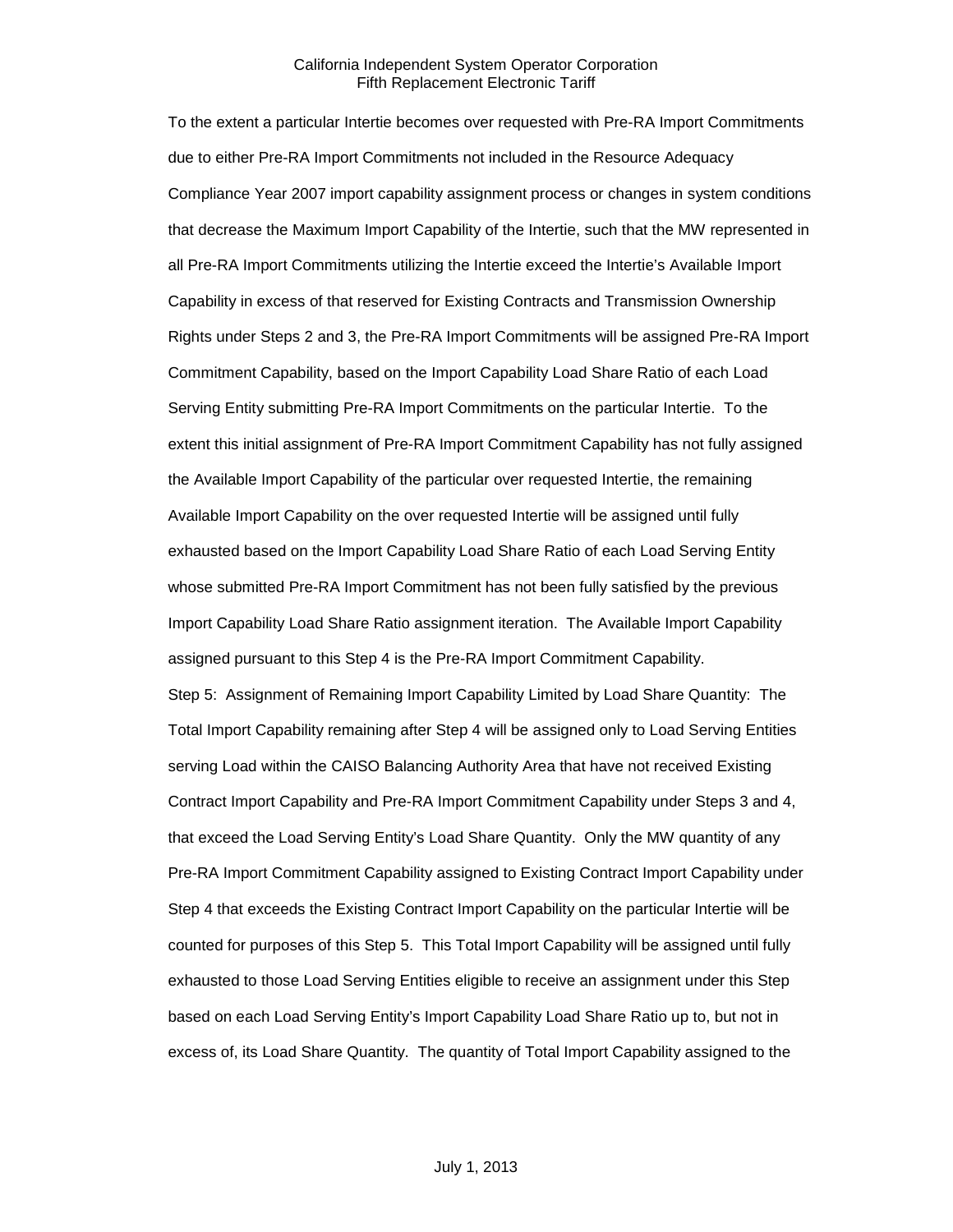Load Serving Entity under this Step is the Load Serving Entity's Remaining Import Capability. This Step 5 does not assign Remaining Import Capability on a specific Intertie. Step 6: CAISO Posting of Assigned and Unassigned Capability: Following the completion of Step 5, the CAISO will post to the CAISO Website, in accordance with the schedule set forth in the Business Practice Manual the following information:

- (a) The Total Import Capability;
- (b) The quantity in MW of Existing Contracts and Transmission Ownership Rights assigned to each Intertie, distinguishing between Existing Contracts and Transmission Ownership Rights held by Load Serving Entities within the CAISO Balancing Authority Area and those held by load serving entities outside the CAISO Balancing Authority Area;
- (c) The aggregate quantity in MW, and identity of the holders, of Pre-RA Import Commitments assigned to each Intertie; and
- (d) The aggregate quantity in MW of Available Import Capability after Step 4, the identity of the Interties with Available Import Capability, and the MW quantity of Available Import Capability on each such Intertie.

Step 7: CAISO Notification of LSE Assignment Information: Following the completion of Step 5, in accordance with the schedule set forth in the Business Practice Manual, the CAISO will notify the Scheduling Coordinator for each Load Serving Entity of:

- (a) The Load Serving Entity's Import Capability Load Share;
- (b) The Load Serving Entity's Load Share Quantity; and
- (c) The amount of, and Intertie on which, the Load Serving Entity's Existing Contract Import Capability and Pre-RA Import Commitment Capability, as applicable, has been assigned; and
- (d) The Load Serving Entity's Remaining Import Capability.

Step 8: Transfer of Import Capability: In accordance with the schedule set forth in the Business Practice Manual, a Load Serving Entity shall be allowed to transfer some or all of its Remaining Import Capability to any other Load Serving Entity or Market Participant. The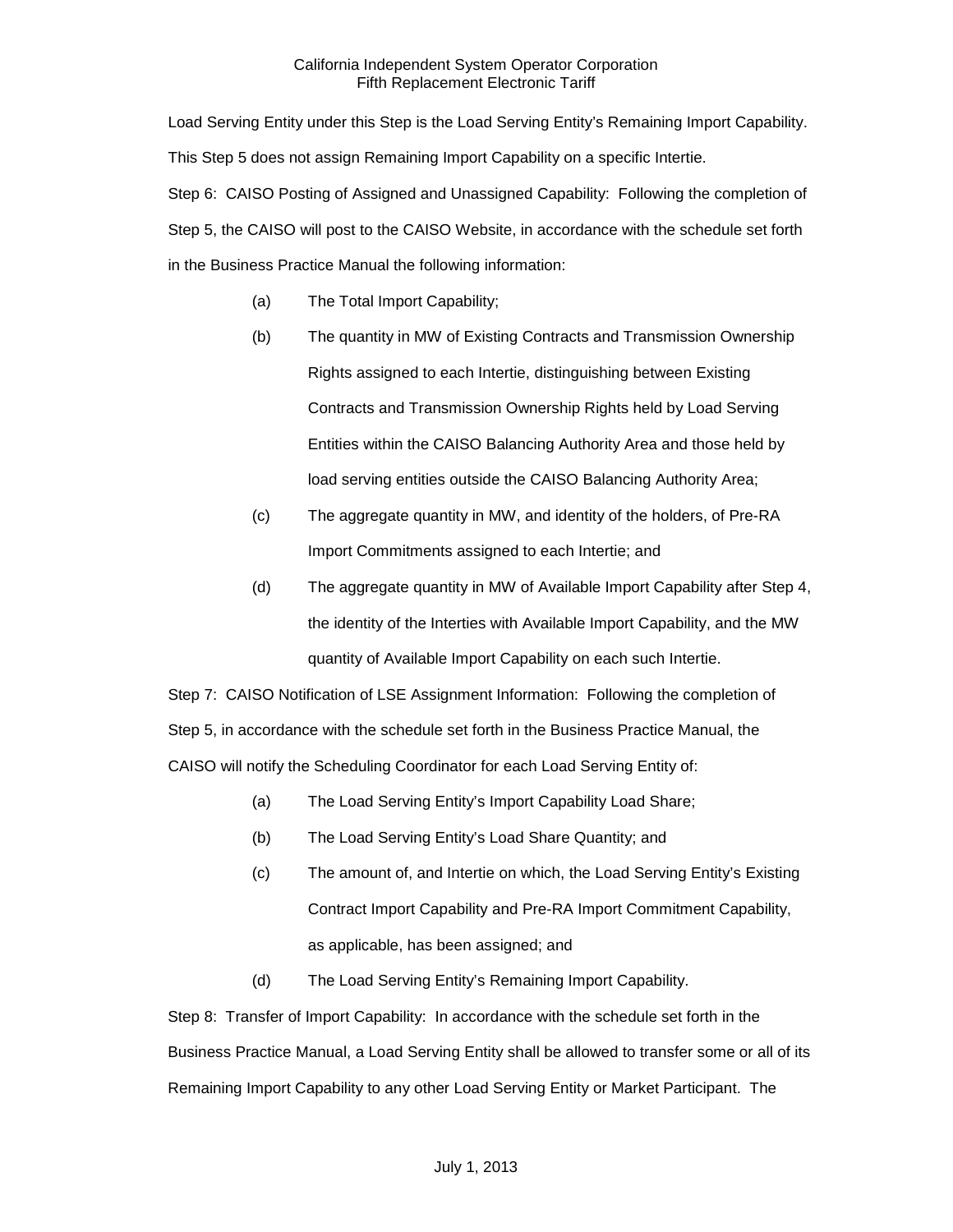CAISO will accept transfers among LSEs and Market Participants only to the extent such transfers are reported to the CAISO, in accordance with the schedule set forth in the Business Practice Manual and through the CAISO's Import Capability Transfer Registration Process, by the entity receiving the Remaining Import Capability who must set forth (1) the name of the counter-parties, (2) the MW quantity, (3) term of transfer, and (4) price on a per MW basis. The CAISO will post to the CAISO Website by August 8, 2007 for Resource Adequacy Compliance Year 2008 and for subsequent Resource Adequacy Compliance Years in accordance with the schedule set forth in the Business Practice Manual the information on transfers of Remaining Import Capability received under this Step 8. Step 9: Initial Scheduling Coordinator Request to Assign Remaining Import Capability by Intertie: In accordance with the schedule set forth in the Business Practice Manual, the Scheduling Coordinator for each Load Serving Entity or Market Participant shall notify the CAISO of its request to assign its post-trading Remaining Import Capability on a MW basis per available Intertie. Total requests for assignment of Remaining Import Capability by a Scheduling Coordinator cannot exceed the sum of the post-traded Remaining Import Capability of its Load Serving Entities. The CAISO will honor the requests to the extent an Intertie has not been over requested. If an Intertie is over requested, the requests for Remaining Import Capability on that Intertie will be assigned based on each Load Serving Entity's Import Capability Load Share Ratio in the same manner as set forth in Step 4. A Market Participant without an Import Capability Load Share will be assigned the Import Capability Load Share equal to the average Import Capability Load Share of those Load Serving Entities from which it received transfers of Remaining Import Capability. Step 10: CAISO Notification of Initial Remaining Import Capability Assignments and Unassigned Capability: In accordance with the schedule set forth in the Business Practice Manual, the CAISO will:

> (a) Notify the Scheduling Coordinator for each Load Serving Entity or Market Participant of the Load Serving Entity or Market Participant's accepted request(s) for assigning Remaining Import Capability under Step 9; and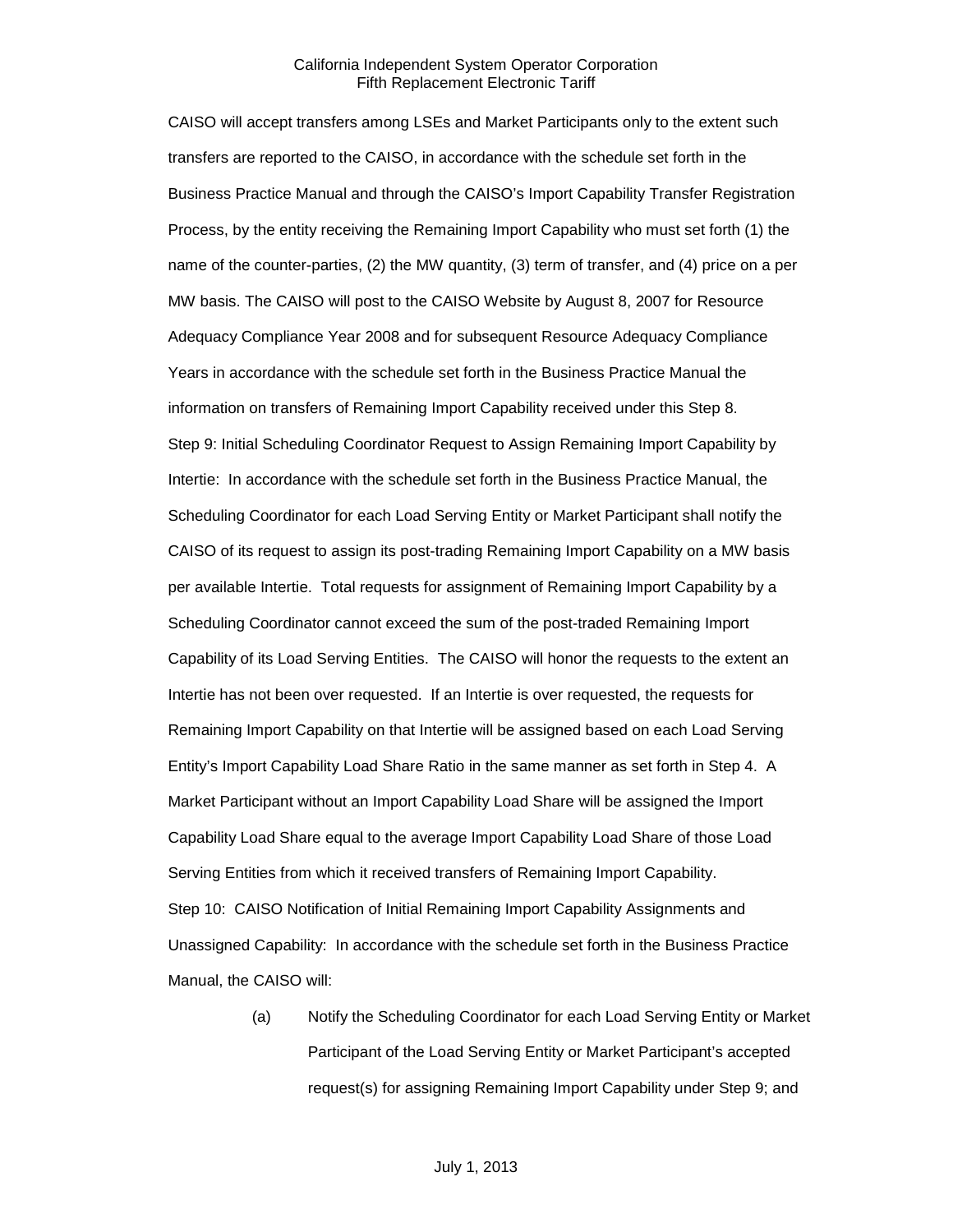(b) Publish on the CAISO Website aggregate unassigned Available Import Capability, if any, the identity of the Interties with unassigned Available Import Capability, and the MW quantity of Available Import Capability, on each such Intertie.

Step 11: Secondary Scheduling Coordinator Request to Assign Remaining Import Capability by Intertie: To the extent Remaining Import Capability remains unassigned as disclosed by Step 10, in accordance with the schedule set forth in the Business Practice Manual, Scheduling Coordinators for Load Serving Entities or Market Participants shall notify the CAISO of their requests to assign any remaining Remaining Import Capability on a MW per available Intertie basis. The CAISO will honor the requests to the extent an Intertie has not been over requested. If an Intertie is over requested, the requests on that Intertie will be assigned based on each Load Serving Entity or Market Participant's Import Capability Load Share Ratio, as used in Steps 4 and 9.

Step 12: Notification of Secondary Remaining Import Capability Assignments and Unassigned Capability: In accordance with the schedule set forth in the Business Practice Manual, the CAISO will:

- (a) Notify the Scheduling Coordinator for each Load Serving Entity or Market Participant of the Load Serving Entity or Market Participant's accepted request(s) for assigning Remaining Import Capability under Step 11; and
- (b) Publish on the CAISO Website unassigned aggregate Available Import Capability, if any, the identity of the Interties with Available Remaining Import Capability, and the MW quantity of Availability Import Capability on each such Intertie.

Step 13: Requests for Balance of Year Unassigned Available Import Capability: To the extent total Available Import Capability remains unassigned as disclosed by Step 12, Scheduling Coordinators for Load Serving Entities or Market Participants may notify the CAISO at any time, except as limited herein, of a request for unassigned Available Import Capability on a specific Intertie on a per MW basis. Each request must include the identity of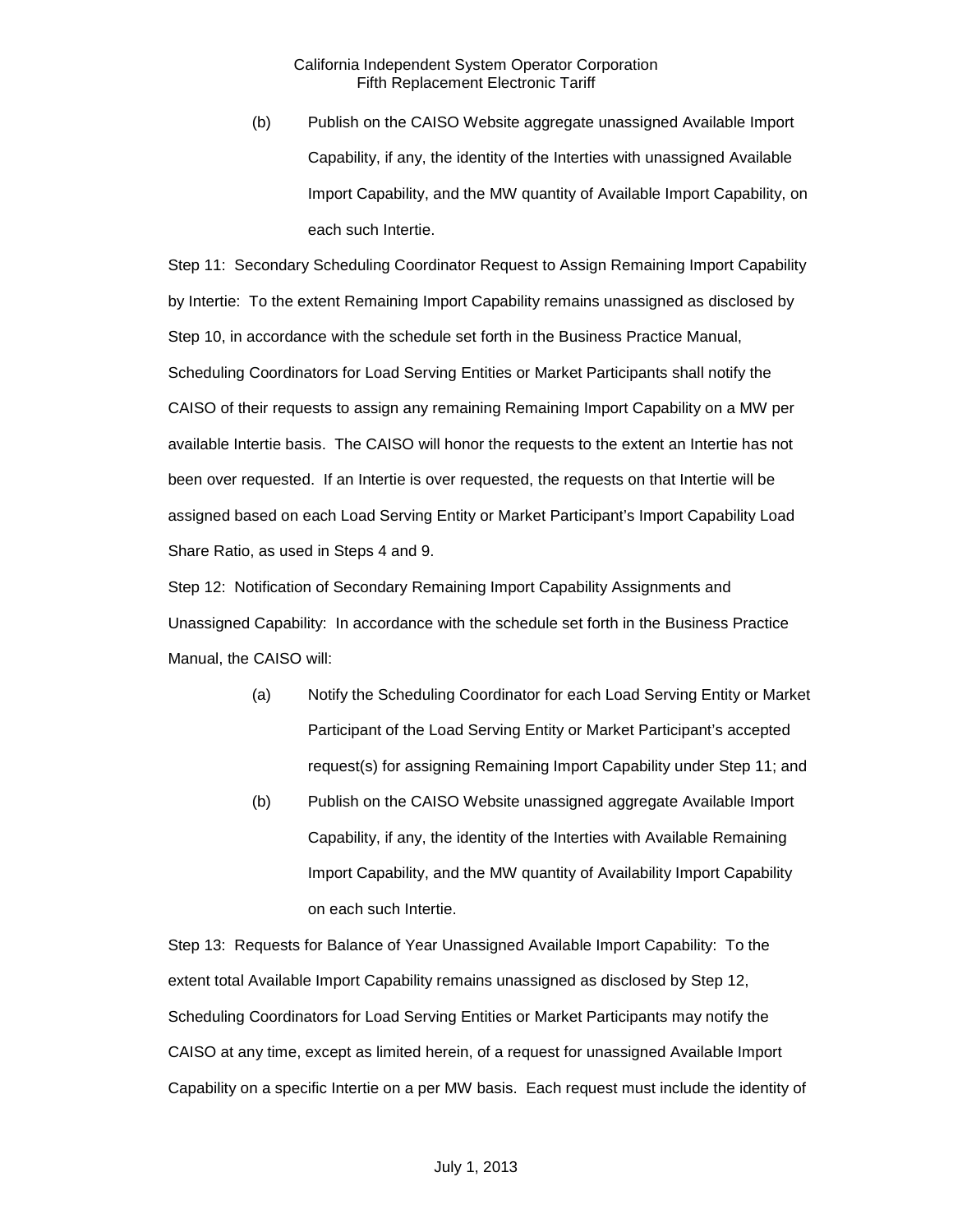Load Serving Entity or Market Participant on whose behalf the request is made. The CAISO will accept only two (2) requests per calendar week from any Scheduling Coordinator on behalf of a single Load Serving Entity or other Market Participant. The CAISO will honor requests in priority of the time requests from Scheduling Coordinators were received until the Intertie is fully assigned and without regard to any Load Serving Entity's Load Share Quantity. Any honored request shall be for the remainder of the Resource Adequacy Compliance Year; however, any notification by the CAISO of acceptance of the request in accordance with this Section after the 20th calendar day of any month shall not be permitted to be included in the Load Serving Entity's Resource Adequacy Plan submitted in the same month as the acceptance.

The CAISO shall provide an electronic means, either through the Import Capability Transfer Registration Process or otherwise, of notifying the Scheduling Coordinator of the time the request was deemed received by the CAISO and, within seven (7) days of receipt of the request, whether the request was honored. If honored, it shall be the responsibility of the Scheduling Coordinator and its Load Serving Entity to notify the CPUC or applicable Local Regulatory Authority of the acceptance of the request for unassigned Available Import Capability. If the request is not honored because the Intertie requested was fully assigned, the request will be deemed rejected and the Scheduling Coordinator, if it still seeks to obtain unassigned Available Import Capability, will be required to submit a new request for unassigned Available Import Capability on a different Intertie. The CAISO will update on its website the list of unassigned Available Import Capability by Intertie in accordance with the schedule set forth in the Business Practice Manual.

This multi-step process for assignment of Total Import Capability does not guarantee or result in any actual transmission service being assigned and is only used for determining the import capability that can be credited towards satisfying the Reserve Margin of a Load Serving Entity under this Section 40. Upon the request of the CAISO, Scheduling Coordinators must provide the CAISO with information on Pre-RA Import Commitments and any transfers or sales of assigned Total Import Capability.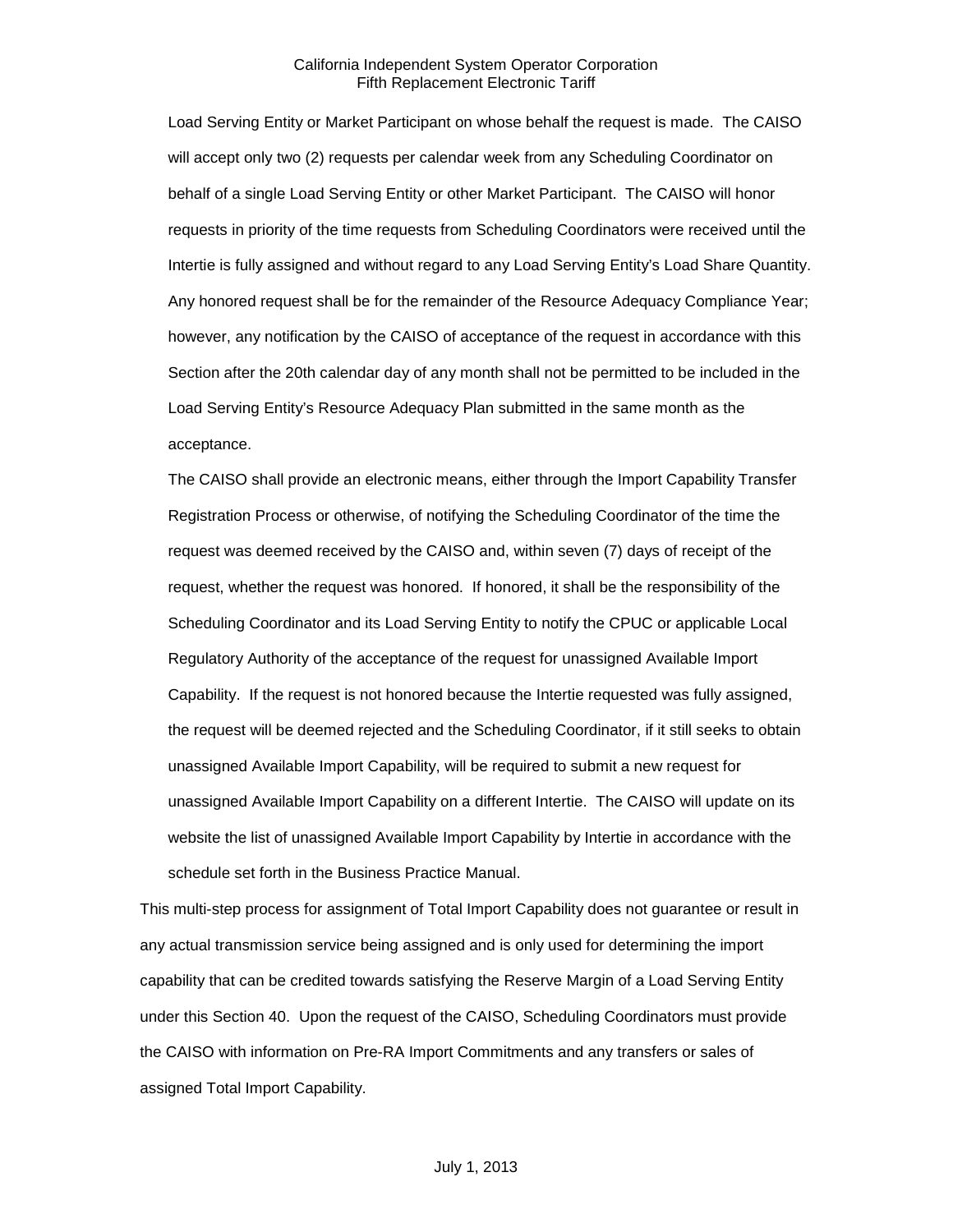## **40.4.6.2.2 Bilateral Import Capability Transfers and Registration Process**

## **40.4.6.2.2.1 Eligibility Registration for Bilaterial Import Capability Transfers**

To be eligible to engage in any bilateral assignment, sale, or other transfer of Remaining Import Capability under Step 8 of Section 40.4.6.2.1 or Section 40.4.6.2.2.2 or Existing Contract Import Capability, and Pre-RA Import Commitment Capability under Section 40.6.2.2.2, a Load Serving Entity or other Market Participant must provide the CAISO through the Import Capability Transfer Registration Process the following information:

- (a) Name of the Load Serving Entity or Market Participant
- (b) E-mail contact information

The CAISO will post to the CAISO Website the information received under this Section on a monthly basis in accordance with the schedule set forth in the Business Practice Manual. Any assignment, sale, or other transfer of Existing Contract Import Capability, Pre-RA Import Commitment Capability, or Remaining Import Capability may only be made by or to a Load Serving Entity or Market Participant whose information received under this Section has been posted to the CAISO Website prior to the date of the assignment, sale, or other transfer of the Existing Contract Import Capability, Pre-RA Import Commitment Capability, or Remaining Import Capability. It shall be the exclusive responsibility of the Scheduling Coordinator for the Load Serving Entity or Market Participant to ensure that the information posted to the CAISO Website under this Section is accurate and up to date.

## **40.4.6.2.2.2 Reporting Process for Bilateral Import Capability Transfers**

This Section shall apply to all transfers of Existing Contract Import Capability, Pre-RA Import Commitment Capability, or Remaining Import Capability other than that provided for in Step 8 of Section 40.4.6.2.1. Any Load Serving Entity or other Market Participant that has obtained Existing Contract Import Capability, Pre-RA Import Commitment Capability, or Remaining Import Capability may assign, sell, or otherwise transfer such Existing Contract Import Capability, Pre-RA Import Commitment Capability, or Remaining Import Capability in MW increments. The import capability subject to each transfer shall remain on the Intertie assigned pursuant to Section 40.4.6.2.1.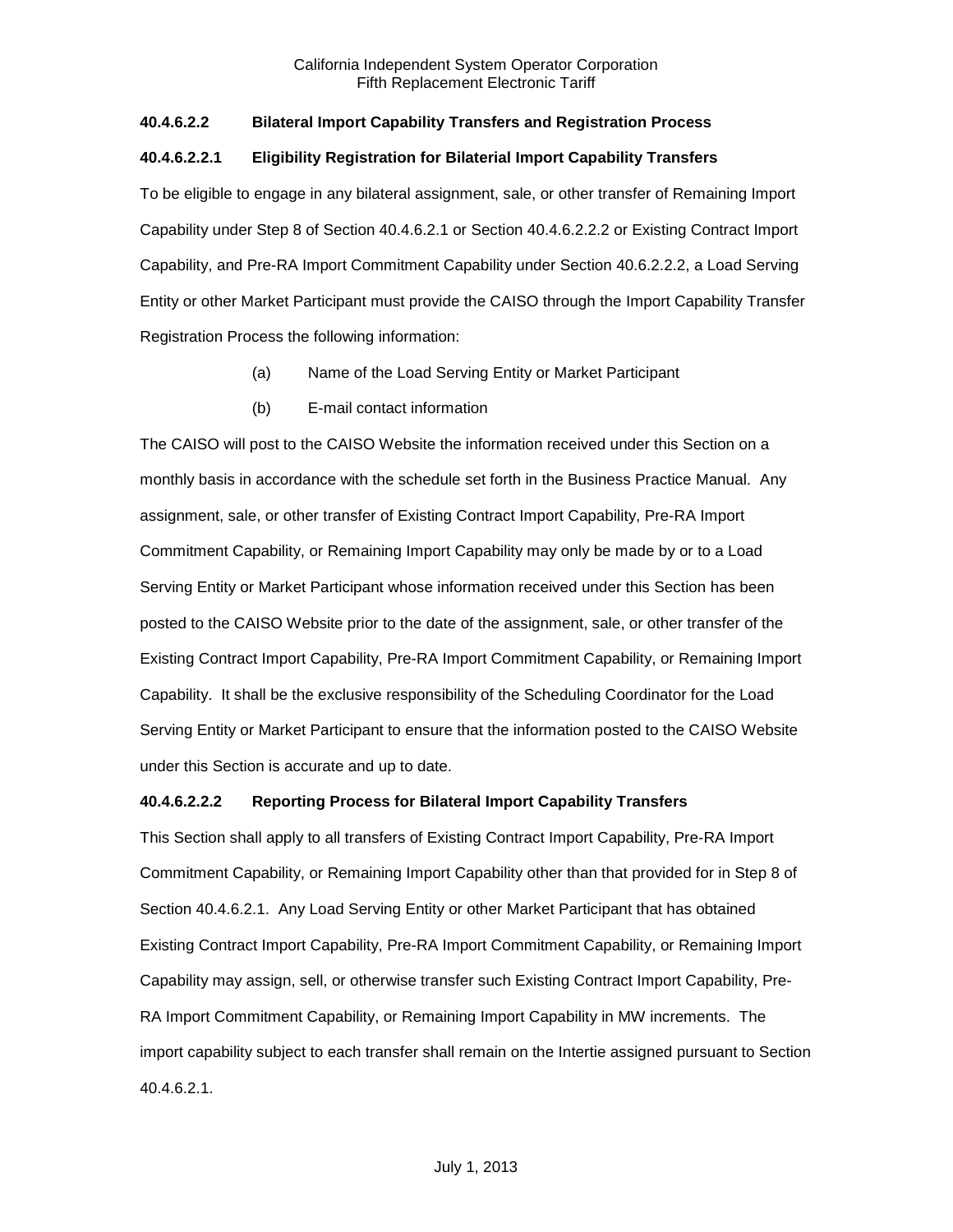The Scheduling Coordinator for the Load Serving Entity or Market Participant receiving the transferred Existing Contract Import Capability, Pre-RA Import Commitment Capability, or Remaining Import Capability must report the transfer to the CAISO through the CAISO's Import Capability Transfer Registration Process by providing the following information:

- (a) Identity of the counter-party(ies);
- (b) The MW quantity;
- (c) The Intertie on which the Existing Contract Import Capability, Pre-RA Import Commitment Capability, or Remaining Import Capability was assigned;
- (d) Term of the transfer;
- (e) Price on a per MW basis; and
- (f) Whether the import capability assignment being transferred is Existing Contract Import Capability, Pre-RA Import Commitment Capability, or Remaining Import Capability.

The CAISO will promptly post to the CAISO Website the information on transfers received under this Section except for the information received pursuant to subpart (f) of this Section. On a quarterly basis, the CAISO shall also report to FERC the transfer information received under this Section and Step 8 of Section 40.4.6.2.1. Transfer information received in accordance with this Section after the 20th calendar day of any month shall not be permitted to be included in the Load Serving Entity's Resource Adequacy Plan submitted in the same month as the transfer submission.

## **40.4.6.2.2.3 Other Import Capability Information Postings**

The CAISO will post to the CAISO Website on a monthly basis in accordance with the schedule set forth in the Business Practice Manual, for each Intertie, the holder and that holder's quantity in MW of import capability assigned on the particular Intertie as of the reporting date.

The CAISO will also post to the CAISO Website following submission of the annual Resource Adequacy Plans under Sections 40.2.1.1, 40.2.2.4, 40.2.3.4, and 40.2.4, for each Intertie, by a "yes" or "no" designation, whether each holder of import capability assigned on the particular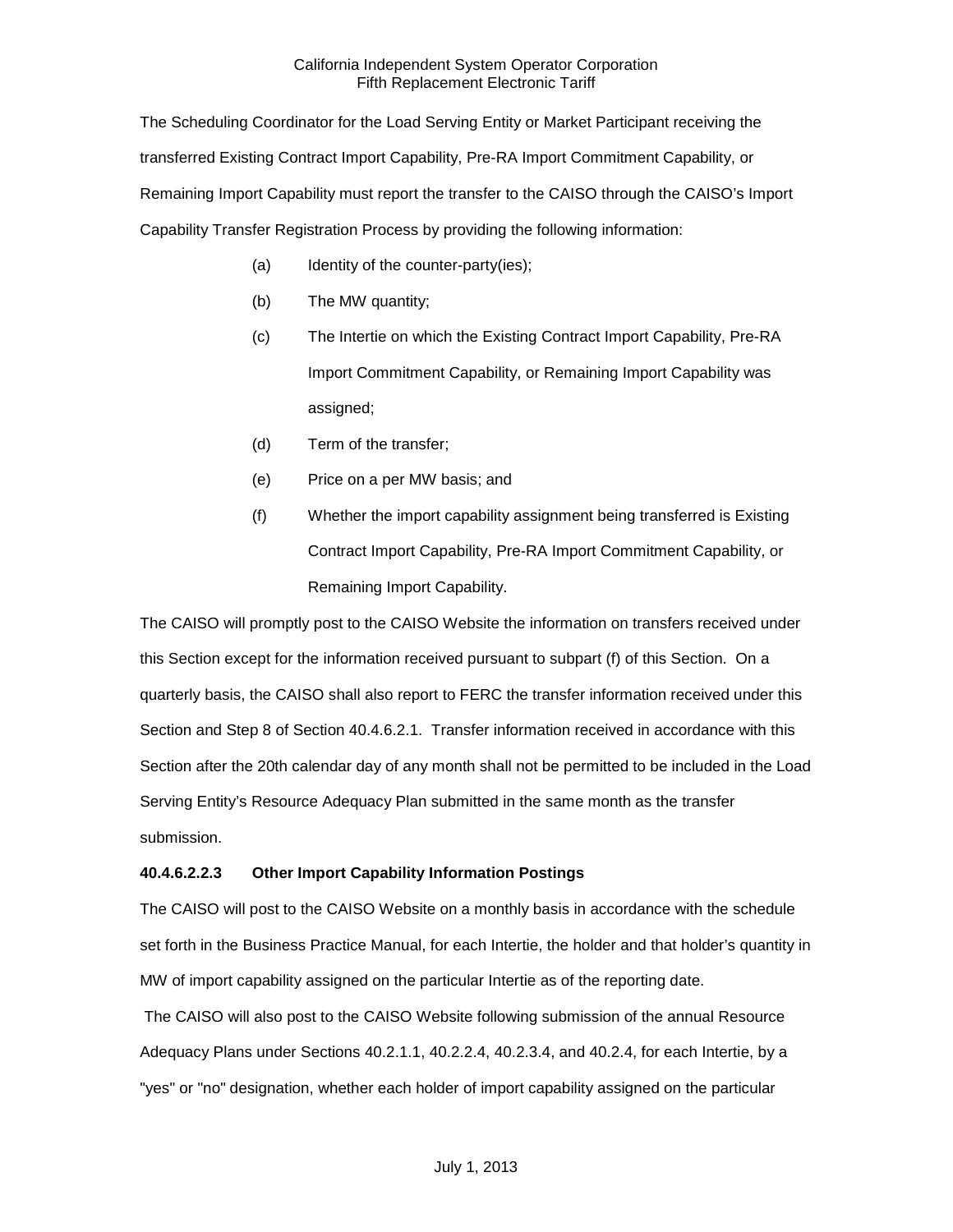Intertie has fully included the assigned import capability in the holder's annual Resource Adequacy Plans.

## **40.4.6.3 Deliverability of Distributed Generation**

The CAISO will perform an annual Deliverability Assessment, as described in Section 40.4.6.3.1, to determine MW quantities of Potential DGD at specific Nodes of the CAISO Controlled Grid for Distributed Generation Facilities seeking interconnection to the Distribution System of a Utility Distribution Company under either CPUC Rule 21 or a wholesale distribution access tariff, where such interconnection and Potential DGD can be provided:

- (i) without any additional Delivery Network Upgrades (although Reliability Network Upgrades, Distribution Upgrades or other mitigation may be needed);
- (ii) without the need for the CAISO to conduct any further Deliverability Assessment; and
- (iii) without degrading the Deliverability of Generation in Commercial Operation, proposed Generating Facilities in the CAISO Interconnection queue, or the Distributed Generation Facilities of interconnection customers under a wholesale distribution access tariff who have previously requested Full Capacity or Partial Capacity Deliverability Status.

As described in Section 40.4.6.3.2, following the CAISO's publication of the nodal Potential DGD quantities resulting from the Deliverability Assessment, the CAISO will apportion the identified Potential DGD to Local Regulatory Authorities for their assignment of Full Capacity Deliverability Status or Partial Capacity Deliverability Status to specific Distributed Generation Facilities.

This Section 40.4.6.3 is intended to supplement, and not to preclude or limit, the ability of an interconnection customer for a Distributed Generation Facility to seek and receive Full Capacity Deliverability Status or Partial Capacity Deliverability Status through a CPUC Rule 21 or wholesale distribution access tariff. Nothing in this Section 40.4.6.3 is intended to relieve the interconnection customer for a Distributed Generation Facility from the requirements to request and achieve interconnection to the Distribution System through the appropriate CPUC Rule 21 or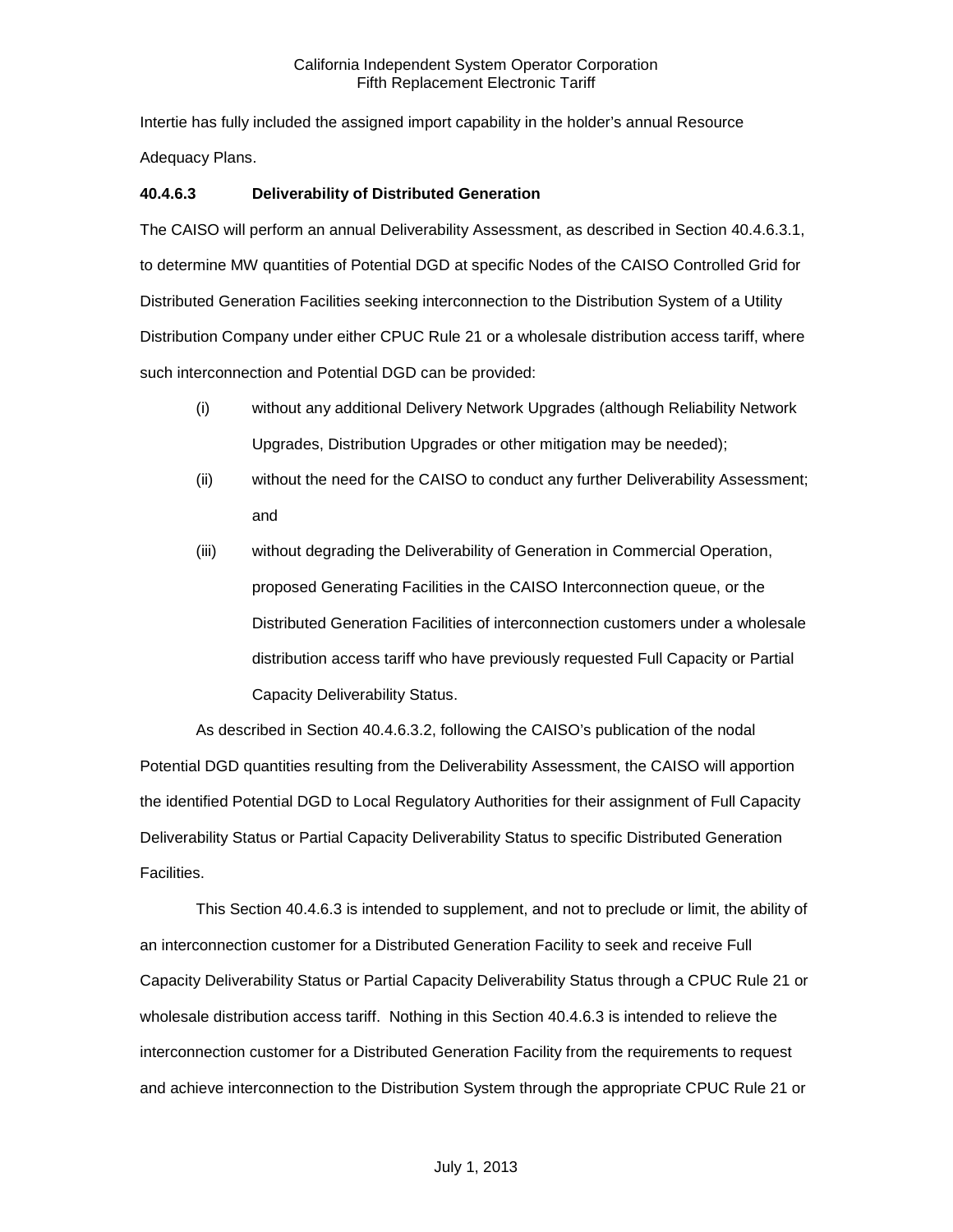wholesale distribution access tariff.

## **40.4.6.3.1 Deliverability Assessment to Determine Potential DGD**

This Section describes the annual Deliverability Assessment the CAISO will perform to determine nodal MW amounts of Potential DGD to be apportioned to Local Regulatory Authorities in accordance with Section 40.4.6.3.2. The Deliverability Assessment and its results will be based on the assumption that the Distributed Generation Facilities that are eventually assigned Deliverability Status under this Section 40.4.6.3 complete all requirements for interconnection to the Distribution System under the appropriate CPUC Rule 21 or wholesale distribution access tariff and that these Distributed Generation Facilities will be supported by needed Reliability Network Upgrades, Distribution Upgrades or other mitigation that would be needed to safely and reliably interconnect to the Distribution System and deliver Energy from the Distribution System to the appropriate CAISO Controlled Grid Node.

## **40.4.6.3.1.1 Developing the Assessment Model**

To develop the base case model for the Potential DGD Deliverability Assessment, the CAISO will include:

- (i) The most recent GIP or GIDAP Queue Cluster Phase II Interconnection Study deliverability power flow base case;
- (ii) Those Generating Facilities that have obtained Deliverability using the annual full capacity deliverability option under either Section 8.2 of the GIP or Section 9.2 of the GIDAP;
- (iii) Transmission additions and upgrades approved in the final comprehensive Transmission Plan for the most recent Transmission Planning Process cycle;
- (iv) Any Generating Facilities in the most recent GIDAP Phase I Interconnection Study that have been determined to be deliverable in accordance with their requested Deliverability Status and were not assigned any Delivery Network Upgrade costs in the Phase I Interconnection Study;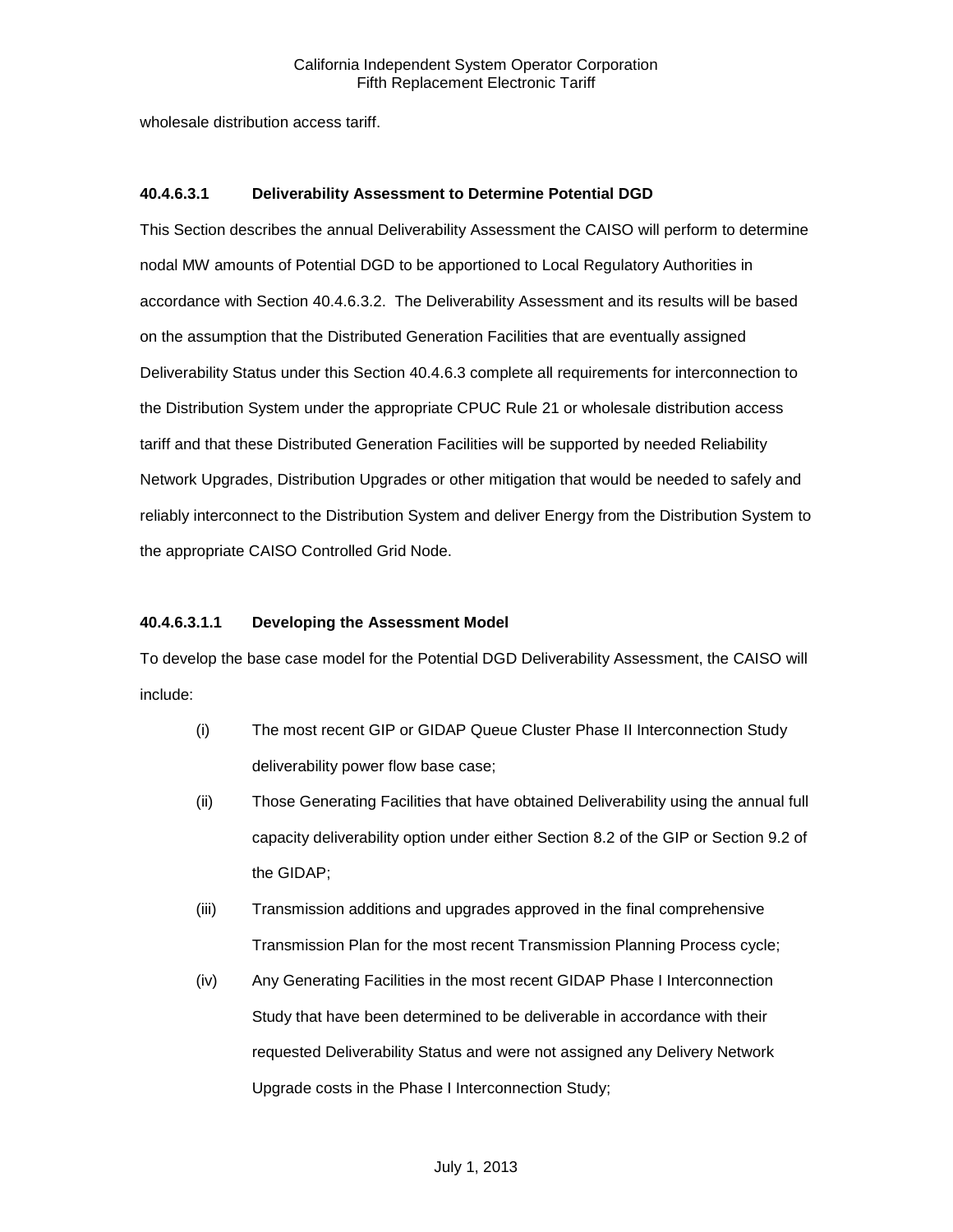- (v) Delivery Network Upgrades that have received governmental approvals or for which Construction Activities have commenced;
- (vi) The MW amounts of resources interconnected to the distribution system for distributed generation Nodes contained in the most recent Transmission Planning Process base portfolio, except that the CAISO will remove each Node (by using a zero MW value) located within electrical areas for which the most recently completed GIP or GIDAP Phase I or Phase II Interconnection Study has identified a need for a Delivery Network Upgrade or for which the most recent Phase II Interconnection Study identified and then removed a Delivery Network Upgrade to support Deliverability for MW amounts in the Interconnection queue;
- (vii) Actual distributed generation development based on the MW amount of distributed generation in applicable Utility Distribution Company wholesale distribution access tariff interconnection queues and non-net-energy-metering resources in any Utility Distribution Company CPUC Rule 21 interconnection queue;
- (viii) Information provided by each Local Regulatory Authority identifying existing and anticipated distributed generation procurement of Load Serving Entities within its jurisdiction; and
- (ix) Other information that the CAISO, in its reasonable discretion, determines is necessary.

#### **40.4.6.3.1.2 Performing the Potential DGD Deliverability Assessment**

The CAISO will perform the Potential DGD Deliverability Assessment using the Deliverability Assessment procedures described in GIDAP Section 6.3.2 to determine the availability of transmission system capability, as reflected in the study model described above, to provide Deliverability Status for targeted amounts of additional distributed generation at given Nodes of the CAISO Controlled Grid. Except for Nodes that the CAISO removes by assigning a zero MW value pursuant to Section 40.4.6.3.1.1(vi), the targeted amounts of additional distributed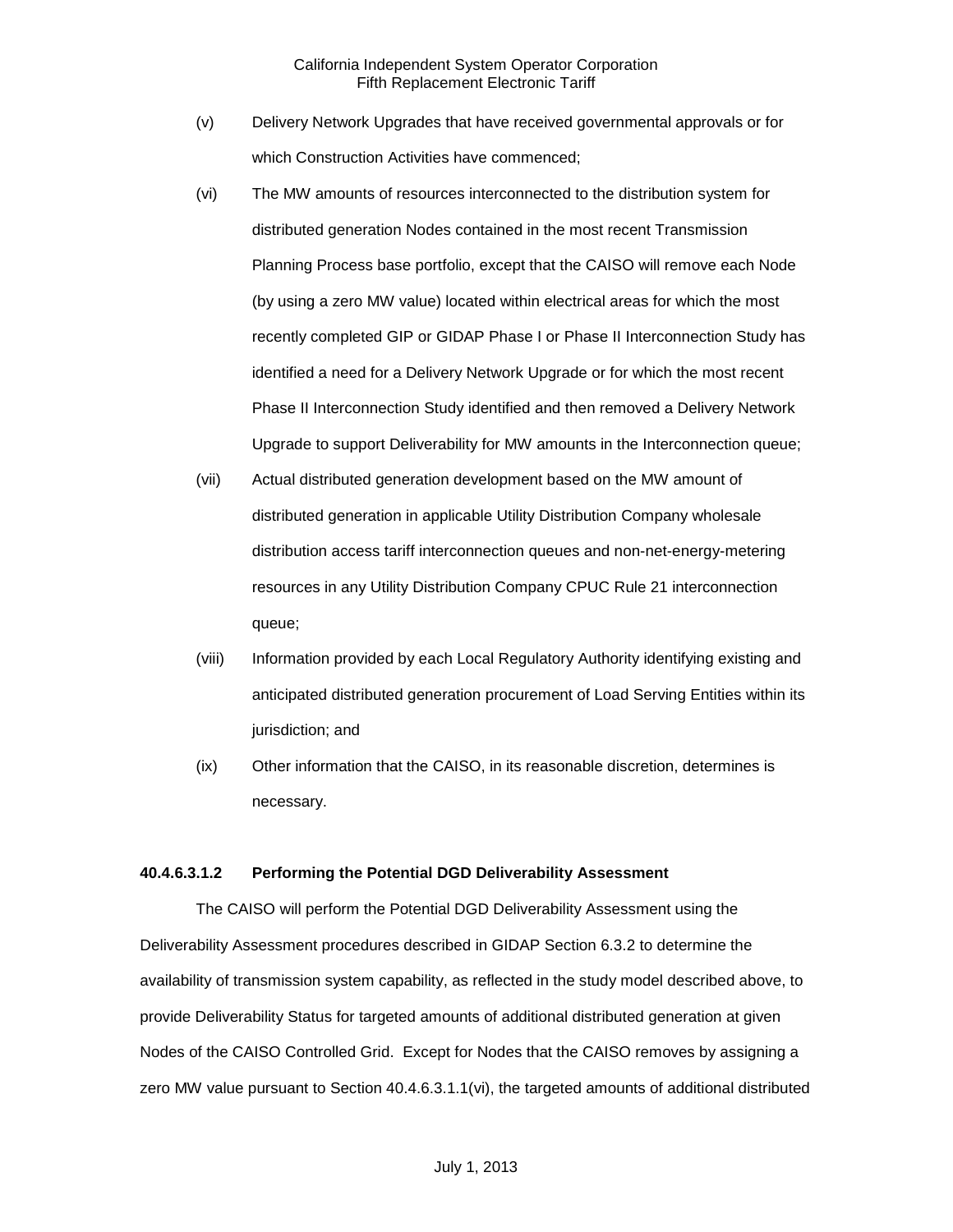generation at each Node shall be at least as large as the maximum of the corresponding nodal MW amounts determined in accordance with Sections 40.4.6.3.1.1(vi), 40.4.6.3.1.1(vii) or 40.4.6.3.1.1(viii). The CAISO may use larger targeted amounts as it deems appropriate to enhance the information provided by the Potential DGD Deliverability Assessment. The Potential DGD Deliverability Assessment will preserve modeled transmission system capability to provide requested levels of deliverability for the Generating Facilities of Interconnection Customers or the Distributed Generation Facilities of interconnection customers under a wholesale distribution access tariff who have previously requested Full Capacity or Partial Capacity Deliverability Status. Therefore, at each Node where all modeled Generating Facilities, including the distributed generation target amounts, cannot be simultaneously Dispatched to the modeled output levels corresponding to their Full Capacity or Partial Capacity Deliverability Status without violating operating limits of the CAISO Controlled Grid, the CAISO will reduce the modeled distributed generation target amounts as needed to achieve a feasible Dispatch.

#### **40.4.6.3.1.3 Publishing Results of the Potential DGD Deliverability Assessment**

The CAISO will publish the results of the Potential DGD Deliverability Assessment by posting on the CAISO Website. The results will identify all Nodes modeled in the assessment with the corresponding nodal MW amounts of Potential DGD that (a) were studied as targeted amounts in the Potential DGD Deliverability Assessment; (b) were found to be deliverable in the Potential DGD Deliverability Assessment; and (c) are available for apportionment to Local Regulatory Authorities in accordance with Section 40.4.6.3.2. The nodal MW amounts of Potential DGD available for apportionment to Local Regulatory Authorities will not exceed the maximum of the corresponding nodal MW amounts determined in accordance with Sections 40.4.6.3.1.1(vi), 40.4.6.3.1.1(vii) or 40.4.6.3.1.1(viii), even though the amounts that were studied and found to be deliverable may be larger.

#### **40.4.6.3.2 Apportionment of Potential DGD to LRAs**

Following the annual determination of Potential DGD as described in Section 40.4.6.3.1, the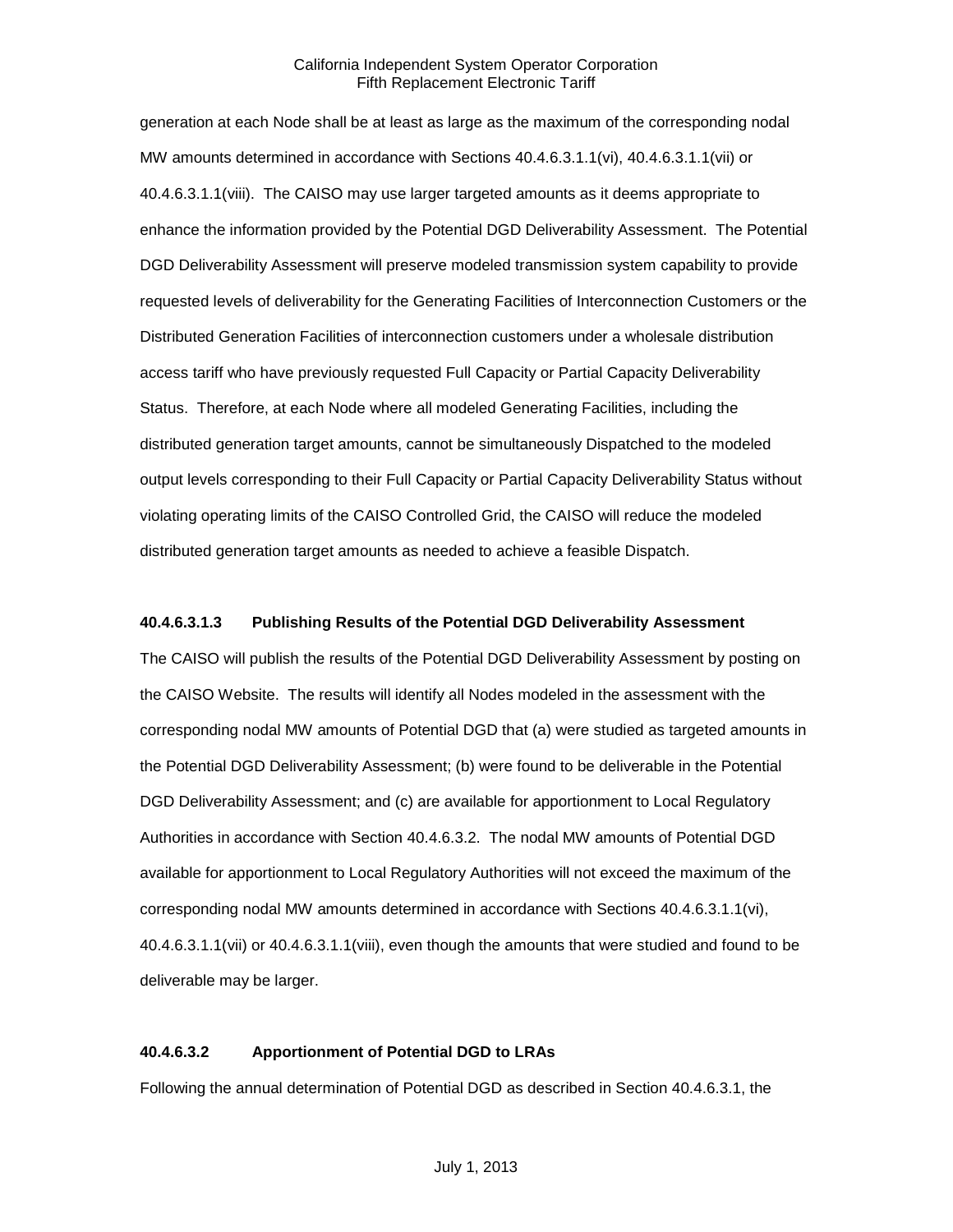CAISO will apportion the Potential DGD to LRAs for assignment of Deliverability Status to Distributed Generation Facilities. The CAISO will perform the apportionment through a threeround nomination process described in this Section. The CAISO will provide a generic timetable for the process in the Reliability Requirements BPM, and will issue a market notice each year setting out a specific schedule for this process.

#### **40.4.6.3.2.1. Determining LRA Shares of Potential DGD**

At the start of each annual cycle for apportionment of Potential DGD to LRAs, the CAISO will determine each LRA's MW share of the total system-wide Potential DGD on the CAISO Controlled Grid, which is the sum of all the nodal Potential DGD MW quantities resulting from the Deliverability Assessment under Section 40.4.6.3.1. Each LRA's share will be based on the LRA's share of system peak load forecast attributable to those LSEs subject to that LRA's jurisdiction, using the Load Forecast for the next Resource Adequacy Compliance Year. The LRA's share determined in this manner will represent the LRA's initial eligibility to use a MW quantity of the total CAISO system-wide Potential DGD to assign Deliverability Status to specific Distributed Generation Facilities, without reference to any particular Nodes or electrical locations. Apportionment to LRAs of Potential DGD at specific Nodes will be performed through the threestage nomination process described below.

As part of the CAISO's determination of LRA shares, the CAISO will also determine each LRA's share of nodal Potential DGD MW for Nodes at which LSEs for more than one LRA serve Load. For each such Node the CAISO will determine each affected LRA's share of the nodal Potential DGD MW determined in the assessment based on the share of the nodal Load attributable to the LSEs subject to each LRA's jurisdiction, except for Nodes where the following conditions apply:

- (i) The Load under the jurisdiction of one of the affected LRAs is located entirely at that one Node, whereas the Load under the jurisdiction of the other affected LRA is located at multiple Nodes on the CAISO Controlled Grid; and
- (ii) For the LRA whose Load is located entirely at the one Node, the LRA's Load ratio share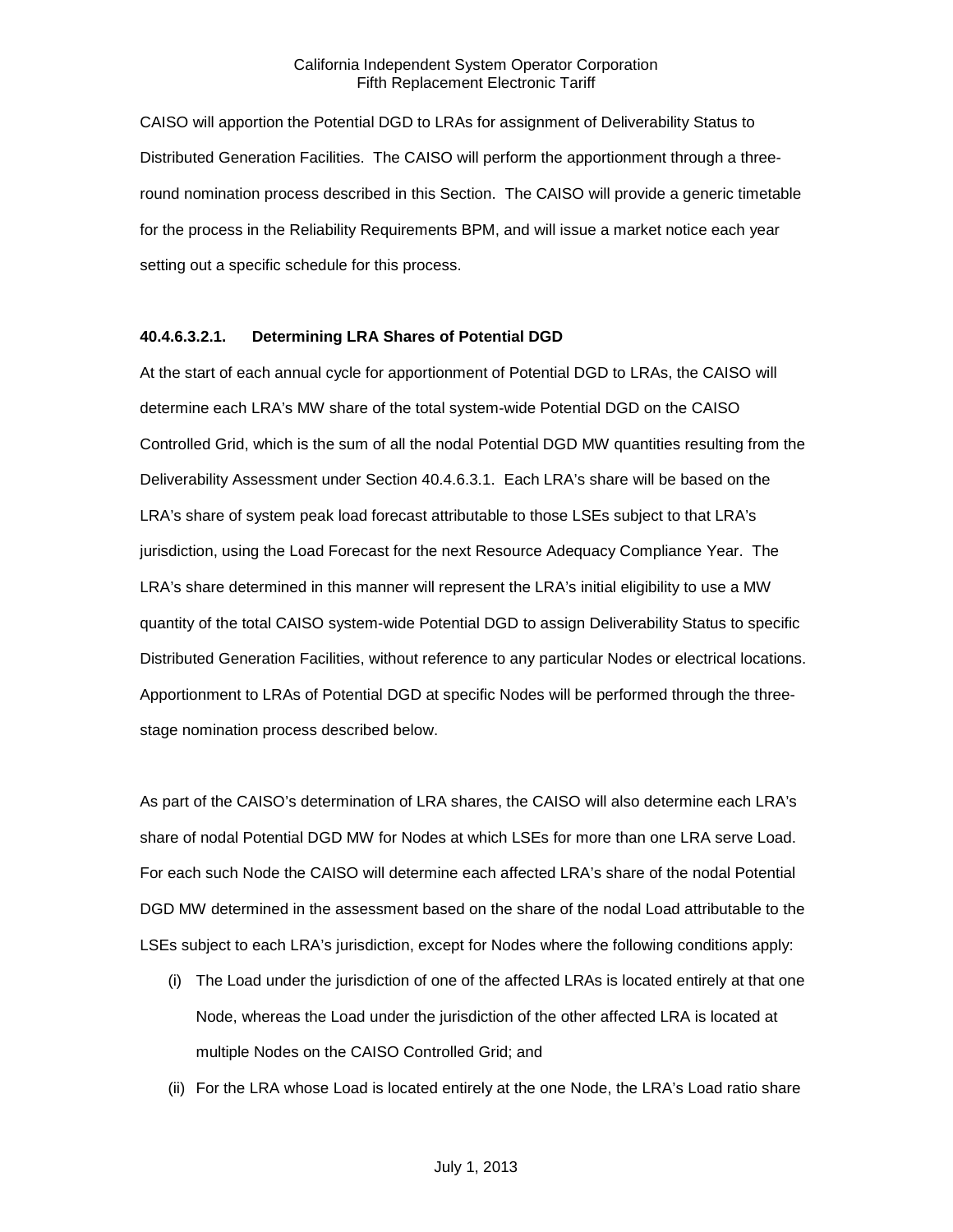of the nodal Potential DGD, as described above, is less than the LRA's share of the total system-wide Potential DGD on the CAISO Controlled Grid. This condition means that limiting the LRA's apportionment to the nodal Load ratio share described above would prevent the LRA from obtaining, at the Node where its Load is located, the full amount of system-wide Potential DGD on the CAISO Controlled Grid for which it is eligible.

For a Node where the above two conditions apply, the share of the nodal Potential DGD for the LRA whose Load is located entirely at that Node will equal the lesser of (a) the entire MW quantity of Potential DGD at that Node, or (b) the LRA's Load ratio share of the system-wide Potential DGD on the CAISO Controlled Grid as described above.

After completing the initial determination of eligibility for shares of Potential DGD as described above, the CAISO will notify the LRAs of the results.

#### **40.4.6.3.2.2. Bilateral Transfers of Potential DGD**

An LRA shall be entitled to transfer all or a portion of its MW share of Potential DGD at one or more specific Nodes to another LRA, in quantities no smaller than 1 MW. Both LRAs participating in such a transfer shall notify the CAISO of the transfer, and the CAISO will reflect the transfer in the apportionment process only after receiving notification from both LRAs. LRAs may engage in such transfers during the period from the date they received notification of their shares under Section 40.4.6.3.2.1 through the end of third round of LRA nominations.

#### **40.4.6.3.2.3 Apportionment Through LRA Nominations**

Each LRA seeking to assign Deliverability Status to specific Distributed Generation Facilities through this Section 40.4.6.3 shall submit nominations, in the form of MW quantities of Potential DGD at specific Nodes of the CAISO Controlled Grid, to the CAISO to utilize portions of its share of the total CAISO system-wide MW of Potential DGD. If an LRA does not submit such nominations, or nominates less than the MW amount for which it is eligible, the CAISO will not apportion Potential DGD beyond the amounts nominated.

There shall be three rounds of nominations. In any given round, and for all rounds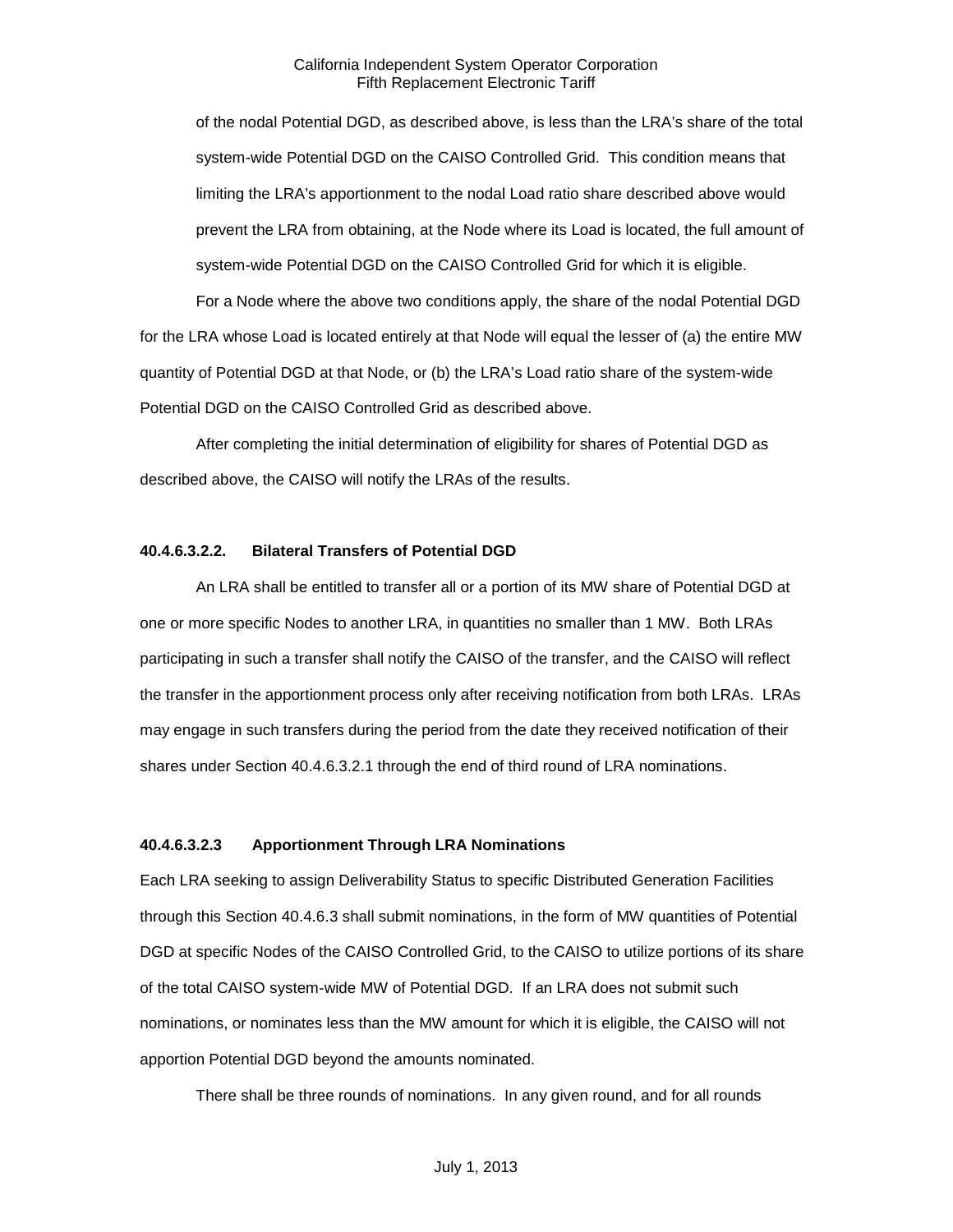cumulatively, each LRA's total nominations cannot exceed its share of the total system-wide MW quantity of Potential DGD on the CAISO Controlled Grid, and its nodal nomination at any Node where the LSEs of more than one LRA serve Load cannot exceed its share of the Potential DGD at that Node as determined under Section 40.4.6.3.2.1, except where its share at that Node has been increased as a result of bilateral transfers under Section 40.4.6.3.2.2.

#### First Round Nominations

Following the CAISO's notification of LRA shares determined under Section 40.4.6.3.2.1, each LRA shall submit its first round nominations to the CAISO by a date that will be specified in the market notice for the current cycle of this process. In the first round, the LRA may only nominate Nodes at which LSEs under its jurisdiction serve Load. Following the submission of nominations, the CAISO will validate that all nominations comply with this limitation and the eligibility limitations stated above, will notify the submitting LRA of any invalid nominations and will allow the LRA an opportunity to adjust and resubmit its nomination. Once the CAISO has ensured that all LRA nominations are valid in accordance with this Section, the CAISO will approve all validated first round nominations.

Following the CAISO's receipt and validation of the first round nominations and in accordance with the schedule set forth in the market notice for the current cycle, the CAISO will apportion Potential DGD to LRAs in accordance with their nominations and will notify the LRAs that their first round nominations have been approved. The CAISO will then publish on the CAISO Website any MW quantities of Potential DGD at specific Nodes that were not apportioned in the first round.

## Second Round Nominations

Each LRA may submit a second round nomination to the CAISO to the extent that the LRA has not yet been apportioned the full MW quantity of Potential DGD for which it is eligible under Section 40.4.6.3.2.1, as modified by any applicable bilateral transfers. In the second round, LRA nominations are not restricted only to those Nodes at which LSEs jurisdictional to the LRA serve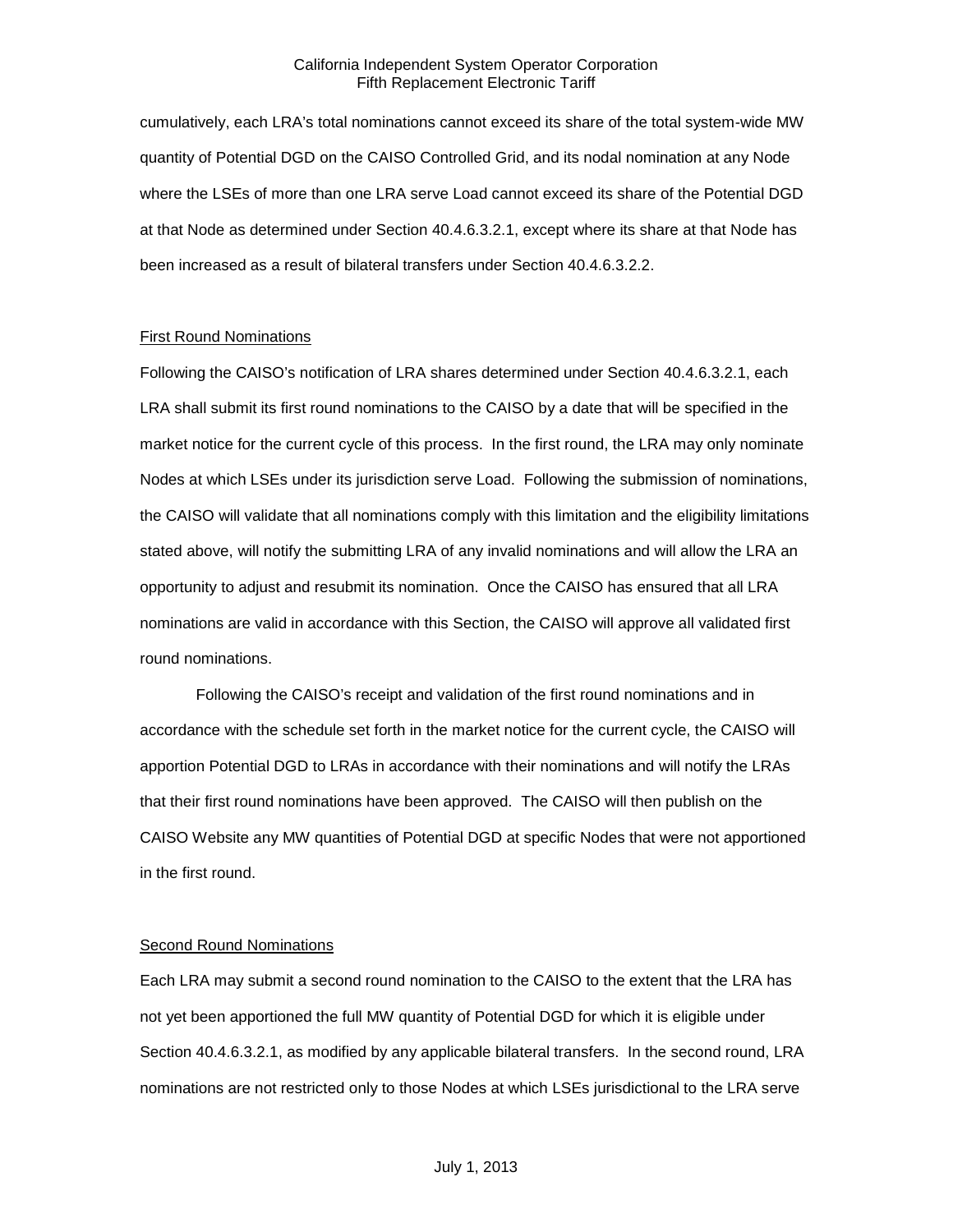Load. Thus an LRA could nominate Potential DGD at a Node where there is no Load at all, or at a Node where another LRA serves Load and that LRA did not nominate all the available Potential DGD at that Node in the first round. For a Node where the combined second round nominations of multiple LRAs exceed the remaining Potential DGD at the Node, the CAISO will apportion shares of the remaining Potential DGD at the Node to LRAs in proportion to their Load ratio shares of system-wide Potential DGD as determined under Section 40.4.6.3.2.1. In addition, the LRA shares of nodal Potential DGD at Nodes where the LSEs of more than one LRA serve load, as determined under Section 40.4.6.3.2.1, will still apply in the second round. Following receipt and validation by the CAISO of second round nominations, the CAISO will apportion any available Potential DGD based on the LRA nominations.

The CAISO will notify LRAs of the outcome of the second round nominations and will publish on the CAISO Website any nodal Potential DGD amounts that were not apportioned through the second round.

#### Third Round Nominations

Each LRA may submit a third round nomination to the CAISO to the extent that the LRA has not yet been apportioned the full MW quantity of Potential DGD for which it is eligible under Section 40.4.6.3.2.1, as modified by any applicable bilateral transfers. In the third round, LRA nominations are not restricted only to those Nodes at which LSEs jurisdictional to the LRA serve Load, subject to the same provisions as specified above for second round nominations. Following receipt and validation by the CAISO of third round nominations, the CAISO will apportion any available Potential DGD based on the LRA nominations, and will notify LRAs of the outcome of the third round nominations.

## **40.4.6.3.3 Assignment of Deliverability Status to Distributed Generation Facilities**

Before the start of the next CAISO cycle of the process described in this Section 40.4.6.3, and in accordance with a CAISO market notice setting out the schedule for the new cycle, each LRA should report the following information to the CAISO: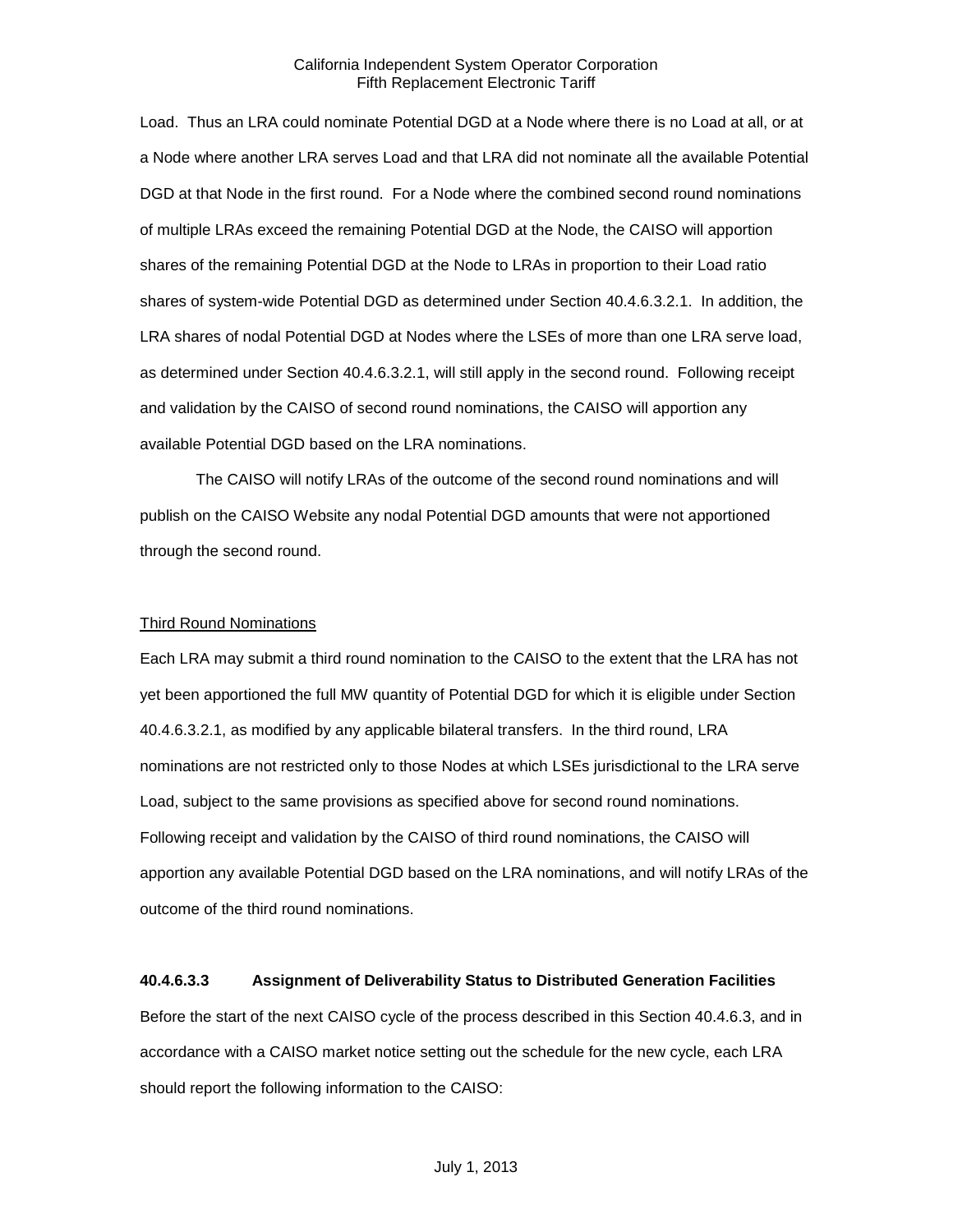- (i) Any assignment of Deliverability Status to specific Distributed Generation Facilities using Potential DGD that the LRA was apportioned in a prior annual cycle; and
- (ii) Any revocations or re-assignments of Deliverability Status as a result of a failure to meet LRA-specified retention criteria on the part of a Distributed Generation Facility that was previously assigned Deliverability Status under this Section 40.4.6.3 and had not yet achieved commercial operation.

Upon receipt of this information the CAISO will validate that the LRA's assignments of Deliverability Status to specific Distributed Generation Facilities is consistent with the MW quantities of Potential DGD at specific Nodes that were apportioned to the LRA and with the CAISO's methodology for associating the Deliverability Status of a specific generating resource type with a MW quantity of Potential DGD.

# **40.4.6.3.4 Associating MW of Potential DGD with Deliverability Status of a Distributed Generation Facility**

As described further in the Generator Interconnection Business Practice Manual, the association of a MW quantity of Potential DGD at a specific Node with the Deliverability Status of a specific Distributed Generation Facility shall be commensurate with the MW Energy production level appropriate to the type of generating resource comprising the facility modeled in the Deliverability Assessment, the qualifying capacity determination method for that resource type, the installed capacity of the facility, and the Deliverability Status (Full Capacity or Partial Capacity) to be assigned to the facility. If the CAISO identifies an inconsistency between an LRA's use of its apportioned Potential DGD to assign Deliverability Status to a Distributed Generation Facility and the CAISO's methodology for associating MW amounts of Potential DGD with the Deliverability Status of a Distributed Generation Facility, the CAISO will notify the LRA, and the LRA in consultation with the CAISO will adjust its assignments of Deliverability Status as needed.

## **40.4.6.3.5 Unapportioned Potential DGD and Unassigned Deliverability Status**

If an LRA does not nominate the full MW quantity of Potential DGD for which it is eligible under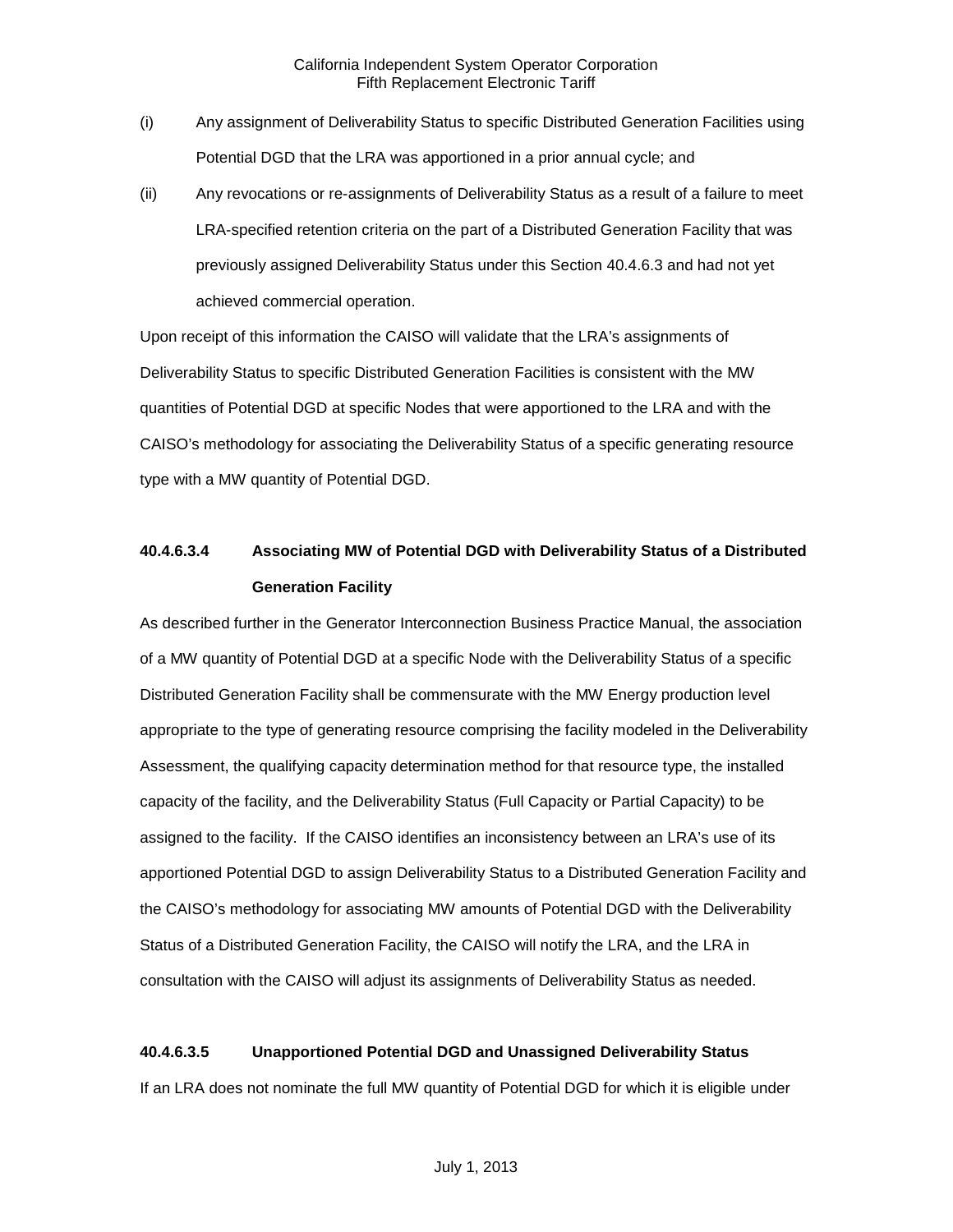Section 40.4.6.3.2.1 as modified by any bilateral transfers, the CAISO will not apportion to the LRA any Potential DGD beyond the amounts the LRA nominated and will not preserve any unapportioned amount of Potential DGD beyond the current cycle of this process. If an LRA does not, by the start of the next cycle, fully utilize the MW quantity of Potential DGD it was apportioned in the previous cycle to assign Deliverability Status to specific Distributed Generation Facilities, the CAISO will preserve the apportioned but unassigned Potential DGD for that LRA through the next cycle. The CAISO will make reasonable effort in performing the process described in this Section 40.4.6.3 to enable each LRA to be apportioned its load ratio share of total CAISO system-wide Potential DGD on a cumulative basis through successive cycles. The CAISO cannot guarantee, however, that MW quantities of Potential DGD that were available but not apportioned to an LRA in one cycle will be fully available in the next cycle, due to changing conditions on the CAISO Controlled Grid and the need for this process to be coordinated with the CAISO's Transmission Planning Process, GIP and GIDAP.

#### **40.4.6.3.6 Deliverability Status of Distributed Generation Facilities**

Subject to the requirements specified in Section 40.4.6.3.7, once an LRA has assigned Deliverability Status to a specific Distributed Generation Facility and reported such assignment to the CAISO, and the CAISO has validated and accepted the reported information as specified under Section 40.4.6.3.3, the Deliverability Status becomes an attribute of the Distributed Generation Facility to which it was assigned. Once that Distributed Generation Facility has achieved Commercial Operation, it will retain that Deliverability Status for as long it remains in Commercial Operation. Prior to the facility achieving Commercial Operation, however, the LRA may revoke the assignment of Deliverability Status if the facility fails to meet LRA-specified criteria for retaining such assignment, and may re-assign the Deliverability Status to another Distributed Generation Facility, provided that the new Distributed Generation Facility is connected to the Distribution System below the same Node on the CAISO Controlled Grid and utilizes no more MW of Potential DGD than the original Distributed Generation Facility. Each LRA that utilizes the provisions of this Section 40.4.6.3 shall provide to the CAISO a description of its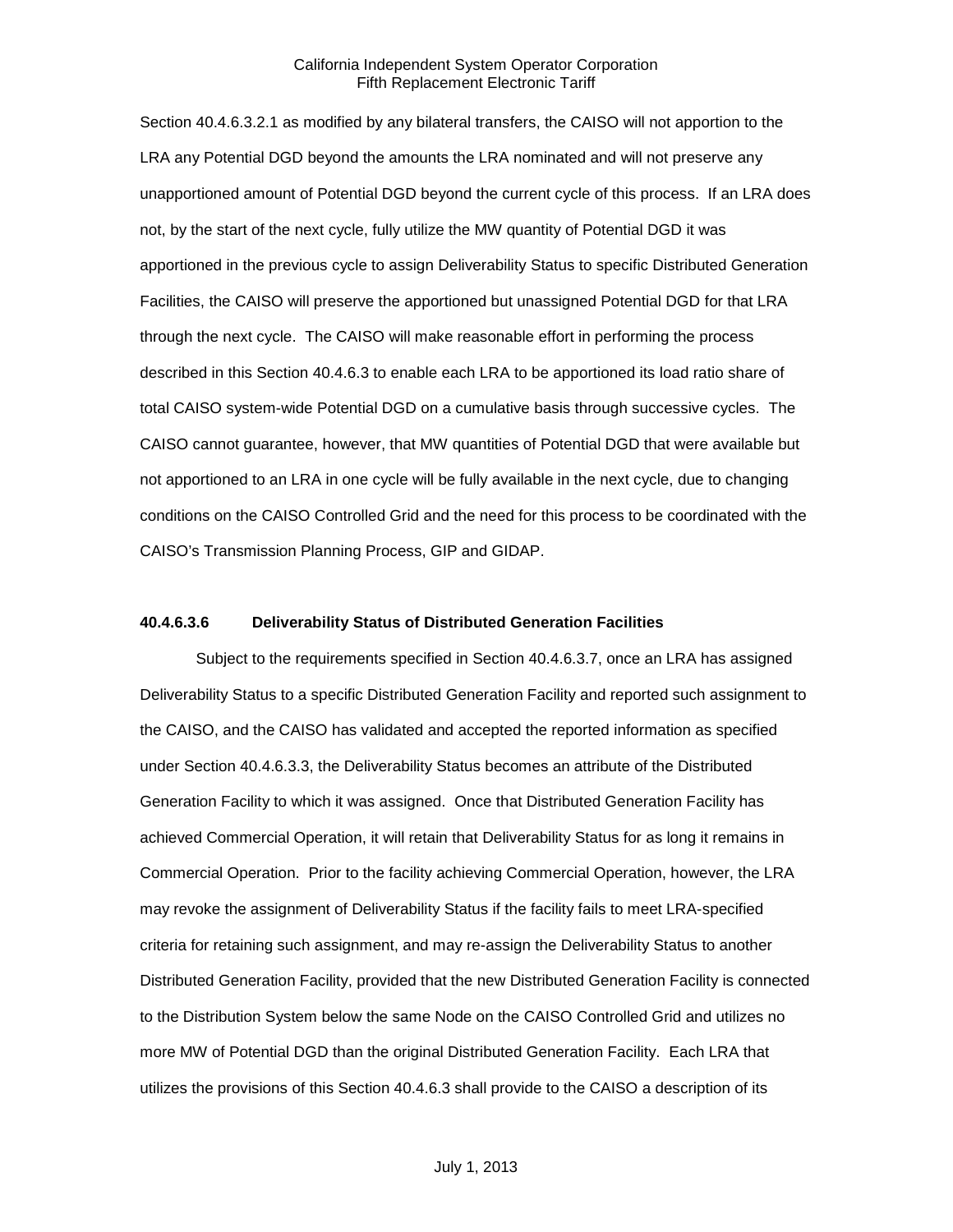retention criteria and its process for revoking an assignment of Deliverability Status from a facility that it determines has failed to meet such criteria. The CAISO will post these descriptions on its web site in conjunction with other documentation regarding the implementation of this Section 40.4.6.3. The LRA must report any such revocations and reassignments to the CAISO, as provided in Section 40.4.6.3.3, and must identify for each such revocation the specific criteria on which the revocation was based.

#### **40.4.6.3.7 Additional Requirements**

Assignment of Deliverability Status to any Distributed Generation Facility under this Section 40.4.6.3 is expressly conditioned upon the Distributed Generation Facility's interconnection customer submitting the appropriate interconnection request under the applicable CPUC Rule 21 or wholesale distribution access tariff, completion of such process and achieving Commercial Operation, and completion of all required Reliability Network Upgrades, Distribution Upgrades, or other mitigation that would be needed to safely and reliably interconnect to the Distribution System and deliver Energy from the Distribution System to the appropriate CAISO Controlled Grid Node. In addition, the amount of Resource Adequacy Capacity the Distributed Generation Facility may provide in any given Resource Adequacy Compliance Year is subject to annual Net Qualifying Capacity determination, as specified in Section 40.4.6.1.

#### **40.4.7 Submission Of Supply Plans**

#### **40.4.7.1 Schedule for Submission of Supply Plans**

Scheduling Coordinators representing Resource Adequacy Resources supplying Resource Adequacy Capacity shall provide the CAISO with annual and monthly Supply Plans, as follows:

- (a) The annual Supply Plan shall be submitted to the CAISO on the schedule set forth in the Business Practice Manual and shall verify their agreement to provide Resource Adequacy Capacity during the next Resource Adequacy Compliance Year.
- (b) The monthly Supply Plans or the same information as required to be included in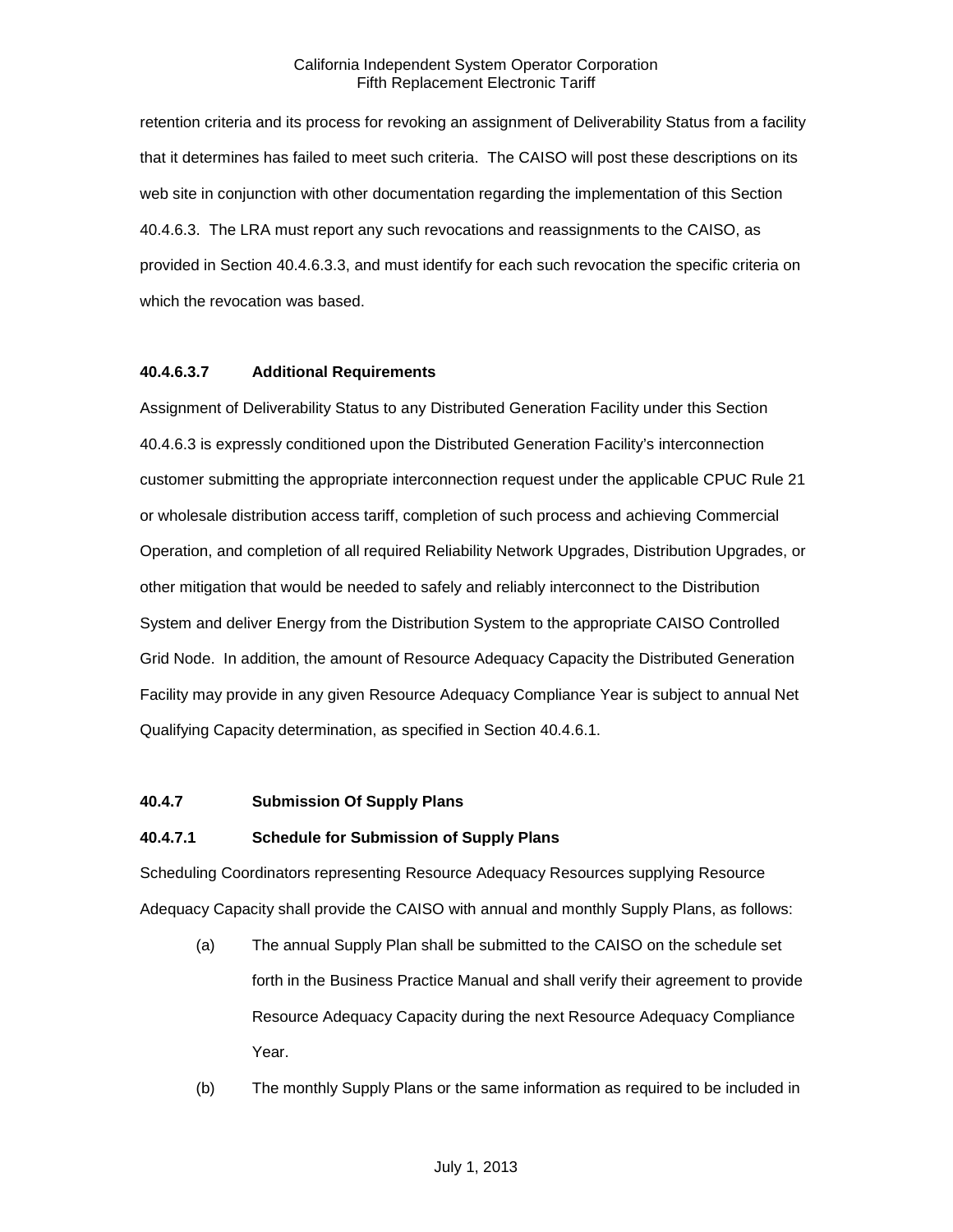the monthly Supply Plan, plus any other information the CAISO requires as identified in the Business Practice Manual, shall be submitted to the CAISO at least 45 days in advance of the first day of the month covered by the plan, and in accordance with the schedule and in the reporting format(s) set forth in the Business Practice Manual, and shall verify their agreement to provide Resource Adequacy Capacity during that resource adequacy month.

- (c) The Scheduling Coordinator for the Resource Adequacy Resource may submit, at any time from 45 days through 11 days in advance of the relevant month, a revision to its monthly Supply Plan to correct an error in the plan. The CAISO will not accept any revisions to a monthly Supply Plan from 10 days in advance of the relevant month through the end of the month, unless the Scheduling Coordinator for the Resource Adequacy Resource demonstrates good cause for the change and explains why it was not possible to submit the change earlier.
- (d) The monthly Supply Plan may indicate the willingness of the resource to offer capacity for procurement as backstop capacity under the Capacity Procurement Mechanism pursuant to Section 43, and provide the identity of the resource, the available capacity amount, the time periods when the capacity is available, and other information as may be specified in the Business Practice Manual.
- (e) Notwithstanding Section 40.4.7.1(b), for the resource adequacy month of January 2013, the monthly Supply Plans or the same information as required to be included in the monthly Supply Plans, plus any other information the CAISO requires as identified in the Business Practice Manual, shall be submitted to the CAISO no later than November 20, 2012, which is 42 days in advance of the first day of the month. Notwithstanding Section 40.2.2.4(c), for the resource adequacy month of January 2013, the Scheduling Coordinator for the resource adequacy resource may submit at any time from 42 days through 11 days in advance of the relevant month, a revision to its monthly Supply Plan to correct an error in the plan.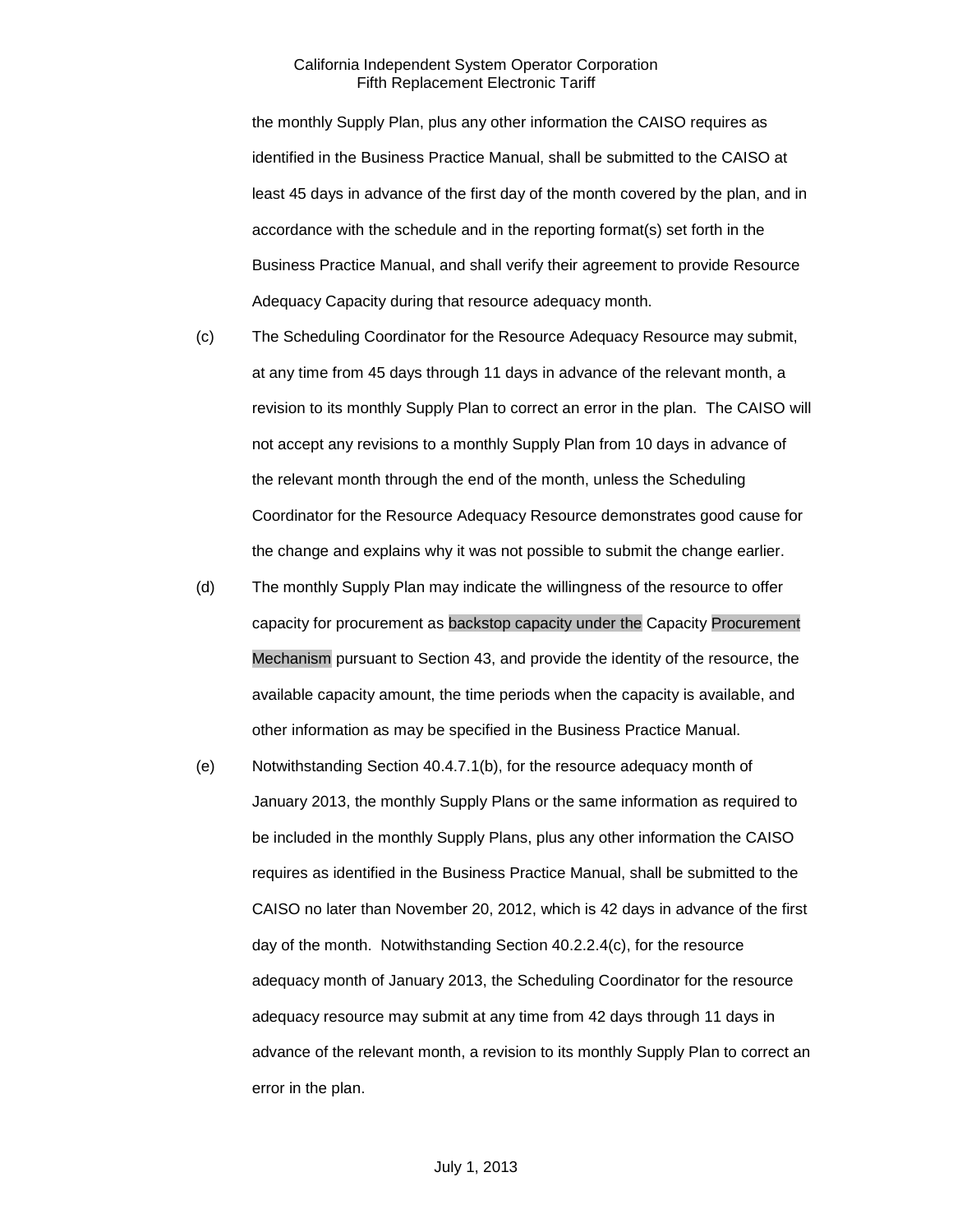# **40.4.7.2 Form of Supply Plans**

The Supply Plan must be in the form of the template provided on the CAISO Website, which shall include an affirmative representation by the Scheduling Coordinator submitting the Supply Plan that the CAISO is entitled to rely on the accuracy of the information provided in the Supply Plan to perform those functions set forth in this Section 40.

# **40.4.7.3 Validation of Supply Plans**

The CAISO shall be entitled to take reasonable measures to validate the accuracy of the information submitted in Supply Plans under this Section. Supply Plan validation measures may include the following:

- (a) The CAISO may compare a Resource Adequacy Resource's Resource Adequacy Capacity against the Resource Adequacy Resource's Net Qualifying Capacity, if applicable. To the extent the Resource Adequacy Capacity of a Resource Adequacy Resource included in a Supply Plan is greater than the Resource Adequacy Resource's Net Qualifying Capacity, the CAISO will notify the respective Scheduling Coordinators for the Resource Adequacy Resource and each Load Serving Entity that has included the Resource Adequacy Resource in its Resource Adequacy Plan that the Resource Adequacy Capacity from the Resource Adequacy Resource shall be reduced to the Resource Adequacy Resource's Net Qualifying Capacity and that it will be considered a mismatch under Section 40.7. If the CAISO is not advised as to how the reduction in Resource Adequacy Capacity to conform with the Resource Adequacy Resource's Net Qualifying Capacity shall be allocated among each Load Serving Entity that included the Resource Adequacy Resource on its Resource Adequacy Plan, the CAISO will apply a pro rata reduction based on the Supply Plan.
- (b) The CAISO may verify whether the Resource Adequacy Capacity listed in the monthly Supply Plan is scheduled to take an Approved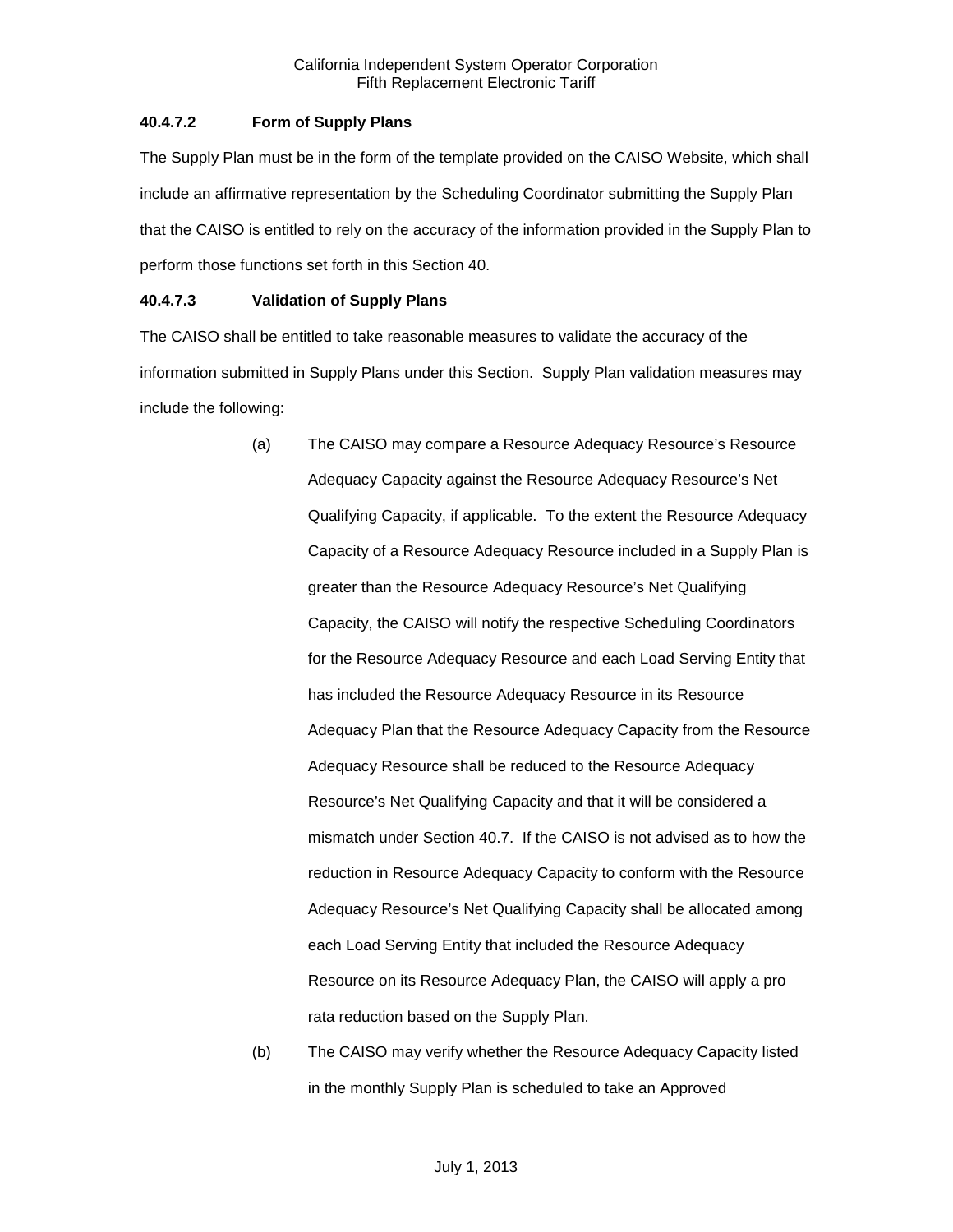Maintenance Outage during the month. To the extent the Resource Adequacy Capacity of a Resource Adequacy Resource included in a Supply Plan is greater than the Resource Adequacy Capacity designated for the resource in the Resource Adequacy Plan, or includes Resource Adequacy Capacity that is scheduled to take an Approved Maintenance Outage during the month, the CAISO will notify the Scheduling Coordinator for the Resource Adequacy Resource and the respective Scheduling Coordinators for each Load Serving Entity that has included the Resource Adequacy Resource in its Resource Adequacy Plan that there is a discrepancy, which will be treated as a mismatch under Section 40.7. To the extent the Resource Adequacy Capacity of a Resource Adequacy Resource included in a Supply Plan is less than the Resource Adequacy Capacity designated for the resource in the Resource Adequacy Plan, or includes Resource Adequacy Capacity that is scheduled for an Approved Maintenance Outage during the month, the CAISO will notify the Local Regulatory Authority, the Scheduling Coordinator for the Resource Adequacy Resource, and the respective Scheduling Coordinators for each Load Serving Entity that has included the Resource Adequacy Resource in its Resource Adequacy Plan that there is a discrepancy, which will be treated as a mismatch under Section 40.7.

(c) Other errors or inaccuracies identified by the CAISO in a Supply Plan shall be treated as a mismatch under Section 40.7.

Disputes regarding the CAISO's determination of Net Qualifying Capacity shall be subject to Section 40.5.2. The provisions of this Section shall not affect a Resource Adequacy Resource's Net Qualifying Capacity posted by the CAISO under Section 40.5.2.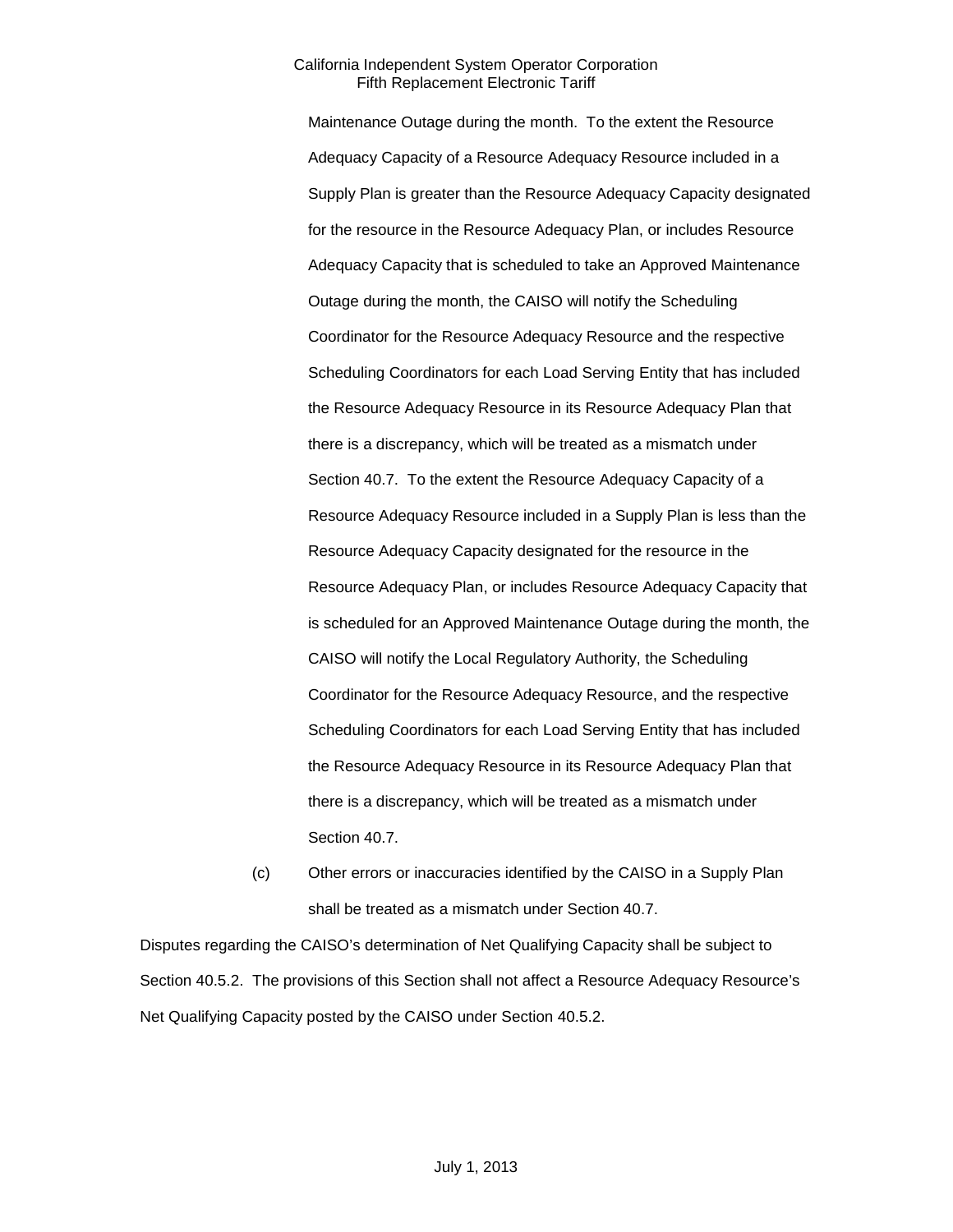### **40.5 Requirements Applying To Modified Reserve Sharing LSEs Only**

### **40.5.1 Day Ahead Scheduling And Bidding Requirements**

- (1) Scheduling Coordinators on behalf of Modified Reserve Sharing LSEs serving Load within the CAISO Balancing Authority Area for whom they submit Demand Bids shall submit into the IFM Bids or Self-Schedules for Demand equal to one hundred (100) percent and for Supply equal to one hundred and fifteen (115) percent of the hourly Demand Forecasts for each Modified Reserve Sharing LSE it represents for each Trading Hour for the next Trading Day. Subject to Section 40.5.5, the resources included in a Self-Schedule or a Bid in each Trading Hour to satisfy one hundred and fifteen (115) percent of the Modified Reserve Sharing LSE's hourly Demand Forecasts will be deemed Resource Adequacy Resources and (a) shall be comprised of those resources listed in the Modified Reserve Sharing LSE's monthly Resource Adequacy Plan and (b) shall include all Local Capacity Area Resources listed in the Modified Reserve Sharing LSE's annual Resource Adequacy Plan, if any, except to the extent the Local Capacity Area Resources, if any, are unavailable due to any Outages or reductions in capacity reported to the CAISO in accordance with this CAISO Tariff.
	- (i) Local Capacity Area Resources physically capable of operating must submit: (a) Economic Bids for Energy and/or Self-Schedules for all their Resource Adequacy Capacity and (b) Economic Bids for Ancillary Services and/or a Submission to Self-Provide Ancillary Services for all of their Resource Adequacy Capacity that is certified to provide Ancillary Services. For Local Resource Adequacy Capacity that is certified to provide Ancillary Services and is not covered by a Submission to Self-Provide Ancillary Services, the resource must submit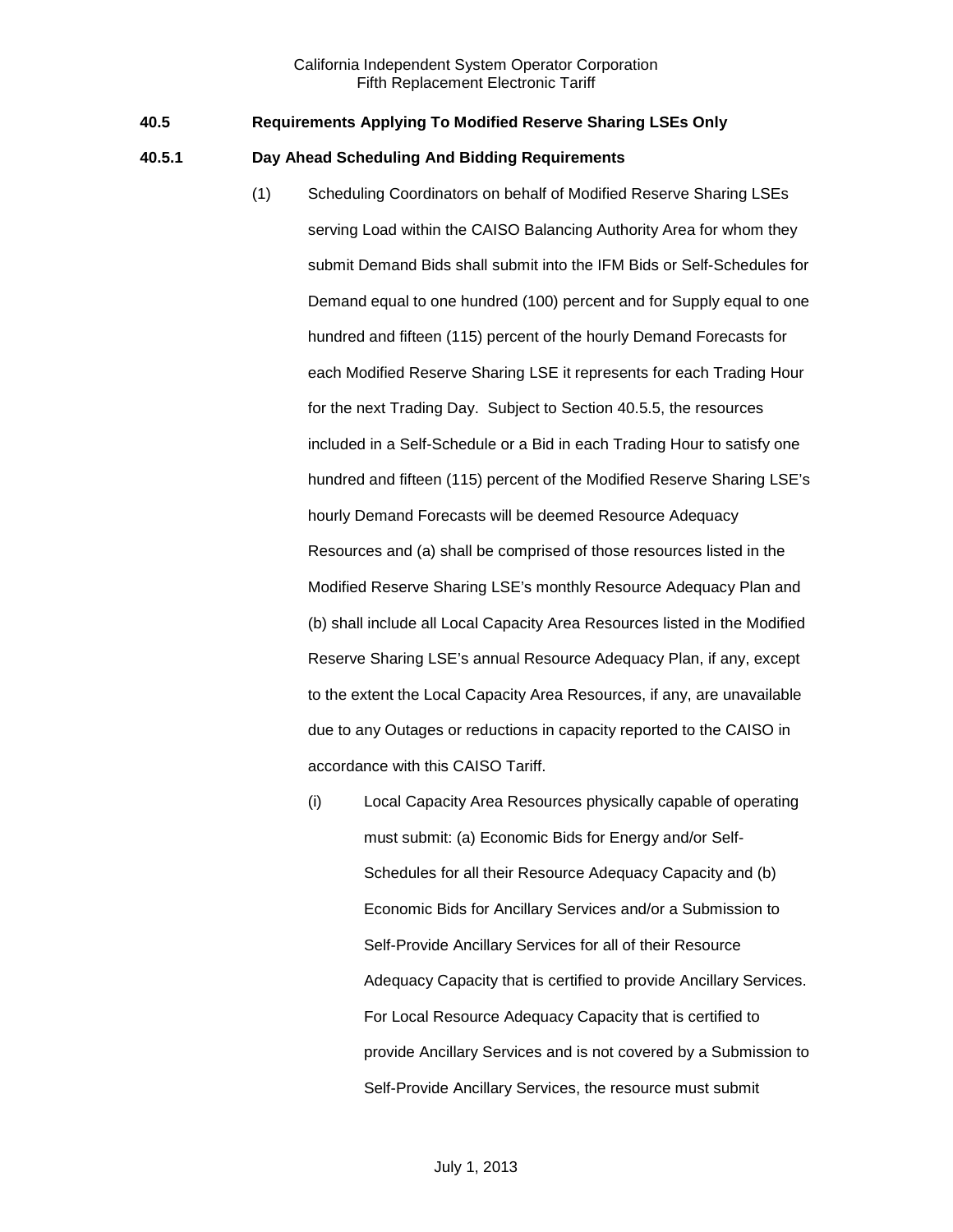Economic Bids for each Ancillary Service for which the resource is certified. For Resource Adequacy Capacity subject to this requirement for which no Economic Energy Bid or Self-Schedule has been submitted, the CAISO shall insert a Generated Bid in accordance with Section 40.6.8. For Resource Adequacy Capacity subject to this requirement for which no Economic Bids for Ancillary Services or Submissions to Self-Provide Ancillary Services have been submitted, the CAISO shall insert a Generated Bid in accordance with Section 40.6.8 for each Ancillary Service the resource is certified to provide. However, to the extent the Generating Unit providing Local Capacity Area Resource capacity constitutes a Use-Limited Resource under Section 40.6.4, the provisions of Section 40.6.4 will apply.

- (ii) Resource Adequacy Resource must participate in the RUC to the extent that the resource has available Resource Adequacy Capacity that was offered into the IFM and is not reflected in an IFM Schedule. Resource Adequacy Capacity participating in RUC will be optimized using zero dollar (\$0/MW-hour) RUC Availability Bid.
- (iii) Capacity from Resource Adequacy Resources selected in RUC will not be eligible to receive a RUC Availability Payment.
- (iv) Through the IFM co-optimization process, the CAISO will utilize available Local Capacity Area Resource Adequacy Capacity to provide Energy or Ancillary Services in the most efficient manner to clear the Energy market, manage congestion and procure required Ancillary Services. In so doing the IFM will honor submitted Energy Self-Schedules of the Local Capacity Area Resource Adequacy Capacity of the Modified Reserve Sharing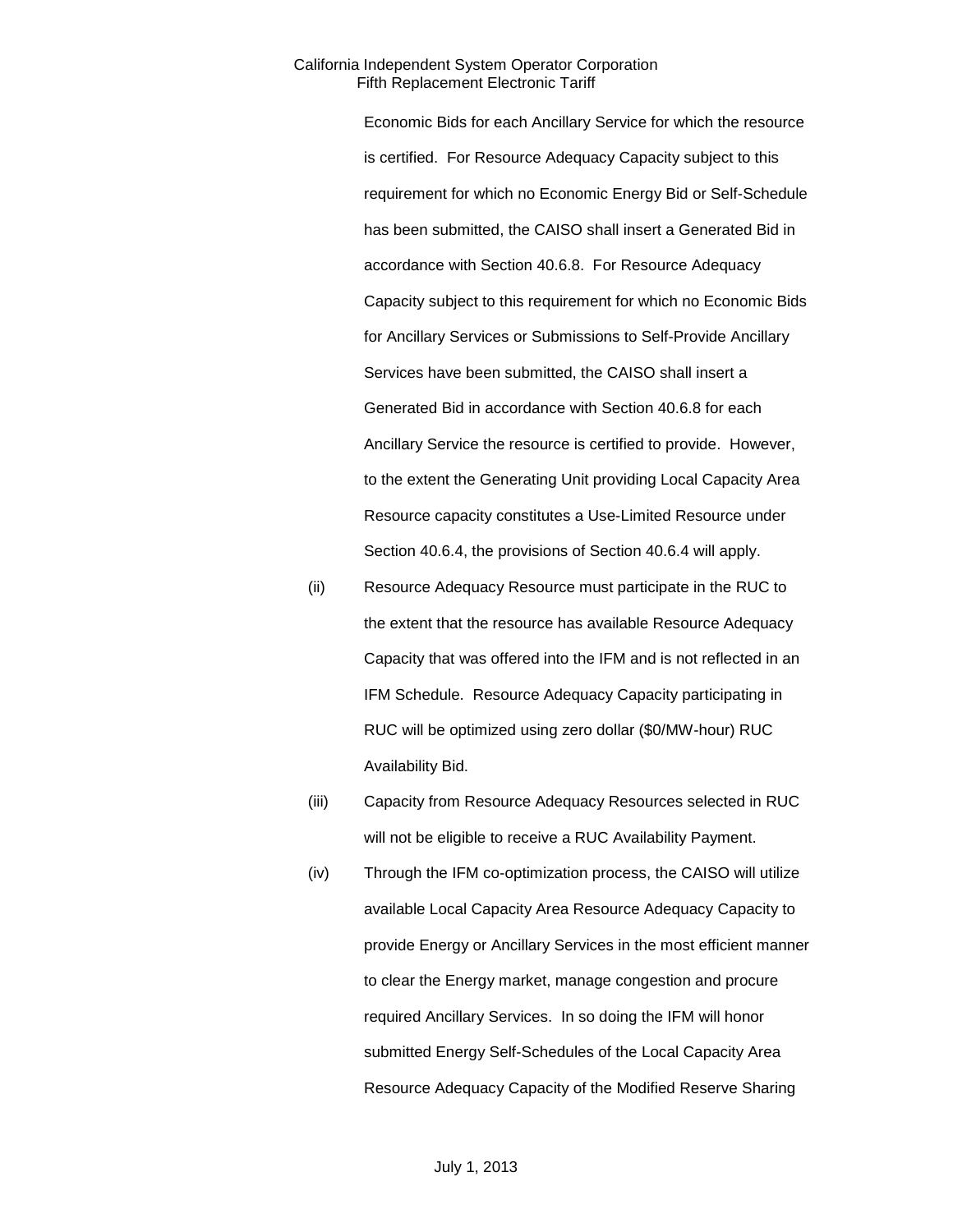LSE unless the CAISO is unable to satisfy one hundred (100) percent of the Ancillary Services requirements. In such cases the CAISO may curtail all or a portion of a submitted Energy Self-Schedule to allow Ancillary Service-certified Local Capacity Area Resource Adequacy Capacity to be used to meet the Ancillary Service requirements. The CAISO will not curtail for the purpose of meeting Ancillary Service requirements a Self-Schedule of a resource internal to a Metered Subsystem that was submitted by the Scheduling Coordinator for that Metered Subsystem. If the IFM reduces the Energy Self-Schedule of Resource Adequacy Capacity to provide an Ancillary Service, the Ancillary Service Marginal Price for that Ancillary Service will be calculated in accordance with Section 27.1.2 using the Ancillary Service Bids submitted by the Scheduling Coordinator for the Resource Adequacy Resource or inserted by the CAISO pursuant to this Section 40.5.1, and using the resource's Generated Energy Bid to determine the Resource Adequacy Resource's opportunity cost of Energy. If the Scheduling Coordinator for the Modified Reserve Sharing LSE's Resource Adequacy Resource believes that the opportunity cost of Energy based on the Resource Adequacy Resource's Generated Energy Bid is insufficient to compensate for the resource's actual opportunity cost, the Scheduling Coordinator may submit evidence justifying the increased amount to the CAISO and to the FERC no later than seven (7) days after the end of the month in which the submitted Energy Self-Schedule was reduced by the CAISO to provide an Ancillary Service. The CAISO will treat such information as confidential and will apply the procedures in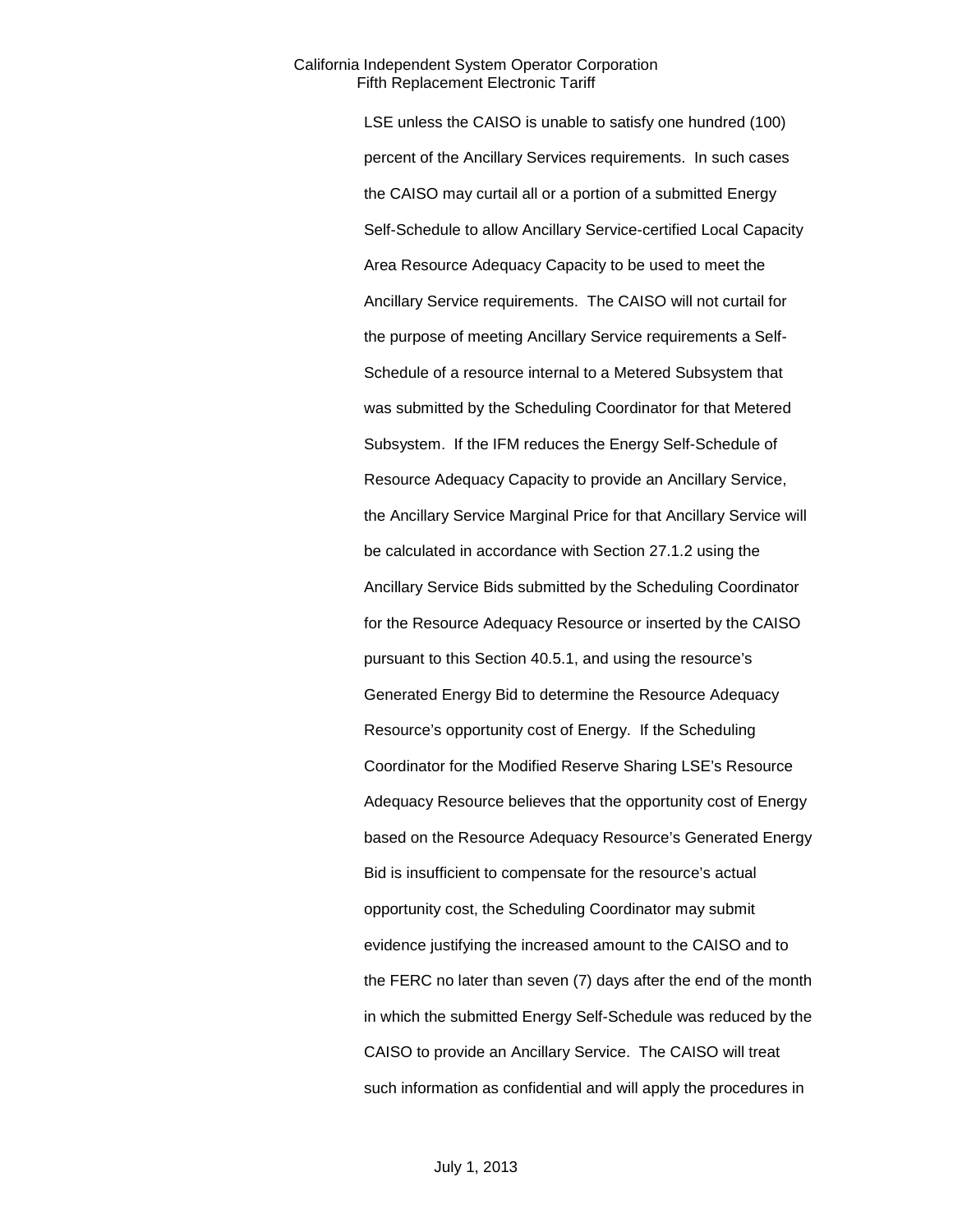Section 20.4 of this CAISO Tariff with regard to requests for disclosure of such information. The CAISO shall pay the higher opportunity costs after those amounts have been approved by FERC.

- (2) Resource Adequacy Resources of Modified Reserve Sharing LSEs that do not clear in the IFM or are not committed in RUC shall have no further offer requirements in HASP or Real-Time, except under System Emergencies as provided in this CAISO Tariff.
- (3) Resource Adequacy Resources committed by the CAISO must maintain that commitment through Real-Time. In the event of a Forced Outage on a Resource Adequacy Resource committed in the Day-Ahead Market to provide Energy, the Scheduling Coordinator for the Modified Reserve Sharing LSE will have up to the next HASP bidding opportunity, plus one hour, to replace the lesser of: (i) the committed resource suffering the Forced Outage, (ii) the quantity of Energy committed in the Day-Ahead Market, or (iii) one hundred and seven (107) percent of the hourly forecast Demand.

### **40.5.2 Demand Forecast Accuracy**

On a monthly basis, the CAISO will review Meter Data to evaluate the accuracy or quality of the hourly Day-Ahead Demand Forecasts submitted by the Scheduling Coordinator on behalf of Modified Reserve Sharing LSEs. If the CAISO determines, based on its review, that one or more Demand Forecasts materially under-forecasts the Demand of the Modified Reserve Sharing LSEs for whom the Scheduling Coordinator schedules, after accounting for weather adjustments, the CAISO will notify the Scheduling Coordinator of the deficiency and will cooperate with the Scheduling Coordinator and Modified Reserve Sharing LSE(s) to revise its Demand Forecast protocols or criteria. If the material deficiency affects ten (10) hourly Demand Forecasts over a minimum of two (2) non-consecutive Business Days within a month, the CAISO may: (i) inform State of California authorities including, but not necessarily limited to, the California Legislature,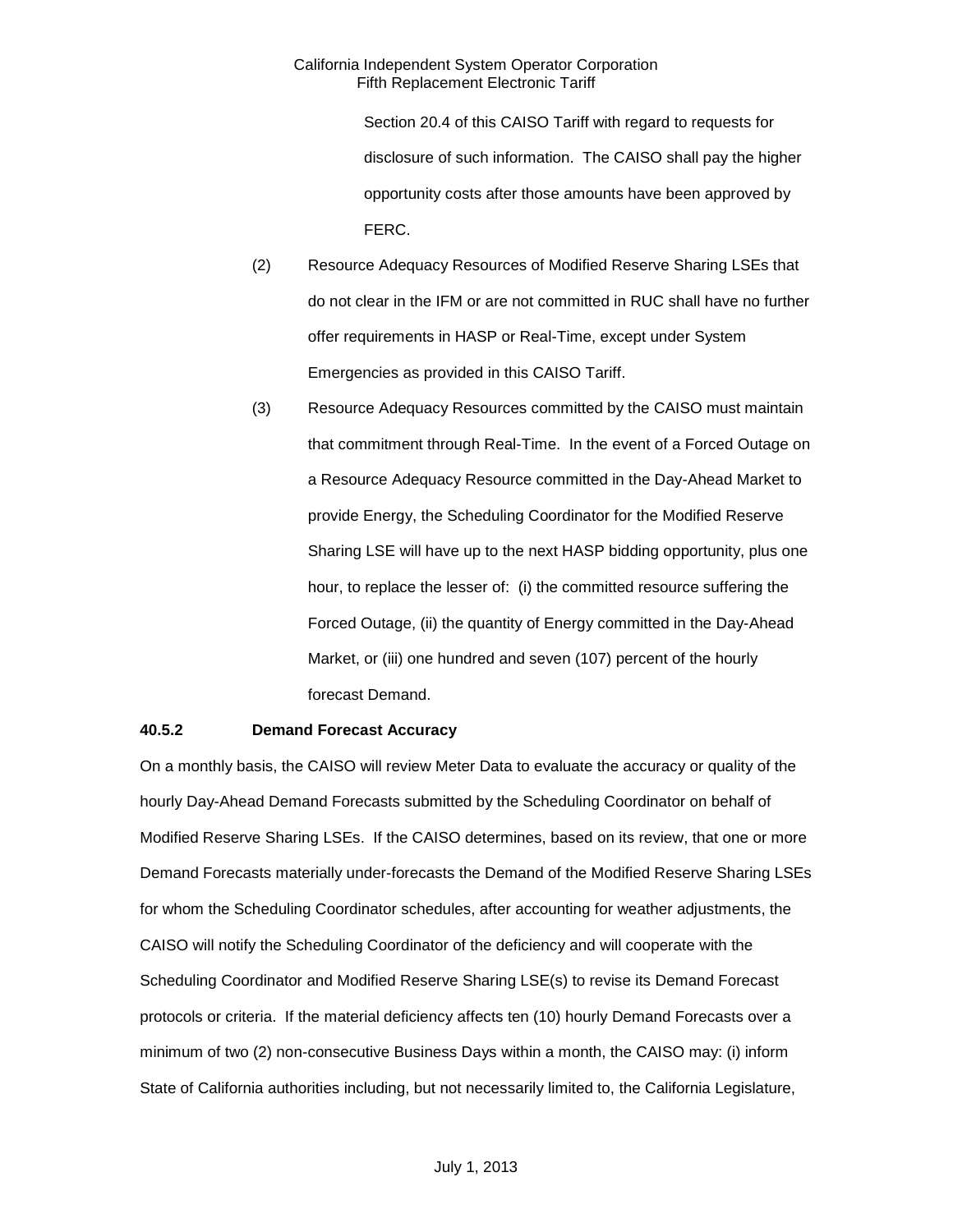and identify the Modified Reserve Sharing LSE(s) represented by the Scheduling Coordinator and (ii) assign to the Scheduling Coordinator responsibility for all tier 1 RUC charges as specified in Section 11.8.6.5 to address the uncertainty caused by the Scheduling Coordinator's deficient hourly Demand Forecasts until the deficiency is addressed.

#### **40.5.3 Requirement To Make Resources Available In System Emergency**

Scheduling Coordinators for Modified Reserve Sharing LSEs that are MSS Operators shall make resources available to the CAISO during a System Emergency in accordance with the provisions of their Metered Subsystem Agreement. Scheduling Coordinators for all other Modified Reserve Sharing LSEs shall make available to the CAISO upon a warning or emergency notice of an actual or imminent System Emergency all resources that have not submitted a Self-Schedule or Economic Bid in the IFM that were listed in the Modified Reserve Sharing LSE's monthly Resource Adequacy Plan that are physically capable of operating without violation of any applicable law.

#### **40.5.4 Consequence Of Failure To Meet Scheduling Obligation**

- (1) If the Scheduling Coordinator for the Modified Reserve Sharing LSE fails to submit a Self-Schedule or submit Bids equal to 115% of its hourly Demand Forecasts for each Trading Hour for the next Trading Day in the IFM and RUC, the Scheduling Coordinator will be charged a capacity surcharge of three times the price of the relevant Day-Ahead Hourly LAP LMP in the amount of the shortfall. To the extent the Scheduling Coordinator for the Modified Reserve Sharing LSE schedules imports on one or more Scheduling Points in an aggregate megawatt amount greater than its aggregate import deliverability allocation under Section 40.4.6.2, the quantity of megawatts in excess of its import deliverability allocation will not count toward satisfying the Modified Reserve Sharing LSE's scheduling obligation, unless it clears the Day-Ahead Market.
- (2) If the Scheduling Coordinator for the Modified Reserve Sharing LSE cannot fulfill its obligations under Section 40.5.1(3), the Scheduling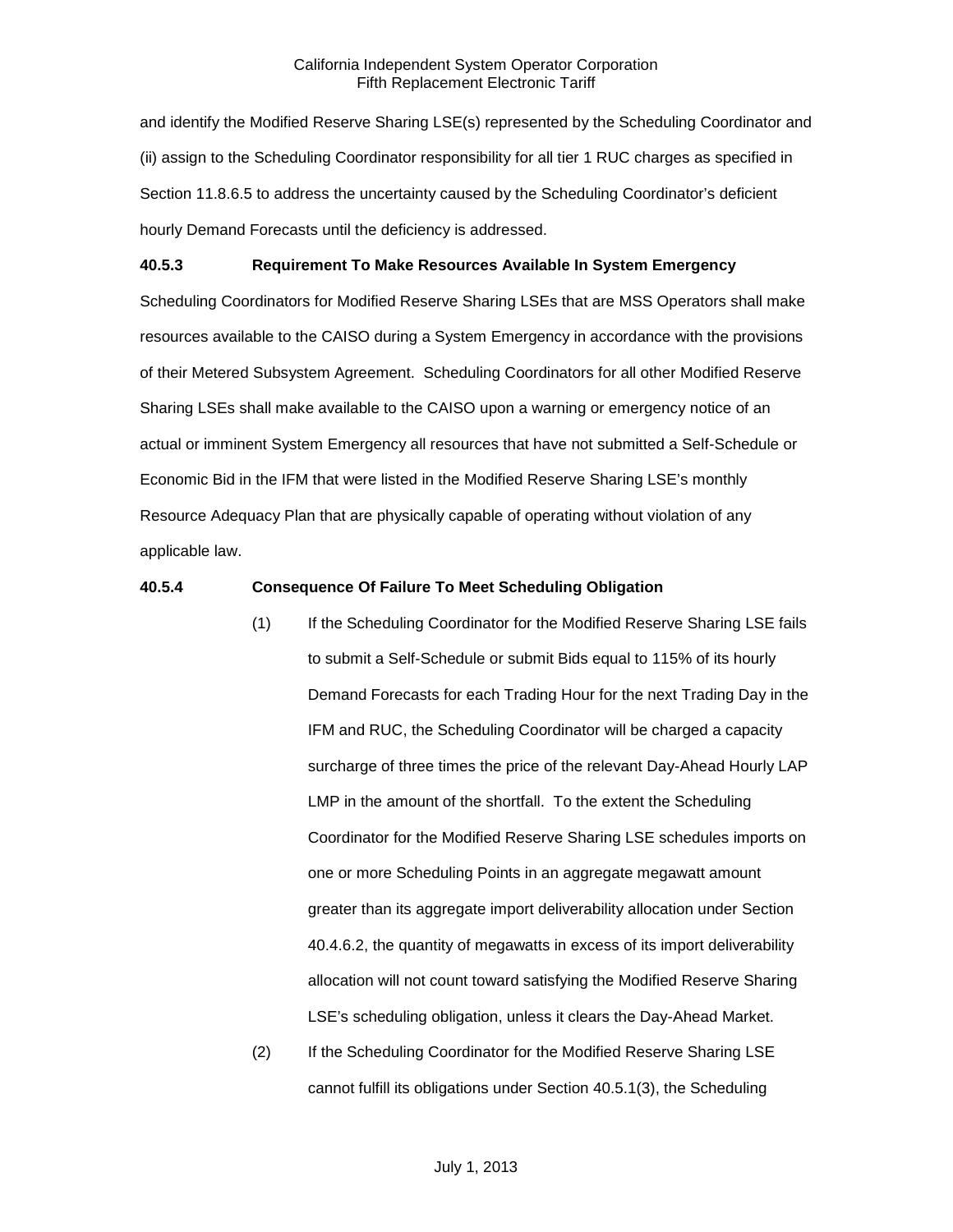Coordinator for the Modified Reserve Sharing LSE will be charged a capacity surcharge of two times the average of the six (6) Settlement Interval LAP prices for the hour in the amount of the shortfall. Energy scheduled in the HASP will not net against, or be used as a credit to correct, any failure to fulfill the Day-Ahead IFM hourly scheduling and RUC obligation in Section 40.5.1(1).

(3) Any Energy surcharge received by the CAISO pursuant to this Section 40.5.4 shall be allocated to Scheduling Coordinators representing other Load Serving Entities in proportion to each such Scheduling Coordinator's Measured Demand during the relevant Trading Hour(s) to the aggregate CAISO Measured Demand during the relevant Trading Hour(s).

# **40.5.5 Substitution Of Resources**

Subject to the provisions of this Section 40.5, the Scheduling Coordinator for a Modified Reserve Sharing LSE may substitute for its Resource Adequacy Resources listed in its monthly Resource Adequacy Plan provided:

- (1) Substitutions must occur no later than the close of the IFM; and
- (2) Resources eligible for substitution are either imports or capacity from non-Resource Adequacy Resources or Resource Adequacy Resources with additional available capacity defined as Net Qualifying Capacity in excess of previously sold Resource Adequacy Capacity; however a Local Capacity Area Resource may be substituted only with capacity from non-Resource Adequacy Resources located in the same Local Capacity Area.

# **40.6 Requirements For SCs And Resources For Reserve Sharing LSEs**

This Section 40.6 does not apply to Resource Adequacy Resources of Load following MSSs and those entities that participate in the Modified Reserve Sharing LSE program under Section 40.5. Scheduling Coordinators supplying Resource Adequacy Capacity shall make the Resource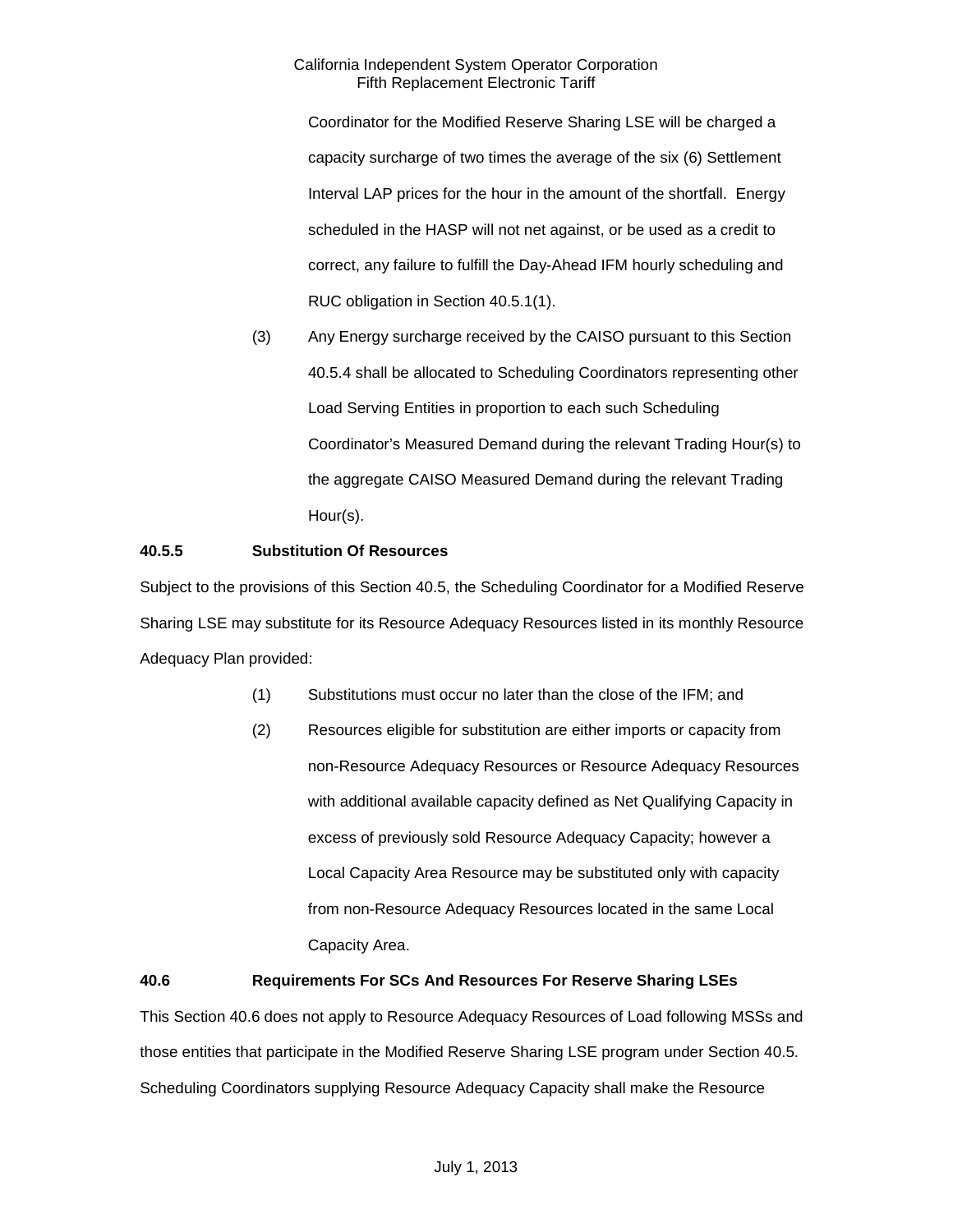Adequacy Capacity listed in the Scheduling Coordinator's monthly Supply Plans under Section 40.4.7 available to the CAISO each hour of each day of the reporting month in accordance with this Section 40.6 and Section 9.3.1.3.

#### **40.6.1 Day-Ahead Availability**

Scheduling Coordinators supplying Resource Adequacy Capacity shall make the Resource Adequacy Capacity, except for that subject to Section 40.6.4, available Day-Ahead to the CAISO as follows:

- (1) Resource Adequacy Resources physically capable of operating must submit: (a) Economic Bids for Energy and/or Self-Schedules for all their Resource Adequacy Capacity and (b) Economic Bids for Ancillary Services and/or a Submission to Self-Provide Ancillary Services in the IFM for all of their Resource Adequacy Capacity that is certified to provide Ancillary Services. For Resource Adequacy Capacity that is certified to provide Ancillary Services and is not covered by a Submission to Self-Provide Ancillary Services, the resource must submit Economic Bids for each Ancillary Service for which the resource is certified. For Resource Adequacy Capacity subject to this requirement for which no Economic Energy Bid or Self-Schedule has been submitted, the CAISO shall insert a Generated Bid in accordance with Section 40.6.8. For Resource Adequacy Capacity subject to this requirement for which no Economic Bids for Ancillary Services or Submissions to Self-Provide Ancillary Services have been submitted, the CAISO shall insert a Generated Bid in accordance with Section 40.6.8 for each Ancillary Service the resource is certified to provide.
- (2) Resource Adequacy Resources that are Extremely Long-Start Resources must make themselves available to the CAISO by complying with the Extremely Long-Start Commitment Process under Section 31.7 or otherwise committing the ELS Resource upon instruction from the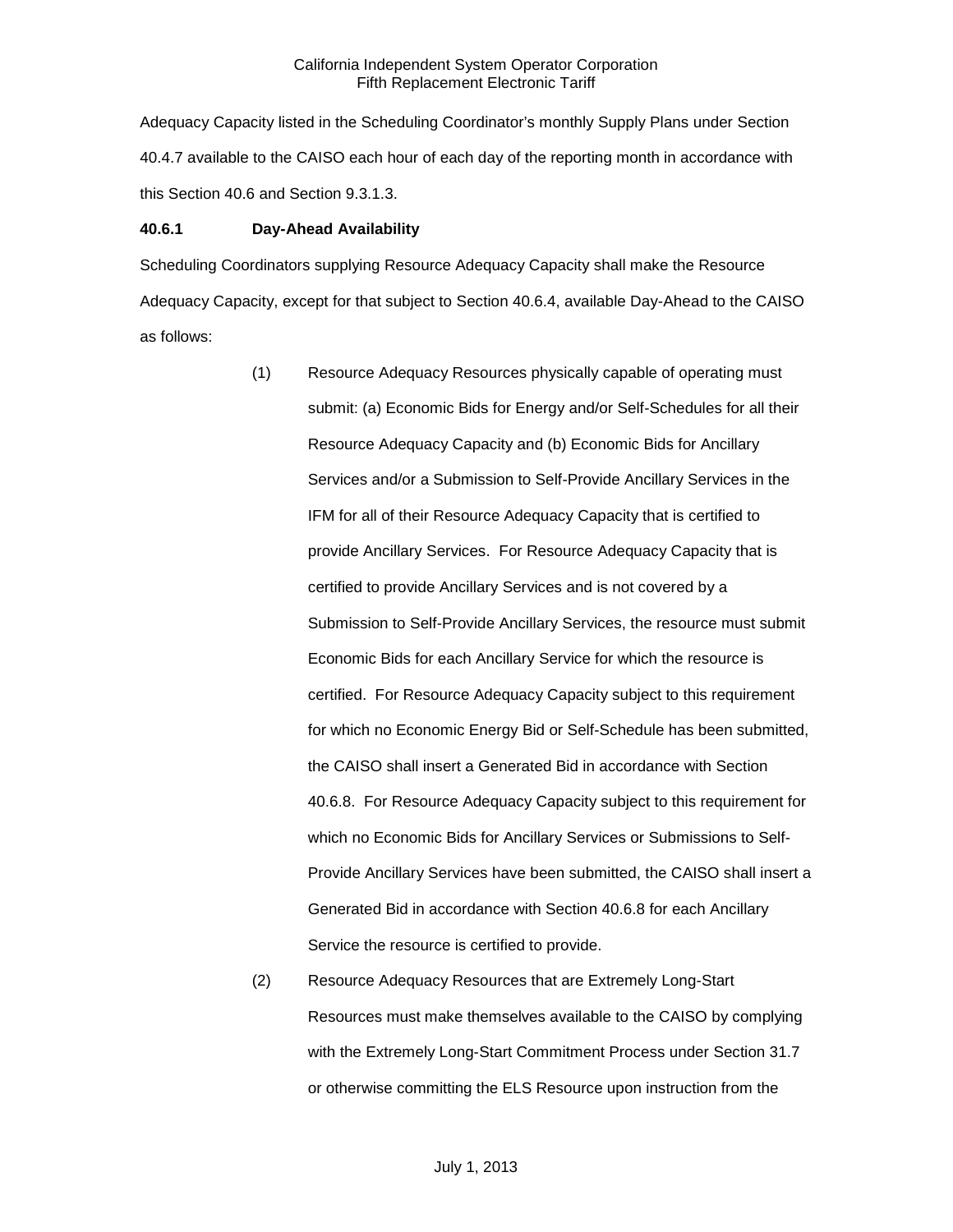CAISO, if physically capable. Once the ELS Resource is committed by the CAISO, it is subject to the provisions of this Section 40.6.1 regarding Day-Ahead Availability and Section 40.6.2 regarding Real-Time Availability for the Trading Days for which it was committed.

- (3) Resource Adequacy Resources must be available except for limitations specified in the Master File, legal or regulatory prohibitions or as otherwise required by this CAISO Tariff or by Good Utility Practice.
- (4) Through the IFM co-optimization process, the CAISO will utilize available Resource Adequacy Capacity to provide Energy or Ancillary Services in the most efficient manner to clear the Energy market, manage congestion and procure required Ancillary Services. In so doing, the IFM will honor submitted Energy Self-Schedules of Resource Adequacy Capacity unless the CAISO is unable to satisfy one hundred percent (100%) of the Ancillary Services requirements. In such cases, the CAISO may curtail all or a portion of a submitted Energy Self-Schedule to allow Ancillary Service-certified Resource Adequacy Capacity to be used to meet the Ancillary Service requirements. The CAISO will not curtail for the purpose of meeting Ancillary Service requirements a Self-Schedule of a resource internal to a Metered Subsystem that was submitted by the Scheduling Coordinator for that Metered Subsystem. If the IFM reduces the Energy Self-Schedule of Resource Adequacy Capacity to provide an Ancillary Service, the Ancillary Service Marginal Price for that Ancillary Service will be calculated in accordance with Section 27.1.2 using the Ancillary Service Bids submitted by the Scheduling Coordinator for the Resource Adequacy Resource or inserted by the CAISO pursuant to this Section 40.6.1, and using the resource's Generated Energy Bid to determine the Resource Adequacy Resource's opportunity cost of Energy. If the Scheduling Coordinator for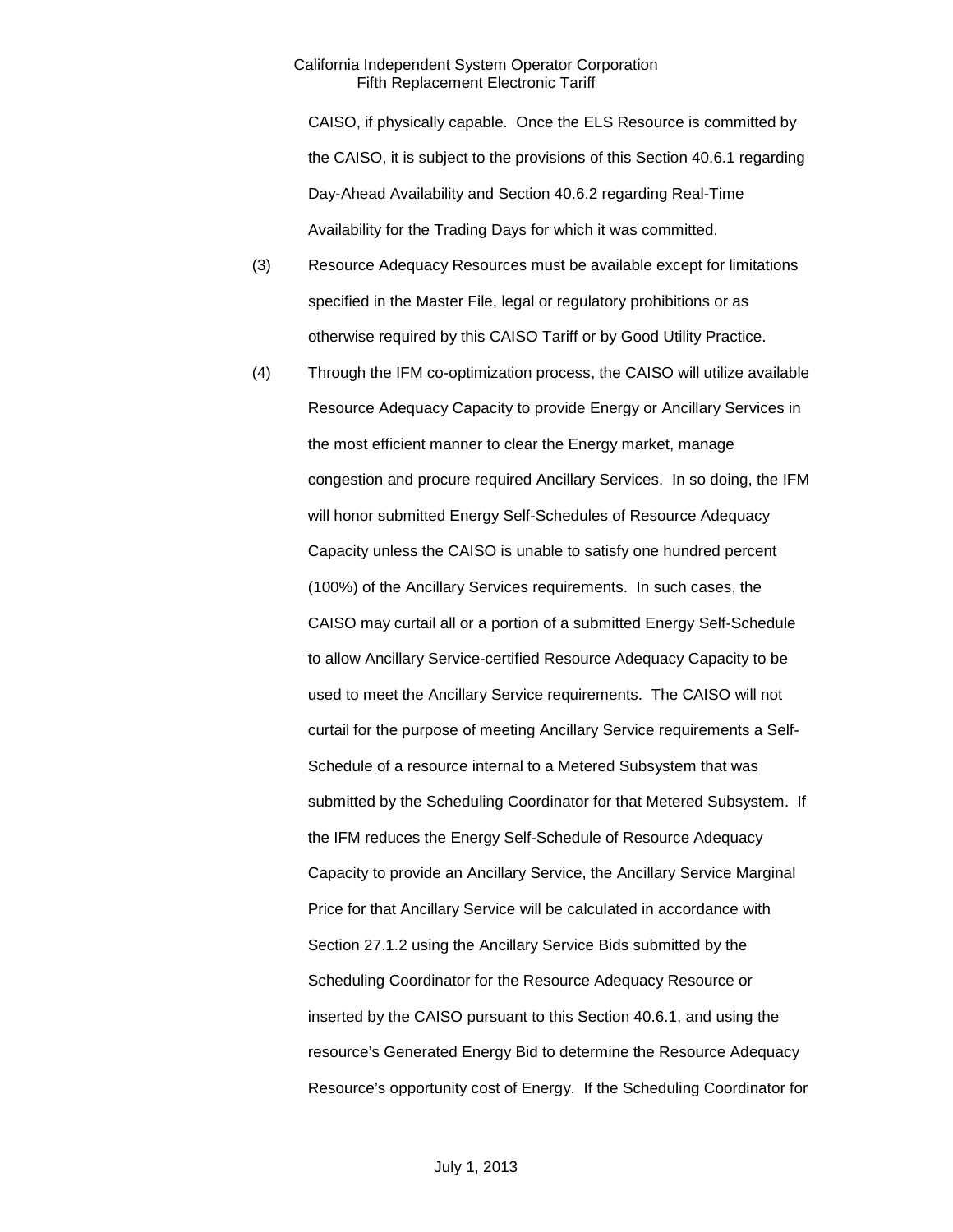the Resource Adequacy Resource believes that the opportunity cost of Energy based on the Resource Adequacy Resource's Generated Energy Bid is insufficient to compensate for the resource's actual opportunity cost, the Scheduling Coordinator may submit evidence justifying the increased amount to the CAISO and to the FERC no later than seven (7) days after the end of the month in which the submitted Energy Self-Schedule was reduced by the CAISO to provide an Ancillary Service. The CAISO will treat such information as confidential and will apply the procedures in Section 20.4 of this CAISO Tariff with regard to requests for disclosure of such information. The CAISO shall pay any higher opportunity costs approved by FERC.

- (5) A Resource Adequacy Resources must participate in the RUC to the extent that the resource has available Resource Adequacy Capacity that is not reflected in an IFM Schedule. Resource Adequacy Capacity participating in RUC will be optimized using a zero dollar (\$0/MW-hour) RUC Availability Bid.
- (6) Capacity from Resource Adequacy Resources selected in RUC will not be eligible to receive a RUC Availability Payment.

### **40.6.2 Real-Time Availability**

Resource Adequacy Resources that have received an IFM Schedule for Energy or Ancillary Services or a RUC Schedule for all or part of their Resource Adequacy Capacity must remain available to the CAISO through Real-Time for Trading Hours for which they receive an IFM or RUC Schedule, including any Resource Adequacy Capacity of such resources that is not included in an IFM Schedule or RUC Schedule, except for Resource Adequacy Capacity that is subject to Section 40.6.4.

Short Start Units or Long Start Units that are Resource Adequacy Resources that do not have an IFM Schedule or a RUC Schedule for any of their Resource Adequacy Capacity for a given Trading Hour may be required to be available to the CAISO through Real-Time as specified in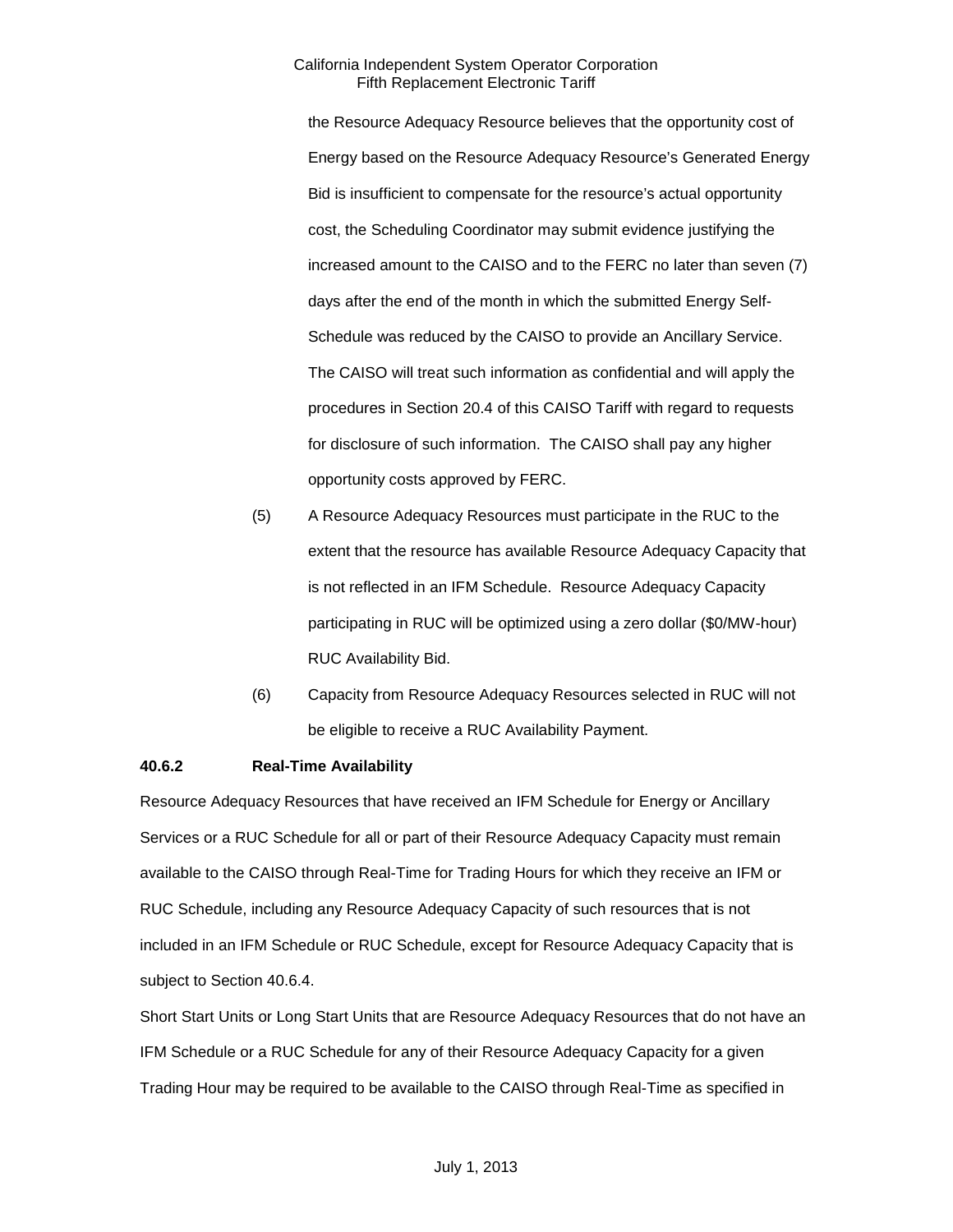Sections 40.6.3 and 40.6.7. Resource Adequacy Resources with Resource Adequacy Capacity that is required to be available to the CAISO through Real-Time and does not have an IFM Schedule or a RUC Schedule for a given Trading Hour must submit to the RTM for that Trading hour: (a) Energy Bids and Self-Schedules for the full amount of the available Resource Adequacy Capacity, including capacity for which it has submitted Ancillary Services Bids or Submissions to Self-Provide Ancillary Services; and (b) Ancillary Services Bids and Submissions to Self-Provide Ancillary Services for the full amount of the available Ancillary Service-certified Resource Adequacy Capacity and for each Ancillary Service for which the resource is certified, including capacity for which it has submitted Energy Bids and Self-Schedules. The CAISO will insert Generated Bids in accordance with Section 40.6.8 for any Resource Adequacy Capacity subject to the above requirements for which the resource has failed to submit the appropriate bids to the RTM.

The CAISO will honor submitted Energy Self-Schedules of Resource Adequacy Capacity unless the CAISO is unable to satisfy one hundred (100) percent of its Ancillary Services requirements. In such cases, the CAISO may curtail all or a portion of a submitted Energy Self-Schedule to allow Ancillary Service-certified Resource Adequacy Capacity to be used to meet the Ancillary Service requirements, as long as such curtailment does not lead to a real-time shortfall in energy supply. If the CAISO reduces a submitted Real-Time Energy Self-Schedule for Resource Adequacy Capacity when that capacity is needed to meet an Ancillary Services requirement, the Ancillary Service Marginal Price for that capacity will be calculated in accordance with Sections 27.1.2 and 40.6.1.

#### **40.6.3 Additional Availability Requirements For Short Start Units**

A Short Start Unit that is a Resource Adequacy Resource and that does not have an IFM Schedule or a RUC Schedule for any of its capacity for a given Trading Hour is required to participate in the Real Time Market in accordance with Section 40.6.2. Such a resource that is also a Use-Limited Resource subject to Section 40.6.4 is required, consistent with their applicable use plan, to submit Economic Bids or Self Schedules for Resource Adequacy Capacity into the Real Time Market.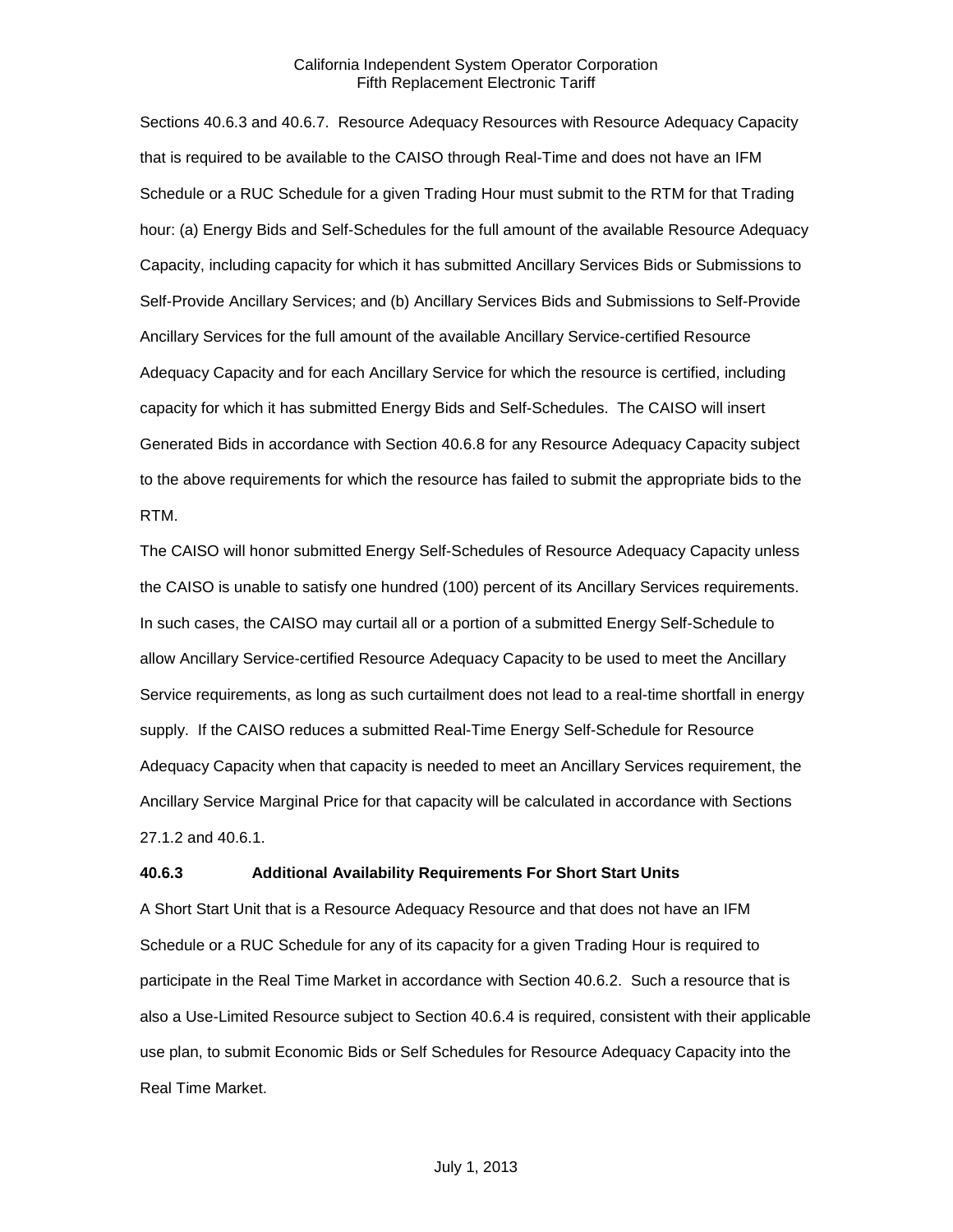The CAISO may waive these availability obligations for a Short Start Unit that does not have an IFM Schedule or a RUC Schedule based on the procedure to be published on the CAISO Website.

### **40.6.4 Use-Limited Resources Additional Availability Requirements**

### **40.6.4.1 Registration of Use-Limited Resources**

Hydroelectric Generating Units, Proxy Demand Resources, and Participating Load, including Pumping Load, are deemed to be Use-Limited Resources for purposes of this Section 40 and are not required to submit the application described in this Section 40.6.4.1. Scheduling Coordinators for other Use-Limited Resources, must provide the CAISO an application in the form specified on the CAISO Website requesting registration of a specifically identified resource as a Use-Limited Resource. This application shall include specific operating data and supporting documentation including, but not limited to:

- (1) a detailed explanation of why the resource is subject to operating limitations;
- (2) historical data to show attainable MWhs for each 24-hour period during the preceding year, including, as applicable, environmental restrictions for NOx, SOx, or other factors; and
- (3) further data or other information as may be requested by the CAISO to understand the operating characteristics of the unit.

Within five (5) Business Days after receipt of the application, the CAISO will respond to the Scheduling Coordinator as to whether or not the CAISO agrees that the facility is eligible to be a Use-Limited Resource. If the CAISO determines the facility is not a Use-Limited Resource, the Scheduling Coordinator may challenge that determination in accordance with the CAISO ADR Procedures.

### **40.6.4.2 Use Plan**

The Scheduling Coordinator shall provide for the following Resource Adequacy Compliance Year a proposed annual use plan for each Use-Limited Resource that is a Resource Adequacy Resource. The proposed annual use plan will delineate on a month-by-month basis the total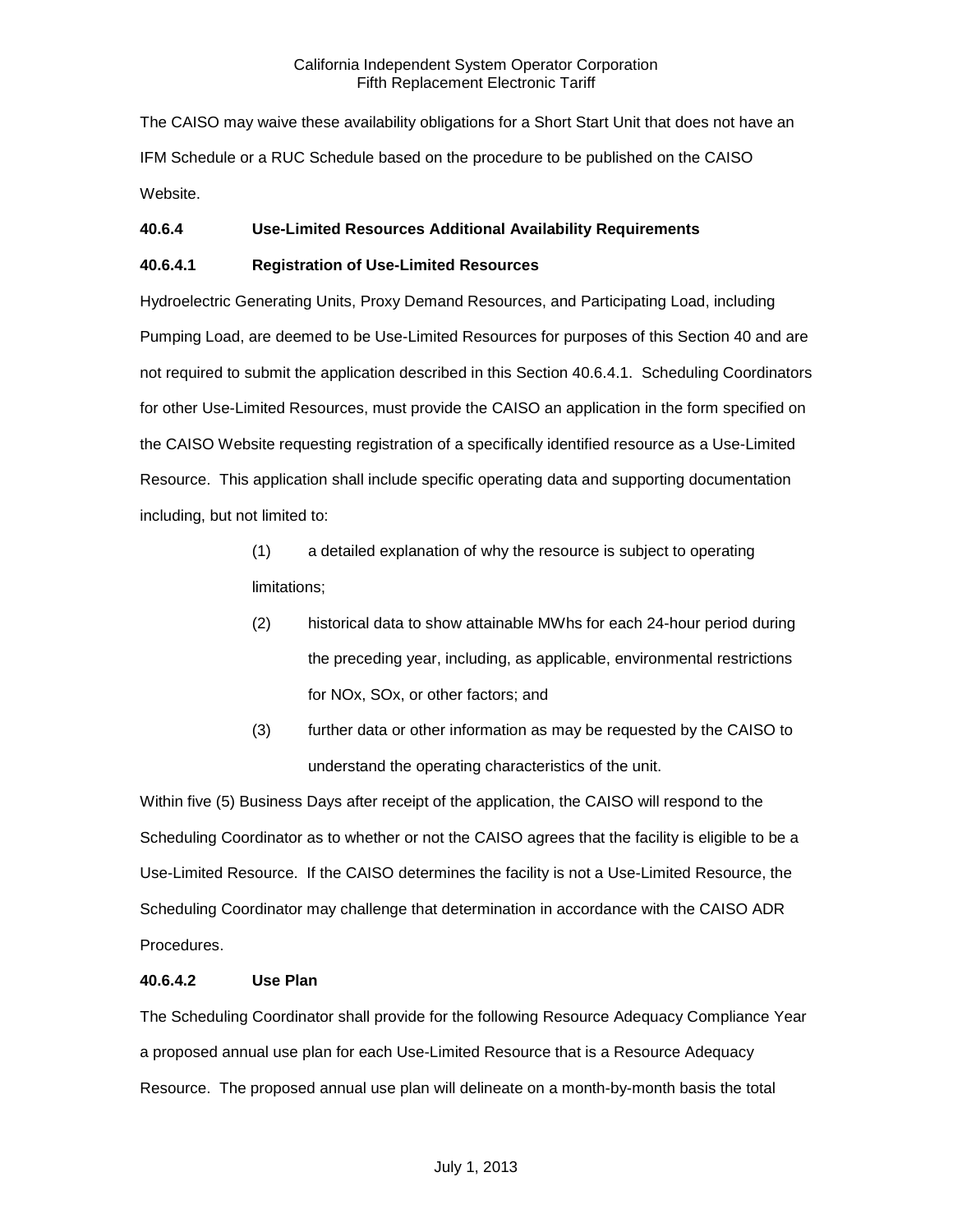MWhs of Generation, total run hours, expected daily supply capability (if greater than four hours) and the daily Energy limit, operating constraints, and the timeframe for each constraint. The CAISO will have an opportunity to discuss the proposed annual use plan with the Scheduling Coordinator and suggest potential revisions to meet reliability needs of the system. The Scheduling Coordinator shall then submit its final annual use plan. Scheduling Coordinators for Use-Limited Resources must submit the proposed and final annual use plans in accordance with the schedule set forth in the Business Practice Manual. The Scheduling Coordinator will be able to update the projections made in the annual use plan in the monthly Resource Adequacy Plans. Hydroelectric Generating Units and Pumping Load will be able to update use plans intra-monthly as necessary to reflect evolving hydrological and meteorological conditions. The annual use plan must reflect the potential operation of the Use-Limited Resource at a level no less than the minimum criteria set forth by the Local Regulatory Authority for qualification of the resource.

### **40.6.4.3 Bidding Requirements on Use-Limited Resources**

#### **40.6.4.3.1 Non-Hydro and Dispatchable Use-Limited Resources**

Use-Limited Resources, other than those subject to the provisions of 40.6.4.3.2, must submit a Supply Bid or Self-Schedule for their Resource Adequacy Capacity in the Day-Ahead Market whenever the Use-Limited Resources are physically capable of operating in accordance with their operating criteria, including environmental or other regulatory requirements. Use-Limited Resources will also provide a daily Energy limit as part of their Day-Ahead Market offer to enable the CAISO to schedule them for the period in which they are capable of providing the Energy. To the extent that the daily Energy limit has been reached through Self-Schedules, no further action will be taken by the CAISO, unless rescheduling of the Energy is necessary for System Reliability. Use-Limited Resources will attempt to reschedule the Energy in recognition of the System Reliability concern, to the extent that the change is possible without violating a Use-Limited Resource's operating criteria.

#### **40.6.4.3.2 Hydro and Non-Dispatchable Use-Limited Resources**

Hydroelectric Generating Units, Pumping Load, and Non-Dispatchable Use-Limited Resources shall submit Self-Schedules or Bids in the Day-Ahead Market for their expected available Energy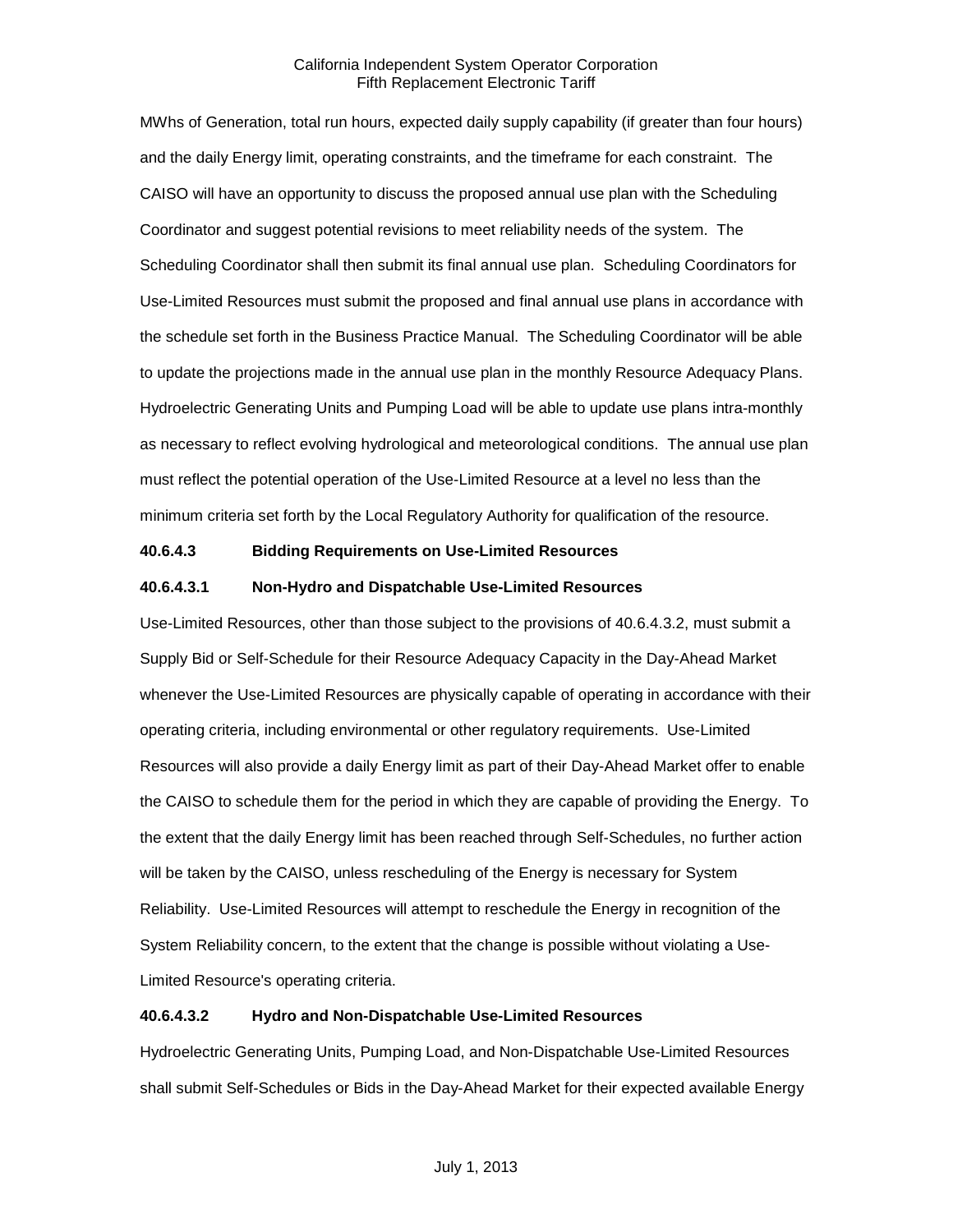or their expected as-available Energy, as applicable, in the Day-Ahead Market and HASP. Such resources shall also revise their Self-Schedules or submit additional Bids in HASP based on the most current information available regarding expected Energy deliveries. Hydroelectric Generating Units, Pumping Load, and Non-Dispatchable Use-Limited Resources will not be subject to commitment in the RUC process. The CAISO will retain discretion as to whether a particular resource should be considered a Non-Dispatchable Use-Limited Resource, and this decision will be made in accordance with the provisions of Section 40.6.4.1.

### **40.6.4.3.3 Availability of Use-Limited Resources During System Emergencies**

All Use-Limited Resources remain subject to Section 7.7.2.3 regarding System Emergencies to the extent the Use-Limited Resource is owned or controlled by a Participating Generator.

#### **40.6.4.3.4 Availability of Intermittent Resources**

Any Eligible Intermittent Resource that provides Resource Adequacy Capacity may, but is not required to, submit Bids in the Day-Ahead Market.

#### **40.6.5 Additional Availability Requirements For System Resources**

In the IFM, the multi-hour block constraints of a System Resource, other than a System Resource capable of submitting a Dynamic Schedule or a Resource-Specific System Resource, are honored in the optimization. Such a resource that is also a Resource Adequacy Resource must be capable of hourly scheduling by the CAISO in RUC if it is not fully scheduled in the IFM. If such a Resource Adequacy Resource is scheduled in the RUC, the CAISO will schedule the resource in the HASP for each hour of the resource's RUC schedule without regard to the multihour block constraint that was submitted to the IFM. For an existing System Resource that provides Resource Adequacy Capacity through a call-option that expires prior to the close of the IFM, such a System Resource listed on a Resource Adequacy Plan must be reported to the CAISO for consideration in the Extremely Long-Start Commitment Process.

# **40.6.5.1 Additional Availability Requirements for Dynamic and Non-Dynamic Resource-Specific System Resources**

A Dynamic or Non-Dynamic Resource-Specific System Resource that supplies Resource Adequacy Capacity, and is not otherwise a Use-Limited Resource under Section 40.6.4, will be subject to the requirements of Sections 40.6.1, 40.6.2 and either Section 40.6.3 as a Short Start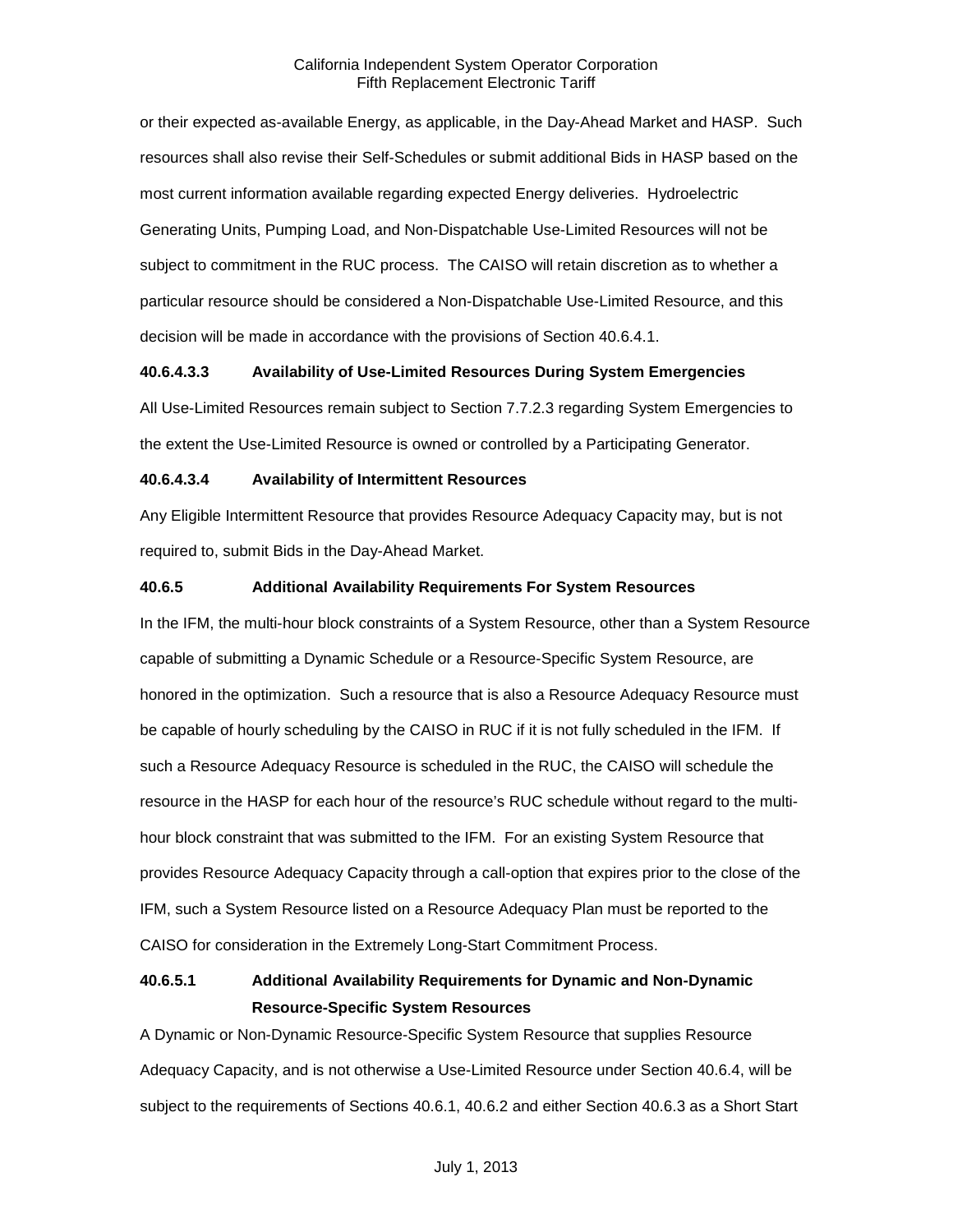Unit or Section 40.6.7 as a Long Start Unit based upon the Dynamic Resource-Specific System Resource's registered physical operating characteristics.

# **40.6.5.2 Dynamic Non-Resource-Specific System Resources**

A Dynamic non-Resource-Specific System Resource that provides Resource Adequacy Capacity will be subject to the provisions of 40.6.1 and 40.6.2.

# **40.6.6 Requirements For Partial Resource Adequacy Resources**

Only that output of a Partial Resource Adequacy Resource that is designated by a Scheduling Coordinator as Resource Adequacy Capacity in its monthly or annual Supply Plan shall have an availability obligation to the CAISO. Exports being supported by non-Resource Adequacy Capacity from a Partial Resource Adequacy Resource that becomes unavailable or unusable shall be considered as an export of non-Resource Adequacy Capacity based on the pro-rata allocation of derated capacity of the Partial Resource Adequacy Resource as follows:

- (a) Resource Adequacy Capacity [(Resource Adequacy Capacity/PMax Capacity of Resource Adequacy Resource) x MW Derate or Outage]; or
- (b) [1- (Resource Adequacy Capacity/PMax Capacity of Resource Adequacy Resource)] x De-rated PMax].

# **40.6.7 Release Of Long Start Units**

Long Start Units not committed in the Day-Ahead Market will be released from any further obligation to submit Self-Schedules or Bids for the relevant Operating Day. Scheduling Coordinators for Long Start Units are not precluded from self-committing the unit after the Day-Ahead Market and submitting a Self-Schedule for Wheeling-Out in the HASP, unless precluded by terms of their contracts.

# **40.6.8 Use Of Generated Bids**

Prior to completion of the Day-Ahead Market, the CAISO will determine if Resource Adequacy Capacity subject to the requirements of Sections 40.5.1 or 40.6.1 and for which the CAISO has not received notification of an Outage has not been reflected in a Bid and will insert a Generated Bid for such capacity into the CAISO Day-Ahead Market. Prior to running the Real-Time Market, the CAISO will determine if Resource Adequacy Capacity subject to the requirements of Section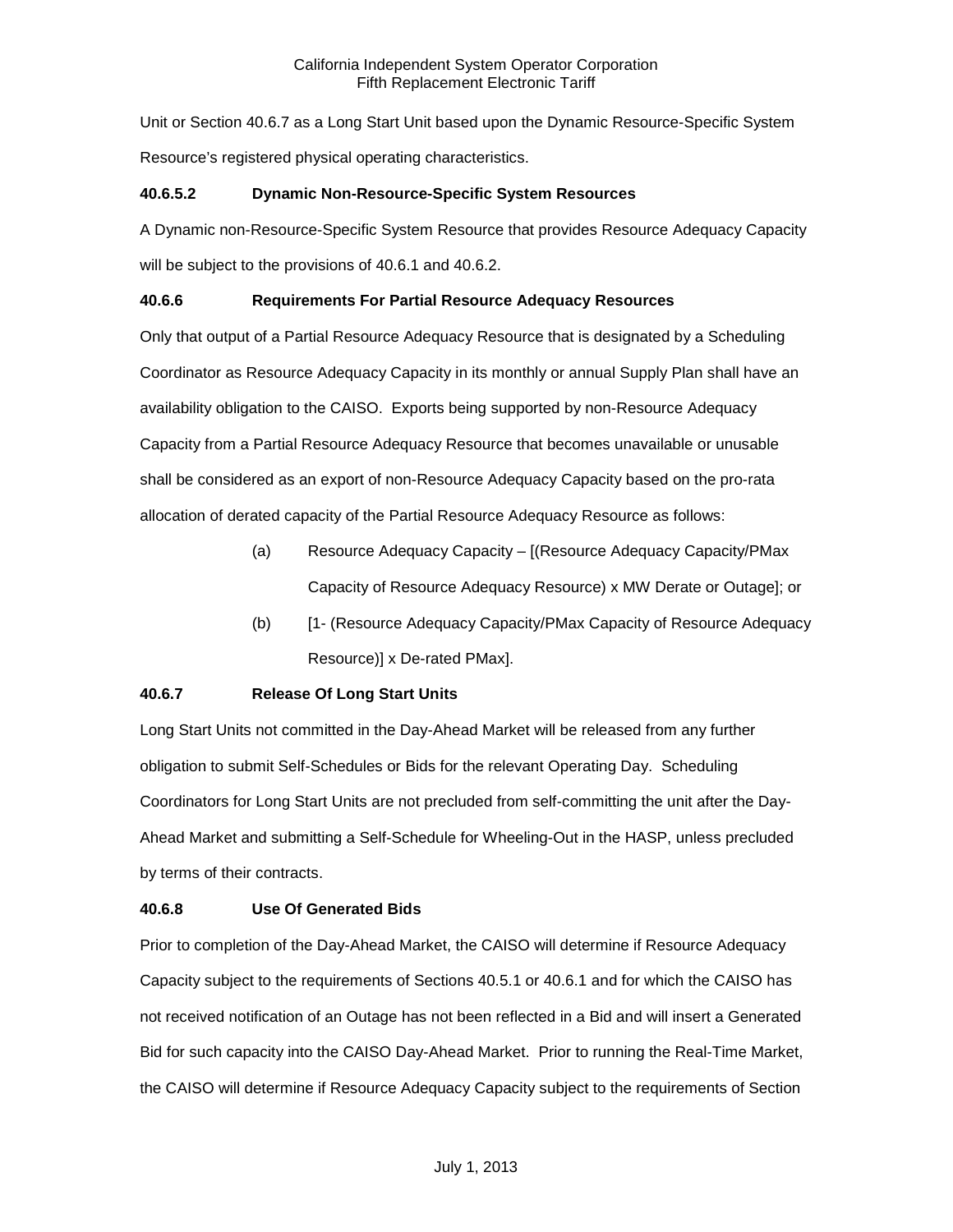40.6.2 and for which the CAISO has not received notification of an Outage has not been reflected in a Bid and will insert a Generated Bid for such capacity into the Real-Time Market. If a Scheduling Coordinator for an RA Resource submits a partial bid for the resource's RA Capacity, the CAISO will insert a Generated Bid only for the remaining RA Capacity. In addition, the CAISO will determine if all dispatchable Resource Adequacy Capacity from Short Start Units, not otherwise selected in the IFM or RUC, is reflected in a Bid into the Real-Time Market and will insert a Generated Bid for any remaining dispatchable Resource Adequacy Capacity for which the CAISO has not received notification of an Outage. As provided in the Business Practice Manuals, a Generated Bid for Energy will be calculated and will include a greenhouse gas cost adder for a resource registered with the California Air Resources Board as having a greenhouse gas compliance obligation. A Generated Bid for Ancillary Services will equal zero dollars (\$0/MW-hour). Notwithstanding any of the provisions of Section 40.6.8 set forth above, the CAISO will not insert any Bid in the Real-Time Market required under this Section 40 for a Resource Adequacy Resource that is a Use-Limited Resource unless the resource submits an Energy Bid and fails to submit an Ancillary Service Bid.

#### **40.6.8.1 Generated Bids for NRS-RA Resources**

Generated Bids to be submitted by the CAISO pursuant to Section 40.6.8 for non-Resource-Specific System Resources that provide Resource Adequacy capacity shall be calculated in accordance with this Section.

#### **40.6.8.1.1 Calculation Options for Generated Bids**

The Scheduling Coordinator for each non-Resource Specific System Resource that provides Resource Adequacy Capacity shall select the price taker option, LMP-based option, or negotiated price option as the methodology for calculating the Generated Bids to be submitted by the CAISO under Section 40.6.8 for both the DAM and RTMs. If no selection is made, the CAISO will apply the price taker option to calculate the Generated Bids. For the first ninety (90) days after a resource becomes a non-Resource-Specific System Resource, the calculation of Generated Bids for Resource Adequacy capacity is limited to the price taker option or negotiated price option.

#### **40.6.8.1.2 Price Taker Option**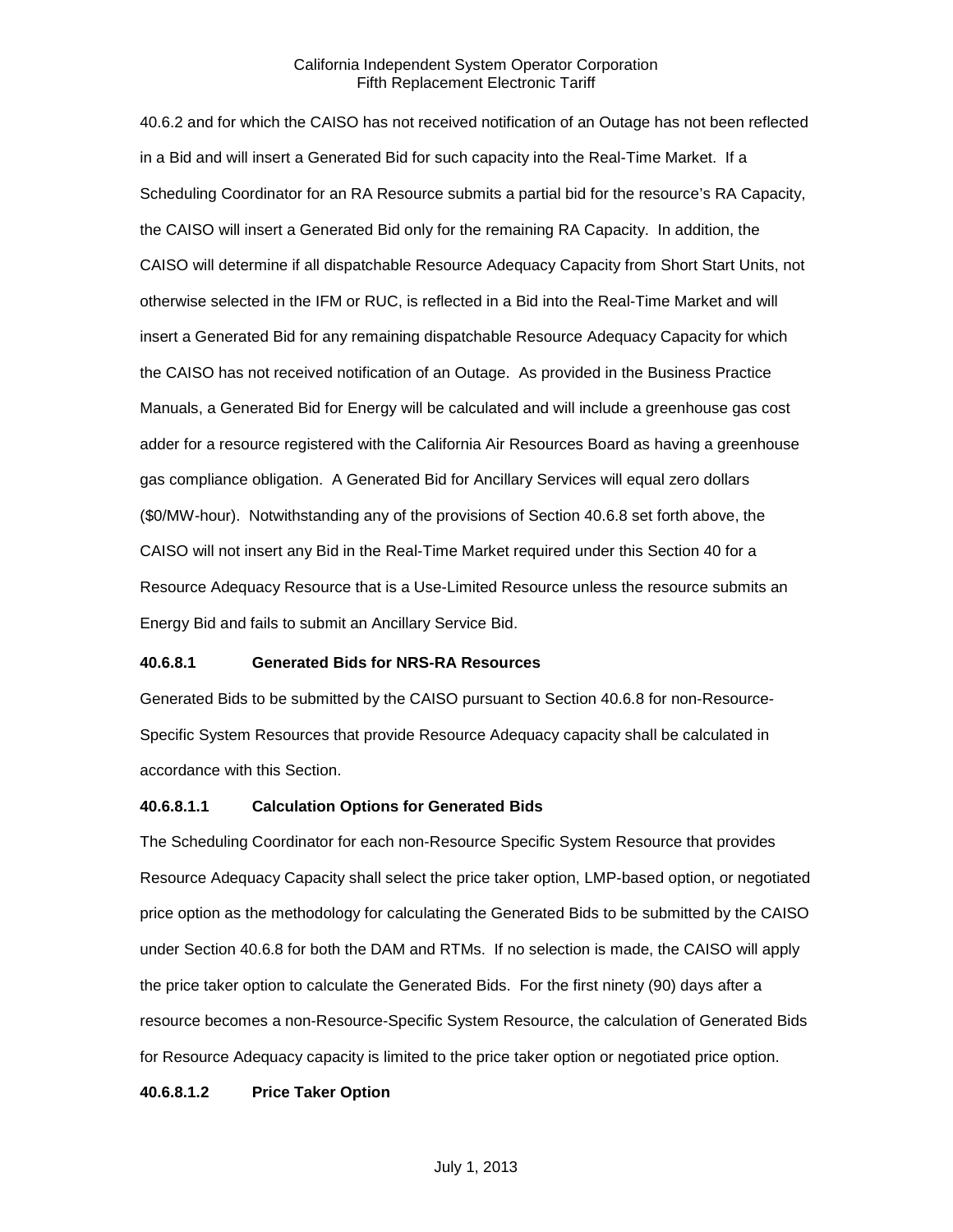The price taker option is a Generated Bid of \$0/MWh plus the CAISO's estimate of the applicable grid management charge per MWh based on the gross amount of MWh scheduled in the DAM and HASP.

#### **40.6.8.1.3 LMP-Based Option**

The LMP-based option calculates the Generated Bid as the weighted average of the lowest quartile of LMPs, at the Intertie point designated for the non-Resource-Specific System Resource's Resource Adequacy Capacity in the Supply Plan, during periods in which the resource was dispatched in the preceding ninety (90) days for which LMPs that have passed the price validation and correction process set forth in Section 35 are available. The weighted average will be calculated based on the quantities Dispatched within each segment of the Generated Bid curve. Each Bid segment created under the LMP-based option for Generated Bids will be subject to a feasibility test, as set forth in a Business Practice Manual, to determine whether there are a sufficient number of data points to allow for the calculation of an LMP-based Generated Bid. The feasibility test is designed to avoid excessive volatility of the Generated Bid under the LMP-based option that could result when calculated based on a relatively small number of prices. If the Scheduling Coordinator for the non-Resource Specific System Resource elects the LMP-based method, it must additionally select either the price-taker method or the negotiated-rate method as the alternative calculation method for the Generated Bids in the event that the feasibility test fails for the LMP-based method.

#### **40.6.8.1.4 Negotiated Price Option**

Under the negotiated price option, a Scheduling Coordinator shall submit a proposed Generated Bid along with supporting information and documentation as described in a Business Practice Manual. Within ten (10) Business Days of receipt, the CAISO or an Independent Entity selected by the CAISO will provide a written response. If the CAISO or Independent Entity accepts the proposed Generated Bid, it will become effective within three (3) Business Days from the date of acceptance by the CAISO and remain in effect until: (1) the Generated Bid is modified by FERC; (2) the Generated Bid is modified by mutual agreement of the CAISO and the Scheduling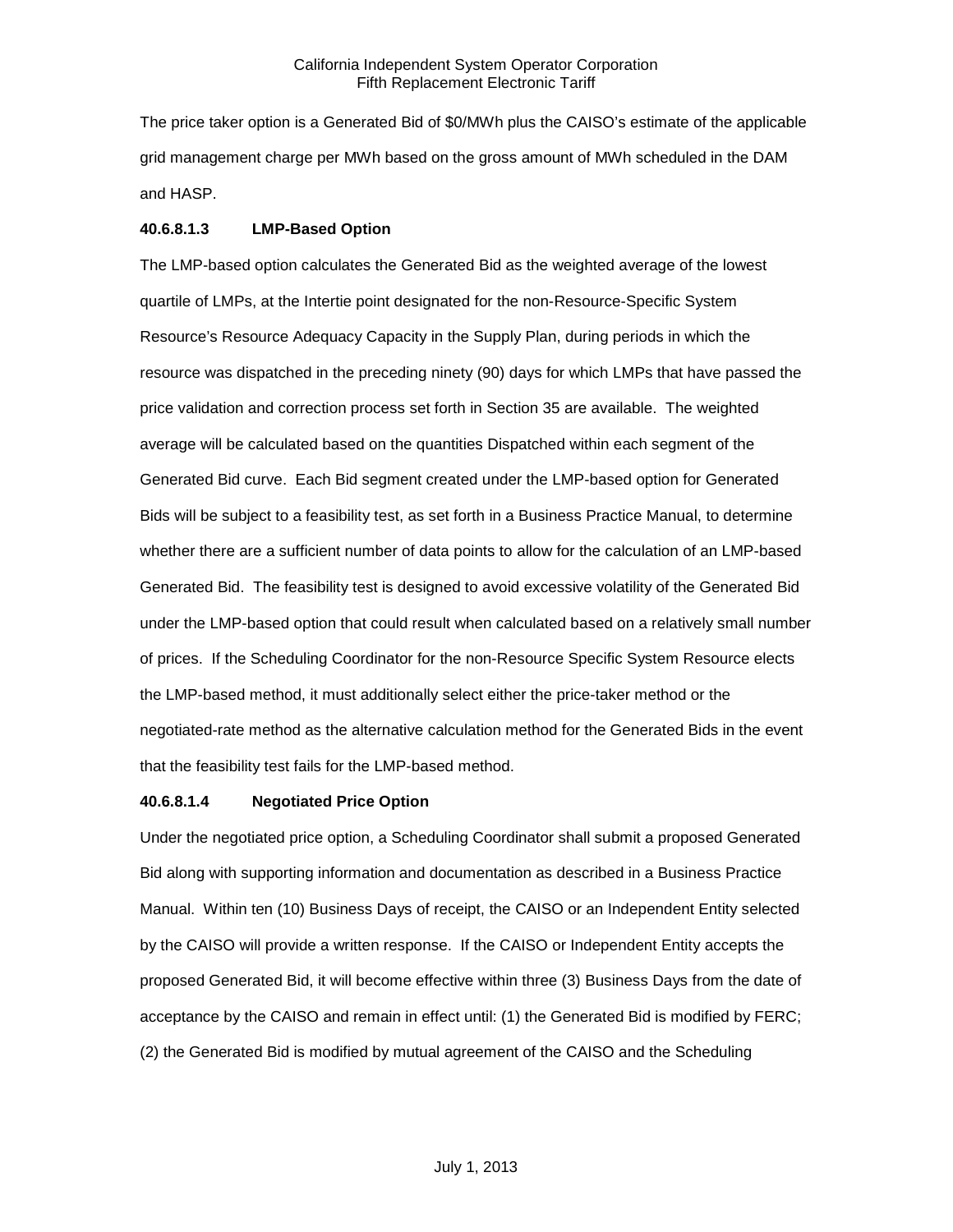Coordinator; or (3) the Generated Bid expires, is terminated or is modified pursuant to any agreed upon term or condition or pertinent FERC order.

If the CAISO or Independent Entity selected by the CAISO does not accept the proposed Generated Bid, the CAISO or Independent Entity selected by the CAISO and the Scheduling Coordinator shall enter a period of good faith negotiations that terminates sixty (60) days following the date of submission of a proposed Generated Bid by a Scheduling Coordinator. If at any time during this period, the CAISO or Independent Entity selected by the CAISO and the Scheduling Coordinator agree upon the Generated Bid, it will be become effective within three (3) Business Days of the date of agreement and remain in effect until: (1) the Generated Bid is modified by FERC; (2) the Generated Bid is modified by mutual agreement of the CAISO and the Scheduling Coordinator; or (3) the Generated Bid expires, is terminated or is modified pursuant to any agreed upon term or condition or pertinent FERC order.

If by the end of the sixty (60) day period the CAISO or Independent Entity selected by the CAISO and the Scheduling Coordinator fail to agree on the Generated Bid to be used under the negotiated price option, the Scheduling Coordinator has the right to file a proposed Generated Bid with FERC pursuant to Section 205 of the Federal Power Act.

During the sixty (60) day period following the submission of a proposed negotiated Generated Bid by a Scheduling Coordinator, and pending FERC's acceptance in cases where the CAISO or Independent Entity selected by the CAISO fail to agree on the Generated Bid for use under the negotiated price option and the Scheduling Coordinator filed a proposed Generated Bid with FERC pursuant to Section 205 of the Federal Power Act, the Scheduling Coordinator has the option of electing to use any of the other options available pursuant to this Section. The CAISO shall make an informational filing with FERC of any Generated Bids negotiated pursuant to this Section no later than seven (7) days after the end of the month in which the

Generated Bids were established.

#### **40.6.8.1.5 Partial Bids**

If a Scheduling Coordinator for a non-Resource-Specific System Resource that provides Resource Adequacy Capacity submits a bid for a MW quantity less than the Resource Adequacy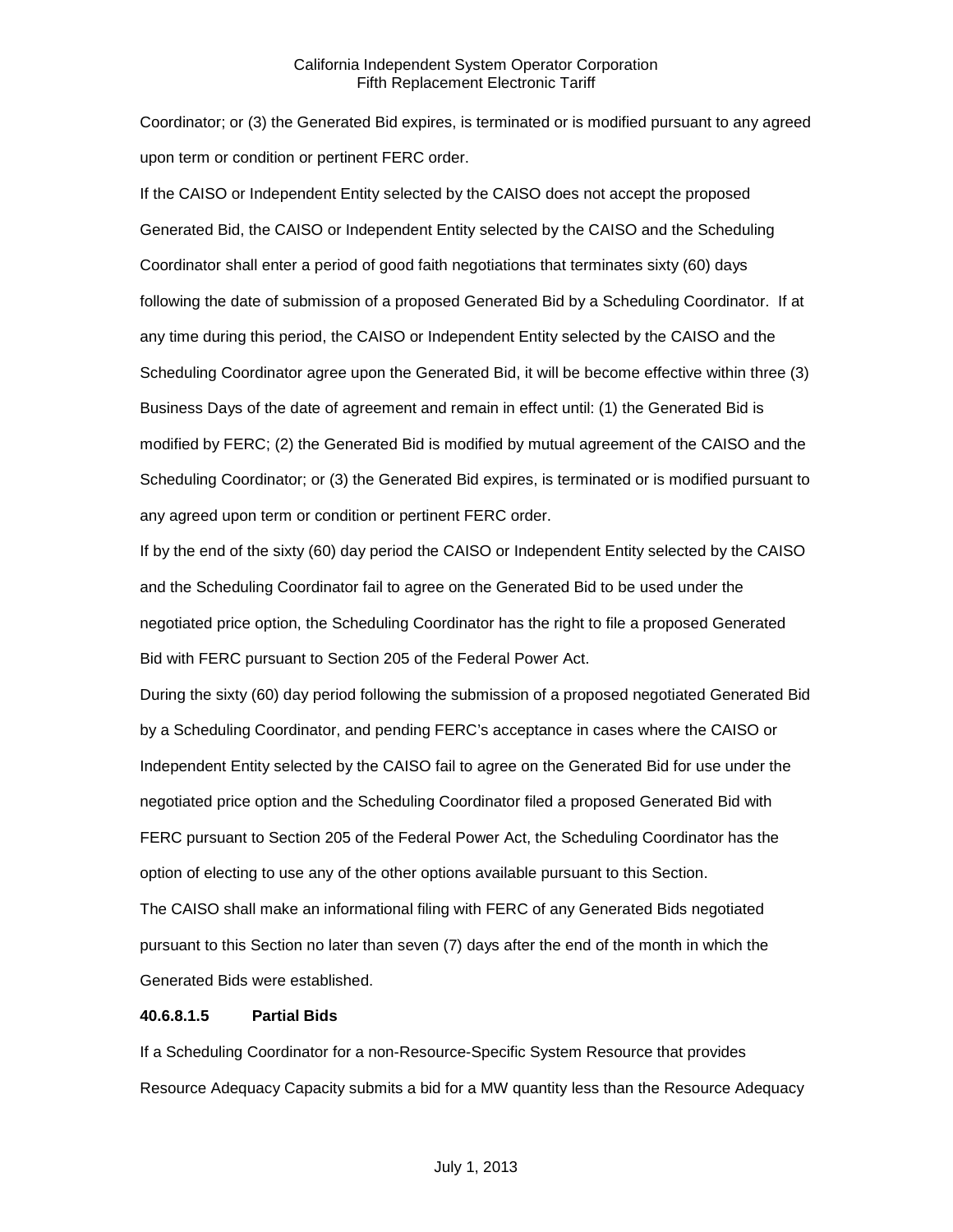Capacity identified in the resource's Supply Plan, the CAISO will insert a Generated Bid only for the remaining Resource Adequacy Capacity by extending the last segment of the resource's bid curve to the full quantity (MWh) of the Resource Adequacy obligation.

### **40.6.8.1.6 Subset-of-Hours Contracts**

The CAISO will submit Generated Bids for non-Resource-Specific System Resources that provide Resource Adequacy Capacity subject to a Subset-of-Hours Contract during only those hours in which the resource is contractually obligated to make the Resource Adequacy Capacity available and the CAISO has not received either notification of an Outage or a Bid for such capacity. If the Scheduling Coordinator for the non-Resource Specific System Resource submits a Bid for part of the Resource Adequacy Capacity subject to a Subset-of-Hours Contract for any hour the resource is contractually obligated to provide the Resource Adequacy Capacity, the CAISO will insert a Generated Bid only for the remaining Resource Adequacy Capacity. Non-Resource-Specific System Resources that provide Resource Adequacy Capacity subject to a Subset-of-Hours Contract must meet the technical interface specifications and submit contractual information as required by a Business Practice Manual.

# **40.6.9 Grandfathered Firm Liquidated Damages Contracts Requirements**

Resource Adequacy Capacity represented by a Firm Liquidated Damages Contract and relied upon by a Scheduling Coordinator in a monthly or annual Resource Adequacy Plan shall be submitted as a Self-Schedule or Bid in the Day-Ahead IFM to the extent such scheduling right exists under the Firm Liquidated Damages Contract.

# **40.6.10 Exports Of Energy From Resource Adequacy Capacity**

Resource Adequacy Capacity may be utilized to serve an Export Bid. An Export Bid may be submitted into the CAISO Markets and be cleared by the Energy being provided by Resource Adequacy Capacity.

# **40.6.11 Curtailment Of Exports In Emergency Situations**

At its sole discretion, the CAISO may curtail exports from Resource Adequacy Capacity to prevent or alleviate a System Emergency. An Export Bid or a Self-Schedule to provide exports included in a binding Schedule accepted in the IFM or HASP will not be distinguished from a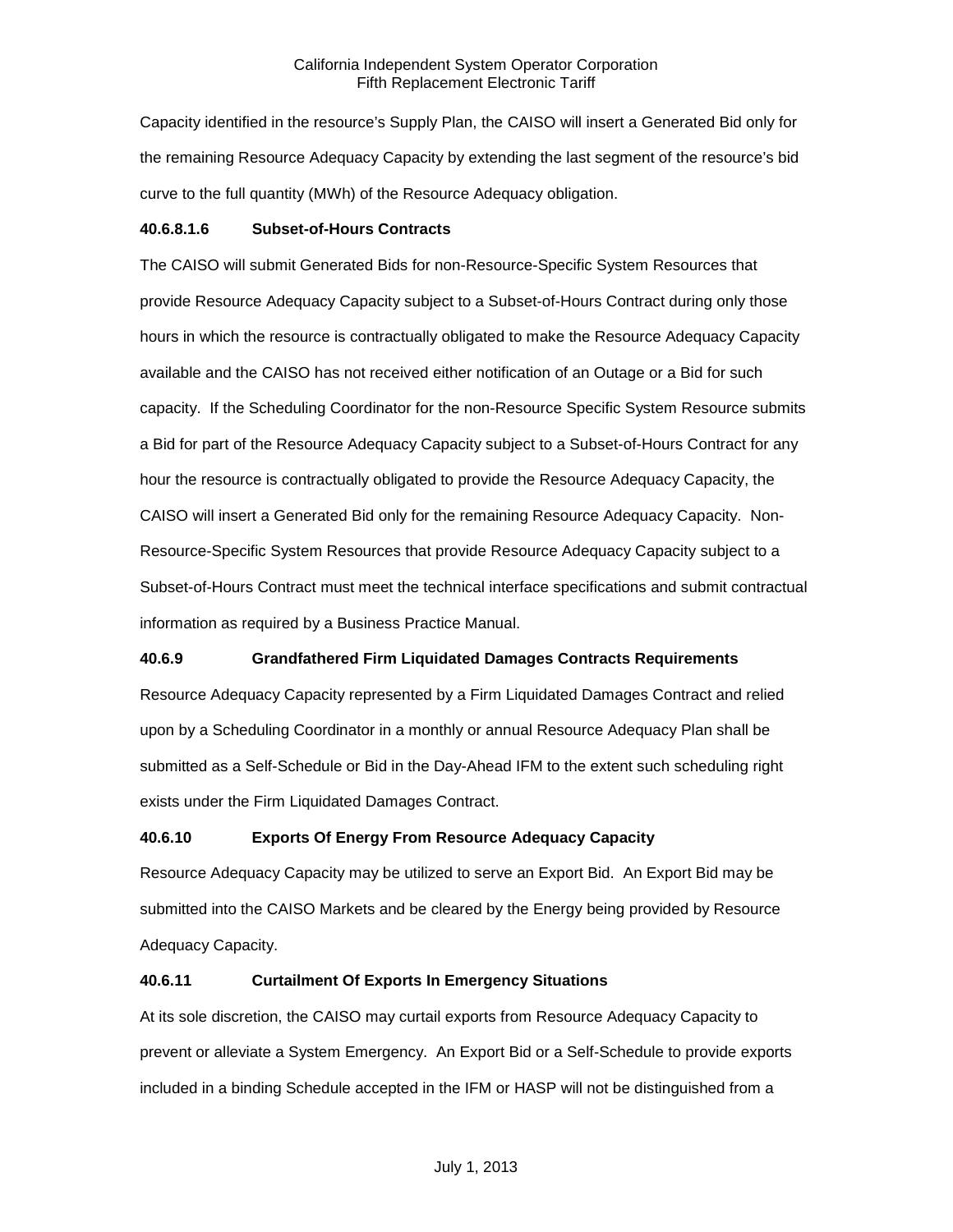Demand Bid or Self-Schedule to serve Load within the CAISO Balancing Authority Area included in a binding Schedule accepted in the IFM or HASP for purposes of curtailment under this Section, except as consistent with Good Utility Practice.

### **40.6.12 Participating Loads and Proxy Demand Resources**

Participating Loads or Proxy Demand Resources that are included in a Resource Adequacy Plan and Supply Plan, if the Scheduling Coordinator for the Participating Loads or Proxy Demand Resources is not the same as that for the Load Serving Entity, will be administered by the CAISO in accordance with the terms and conditions established by the CPUC or the Local Regulatory Authority.

# **40.7 Compliance**

The CAISO will evaluate Resource Adequacy Plans and Supply Plans as follows:

(a) The CAISO will evaluate whether each annual and monthly Resource Adequacy Plan submitted by a Scheduling Coordinator on behalf of a Load Serving Entity demonstrates Resource Adequacy Capacity sufficient to satisfy the Load Serving Entity's (i) allocated responsibility for Local Capacity Area Resources under Section 40.3.2 and (ii) applicable Demand and Reserve Margin requirements. If the CAISO determines that a Resource Adequacy Plan does not demonstrate Local Capacity Area Resources sufficient to meet its allocated responsibility under Section 40.3.2, compliance with applicable Demand and Reserve Margin requirements, or compliance with any other resource adequacy requirement in this Section 40 or adopted by the CPUC, Local Regulatory Authority, or federal agency, as applicable, the CAISO will notify the relevant Scheduling Coordinator, CPUC, Local Regulatory Authority, or federal agency with jurisdiction over the relevant Load Serving Entity, or in the case of a mismatch between Resource Adequacy Plan(s) and Supply Plan(s), the relevant Scheduling Coordinators, in an attempt to resolve any deficiency in accordance with the procedures set forth in the Business Practice Manual. The notification will be made at least 25 days in advance of the first day of the month covered by the plan and will include the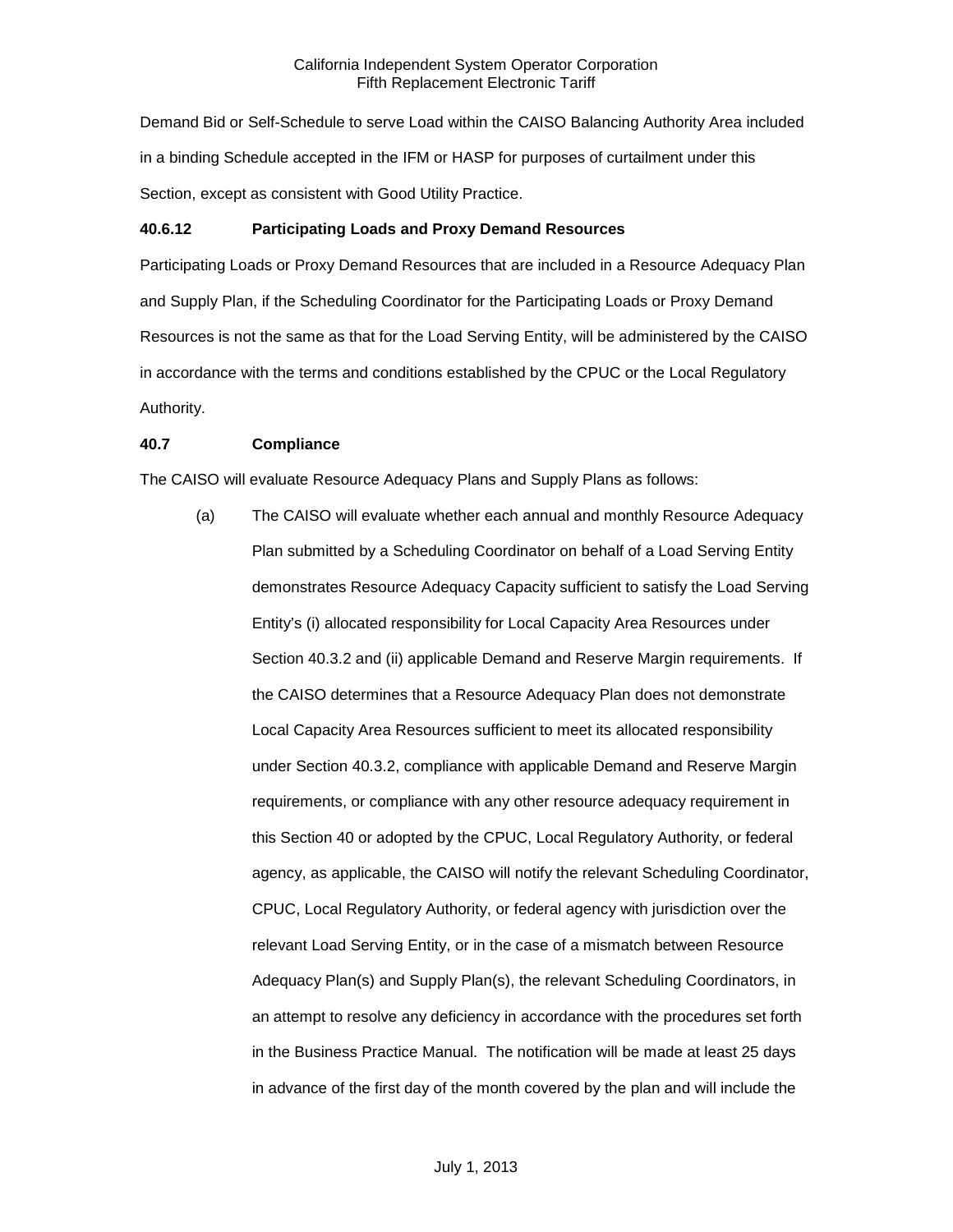reasons the CAISO believes a deficiency exists. If the deficiency relates to the demonstration of Local Capacity Area Resources in a Load Serving Entity's annual Resource Adequacy Plan, and the CAISO does not provide a written notice of resolution of the deficiency as set forth in the Business Practice Manual, the Scheduling Coordinator for the Load Serving Entity may demonstrate that the identified deficiency is cured by submitting a revised annual Resource Adequacy Plan within thirty (30) days of the beginning of the Resource Adequacy Compliance Year. For all other identified deficiencies, at least ten (10) days prior the effective month of the relevant Resource Adequacy Plan, the Scheduling Coordinator for the Load Serving Entity shall (i) demonstrate that the identified deficiency is cured by submitting a revised Resource Adequacy Plan or (ii) advise the CAISO that the CPUC, Local Regulatory Authority, or federal agency, as appropriate, has determined that no deficiency exists.

(b) The CAISO will evaluate whether each monthly Resource Adequacy Plan submitted by a Scheduling Coordinator on behalf of a Load Serving Entity demonstrates operationally available Resource Adequacy Capacity, excluding capacity scheduled to take an Approved Maintenance Outage during the resource adequacy month, that is equal to or greater than the Load Serving Entity's applicable forecasted monthly Demand and Reserve Margin. For each day of the month where the CAISO determines that the criteria set forth in Section 9.3.1.3.2.3(b) is not met, if a monthly Resource Adequacy Plan (i) includes capacity scheduled to take an Approved Maintenance Outage on that day that has not been replaced pursuant to Sections 9.3.1.3.1, or 9.3.1.3.2, and (ii) does not demonstrate operationally available Resource Adequacy Capacity equal to or greater than the Load Serving Entity's applicable forecasted monthly Demand and Reserve Margin, the CAISO will require outage replacement and will provide notice of the outage replacement requirement to the Local Regulatory Authority, the Scheduling Coordinator for the Load Serving Entity, and the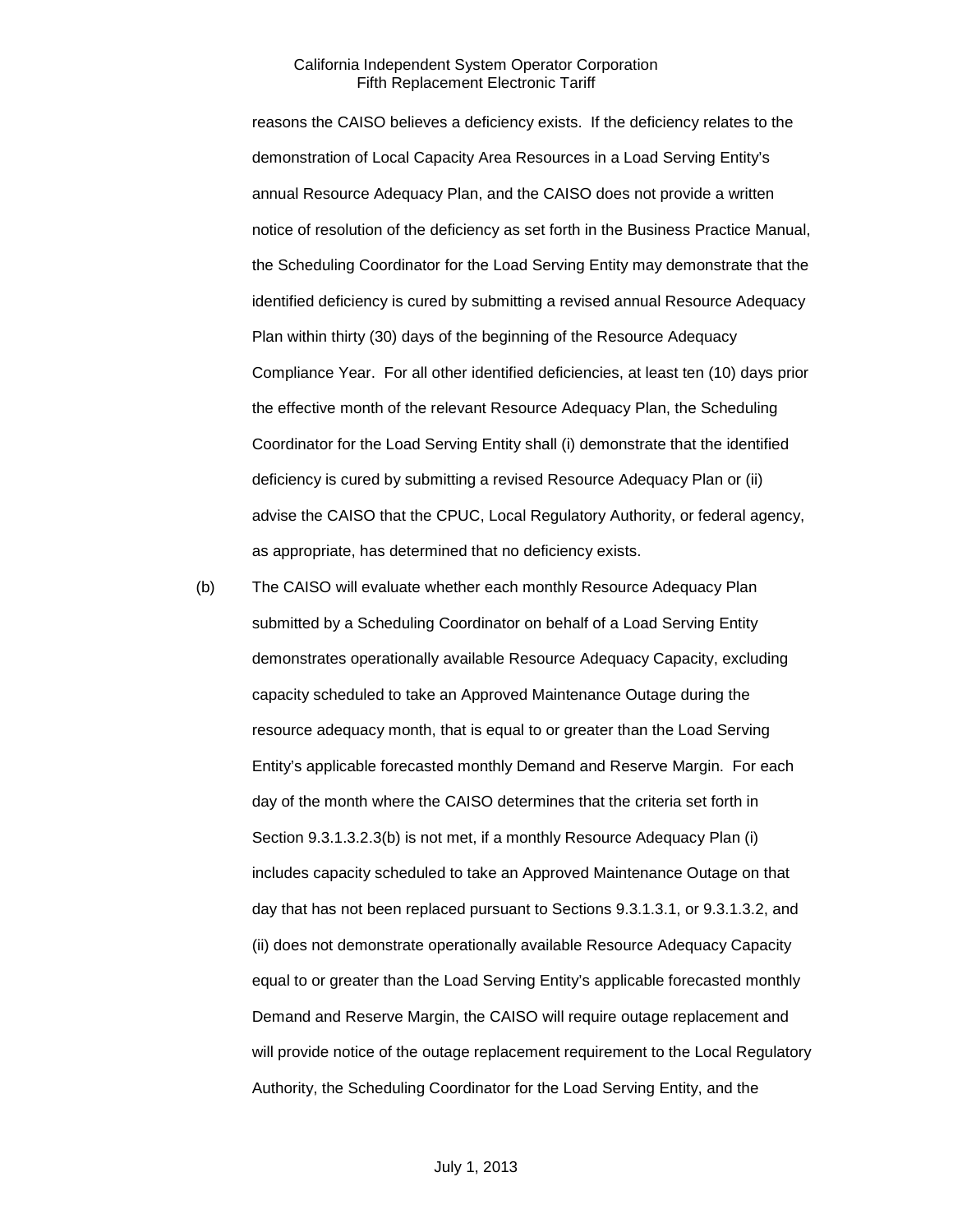Scheduling Coordinator for the Resource Adequacy Resource scheduled to take the Approved Maintenance Outage. The notification will be made at least 25 days in advance of the first day of the month covered by the plan and will include the reasons why the CAISO believes an outage replacement requirement exists. At least eleven (11) days prior to the resource adequacy month, the Scheduling Coordinator for either the Load Serving Entity or the Resource Adequacy Resource may demonstrate that the identified outage replacement requirement is cured by submitting to the CAISO a revision or update to the monthly Resource Adequacy Plan or Supply Plan, as applicable. If neither the Scheduling Coordinator for the Load Serving Entity nor the Scheduling Coordinator for the Resource Adequacy Resource timely advises the CAISO that the identified outage replacement requirement is cured, the CAISO may exercise its authority to procure backstop capacity under the Capacity Procurement Mechanism pursuant to Section 43.

(c) In the case of a mismatch between Resource Adequacy Plan(s) and Supply Plan(s), if resolved, the relevant Scheduling Coordinator(s) must provide the CAISO with revised Resource Adequacy Plan(s) or Supply Plans, as applicable, at least ten (10) days prior to the effective month. If the CAISO is not advised that the deficiency or mismatch is resolved at least ten (10) days prior to the effective month, the CAISO will use the information contained in the Supply Plan to set the obligations of Resource Adequacy Resources under this Section 40 and/or to assign any costs incurred under this Section 40 and Section 43.

#### **40.7.1 Other Compliance Issues**

Scheduling Coordinators representing Generating Units, System Units or System Resources supplying Resource Adequacy Capacity that fail to provide the CAISO with an annual or monthly Supply Plan, as applicable, as set forth in Section 40.7, shall be subject to Section 37.6.1. Further, Scheduling Coordinators representing Generating Units, System Units or System Resources supplying Resource Adequacy Capacity that fail to provide the CAISO with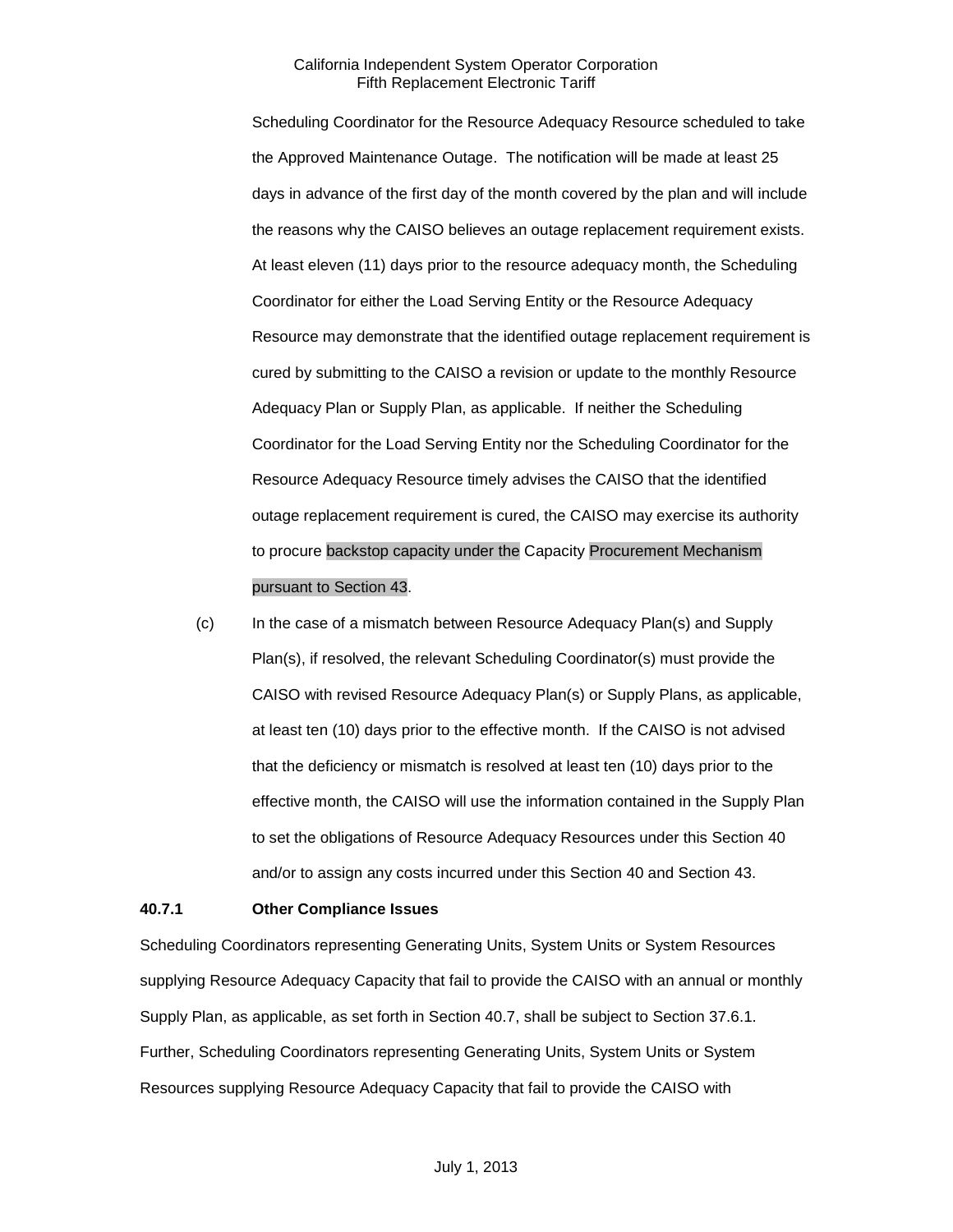information required for the CAISO to determine Net Qualifying Capacity shall not be eligible for inclusion in the Net Qualifying Capacity annual report under Section 40.4.2 for the next Resource Adequacy Compliance Year and shall be subject to any applicable Sanctions under Section 37.6.1.

# **40.7.2 Penalties For Non-Compliance**

The failure of a Resource Adequacy Resource or Resource Adequacy Capacity to be available to the CAISO in accordance with the requirements of this Section 40 or Section 9.3.1.3, and the failure to operate a Resource Adequacy Resource by placing it online or in a manner consistent with a submitted Bid or Generated Bid shall be subject to the applicable Sanctions set forth in Section 37.2.4. However, any failure of the Resource Adequacy Resource to satisfy any obligations prescribed under this Section 40 or Section 9.3.1.3 during a Resource Adequacy Compliance Year for which Resource Adequacy Capacity has been committed to a Load Serving Entity shall not limit in any way, except as otherwise established under Section 40.4.5 or requirements of the CPUC, Local Regulatory Authority, or federal agency, as applicable, the ability of the Load Serving Entity to whom the Resource Adequacy Capacity has been committed to use such Resource Adequacy Capacity for purposes of satisfying the resource adequacy requirements of the CPUC, Local Regulatory Authority, or federal agency, as applicable. In addition, a Reserve Sharing LSE shall not be subject to any sanctions, penalties, or other compensatory obligations under this Section 40 on account of a Resource Adequacy Resource's satisfaction or failure to satisfy its obligations under this Section 40 or Section 9.3.1.3.

### **40.8 CAISO Default Qualifying Capacity Criteria**

#### **40.8.1 Applicability**

The criteria in this Section 40.8 shall apply only: (i) where the CPUC or Local Regulatory Authority has not established and provided to the CAISO criteria to determine the types of resources that may be eligible to provide Qualifying Capacity and for calculating Qualifying Capacity for such eligible resource types and (ii) until the CAISO has been notified in writing by the CPUC of its intent to overturn, reject or fundamentally modify the capacity-based framework in CPUC Decisions 04-01-050 (Jan. 10, 2004), 04-10-035 (Oct. 28, 2004), and 05-10-042 (Oct.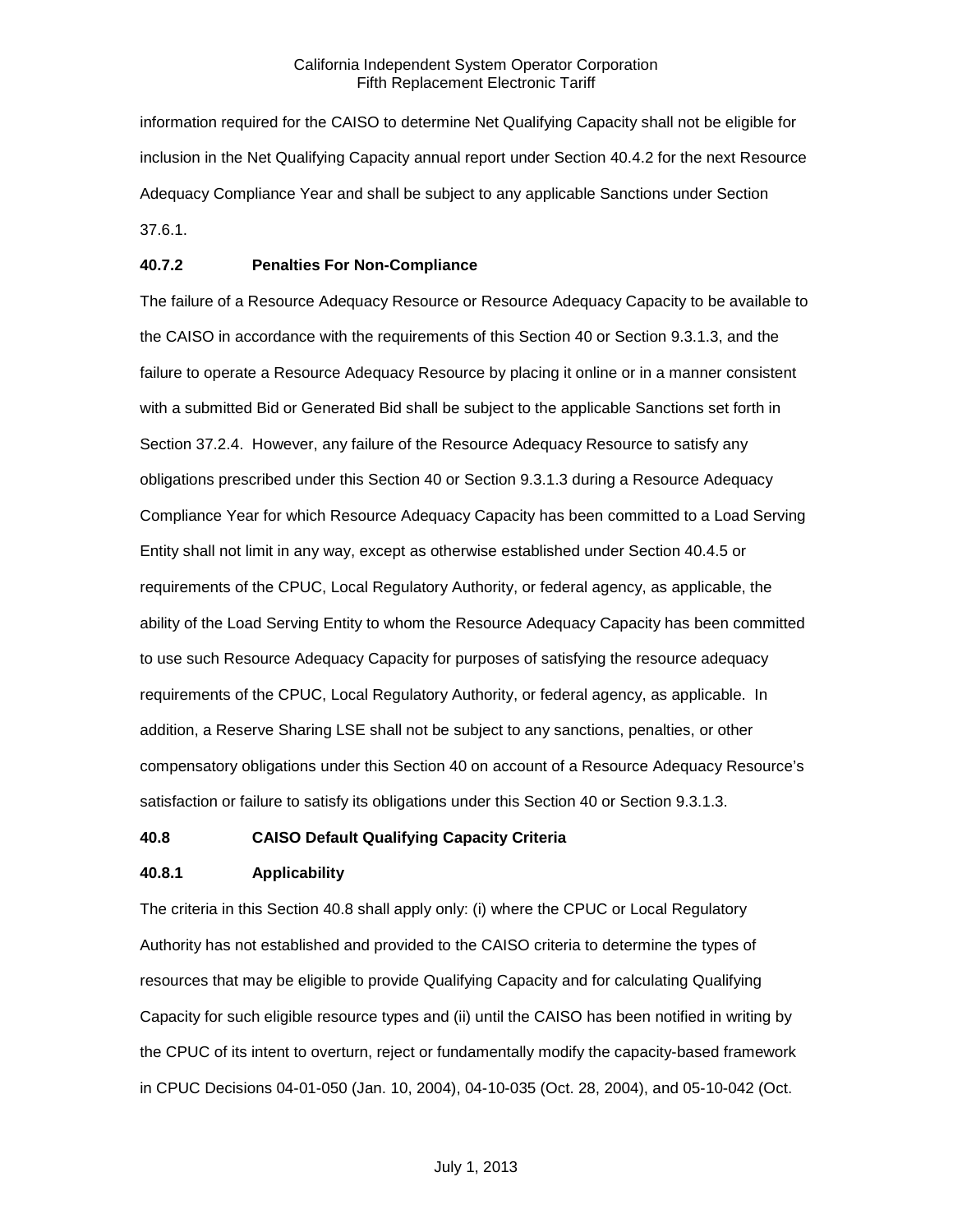31, 2005). The types of resources specified in this Section 40.8.1 will be eligible to provide Qualifying Capacity to the extent they meet the criteria for each type of resource set forth in this Section 40.8.1.

#### **40.8.1.2 Nuclear and Thermal**

Nuclear and thermal Generating Units, other than Qualifying Facilities with Existing QF Contracts addressed in Section 40.8.1.8 below, must be a Participating Generator or a System Unit. The Qualifying Capacity of nuclear and thermal units, other than Qualifying Facilities addressed in Section 40.8.1.8, will be based on net dependable capacity defined by NERC Generating Availability Data System information.

#### **40.8.1.3 Hydro**

Hydroelectric Generating Units, other than Qualifying Facilities with Existing QF Contracts, must be either Participating Generators or System Units. The Qualifying Capacity of a pond or Pumped-Storage Hydro Unit, other than a QF, will be determined based on net dependable capacity defined by NERC GADS minus variable head derate based on an average dry year reservoir level. The Qualifying Capacity of a pond or Pumped-Storage Hydro Unit that is a QF will be determined based on historic performance during the hours of noon to 6:00 p.m., using a three-year rolling average.

The Qualifying Capacity of all run-of-river hydro units, including Qualifying Facilities, will be based on net dependable capacity defined by NERC GADS minus an average dry year conveyance flow, stream flow, or canal head derate. As used in this section, average dry year reflects a onein-five year dry hydro scenario (for example, using the 4th driest year from the last 20 years on record).

### **40.8.1.4 Unit-Specific Contracts**

Unit-specific contracts with Participating Generators or System Units will qualify as Resource Adequacy Capacity subject to the verification that the total MW quantity of all contracts from a specific unit do not exceed the total Net Qualifying Capacity (MW) consistent with the Net Qualifying Capacity determination for that unit.

### **40.8.1.5 Contracts with Liquidated Damage Provisions**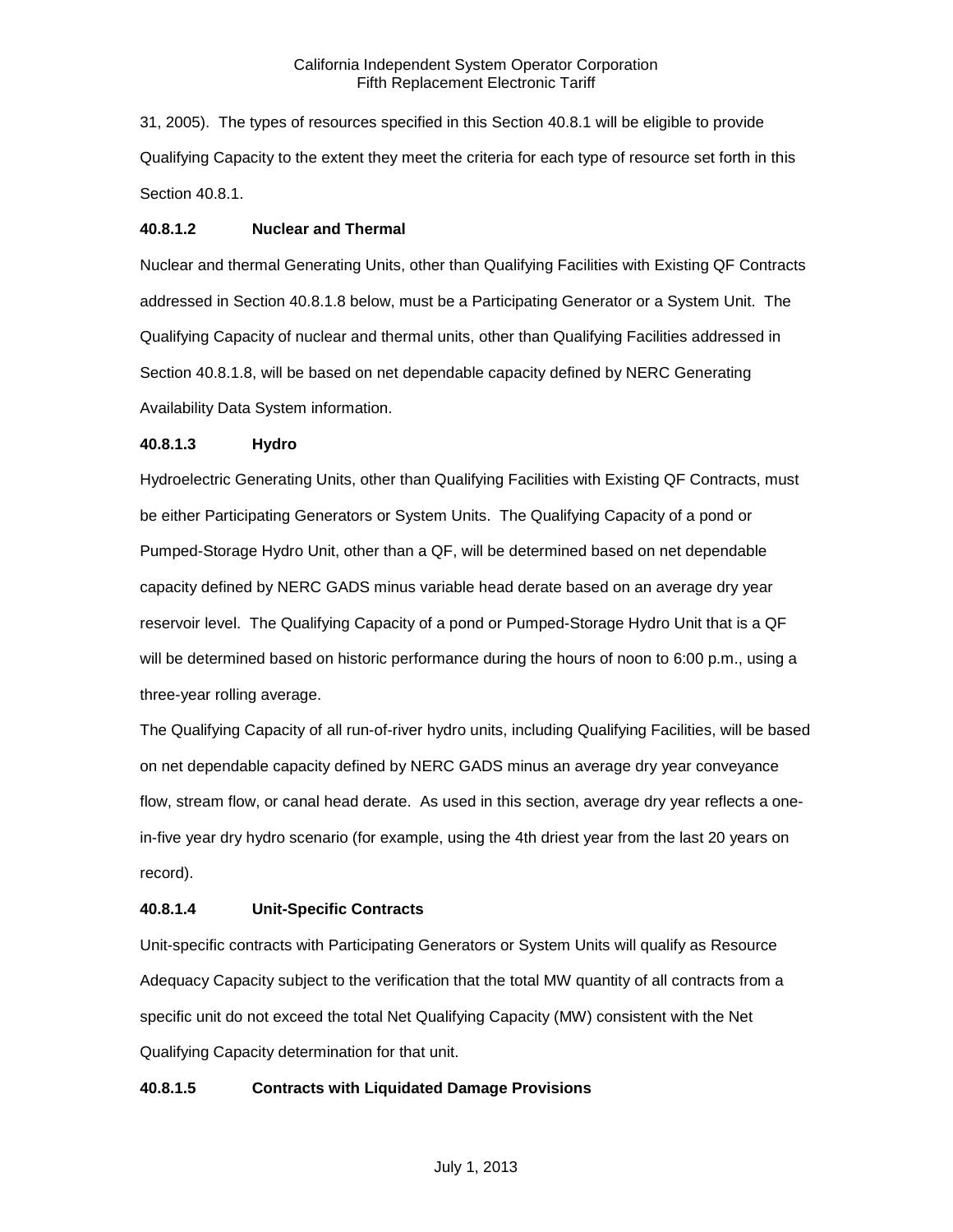Firm Energy contracts with liquidated damages provisions, as generally reflected in Service Schedule C of the Western Systems Power Pool Agreement or the Firm LD product of the Edison Electric Institute pro forma agreement, or any other similar firm Energy contract that does not require the seller to source the Energy from a particular unit, and specifies a delivery point internal to the CAISO Balancing Authority Area entered into before October 27, 2005 shall be eligible to count as Qualifying Capacity until the end of 2008. A Scheduling Coordinator, however, cannot have more than twenty-five percent (25%) of its portfolio of Qualifying Capacity met by contracts with liquidated damage provisions for 2008.

#### **40.8.1.6 Wind and Solar**

As used in this Section, wind units are those wind Generating Units without backup sources of Generation and solar units are those solar Generating Units without backup sources of Generation. Wind and solar units, other than Qualifying Facilities with Existing QF Contracts, must be Participating Intermittent Resources or subject to availability provisions of Section 40.6.4.3.4.

The Qualifying Capacity of all wind or solar units, including Qualifying Facilities, for each month will be based on their monthly historic performance during that same month during the hours of noon to 6:00 p.m., using a three-year rolling average. For wind or solar units with less than three years operating history, all months for which there is no historic performance data will utilize the monthly average production factor of all units (wind or solar, as applicable) within the TAC Area, or other production data from another area determined by the CAISO to be appropriate if the unit is not within a TAC Area, in which the Generating Unit is located.

### **40.8.1.7 Geothermal**

Geothermal Generating Units, other than Qualifying Facilities with Existing QF Contracts addressed in Section 40.8.1.8, must be Participating Generators or System Units. The Qualifying Capacity of geothermal units, other than Qualifying Facilities addressed in Section 40.8.1.8, will be based on NERC GADS net dependable capacity minus a derate for steam field degradation.

**40.8.1.8 Treatment of Qualifying Capacity for Qualifying Facilities**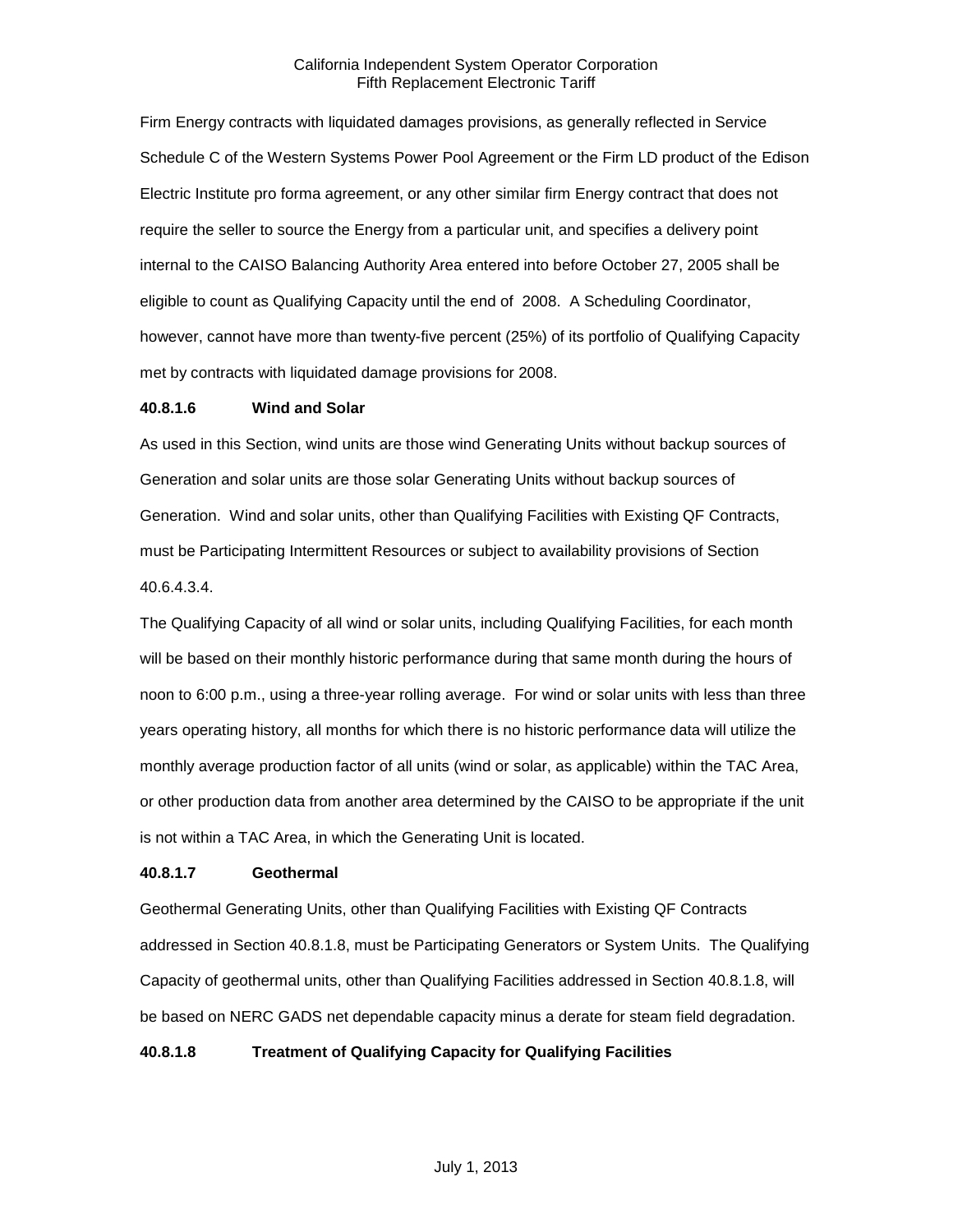Qualifying Facilities must be subject to an effective Participating Generator Agreement or Net Scheduled Participating Generator Agreement or must be System Units, unless they have an Existing QF Contract. Except for hydro, wind, and solar Qualifying Facilities addressed pursuant to Sections 40.8.1.3 and 40.8.1.6, the Qualifying Capacity of Qualifying Facilities under Existing QF Contracts, will be based on historic monthly Generation output during the hours of noon to 6:00 p.m. (net of Self-provided Load) during a three-year rolling average.

# **40.8.1.9 Participating Loads**

The Qualifying Capacity of Participating Loads shall be the average reduction in Demand over a three-year period on a per Dispatch basis or, if the Load does not have three years of performance history, based on comparable evaluation data using similar programs. Loads of Participating Loads must be available at least 48 hours, and if the Loads can only be dispatched for a maximum of two hours per event, then only 0.89 percent of a Scheduling Coordinator's portfolio may be made up of such Loads.

# **40.8.1.10 Jointly-Owned Facilities**

A jointly-owned facility must be either a Participating Generator or a System Unit. The Qualifying Capacity for the entire facility will be determined based on the type of resource as described elsewhere in this Section 40.8.1. In addition, the Scheduling Coordinator must provide the CAISO with a demonstration of its entitlement to the output of the jointly-owned facility's Qualified Capacity and an explanation of how that entitlement may change if the facility's output is restricted.

# **40.8.1.11 Facilities under Construction**

The Qualifying Capacity for facilities under construction will be determined based on the type of resource as described elsewhere in this Section 40.8. In addition, the facility must have been in commercial operation for no less than one month to be eligible to be included as a Resource Adequacy Resource in a Scheduling Coordinator's monthly Resource Adequacy Plan.

### **40.8.1.12 System Resources and Pseudo-Ties**

# **40.8.1.12.1 Dynamic System Resources and Pseudo-Ties**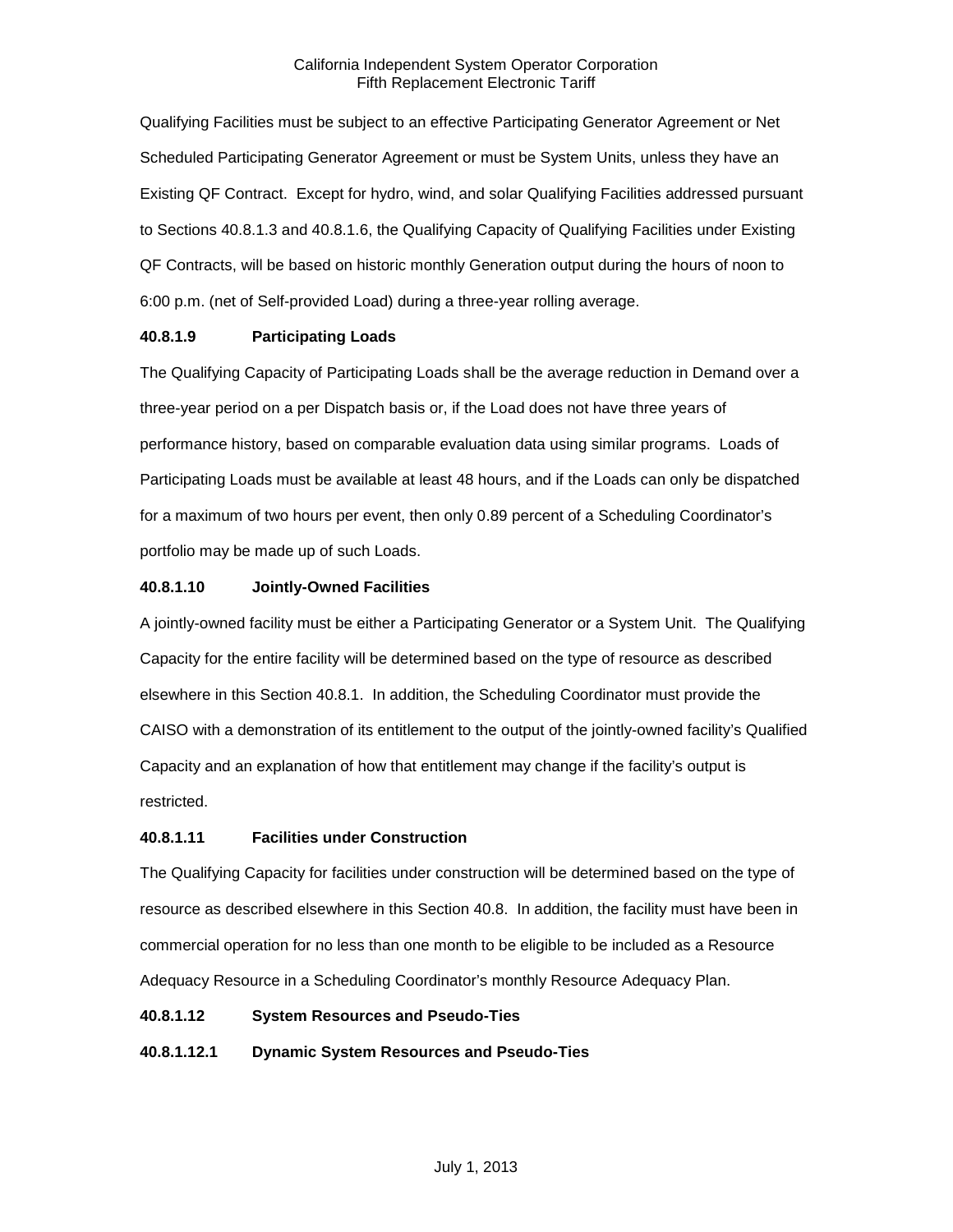Dynamic System Resources and Pseudo-Ties of Generating Units to the CAISO Balancing Authority Area shall be treated similar to resources within the CAISO Balancing Authority Area, except with respect to the deliverability screen under Section 40.4.6.1 and with respect to the limitation on the Qualifying Capacity of wind and solar resources set forth in Section 40.8.1.6. However, eligibility as a Resource Adequacy Resource is contingent upon a showing by the Scheduling Coordinator that the Dynamic System Resource or Pseudo-Tie of a Generating Unit to the CAISO Balancing Authority Area has secured transmission through any intervening Balancing Authority Areas for the Operating Hours that cannot be curtailed for economic reasons or bumped by higher priority transmission and that the Load Serving Entity for which the Scheduling Coordinator is submitting Demand Bids has an allocation of import capacity at the import Scheduling Point under Section 40.4.6.2 that is not less than the Resource Adequacy Capacity provided by the Dynamic System Resource or Pseudo-Tie of a Generating Unit to the CAISO Balancing Authority Area.

#### **40.8.1.12.2 Non-Dynamic System Resources**

For Non-Dynamic System Resources, the Scheduling Coordinator must demonstrate that the Load Serving Entity for which the Scheduling Coordinator is scheduling Demand has an allocation of import capacity at the import Scheduling Point under Section 40.4.6.2 that is not less than the Resource Adequacy Capacity from the Non-Dynamic System Resource. The Scheduling Coordinator must also demonstrate that the Non-Dynamic System Resource is covered by Operating Reserves, unless unit contingent, in the sending Balancing Authority Area. Eligibility as Resource Adequacy Capacity is contingent upon a showing by the Scheduling Coordinator of the System Resource that it has secured transmission through any intervening Balancing Authority Areas for the Operating Hours that cannot be curtailed for economic reasons or bumped by higher priority transmission. With respect to Non-Dynamic System Resources, any inter-temporal constraints, such as multi-hour run blocks, must be explicitly identified in the monthly Resource Adequacy Plan, and no constraints may be imposed beyond those explicitly stated in the plan.

#### **40.8.1.13 Proxy Demand Resources**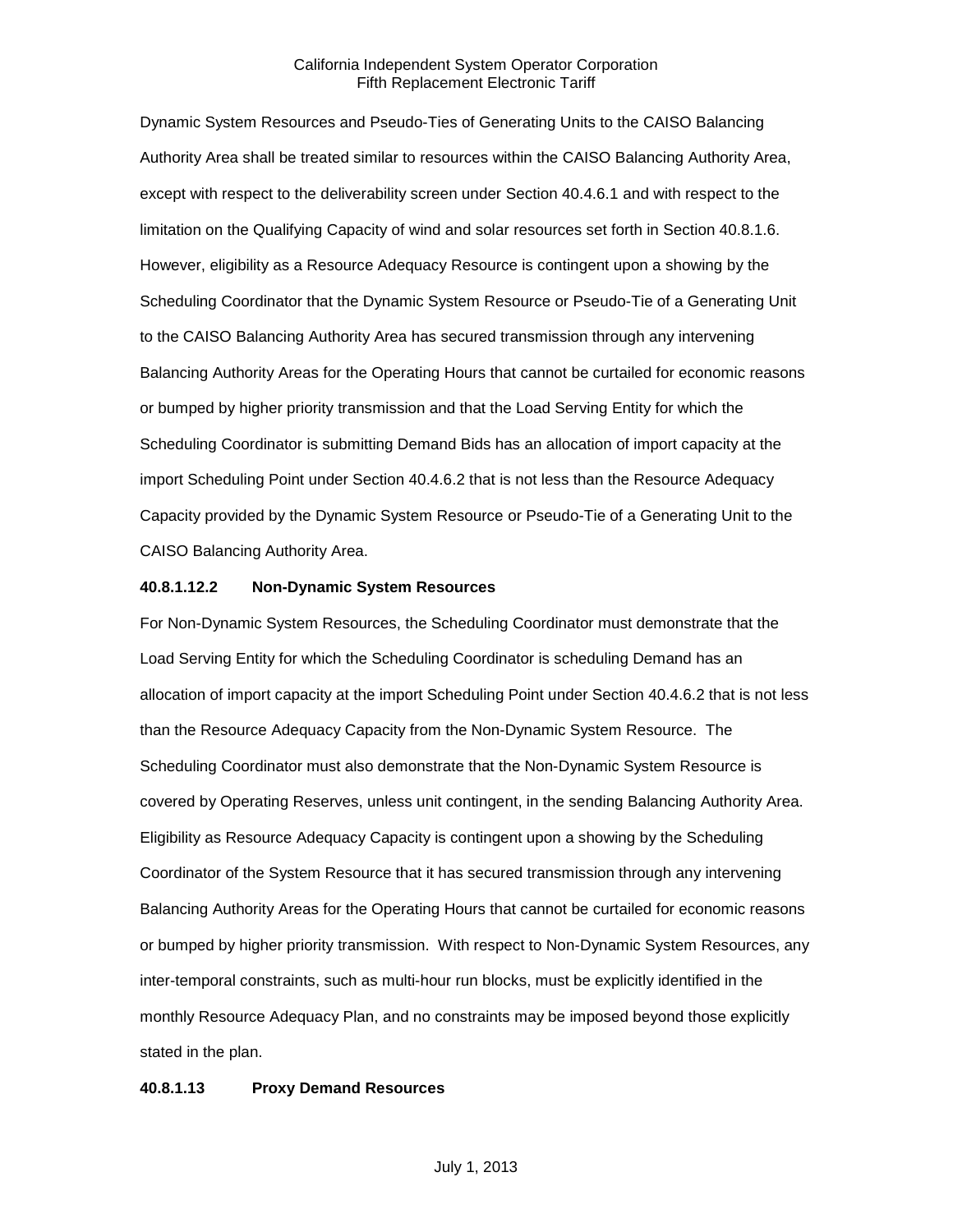The Qualifying Capacity of a Proxy Demand Resource, for each month, will be based on the resource's average monthly historic demand reduction performance during that same month during the Availability Assessment Hours, as described in Section 40.9.3, using a three-year rolling average. For a Proxy Demand Resource with fewer than three years of performance history, for all months for which there is no historic data, the CAISO will utilize a monthly megawatt value as certified and reported to the CAISO by the Demand Response Provider; otherwise, where available, the CAISO will use the average of historic demand reduction performance data available, by month, for a Proxy Demand Resource. Proxy Demand Resources must be available at least four (4) hours per month in which they are eligible to provide RA Capacity and must be dispatchable for a minimum of thirty (30) minutes per event within each of those months.

#### **40.9. Availability Standards And Payment; Non-Availability Charges**

#### **40.9.1 General**

Except for the exemptions specified in Section 40.9.2, the CAISO will track the availability of Resource Adequacy Capacity during the Availability Assessment Hours of each month, as specified in Section 40.9.3, in order to determine the amount of Resource Adequacy Capacity that was available to the CAISO. Each non-exempt Resource Adequacy Resource will be subject to the Availability Standards determined in accordance with either Section 40.9.4 or 40.9.7, whichever is applicable, for each month during each Resource Adequacy Compliance Year, starting with the 2010 Resource Adequacy Compliance Year. Scheduling Coordinators for Resource Adequacy Resources will be subject to Non-Availability Charges or Availability Incentive Payments as specified in either Section 40.9.4 or Section 40.9.7, whichever is applicable. MW values or percentages used by the CAISO in this Section 40.9 will be calculated to no less than two decimal places.

### **40.9.2 Exemptions**

The following exemptions apply to the CAISO's Availability Standards program of this Section 40.9:

(1) Resources with a PMax less than one (1.0) MW will not be used to determine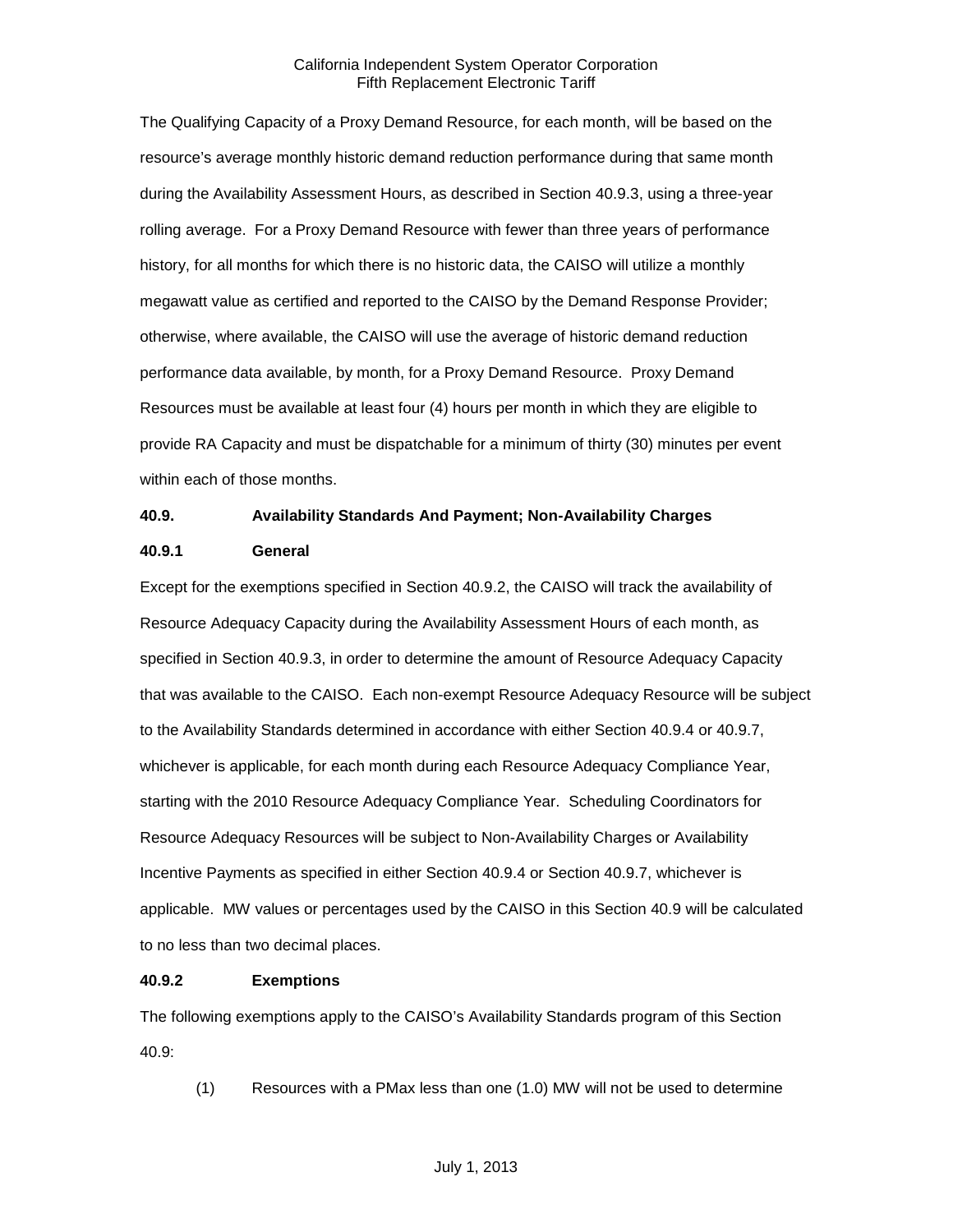Availability Standards, will not be subject to Non-Availability Charges or Availability Incentive Payments, and will not be subject to the additional Outage reporting requirements of this Section 40.9.

(2) Capacity under a resource specific power supply contract that existed prior to June 28, 2009 and Resource Adequacy Capacity that was procured under a contract that was either executed or submitted to the applicable Local Regulatory Authority for approval prior to June 28, 2009, and is associated with specific Generating Units or System Resources, will not be subject to Non-Availability Charges or Availability Incentive Payments. Such contracted Resource Adequacy Capacity, except for non Resource-Specific System Resources, will be included in the development of Availability Standards and will be subject to any Outage reporting requirements necessary for this purpose. The exemption will apply only for the initial term of the contract and to the MW capacity quantity and Resource Adequacy Resources specified in the contract prior to June 28, 2009. The exemption shall terminate upon the conclusion of the initial contract term. Exempt contracts may be re-assigned or undergo novation on or after June 28, 2009, but the exemption shall not apply for any extended contract term, increased capacity quantity or additional resource(s) beyond those specified in the contract prior to June 28, 2009, except as provided in Section 40.9.2(7) or 40.9.2(8). Scheduling Coordinators for Resource Adequacy Resources subject to these contracts will be required to certify the start date of the contract, the expiration date, the Resource ID(s), and the amount of Resource Adequacy Capacity associated with each Resource ID included in the contract. For Resource Adequacy Resources whose Qualifying Capacity value is determined by historical output, the capacity under a resource specific power supply contract or Resource Adequacy Capacity that was procured under a contract that was either executed or submitted to the applicable Local Regulatory Authority for approval that meets the requirements in this subsection (2) will not be subject to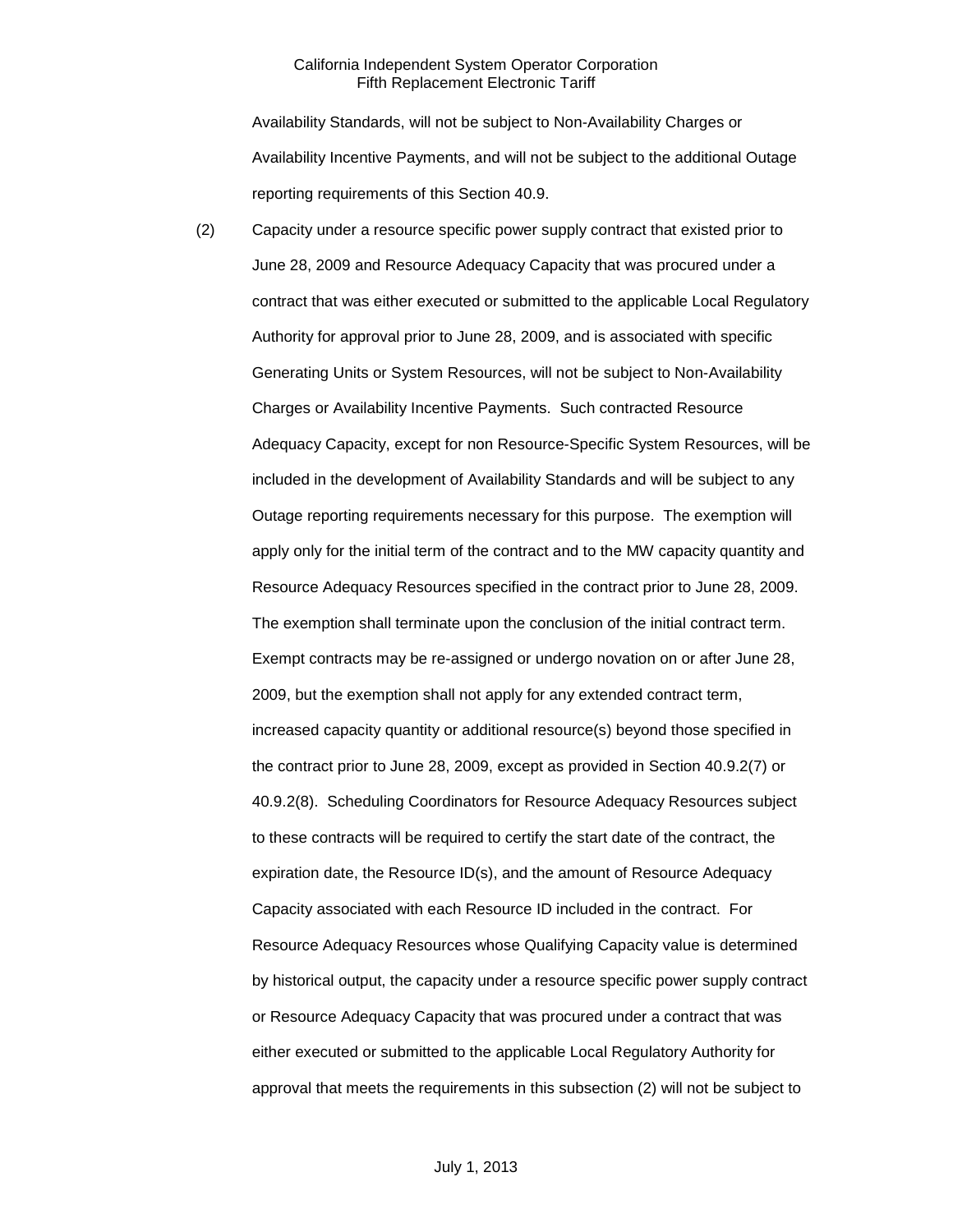Non-Availability Charges or Availability Incentive Payments, except that the deadline date for either type of contract shall be August 22, 2010 instead of June 28, 2009.

(3) For a contract entered into prior to June 28, 2009 that provides for the amount of Resource Adequacy Capacity to increase during the original term of the contract, based on a ratio of the Resource Adequacy Resource's output or due to an addition of capacity, the exemption provided in subsection (2) of this Section 40.9.2 will apply to the additional capacity allowed under the contract; provided that the capacity increase (i) is expressly contained in the provisions of the contract, (ii) occurs during the primary term of the contract; and (iii) does not result from contract extensions or other amendments to the original terms and conditions of the contract, except as provided in Section 40.9.2(7) or 40.9.2(8). Scheduling Coordinators for Resource Adequacy Resources subject to contracts that provide for such capacity increases or additions must include in their certification, in addition to the requirements of subsection (2) of this Section 40.9.2, (i) the citation to any contract provisions that might entitle them to increased exempt Resource Adequacy Capacity from the contracted resources during the primary term of the contract; (ii) the amount of additional capacity to which they might be entitled; and (iii) the actual effective date of the capacity increase. If the actual amount of capacity and/or the actual effective date of the capacity increase is not known at the time of the initial certification, the Scheduling Coordinator shall provide a supplemental certification(s) when this information becomes known. For Resource Adequacy Resources whose Qualifying Capacity value is determined by historical output the exemption provided in subsection (2) of this Section 40.9.2 will apply to an increase in the capacity under a resource specific power supply contract or Resource Adequacy Capacity that was procured under a contract that was either executed or submitted to the applicable Local Regulatory Authority for approval that meets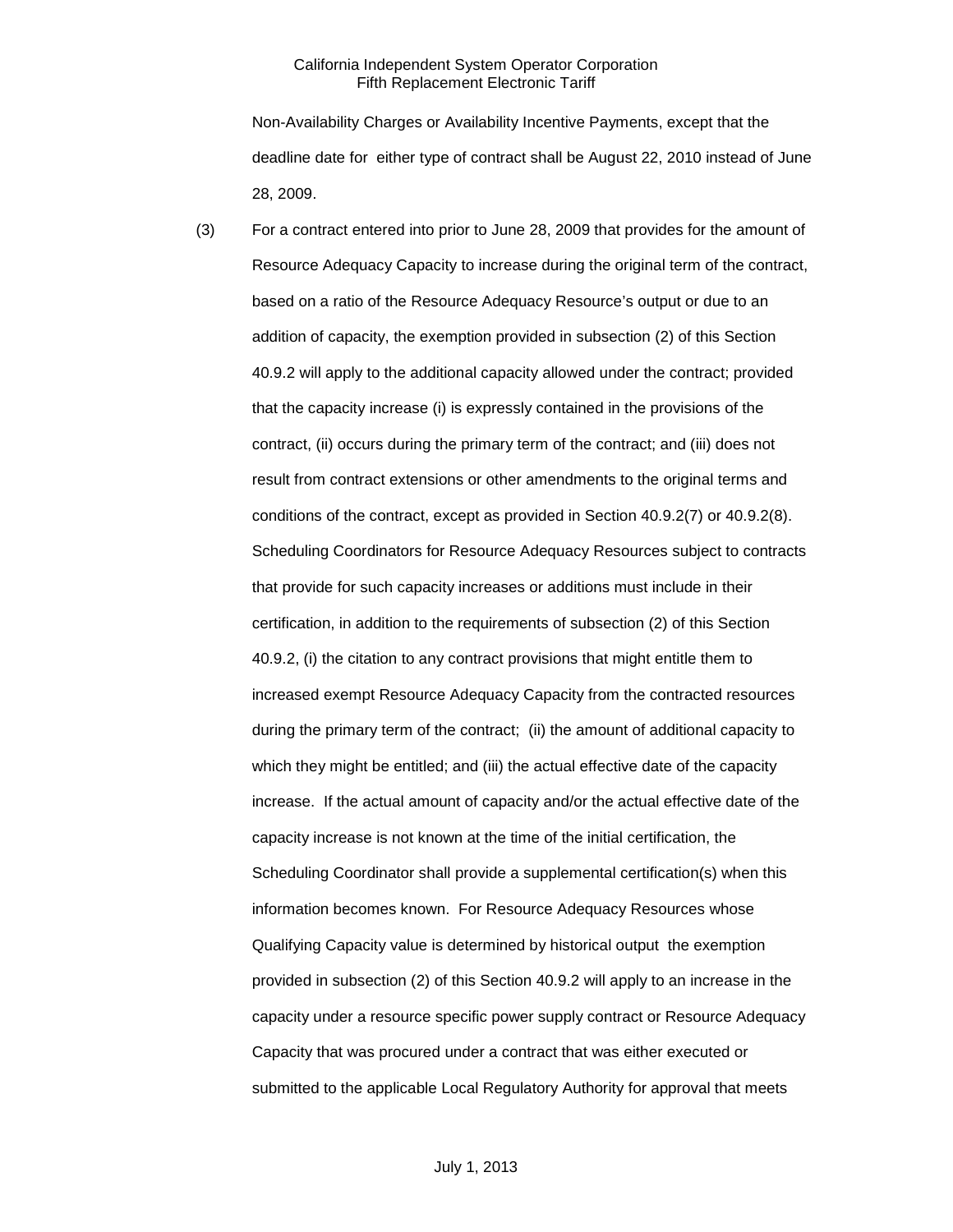the requirements in this subsection (3), except that the deadline date for either type of contract to be exempt shall be August 22, 2010 instead of June 28, 2009.

- (4) Demand response resources will not be used to determine Availability Standards, will not be subject to Non-Availability Charges or Availability Incentive Payments, and will not be subject to the additional Outage reporting requirements of this Section 40.9.
- (5) Resource Adequacy Capacity provided through contracts for Energy from nonspecified resources delivered within the CAISO Balancing Authority Area will not be used to determine Availability Standards, will not be subject to Non-Availability Charges or Availability Incentive Payments, and will not be subject to the additional Outage reporting requirements of this Section 40.9.
- (6) Resource Adequacy Resources of a Modified Reserve Sharing LSE or a Load following MSS will be used to determine the Availability Standards and will be subject to any Outage reporting requirements necessary for this purpose. Non-Local Capacity Area Resource Adequacy Resources of a Modified Reserve Sharing LSE or a Load following MSS will not be subject to Non-Availability Charges or Availability Incentive Payments, but those entities shall remain responsible for any other applicable deficiency payments under this CAISO Tariff or the applicable MSS Agreement.
- (7) Scheduling Coordinators for resources with Existing QF Contracts or Amended QF Contracts that are Resource Adequacy Resources shall be exempt from the Outage reporting requirements of Section 40.9 if the resource previously provided Resource Adequacy Capacity under an Existing QF Contract that was exempt from the application of Non-Availability Charges and Availability Incentive Payments pursuant to Section 40.9.2(2) or 40.9.2(3). This exemption from the Outage reporting requirements of Section 40.9 shall end for each resource when the Existing QF Contract or Amended QF Contract terminates or it is no longer eligible for exemption under Section 40.9.2(2) or 40.9.2(3), or if requested by the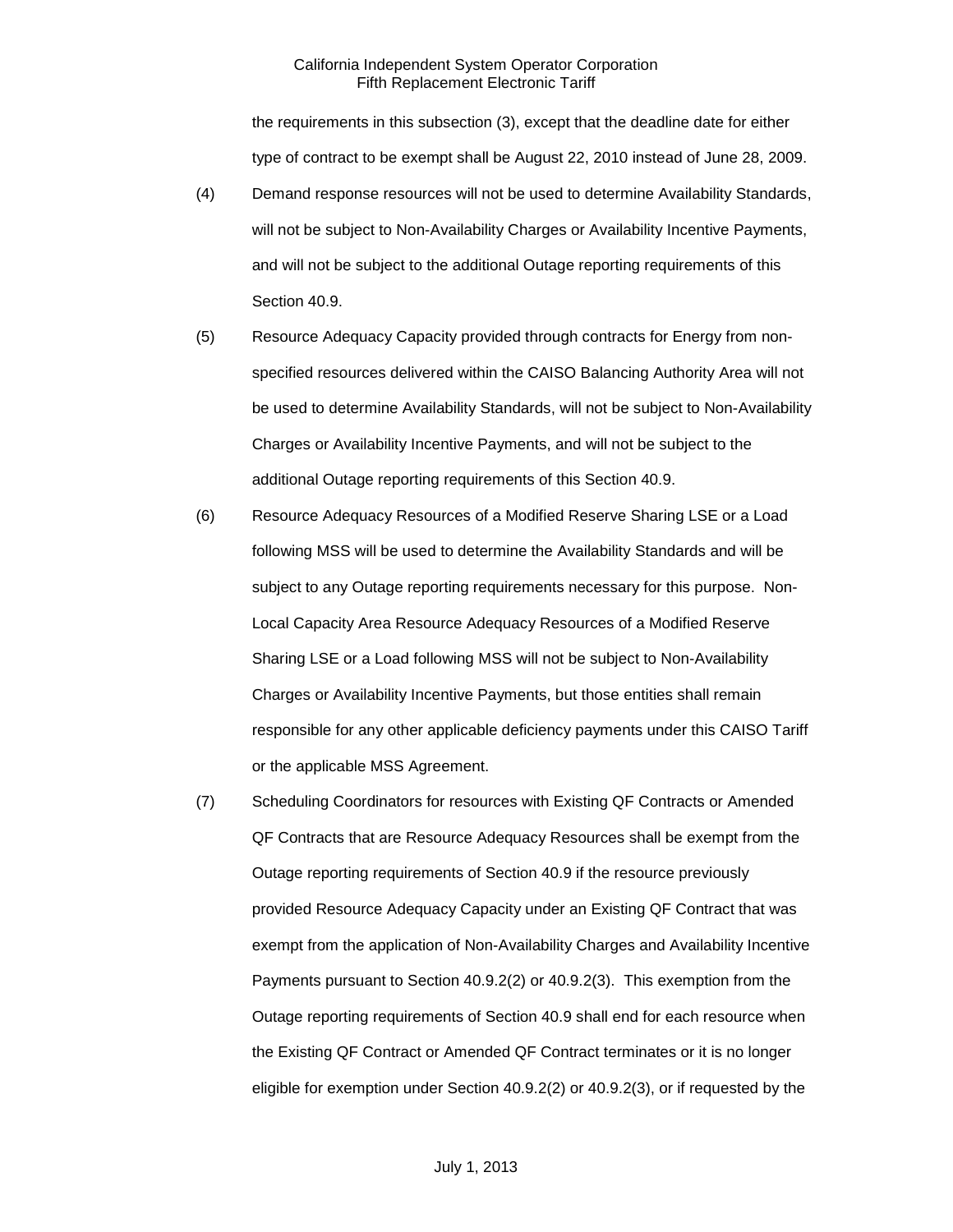Scheduling Coordinator for the resource, whichever is earlier.

(8) Scheduling Coordinators for resources with Existing QF Contracts or Amended QF Contracts that are Resource Adequacy Resources shall be exempt from the Outage reporting requirements of Section 40.9, and will not be subject to Non-Availability Charges or Availability Incentive Payments, if the QF resource previously provided Resource Adequacy Capacity pursuant to an Existing QF Contract that was executed prior to the August 22, 2010 deadline for exemption under Section 40.9.2(2), and remained in effect pursuant to California Public Utilities Commission Decision 07-09-040 that extended the term of expiring contracts until such time as the new contracts resulting from that decision are available. This exemption from the Outage reporting requirements of Section 40.9, and the Availability Incentive Payments and Non-Availability Charges, shall end for each resource when its Existing QF Contract or Amended QF Contract terminates or if requested by the Scheduling Coordinator for the resource, whichever is earlier.

Exclusions from the Availability Standards and Outage reporting requirements established in this Section 40.9 are for this Section 40.9 alone and do not affect any other obligation arising under the CAISO Tariff.

# **40.9.3 Availability Assessment Hours**

The CAISO shall establish Availability Assessment Hours applicable for each month of each Resource Adequacy Compliance Year, which shall be applied starting with Resource Adequacy Compliance Year 2010, in order to assess the extent to which each Resource Adequacy Resource has met the Availability Standards of this Section 40.9. The Availability Assessment Hours shall be a pre-defined set of hours in each month corresponding to the operating periods when high demand conditions typically occur and when the availability of Resource Adequacy Capacity is most critical to maintaining system reliability. The Availability Assessment Hours shall be comprised of five consecutive hours of each non-weekend, non-federal holiday day. The five hour period will vary by season as necessary such that, based on historical actual load data, the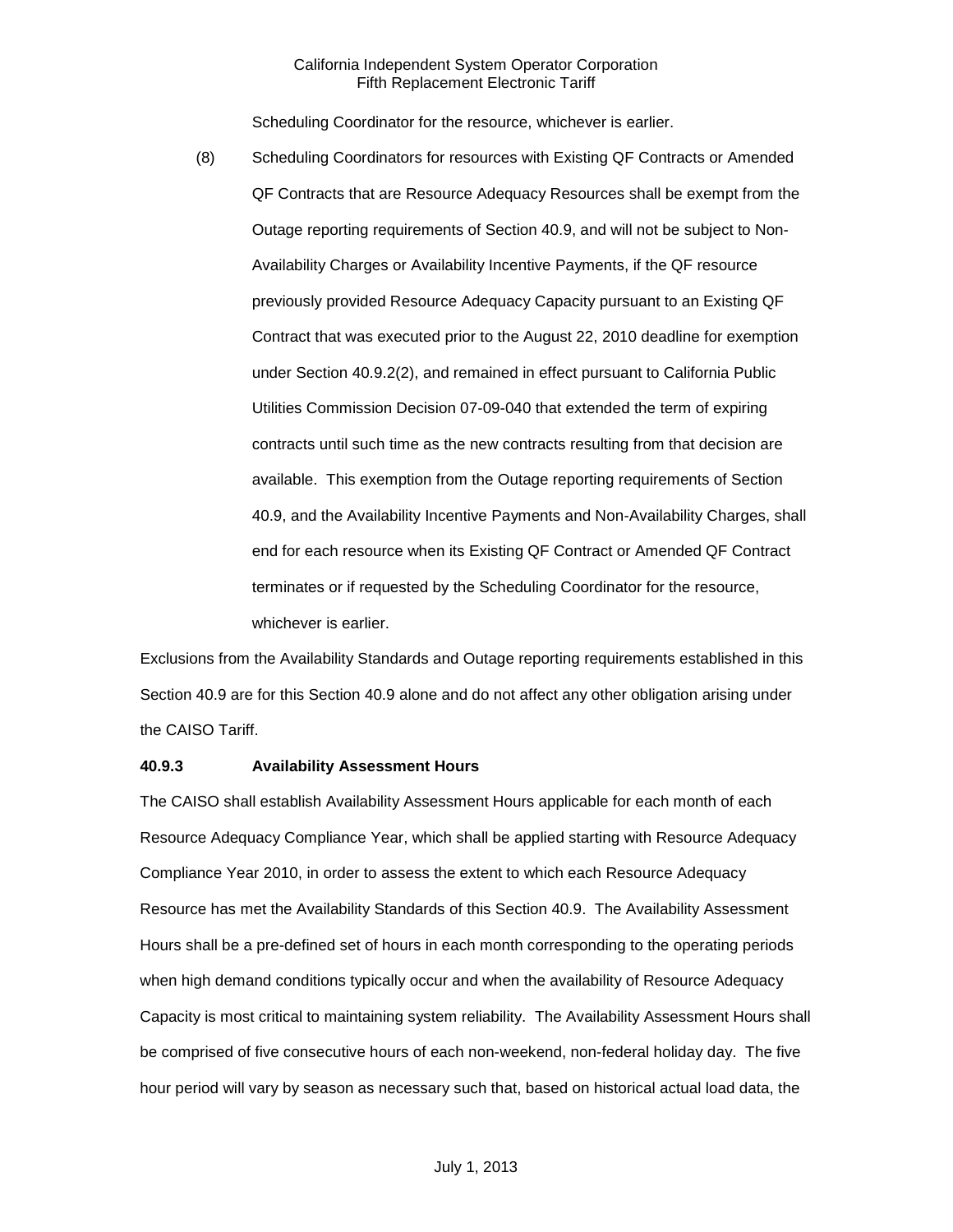coincident peak load hour typically falls within the five-hour range each day during the month. The CAISO shall annually determine the five hour range for the Availability Assessment Hours for each month of the next Resource Adequacy Compliance year prior to the start of each Resource Adequacy Compliance Year and shall specify them in the Business Practice Manual.

### **40.9.4 Availability Determinations**

This Section 40.9.4 addresses availability assessment for all Resource Adequacy Capacity, including the Resource Adequacy Capacity of Resource-Specific System Resources, subject to the Section 40.9 Availability Standards program; however, this Section 40.9.4 does not apply to Resource Adequacy Capacity provided by non-Resource-Specific System Resources which are addressed in Section 40.9.7.

#### **40.9.4.1 Availability Standard**

The CAISO shall calculate and publish the monthly Availability Standards for Resource Adequacy Compliance Year 2010 no later than forty five (45) days after a FERC order approving this section and by July 1 prior to each Resource Adequacy Compliance Year thereafter. For Resource Adequacy Compliance Year 2010, the monthly Availability Standards applicable to Resource Adequacy Resources subject to this Section 40.9.4 will be based on the historical availability of Resource Adequacy Resources during the Availability Assessment Hours of the corresponding months during the period from June 2006 through December 2008. For subsequent years, the monthly Availability Standards will be based on historical availability for the Availability Assessment Hours over the previous three years. Each monthly Availability Standard will be calculated as the sum of the available Resource Adequacy Capacity of the included Resource Adequacy Resources across all the Availability Assessment Hours of the month, divided by the sum of the designated Resource Adequacy Capacity for the same set of hours and resources, and multiplied by 100 to obtain a number between zero (0) and one hundred percent (100%). For the purpose of determining the available Resource Adequacy Capacity in each month, the CAISO will use the Outage information reported in SLIC and, when available, the Outage reports submitted pursuant to Section 40.9.5. To ensure consistency between the calculation of the monthly Availability Standard and the calculation of each resource's monthly availability, the data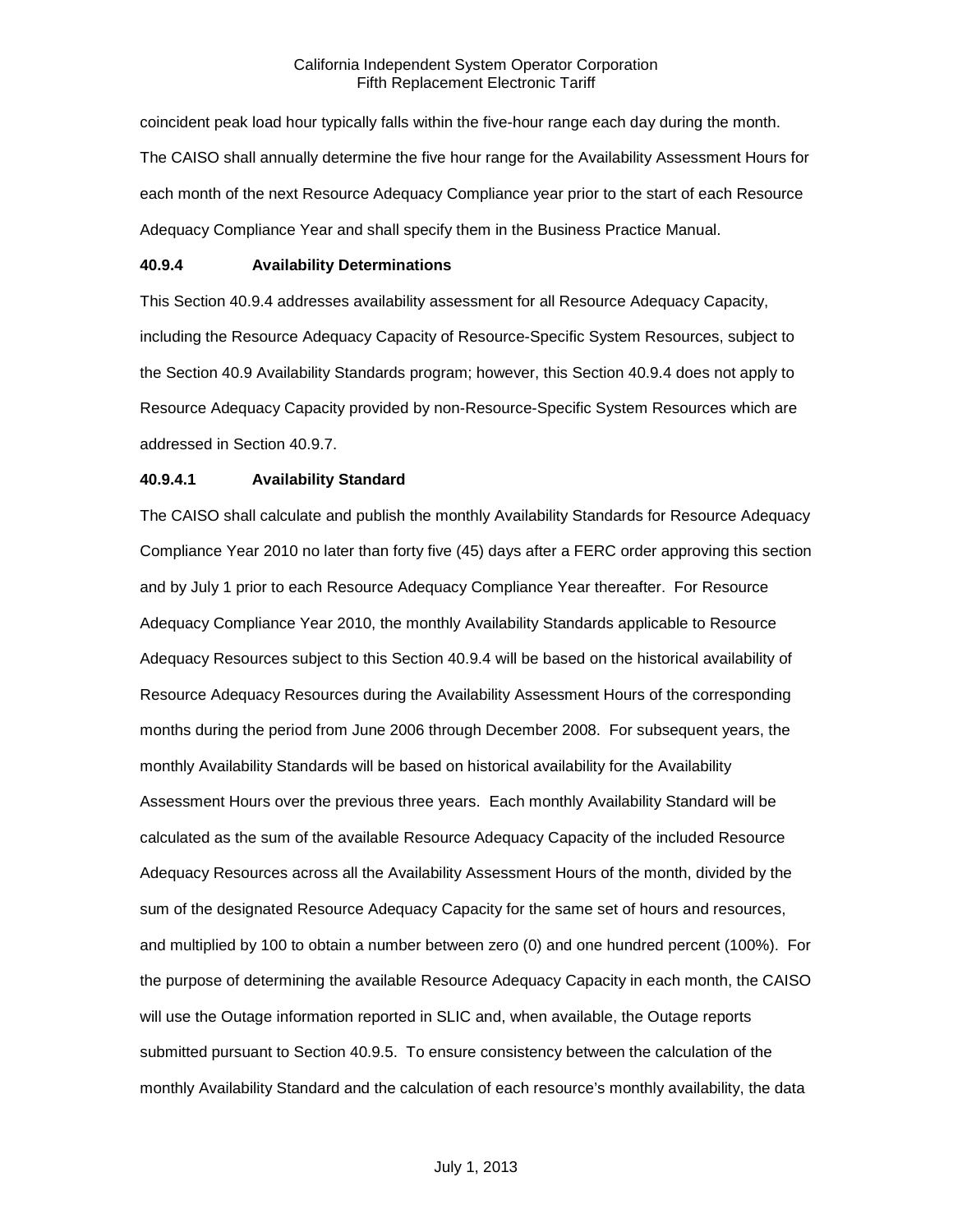utilized for both calculations will be in accordance with the provisions of Sections 40.9.4.2. All Resource Adequacy Resources except for the following will be included in the calculation of the Availability Standards:

- (1) Resource Adequacy Resources exempted in Section 40.9.2;
- (2) Non-Resource-Specific System Resources;
- (3) Resources between one (1) MW and ten (10) MW subject to the reporting requirements of Section 40.9.5, until such time that the CAISO has received the outage reports and can begin to utilize the data; and
- (4) Use-Limited Resources for Compliance Year 2010 and 2011.

# **40.9.4.2 Availability Calculation for a Resource Adequacy Resource**

The CAISO will calculate the monthly availability for each Resource Adequacy Resource subject to this Section 40.9.4 as follows:

The sum of the hourly available Resource Adequacy Capacity of the resource over all Availability Assessment Hours of the month, divided by the sum of the hourly Resource Adequacy Capacity of the resource as designated in the Supply Plan for the resource for those hours, and multiplied by 100 to obtain a number between zero percent (0%) and one hundred percent (100%).

- (c) A Resource Adequacy Resource will be determined to be less than one hundred percent (100%) available in a given month if it has any Forced Outages or temperature-related ambient de-rates that impact the availability of its designated Resource Adequacy Capacity during the Availability Assessment Hours of that month.
- (d) For Resource Adequacy Resources whose Qualifying Capacity value is determined by historical output, its hourly available Resource Adequacy Capacity for each Availability Assessment Hour will be determined from three components: the total actual amount of Energy the resource delivered during that hour; Resource Adequacy Capacity of the resource as designated in its Supply Plan; and the resource's Net Qualifying Capacity as reduced for that hour by the same percentage by which any Forced Outages or temperature-related ambient de-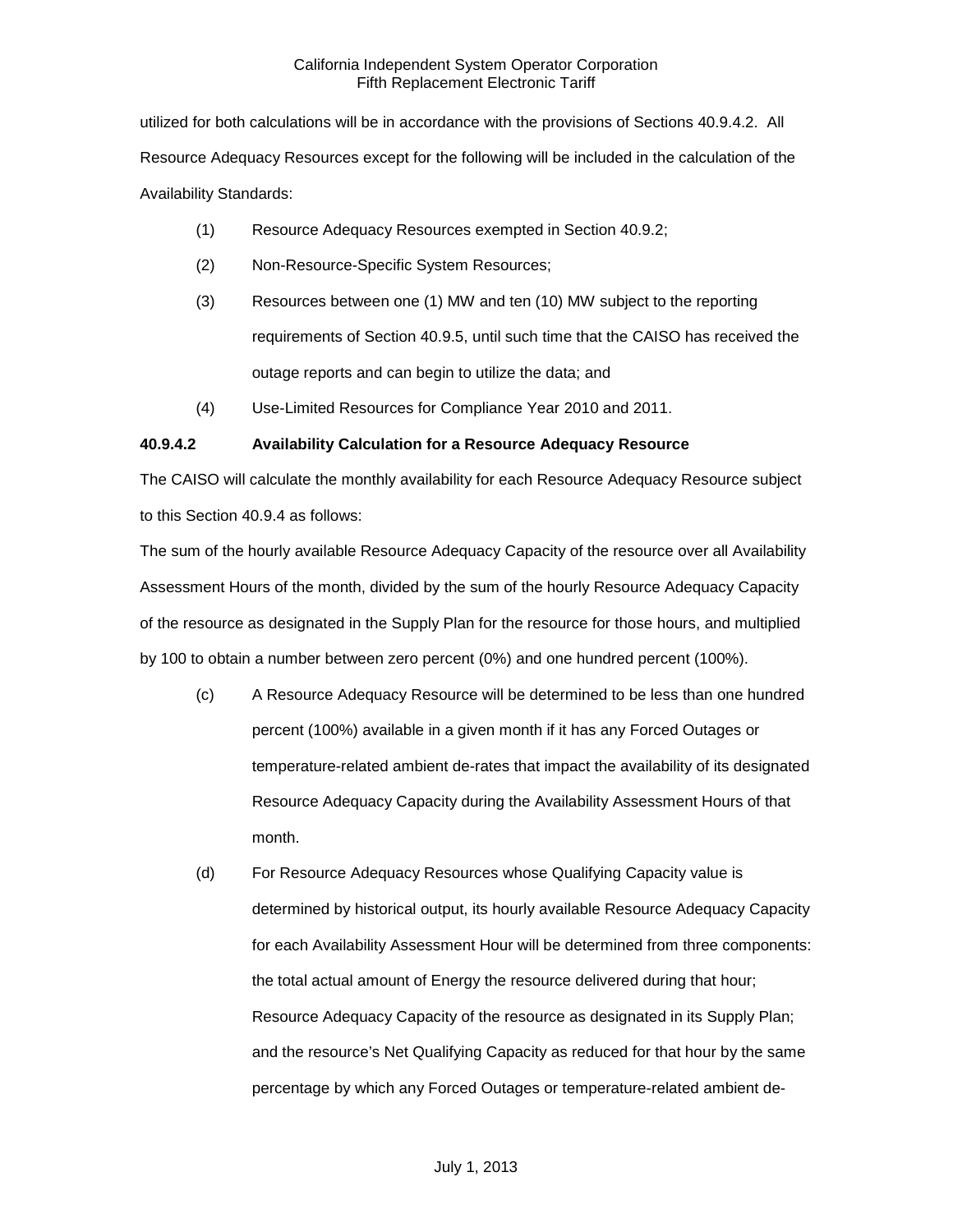rates reduced the resource's capacity from its PMax capacity. If the total actual amount of Energy delivered by the resource in an Availability Assessment Hour is greater than or equal to the amount of Resource Adequacy Capacity designated in the Supply Plan, the hourly available Resource Adequacy Capacity for the hour will equal the resource's Resource Adequacy Capacity as designated in its Supply Plan. If the total actual amount of Energy delivered by the resource in an Availability Assessment Hour is less than the amount of Resource Adequacy Capacity designated in the Supply Plan, the available Resource Adequacy Capacity of the resource for that hour will be the higher of the total actual Energy the resource delivered in that hour or the resource's Net Qualifying Capacity as reduced for that hour by the same percentage by which any Forced Outages or temperature-related ambient de-rates reduced the resource's capacity from its PMax capacity. The Resource Adequacy Capacity for each resource will be determined in accordance with the following formula:

Hourly Available Resource Adequacy Capacity = Min (RA Capacity, Max (Actual Energy, Proportional Derated Capacity))

Where:

RA Capacity = Resource Adequacy Capacity designated in the Supply Plan

Actual Energy = Total actual Energy delivered by the resource in the Availability Assessment Hour

Proportional Derated Capacity = Resource's Net Qualifying Capacity as reduced for that hour by the same percentage by which any Forced Outages or temperature-related ambient de-rates reduced the resource's capacity from its PMax capacity

If the SC for the Resource Adequacy Resource requests to convert from a Forced Outage to a Maintenance Outage in accordance with Section 9.3.3, the SC must terminate the existing Forced Outage and submit a new request for a Maintenance Outage. In the event the CAISO rejects the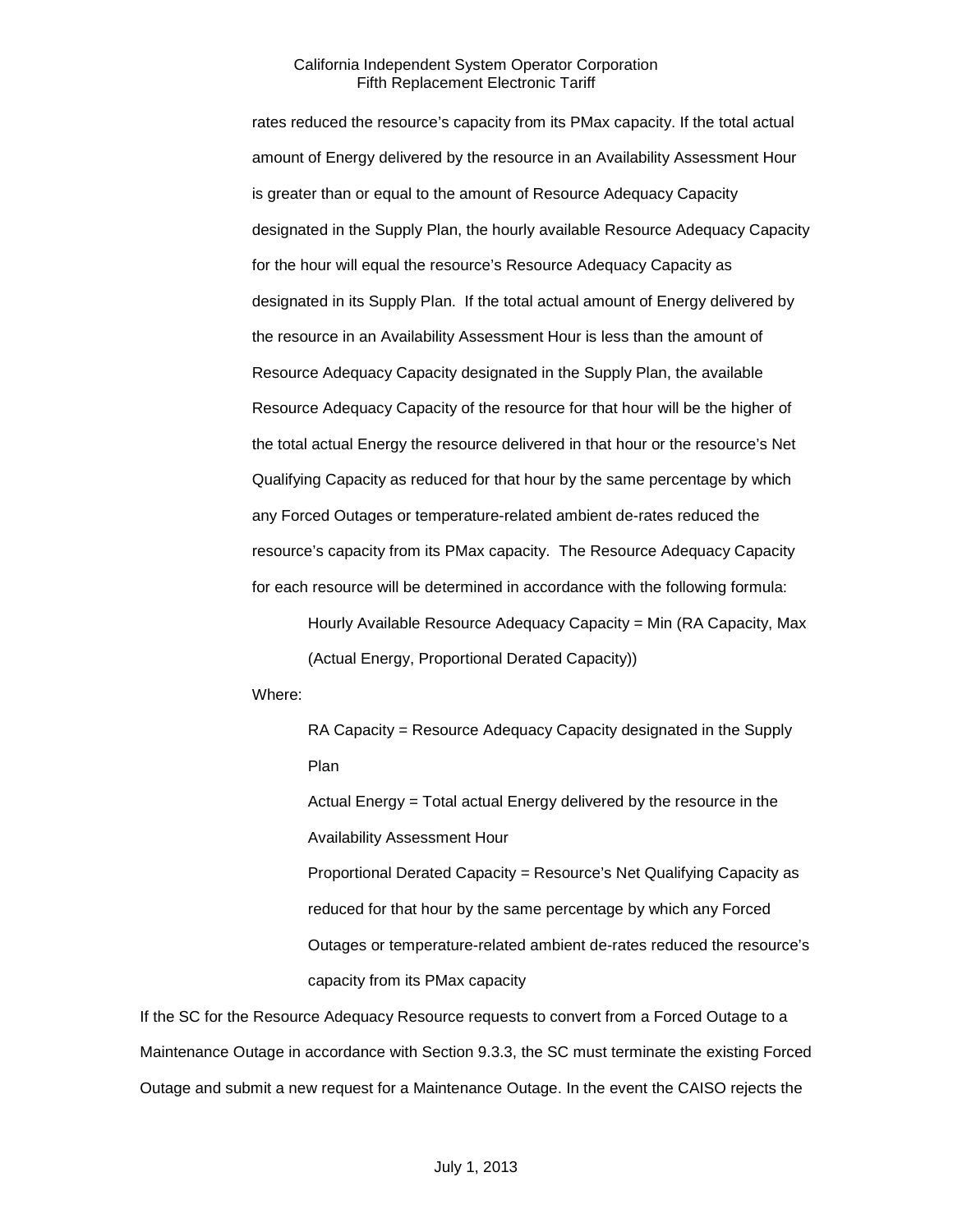request to convert from a Forced Outage to a Maintenance Outage due to reliability criteria, the Outage will not be converted and the Forced Outage will continue. Outages properly submitted for temperature-related ambient derates for a Use Limited Resource will be counted against its availability only until such time as the Use Limited Resource reaches its energy limit constraint, at which time such Outages or derates will no longer count against the availability of the Use Limited Resource for the relevant month.

The start and end times used in calculating the availability of each resource each month will be the Outage time reported in the SLIC system or through the alternative reporting process of Section 40.9.5 for resources not included in the SLIC system.

# **40.9.4.2.1 Substitute Capacity**

A Scheduling Coordinator may substitute capacity that is not Resource Adequacy Capacity for its Resource Adequacy Capacity that is on a Forced Outage or de-rate in order to mitigate the impact of the Forced Outage or de-rate on its availability calculation. Such substitution will be accepted by the CAISO in accordance with the following procedures.

(1) For Local Capacity Area Resources. A Scheduling Coordinator providing Resource Adequacy Capacity to satisfy a Local Capacity Area requirement may prequalify alternate resources by providing a prequalification request in accordance with the form and schedule specified in the Business Practice Manual. If the alternate resource is located at the same bus as the Resource Adequacy Resource it would replace and has similar operational characteristics, the CAISO will approve the pre-qualification request as a substitute resource for use in the subsequent Resource Adequacy Compliance Year. Additionally, when a Local Capacity Area Resource Adequacy Resource subsequently has a Forced Outage or de-rate, the Scheduling Coordinator may, prior to the close of IFM, request to substitute a non-pre-qualified resource. The CAISO will grant the request if the alternate resource is (i) located at the same bus and meets the CAISO's operational needs, or (ii) if not located at the same bus, is located in the same Local Capacity Area, and which meets the CAISO's effectiveness and operational needs, including size of resource, as determined by the CAISO in its reasonable discretion.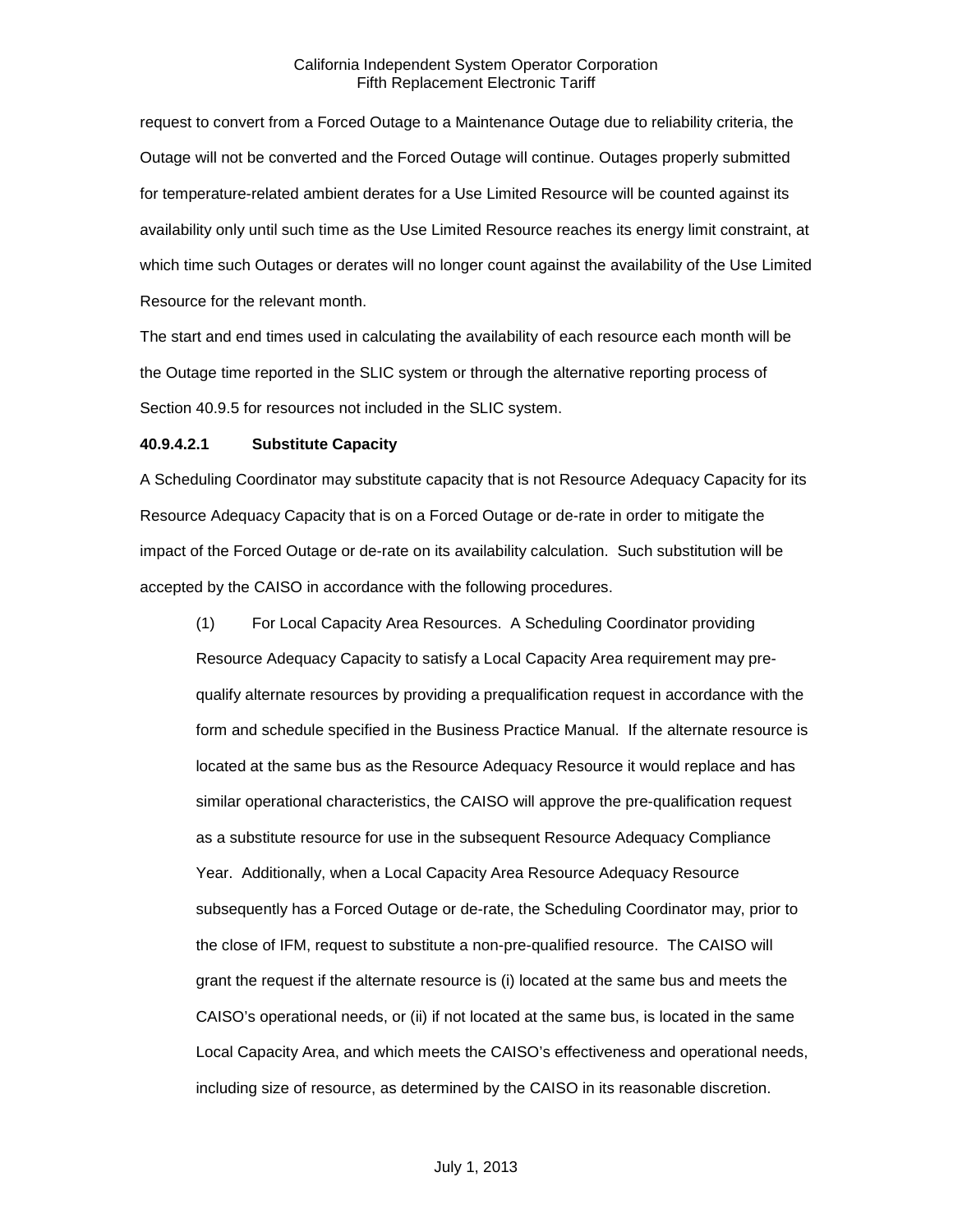(2) Non-Local Capacity Area Resources (Resource Adequacy Resources designated to meet system requirements). If a Resource Adequacy Resource that is not also a Local Capacity Area Resource has an outage that would count against its availability, the Scheduling Coordinator for that resource may, prior to the close of the IFM, request to substitute a non-Resource Adequacy Resource to be used in the place of the original resource. A Scheduling Coordinator for a non-Resource Specific System Resource that has an outage that would count against its availability may, prior to the close of the IFM, request to substitute a non-Resource Adequacy Resource that is internal to the CAISO Balancing Area Authority (which does not include a Pseudo-Tie of a Generating Unit to the CAISO Balancing Authority Area) to be used in the place of the original resource. The CAISO shall approve the request if the substitute resource provides the same MW quantity of deliverable capacity as the original Resource Adequacy Resource.

# **40.9.4.2.2 Accounting for De-Rates**

In accounting for a de-rate of a unit that has not committed one hundred percent (100%) of its Net Qualified Capacity in its Monthly Supply Plan, the CAISO will follow the following principles:

- (1) Any de-rate will be applied first to any non Resource Adequacy Capacity of the resource; and
- (2) Any de-rate to Resource Adequacy Capacity will be applied pro-rata to any contract capacity exempt under Section 40.9.2(2) and any non-exempt Resource Adequacy Capacity commitment from that resource.

# **40.9.5 Outage Reporting**

Scheduling Coordinators for Generating Units or Resource-Specific System Resources that are also Resource Adequacy Resources with a maximum output capability of one (1) MW or more, but which do not meet the requirement to provide information on Forced Outages in accordance with Section 9.3.10, shall provide equivalent availability-related information in the form and on the schedule specified in the Business Practice Manuals. This information shall identify all Forced Outages and temperature-related ambient de-rates that have occurred over the previous calendar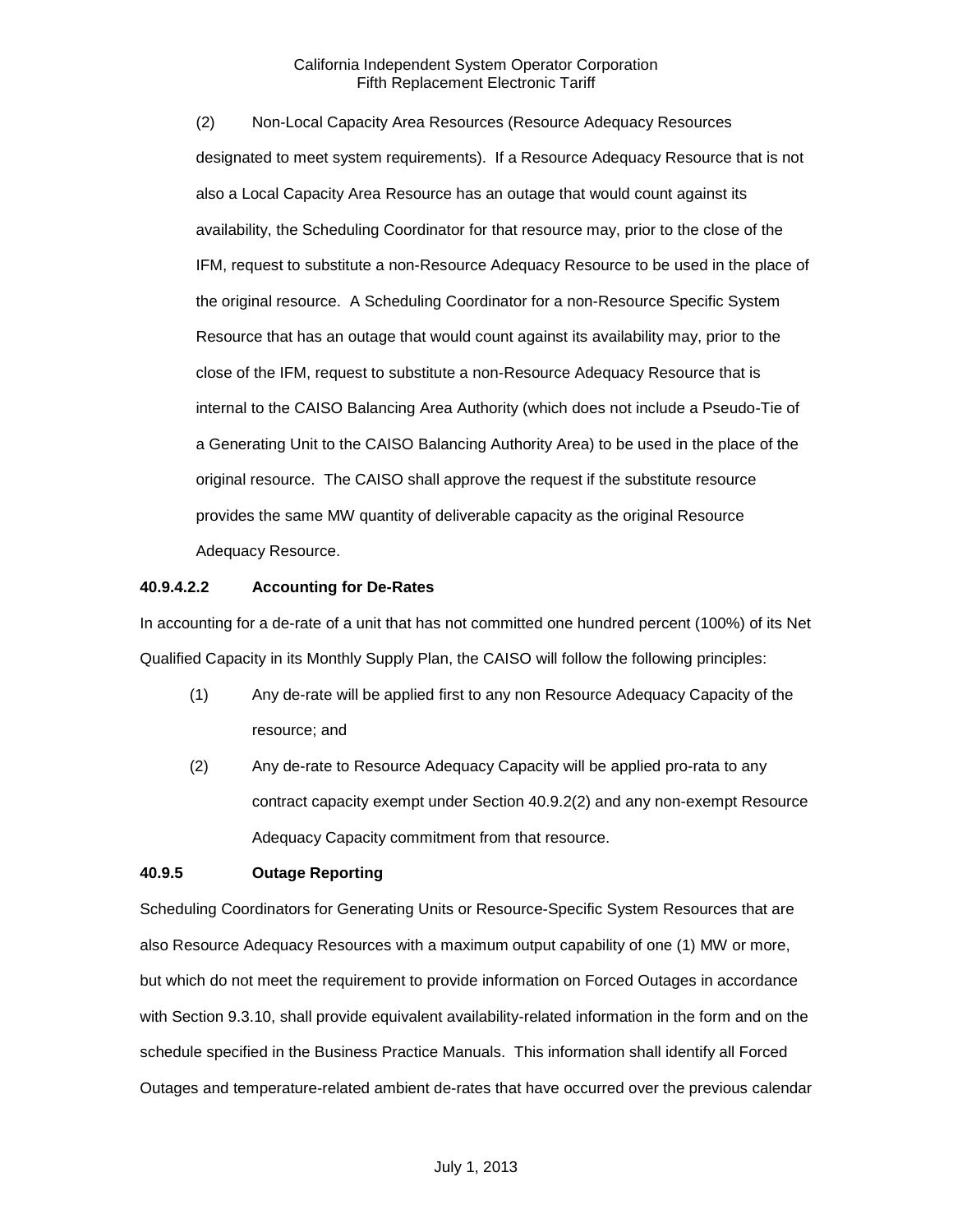month and shall contain all relevant details needed to enable the CAISO to perform the availability calculation for the resource in accordance with Section 40.9.4, including: the start and end times of any Outages or de-rates, the MW availability in all Availability Assessment Hours, and the causes of any Forced Outages or de-rates. Scheduling Coordinators for Resource Adequacy Resources whose maximum output capability is ten (10) MW or more shall report Outage-related information in accordance with the reporting obligations in Section 9.3.10.

# **40.9.6 Non-Availability Charges And Availability Incentive Payments**

A Resource Adequacy Resource that is subject to the availability assessment in accordance with Section 40.9.4 and whose monthly availability calculation under Section 40.9.4.2 is more than two and a half percent (2.5%) below the monthly Availability Standard will be subject to a Non-Availability Charge for the month. A Resource Adequacy Resource subject to Section 40.9.4 whose availability calculation under Section 40.9.4.2 is more than two and a half percent (2.5%) above the monthly Availability Standard will be eligible for an Availability Incentive Payment for the month. For Resources whose Qualifying Capacity is determined by their historical output, the CAISO will calculate but not apply through the settlements process the Non-Availability Charges or Availability Incentive Payments to Trading Days within the three months of January, February, and March 2011.

# **40.9.6.1 Determination of Resource Adequacy Capacity Subject to Non-Availability Charge**

The amount of Resource Adequacy Capacity of a Resource Adequacy Resource subject to the Non-Availability Charge will be determined as follows:

(1) A Resource Adequacy Resource with actual availability calculated in accordance with Section 40.9.4.2 that is less than the Availability Standard minus the tolerance band of two and a half percent (2.5%) for a given month will have the Non-Availability Charge assessed to that portion of its non-exempt Resource Adequacy Capacity determined in accordance with the following formula:

 $P = RA*(S - .025) - X$ 

Where: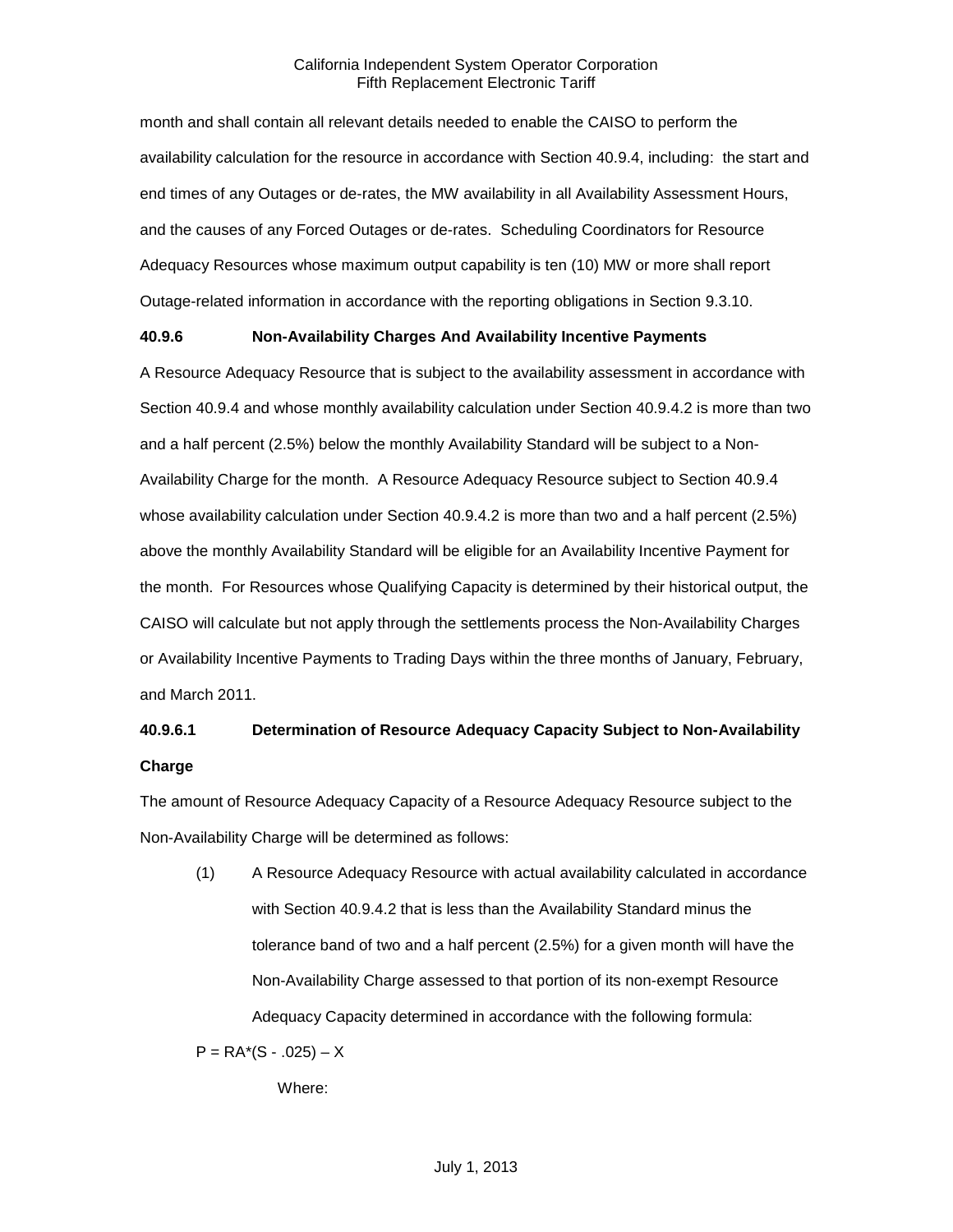- P = The RA Resource's RA Capacity subject to Non-Availability Charge
- $S =$  Monthly Availability Standard as a fraction, so that  $0 < S < 1.0$
- RA = The RA Resource's RA Capacity (MW) {as designated in its Supply Plan, less any exempt capacity}
- $X =$  The {mean of the} RA Resource's {hourly available RC Capacity over all Availability Assessment Hours of the month (MW).}
- (2) No Non-Availability Charge will be applied when a Resource Adequacy Resource's actual availability, calculated in accordance with Section 40.9.4.2 for a given month, is equal to or greater than the Availability Standard less two and a half percent (2.5%).
- (3) Any Forced Outage or temperature-related ambient de-rates of a resource that the CAISO has accepted as a substitute for a Resource Adequacy Resource in accordance with Section 40.9.4.2.1 will be applied in calculating the availability of the Resource Adequacy Resource for which it is substituting.

# **40.9.6.2 Determination of the Non-Availability Charge**

The per-MW Non-Availability Charge rate will be the Monthly CPM Capacity Payment price as specified in Schedule 6 of Appendix F of this CAISO Tariff. The Non-Availability Charge for a Resource Adequacy Resource shall be determined by multiplying the resource's capacity subject to the Non-Availability Charge calculated in accordance with Section 40.9.6.1 by the Non-Availability Charge rate.

# **40.9.6.3 Availability Incentive Payment**

Scheduling Coordinators for Resource Adequacy Resources that achieve monthly availability that is more than two and a half percent (2.5%) above the monthly Availability Standard are eligible to receive the monthly Availability Incentive Payment. This payment will be funded entirely through the monthly Non-Availability Charges assessed for the same month. For each resource eligible for the Availability Incentive Payment, its eligible capacity will be that portion of its designated Resource Adequacy Capacity equal to its actual availability calculated in accordance with Section 40.9.4.2 minus the Availability Standard percent minus two and a half percent (2.5%). The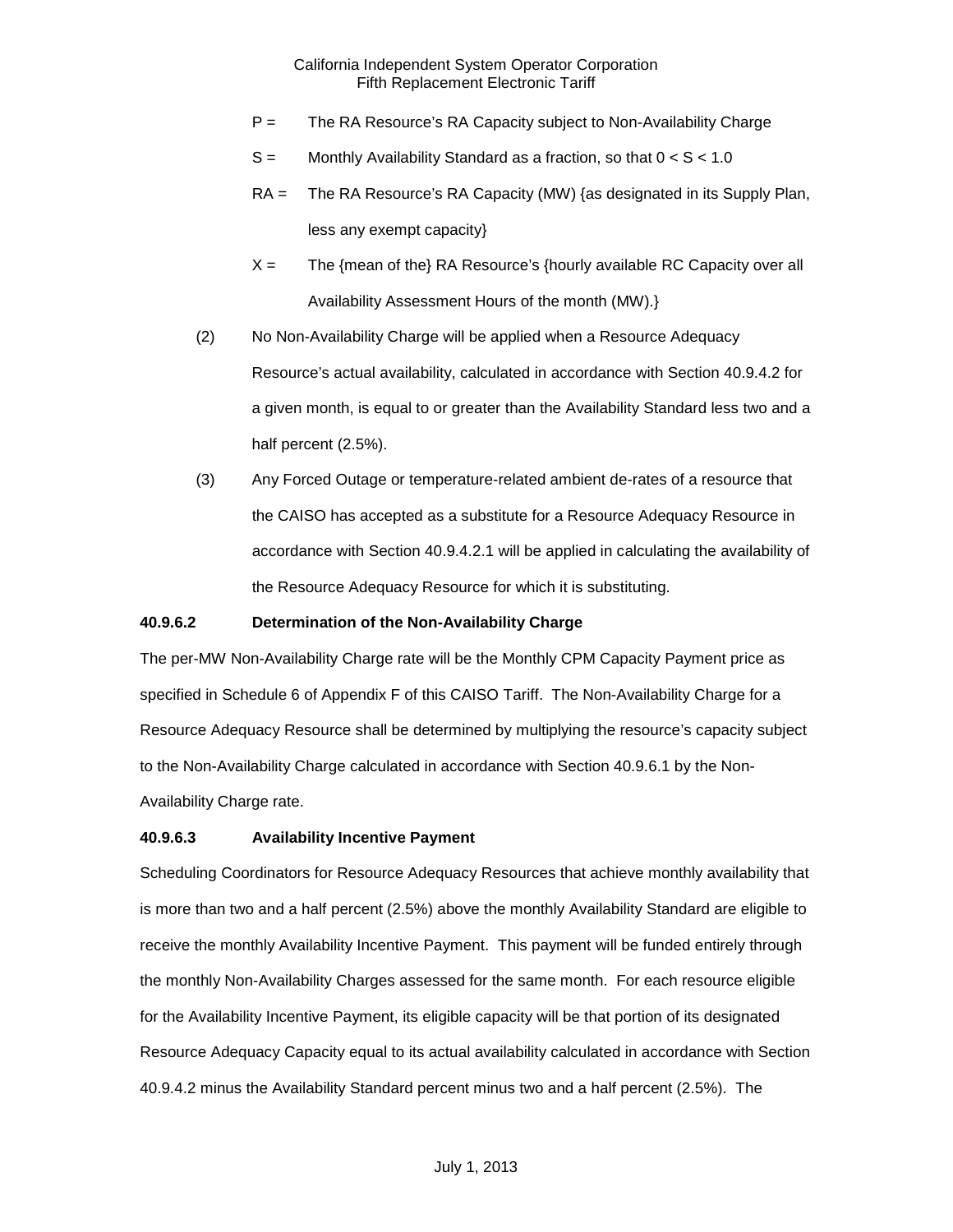monthly Availability Incentive Payment rate will equal the total Non-Availability Charges assessed for the month divided by the total Resource Adequacy Capacity eligible to receive the Availability Incentive Payment that month, provided that the Availability Incentive Payment rate shall not exceed three times the Non-Availability Charge rate. The Availability Incentive Payment the CAISO shall pay to each eligible resource will equal the product of its eligible capacity and the Availability Incentive Payment rate. Any remaining Non-Availability Charge funds that are not distributed to eligible Resource Adequacy Resources will be credited against the Real-Time neutrality charge to metered CAISO Demand for that Trade Month.

# **40.9.6.4 Monthly Settlement**

The CAISO shall calculate and settle Non-Availability Charges and Availability Incentive Payments on a Trade Month basis so that all Non-Availability Charges collected for a Trade Month are allocated in accordance with Section 40.9.6.3 for that same Trade Month.

# **40.9.7 Assessment For NRS-RA Resources**

Non-Resource-Specific System Resources that provide Resource Adequacy Capacity will comprise a distinct category for purposes of the CAISO's Availability Standards program. This category will utilize the same Availability Standard determined for other Resource Adequacy Resources in accordance with Section 40.9.4.1, but will have its own availability calculations, as well as a separate account for settling Non-Availability Charges and Availability Incentive Payments.

#### **40.9.7.1 Availability Standard for NRS-RA Resources**

Through Resource Adequacy Compliance Year 2015, the monthly Availability Standard for the non-Resource-Specific System Resources that provide Resource Adequacy Capacity will be the Availability Standard determined in accordance with Section 40.9.4.1. Beginning with Resource Adequacy Compliance year 2016, the monthly Availability Standard for the non-Resource-Specific System Resources that provide Resource Adequacy Capacity will be based on historical availability for the Availability Assessment Hours over the previous three years. Each monthly Availability Standard will be calculated as the sum of the available Resource Adequacy Capacity of the included non-Resource-Specific System Resources across all Availability Assessment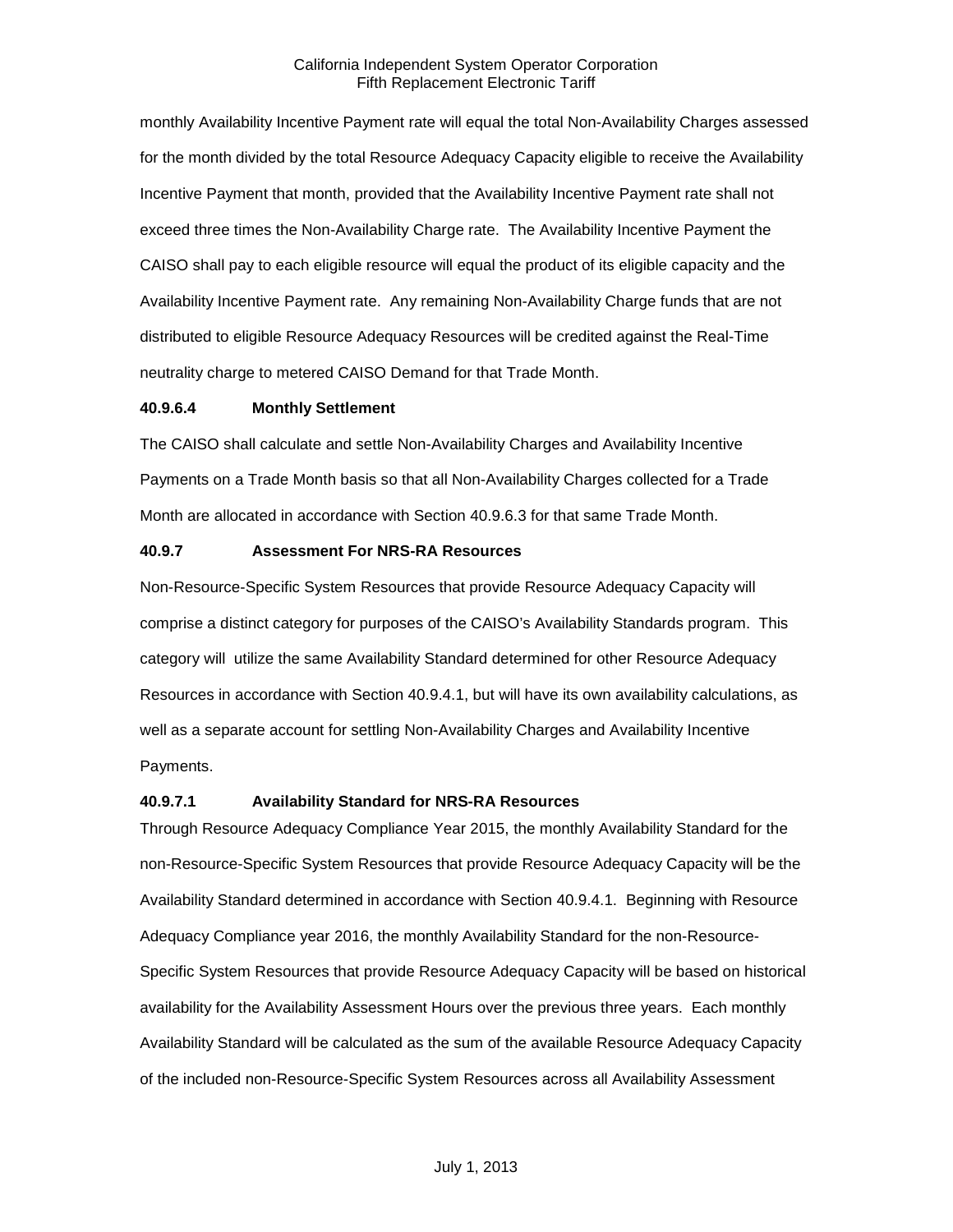Hours of the month, divided by the sum of the designated Resource Adequacy Capacity for the same set of hours and resources, and multiplied by one hundred (100) to obtain a number between zero (0) and one hundred (100) percent. For non-Resource-Specific System Resources that provide Resource Adequacy Capacity subject to a Subset-of-Hours Contract, the sum of the available Resource Adequacy Capacity will be based on the Availability Assessment Hours of the month that overlap the hours during which the resource is contractually obligated to make the Resource Adequacy Capacity available to the CAISO. The Availability Standard applicable to a non-Resource Specific System Resource shall not include any hours in which the resource was prohibited by Section 30.8 from bidding across an out-of-service transmission path at its designated Scheduling Point. A non-Resource Specific System Resource providing Resource Adequacy Capacity whose monthly availability calculation under Section 40.9.7.2 is more than two and a half (2.5) percent below the monthly Availability Standard will be subject to a Non-Availability Charge for the month. A non-Resource Specific System Resource providing Resource Adequacy Capacity whose monthly availability calculation under Section 40.9.7.2 is more than two and a half (2.5) percent above the monthly Availability Standard will be eligible for Availability Incentive Payments. Non-Resource-Specific System Resources will not be included in the calculation of the Availability Standards for other Resource Adequacy Resources as determined in Section 40.9.4.

#### **40.9.7.2 Availability Calculation for NRS-RA Resources**

The availability of Resource Adequacy Capacity provided by a non-Resource-Specific System Resource will be calculated as the sum of the MW-hours of the resource's available Resource Adequacy Capacity over all Availability Assessment Hours of the month, divided by the sum of the resource's designated non-exempt hourly Resource Adequacy Capacity for all Availability Assessment Hours, times one hundred (100) to obtain a number between zero (0) and one hundred (100) percent. For non-Resource-Specific System Resources that provide Resource Adequacy Capacity subject to a Subset-of-Hours Contract, the sum of the available Resource Adequacy Capacity will be based on the Availability Assessment Hours of the month that overlap the hours during which the resource is contractually obligated to make the Resource Adequacy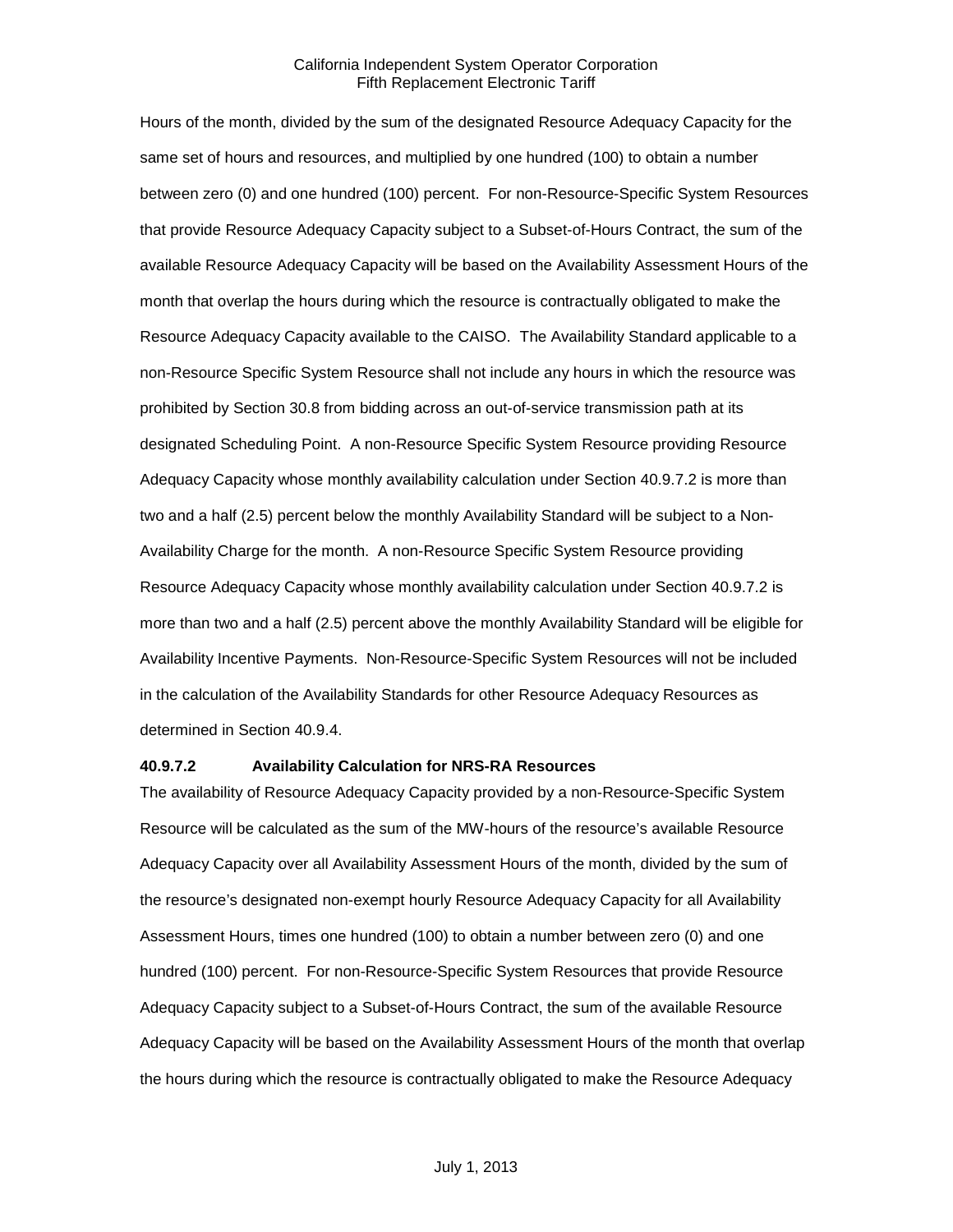Capacity available to the CAISO. The Scheduling Coordinator for Resource Adequacy Capacity provided by non-Resource-Specific System Resources is expected to secure sufficient transmission rights to deliver the Resource Adequacy Capacity to its designated CAISO Scheduling Point. In determining monthly availability of a non-Resource-Specific System Resource under Section 40.9.7.2, any hours in which the resource was prohibited by Section 30.8 from bidding across an out-of-service transmission path at its designated Scheduling Point will be excluded from the calculation. Scheduling Coordinators for non-Resource-Specific System Resources must submit a monthly report of such hours occurring under Section 30.8, in the format and manner described in the Business Practice Manual for Reliability Requirements.

# **40.9.7.3 Determination of Non-Availability Charges and Availability Incentive Payments for NRS-RA Resources**

A Non-Resource-Specific System Resource that provides Resource Adequacy Capacity and whose actual availability calculated in accordance with Section 40.9.7.2 is less than the Availability Standard defined in Section 40.9.7.1 minus the tolerance band of two and one-half (2.5) percent for a given month shall be assessed a Non-Availability Charge. This charge for such a resource shall apply to that portion of the resource's designated non-exempt Resource Adequacy Capacity equal to one hundred (100) percent minus the ratio of its actual availability calculated in accordance with Section 40.9.7.2 to the Availability Standard minus two and onehalf (2.5) percent. The Non-Availability Charge will then equal the resource's applicable capacity that is subject to Non-Availability Charges multiplied by the a Non-Availability Charge rate equal to the Monthly CPM Capacity Payment price as specified in Schedule 6 of Appendix F of this CAISO Tariff.

Funds collected for Non-Availability Charges pursuant to this Section 40.9.7.3 in a Trade Month will be used to provide Availability Incentive Payments to non-Resource-Specific System Resources providing Resource Adequacy Capacity that exceed the Availability Standard established in Section 40.9.7.1 plus the tolerance band of two and one-half (2.5) percent for that same Trade Month. The funds will be distributed to each such resource in proportion to the resource's share of the total non-exempt Resource Adequacy Capacity provided by non